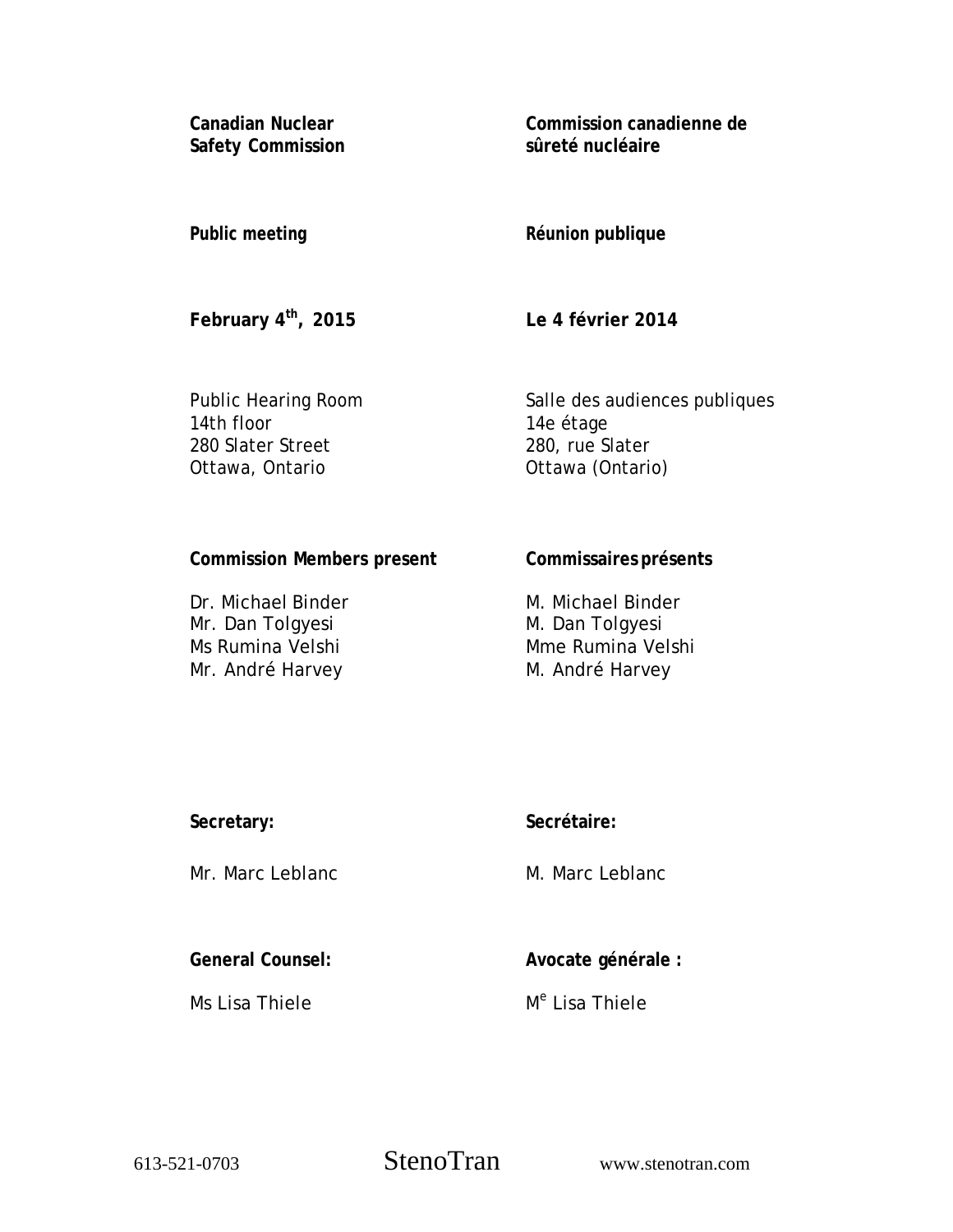## **TABLE OF CONTENTS**

|                                                                                                                                                     | <b>PAGE</b> |
|-----------------------------------------------------------------------------------------------------------------------------------------------------|-------------|
| CMD 15-M1<br>Opening Remarks                                                                                                                        |             |
| $CMD 15-M2$<br>Adoption of Agenda                                                                                                                   | 4           |
| $CMD 15-M5$<br>Approval of Minutes of Commission Meeting<br>held December 17-18, 2014                                                               | 5           |
| $CMD 15-M3$<br>Status Report on Power Reactors                                                                                                      | 5           |
| $CMD 15-M4$<br>CNSC's Early Role in an Initiative for a Deep Geological<br>Repository for the Long-Term Management of Canada's Used<br>Nuclear Fuel | 66          |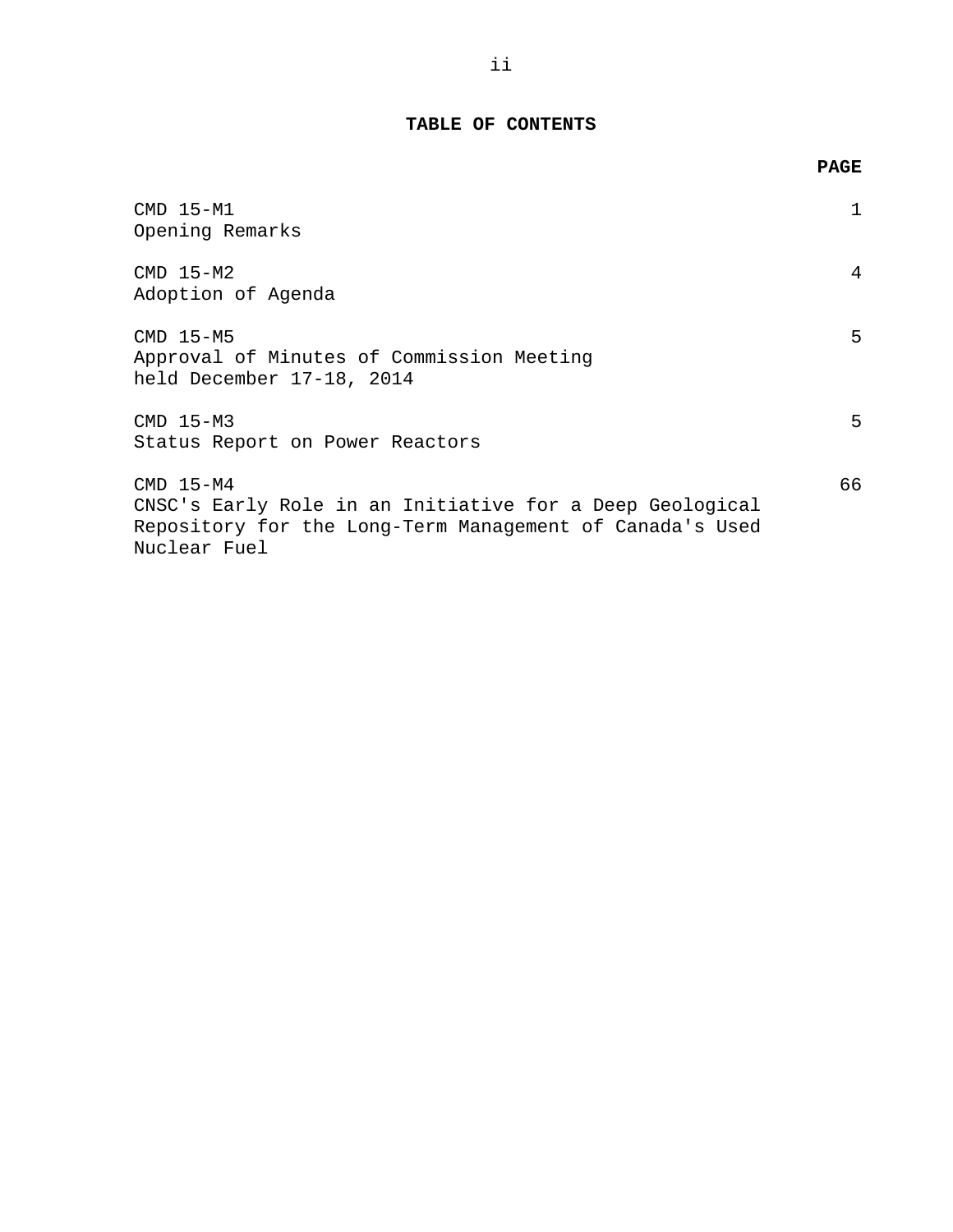Ottawa, Ontario

<span id="page-2-0"></span>--- Upon commencing on Wednesday, February 4, 2015 at 2:07 p.m. / La réunion débute le mercredi 4 février 2015 à 14 h 07

**CMD 15-M1** 

**Opening Remarks** 

**M. LEBLANC :** Bonjour, Mesdames et Messieurs. Bienvenue à la réunion publique de la Commission canadienne de sûreté nucléaire.

We have simultaneous translation. Please keep the pace of speech relatively slow so that the translators have a chance to keep up.

Des appareils de traduction sont disponibles à la réception. La version française est au poste 2 and the English version is on channel 1.

Please identify yourself before speaking so that the transcripts are as complete and clear as possible.

La transcription sera disponible sur le site Web de la Commission dès la semaine prochaine.

I would also like to note that this proceeding is being video webcast live and that archives of these proceedings will be available on our website for a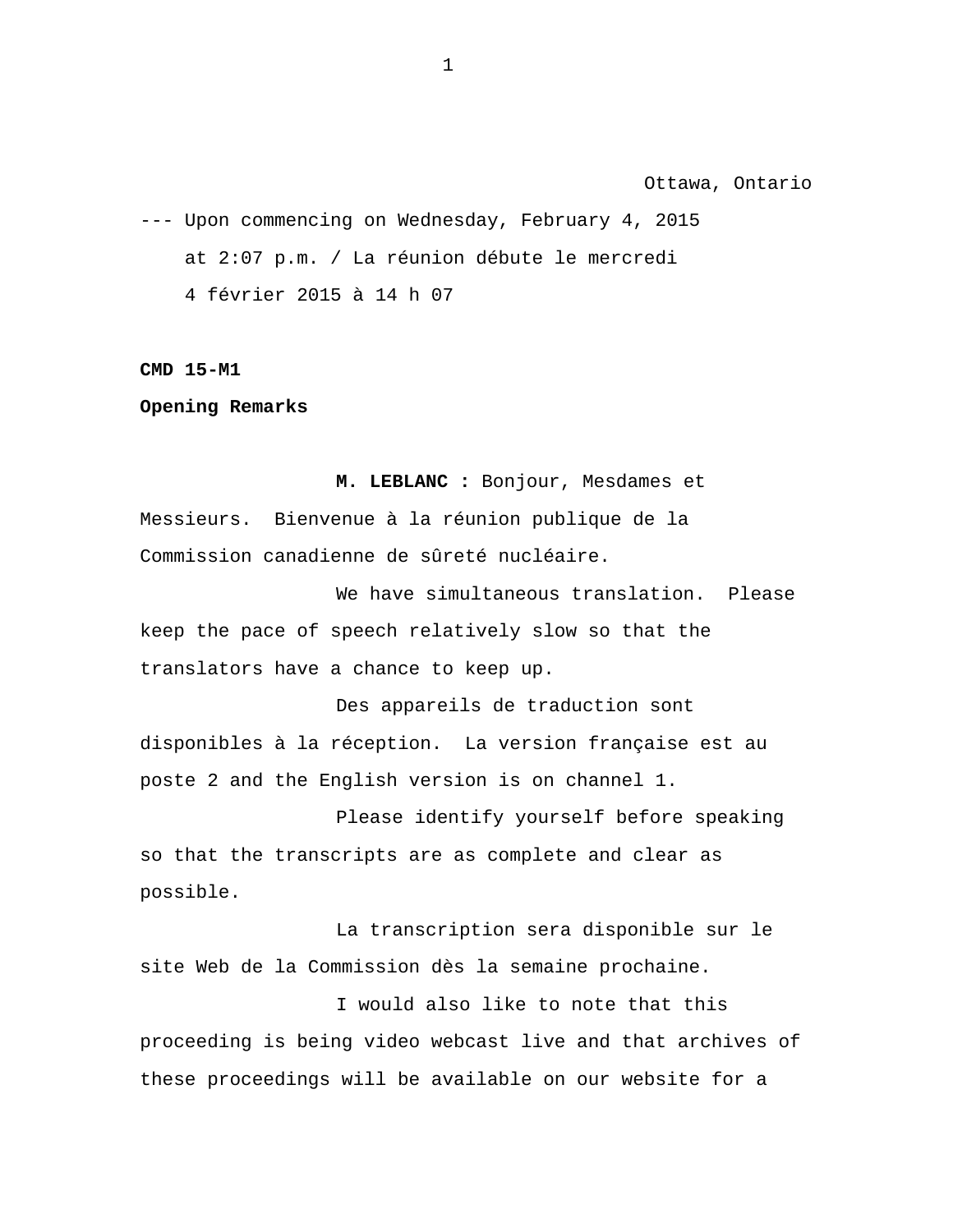three-month period after the closure of the proceedings.

Please silence your cell phones and other electronic devices.

Monsieur Binder, président et premier dirigeant de la CCSN, va présider la réunion publique d'aujourd'hui.

President Binder...?

**LE PRÉSIDENT :** Merci, Marc.

Good afternoon and welcome to the meeting of the Canadian Nuclear Safety Commission.

Mon nom est Michael Binder. Je suis le président de la Commission canadienne de sûreté nucléaire.

Je vous souhaite la bienvenue and welcome to all of you joining us via the webcast.

I would like to start by introducing the Members of the Commission that are here with us today.

On my right is Monsieur Dan Tolgyesi;

On my left are Ms Rumina Velshi and Monsieur André Harvey.

We have already heard from our Secretary Marc Leblanc.

We also have with us Ms Lisa Thiele, Acting Senior General Counsel to the Commission.

**MR. LEBLANC:** The *Nuclear Safety and Control Act* authorizes the Commission to hold meetings for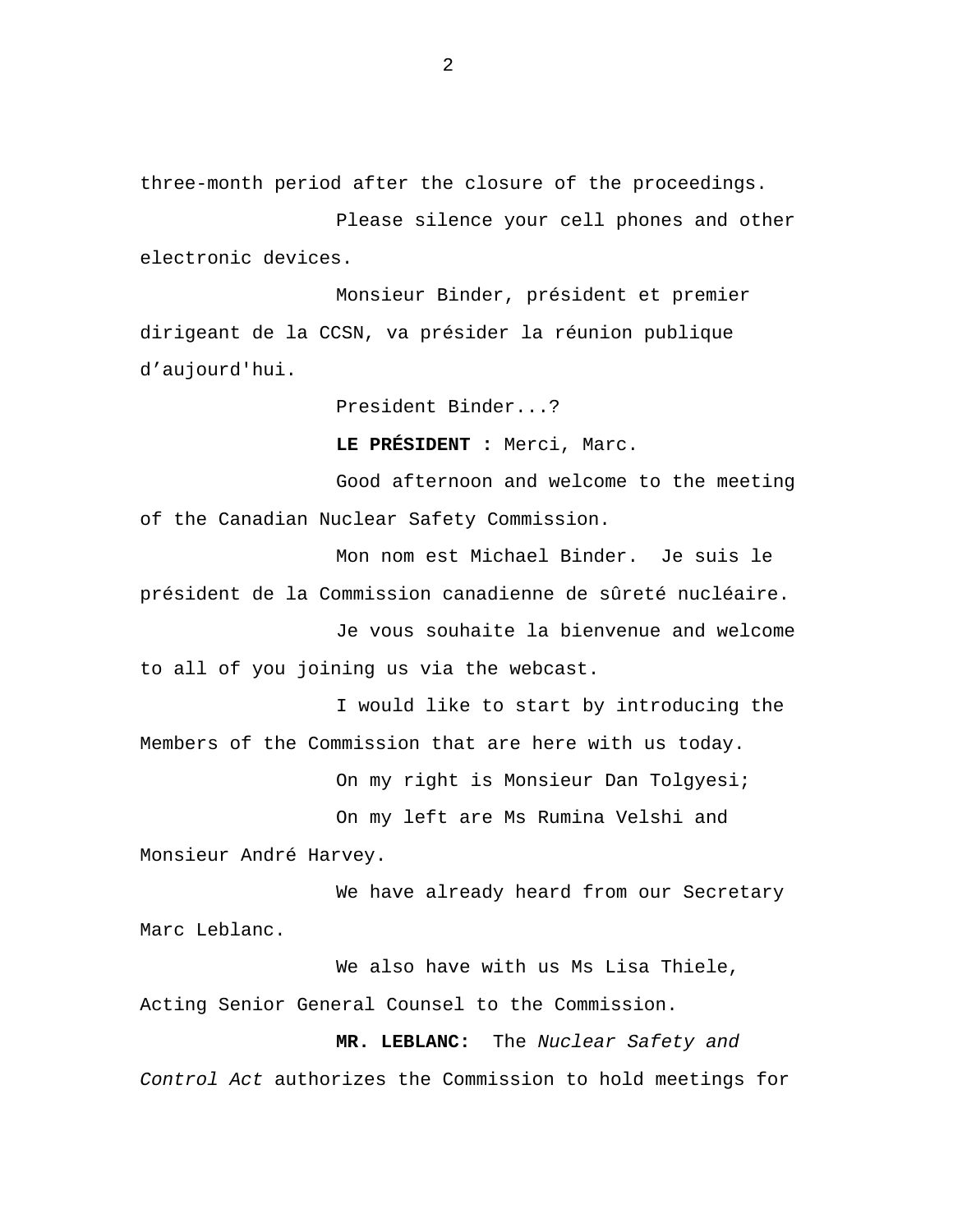the conduct of its business.

Please refer to the agenda that was published on January 22nd, 2015 for the complete list of items to be presented today.

In addition to the written documents reviewed by the Commission for this meeting, CNSC staff will have an opportunity to make presentations and Commission Members will be afforded an opportunity to ask questions on the items before them.

I would also like to note that we don't have a full Commission today but we do have a quorum of the Commission.

And also, finally, for the record, it is noted that following a discussion of the so-called bystander effect at the October 1st, 2014 Commission Public Meeting the Commission received further information from CNSC staff on this topic.

The Commission Members have requested that a further discussion of this matter take place at a future public proceeding of the Commission with more detailed elaboration of the distinctions on the four main radiation risk models -- the Hypersensitivity Model, the Linear-Non-Threshold Model, the Threshold Model and the Hormesis Model -- and the relationship to the bystander effect.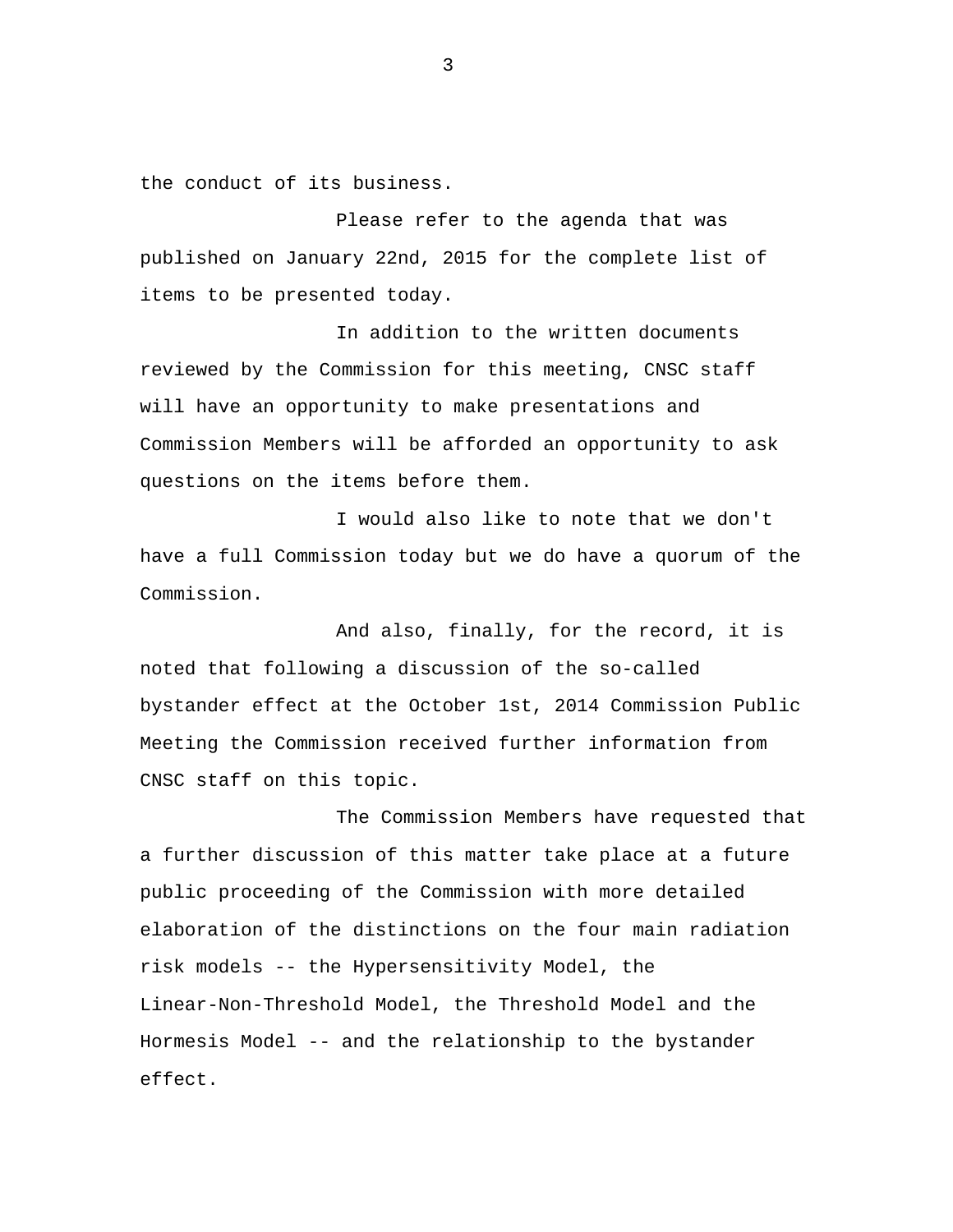<span id="page-5-0"></span>The Commission has tentatively scheduled this presentation to take place during the planned June 17-18 Commission proceedings but it is for staff to identify a specific date once they are ready to present.

Mr. President.

**THE PRESIDENT:** Just if I may add colour to this file comment.

I found the actual briefing note very interesting. It's the first time in which I've seen all those models in one place. So we would like some more information in there and I think this is kind of information that we may want to consider to actually put on our website, explaining the various models that are running around internationally.

**CMD 15-M2** 

#### **Adoption of Agenda**

 **THE PRESIDENT:** Okay. With this information, I would like to call for the adoption of the

agenda by the Commission Members, as outlined in Commission Member Document CMD 15-M2.

> Do we have concurrence? For the record, the agenda is adopted.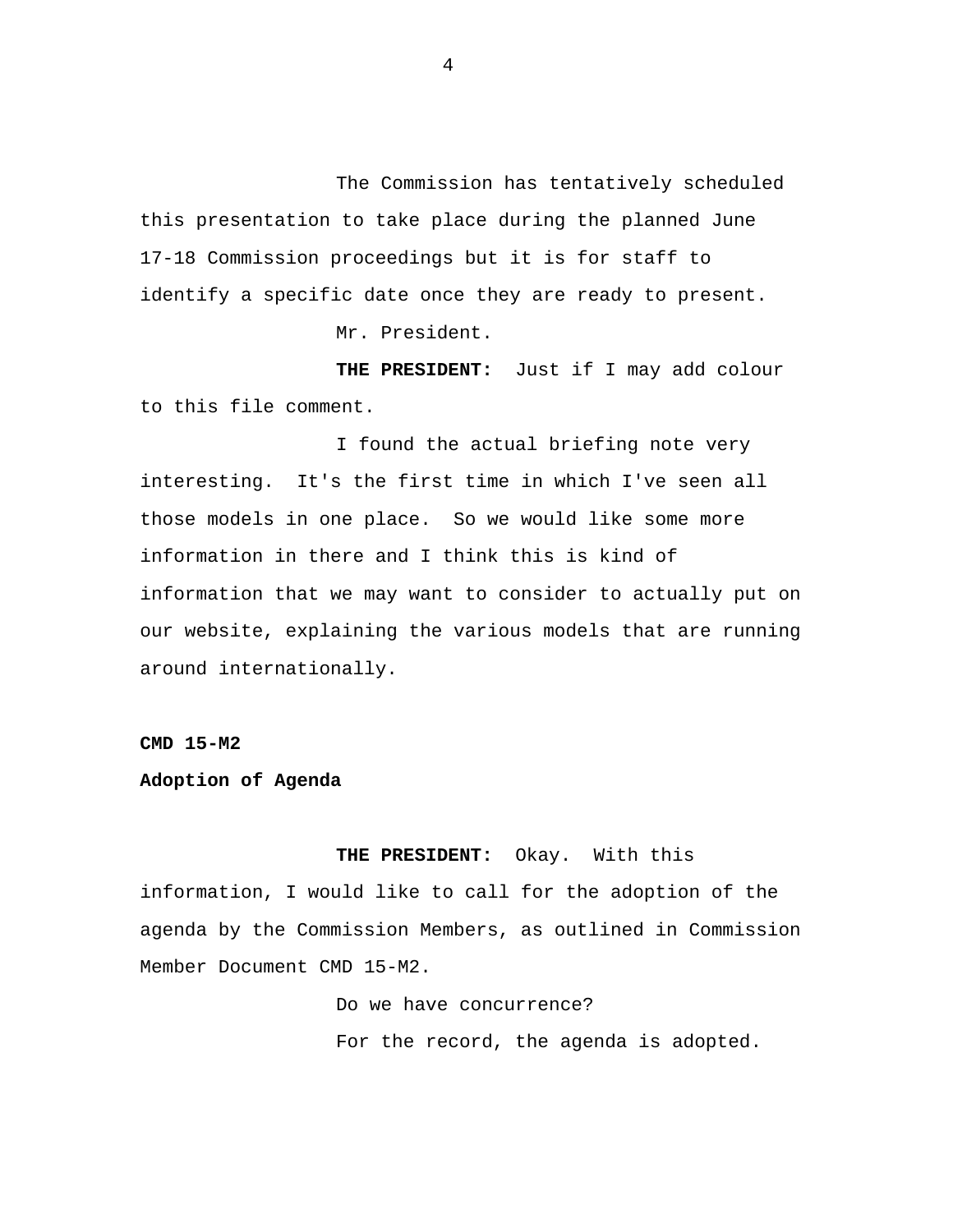<span id="page-6-0"></span>**CMD 15-M5** 

**Approval of Minutes of Commission Meeting held December 17-18, 2014** 

**THE PRESIDENT:** Next, I would like to call for the approval of the Minutes of the Commission Meeting held on December 17 and 18, 2014, as outlined in CMD 15-M5. Any comments, additions, deletions? I note that there are no changes. Therefore, for the record, first of all, do we have

concurrence?

Okay. So for the record, the Minutes are approved.

**CMD 15-M3** 

**Status Report on Power Reactors** 

**THE PRESIDENT:** We'll move on to the Agenda and the first item for today is the Status Report on Power Reactors, which is under CMD 15-M3.

I understand that we have a representative from OPG online.

Mr. Gregoris, can you hear us?

**MR. GREGORIS:** Yes. This is Steve Gregoris here, Director of Operations and Maintenance at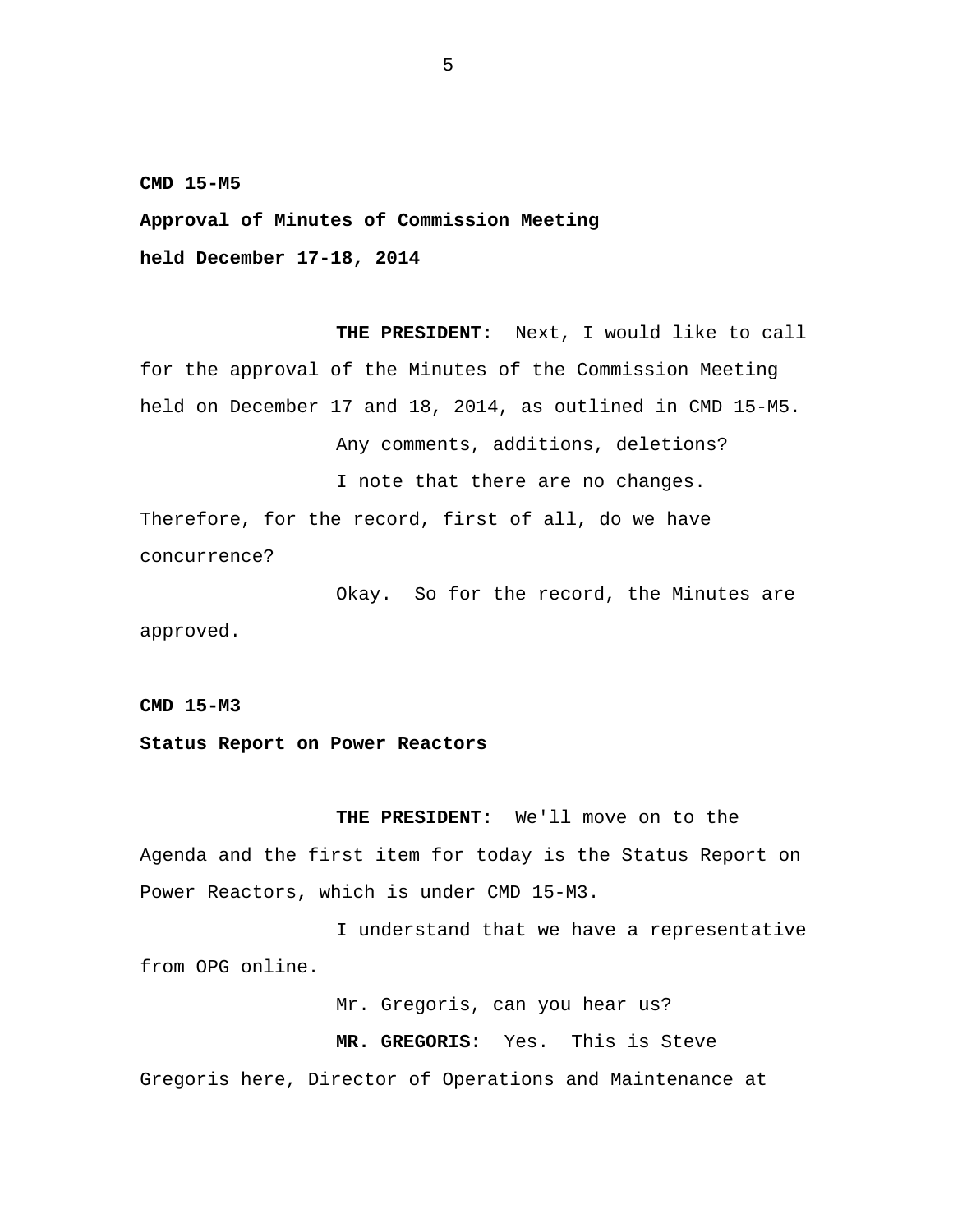Darlington.

Président.

**THE PRESIDENT:** Thank you.

I understand that Mr. Jammal, you will start the update.

**M. JAMMAL :** Bonjour, Monsieur le

For the record, it's Ramzi Jammal, Executive Vice-President and Chief Regulatory Operations Officer.

Alors, premièrement, bonjour, Monsieur le Président, Membres de la Commission. Je voudrais vous signaler un changement de personnel au sein de la Commission, surtout dans la Direction de la réglementation des centrales nucléaires.

Mr. Barclay Howden, who is in the front seat, has been appointed as the Director General to lead the Directorate of Power Reactor Regulations.

So we welcome back Barclay and especially for him to be in front of the Commission presenting multiple upcoming important files. And Barclay, Mr. Howden, is no stranger of being in front of the Commission. Mr. Howden is replacing Dr. Rzentkowski,

who will be leaving us on March 15th to take a post at the International Atomic Energy Agency, the IAEA. Dr. Rzentkowski has been appointed by the Director General of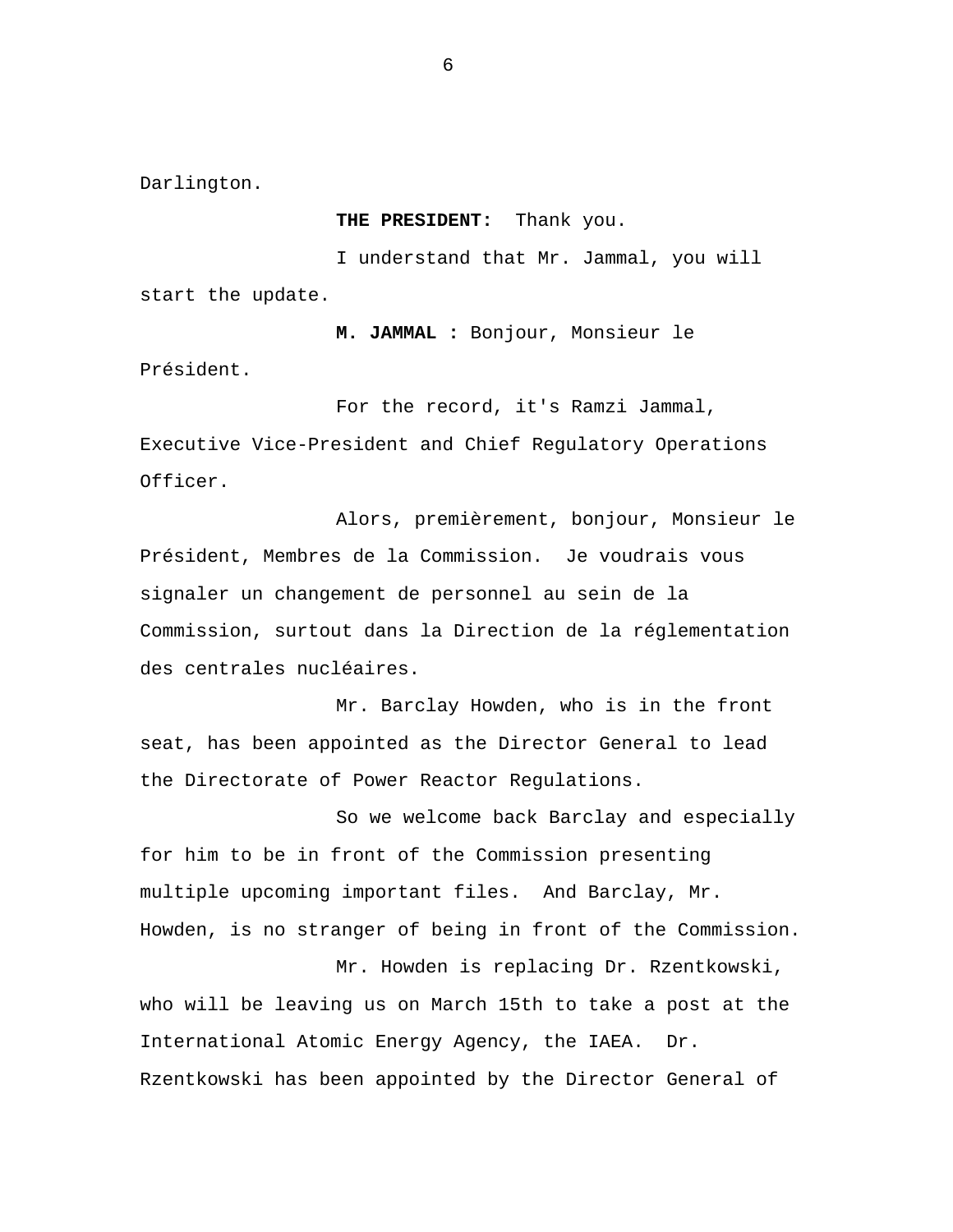the IAEA as the Director of Nuclear Safety, which is one of the key divisions at the IAEA. He will lead the international nuclear community, through the IAEA, for the enhancement of global nuclear safety regimes around the world.

So I would like to formally thank Dr. Rzentkowski for his leadership in DPRR and his exemplary service at the Commission. So all of us as Canadians, we are proud of Greg's appointment. We will miss him and I will personally miss my technical debates, sometimes heated, with him, but we wish him all the best in his new endeavour and challenges.

Maintenant, je cède la parole à monsieur Howden to provide you with the status report on power reactors.

Thank you, Mr. President.

**THE PRESIDENT:** Well, on behalf of all of us here at the Commission, we wish all the best to Dr. Rzentkowski. We will continue to have heated debates with him. We expect big things to happen in the IAEA with all the things that you learned in Canada. I'm being obviously sarcastic a bit. So all the best to you.

And welcome to Mr. Barclay Howden. You are a veteran of this craft, so we're looking forward again to interesting new presentations.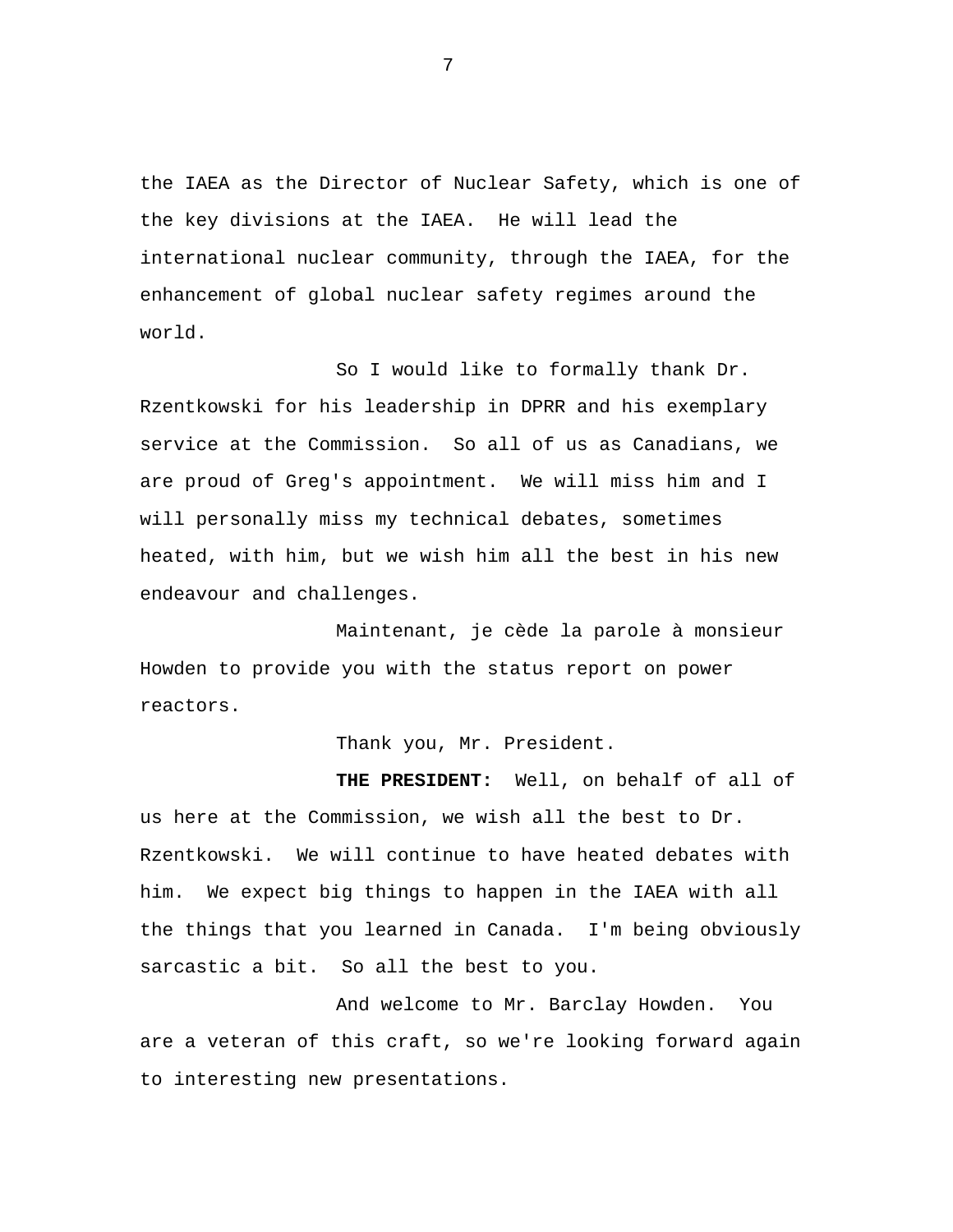Over to you.

**MR. HOWDEN:** Thank you very much. Good afternoon, Mr. President, Members of the Commission. For the record, my name is Barclay Howden.

I would like to update the Commission on developments pertaining to CMD 15-M3 that have occurred since this CMD was submitted on February 2, 2015.

There is an update to section 1.1, Bruce A. Bruce A Unit 3 is now operating at 87 percent of Full Power.

We also have an update to section 1.2, Bruce B. Bruce B Unit 6 is now operating at 93 percent of Full Power.

I will now ask Daniel Desjardins, Acting Director, Darlington Regulatory Program Division, to provide two updates to you on section 1.3, Darlington.

> **MR. DESJARDINS:** Thank you, Mr. Howden. Daniel Desjardins for the record.

The first Darlington update is that Unit 4 is now at Full Power.

The second Darlington update concerns the worker injury that occurred on January 30, 2015 and involved work on the piping for the auxiliary heating system.

OPG promptly notified CNSC staff and the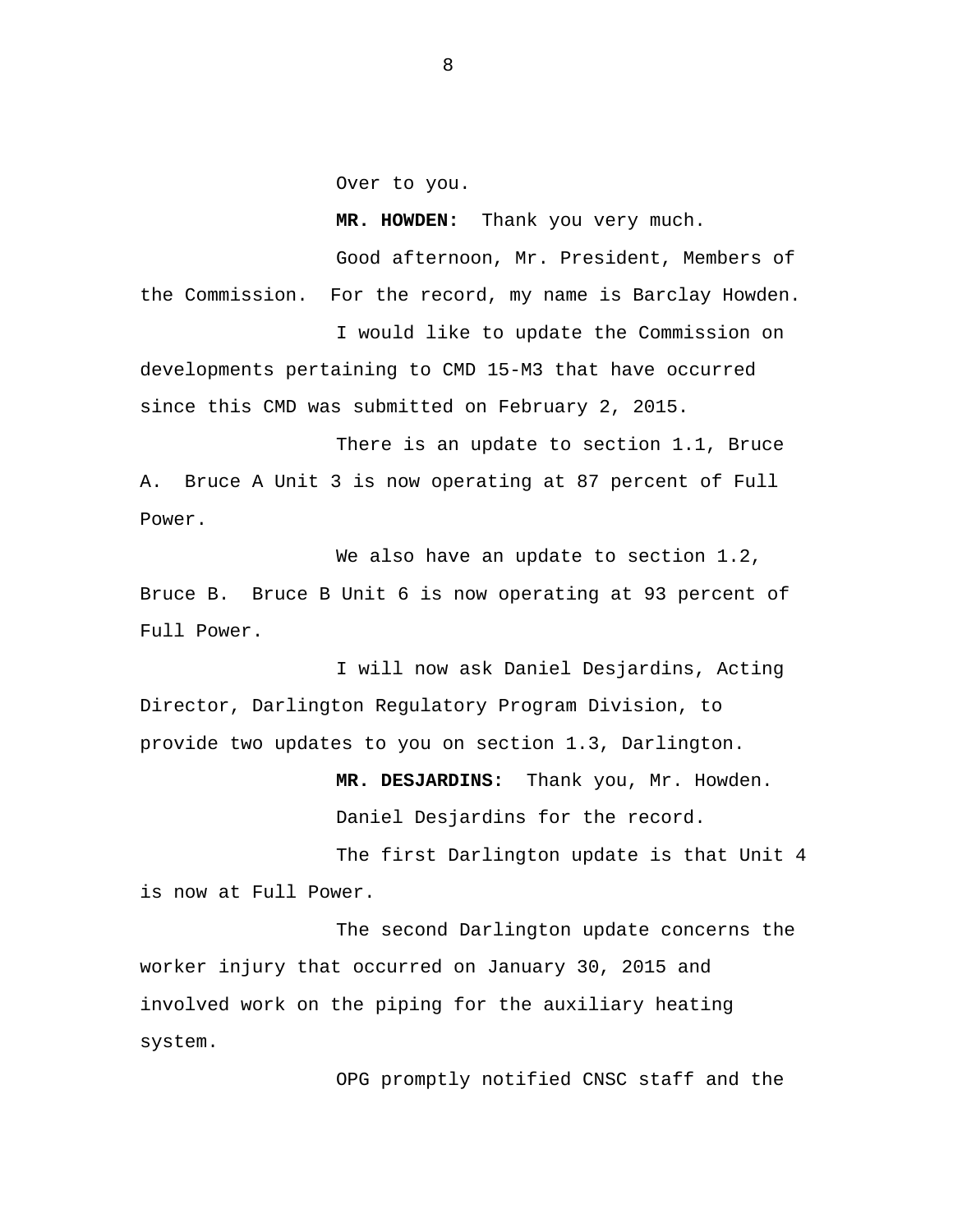Ontario Ministry of Labour.

OPG submitted a preliminary written report to CNSC staff on February 2, 2015.

OPG is conducting a root cause investigation and will submit a detailed event report to CNSC staff.

CNSC staff continue to be in communication with OPG and the Ontario Ministry of Labour regarding this event.

Information has been posted on the licensee's and CNSC's Web sites. OPG staff is connected to provide additional details.

> This concludes the Darlington updates. **MR. HOWDEN:** Thank you, Mr. Desjardins. We also have an update on section 1.6,

Point Lepreau.

As Commission Members may be aware, the area surrounding the Point Lepreau Generating Station is experiencing a series of severe winter storms.

CNSC staff has confirmed that New Brunswick Power has implemented appropriate measures to deal with severe winter weather. These measures include provisions to maintain access to the site in order to ensure appropriate staffing levels are maintained. The station has continued safe operation throughout this series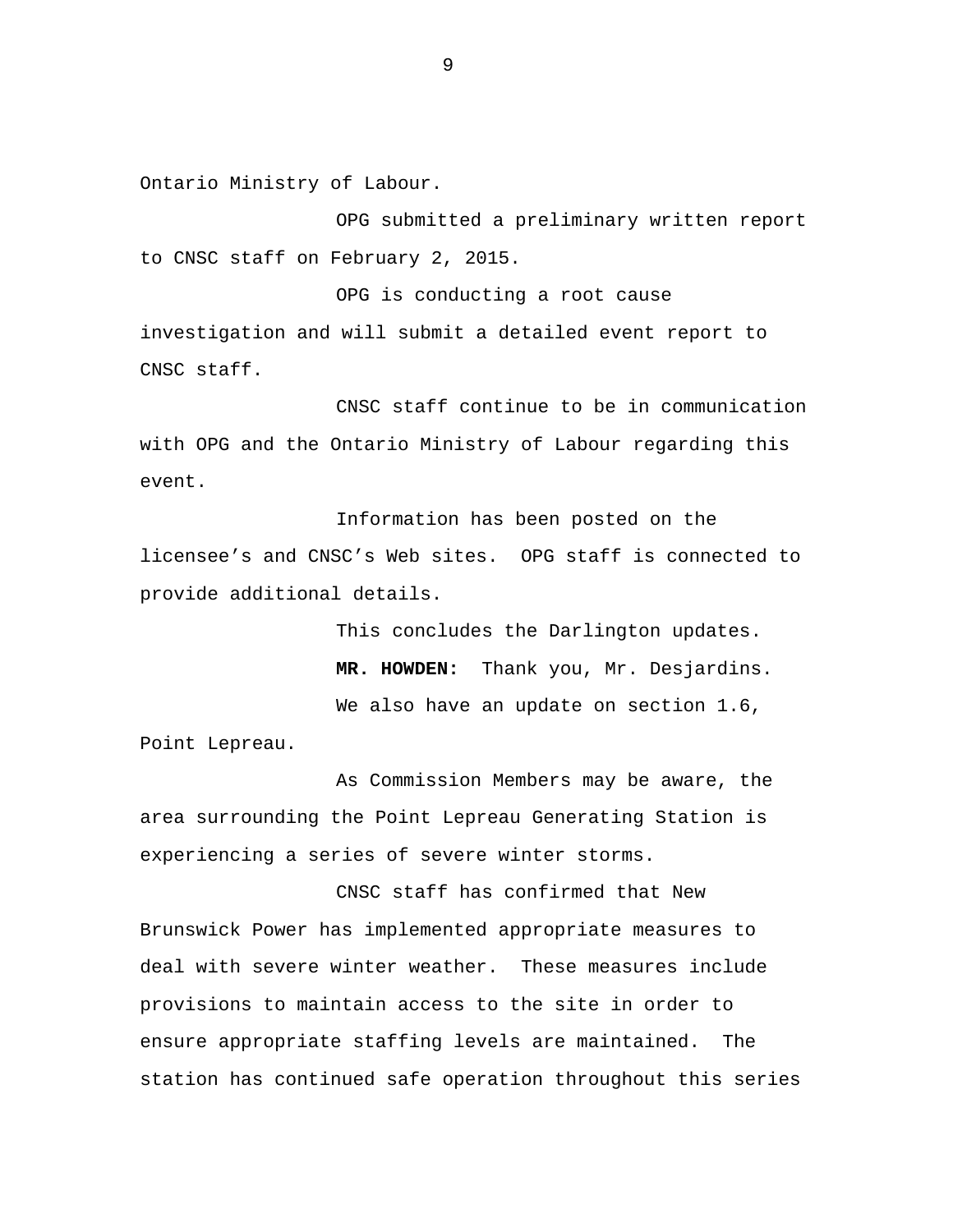of severe winter storms.

This concludes the Status Report on Power Reactors. CNSC staff are now available to answer any questions the Commission Members may have.

Thank you.

**THE PRESIDENT:** Thank you.

So let's start with the question period with Ms Velshi.

**MEMBER VELSHI:** Thank you, Mr. President.

I have a question on the Darlington event and I don't know whether staff or OPG can provide more details on the injury and exactly how did the worker suffer the broken arm incident.

**MR. HOWDEN:** Barclay Howden speaking.

I suggest that our OPG representative provide that information.

**MR. GREGORIS:** This is Steve Gregoris, Director of Operations and Maintenance at Darlington.

For the record, the Auxiliary Heating Steam Project is a new installation onsite. It's done by contract partners through E.S. Fox.

A large pipe, so a 12-inch diameter pipe, 25 feet in length, was lifted and installed on hangers in the lower elevation, 92.5 elevation, of the plant and was sitting on hangers in an installed position. That pipe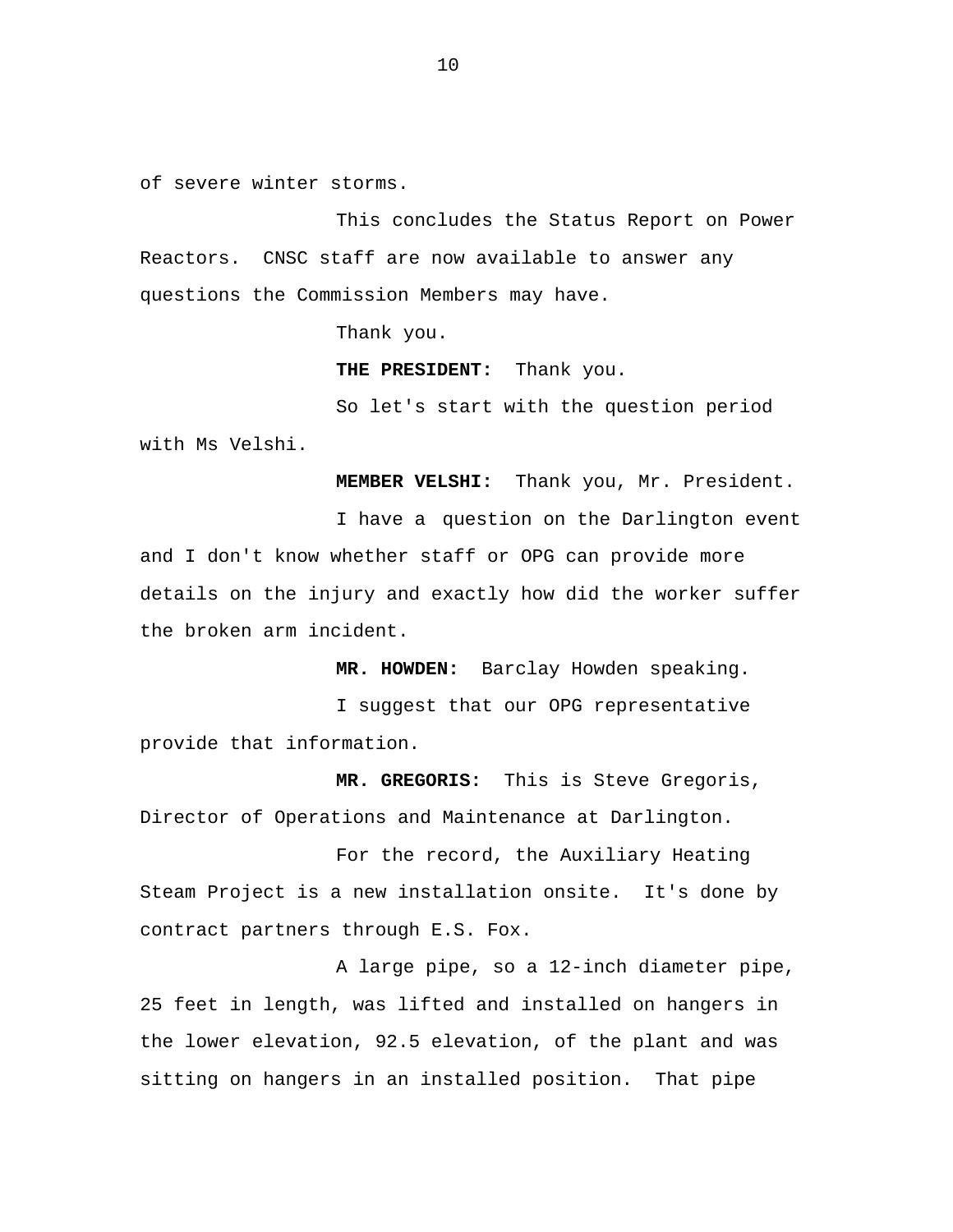needed to be rotated to mate up with an existing pipe and then welded into position.

The pipe was being rotated using rigging. It was not supported in any way because it was on its -- it was supported by its hangers. And as that pipe was rotated into the position from a six o'clock to a three o'clock position one of the two hangers supporting the pipe broke and one end of the pipe fell and swung and, as it came to a resting position, pinned an individual, their right arm between the pipe and an adjacent support beam for the station structure.

The individual suffered 13 stitches due to a laceration to their bicep. The individual did not have any significant blood loss and was conscious and taken to hospital. At the time they were diagnosed with a broken arm between the elbow and the shoulder and the individual went home the same evening to recover with his family.

The individual has come back to work, returned to work yesterday, so on Tuesday, February the 3rd, and is on light duties. The individual does not have a cast and follow-up visits with the doctor are occurring to further diagnose and confirm a break actually occurred. For now, we've reported it as a broken arm between the elbow and the shoulder.

**MEMBER VELSHI:** Thank you.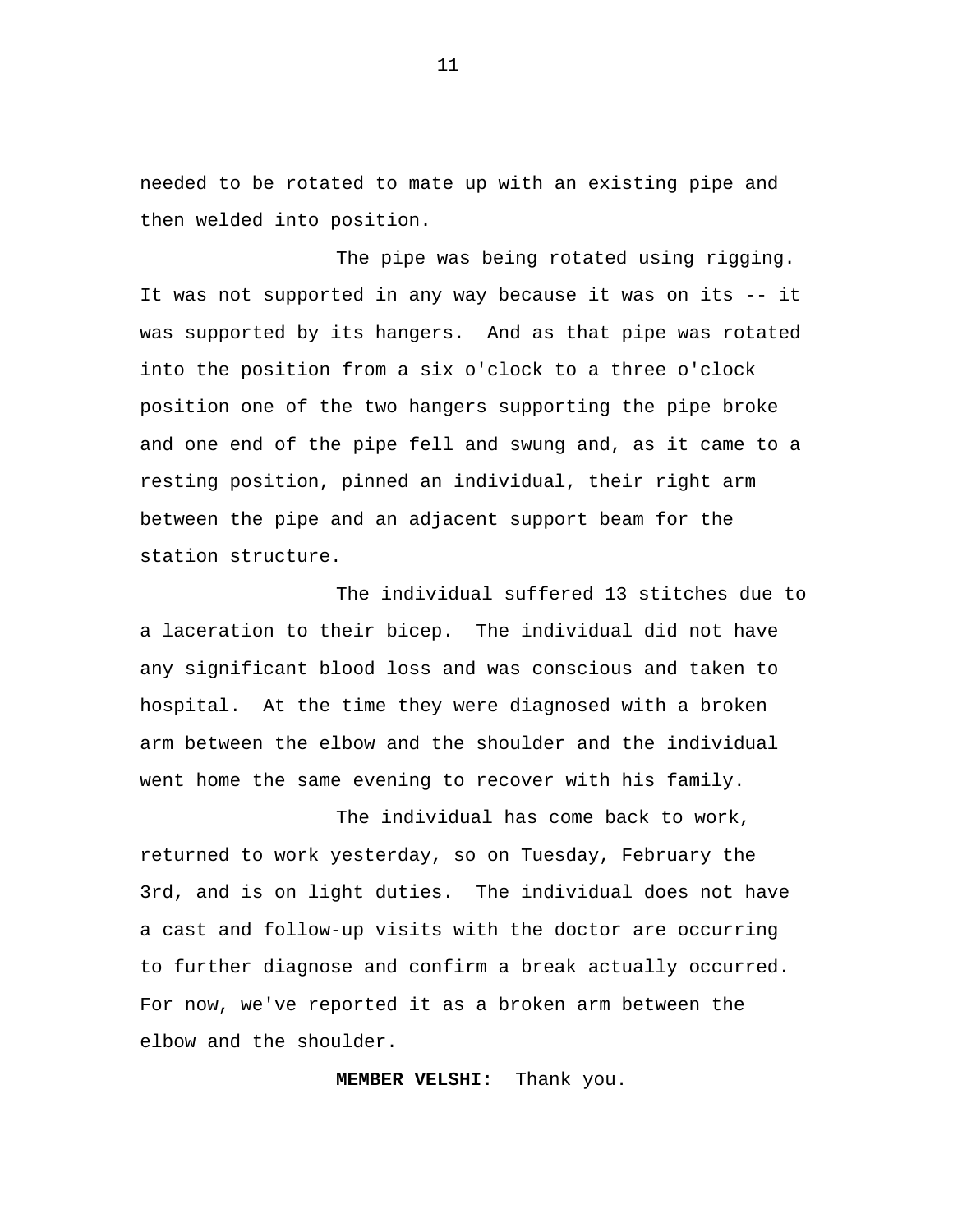And is the Ministry of Labour also conducting an investigation into this incident?

**MR. GREGORIS:** Again, for the record, the Ministry of Labour is conducting an investigation. Unfortunately, with the weather that we've seen this week and also a large accident that happened this morning, they've been delayed coming to site but they are pursuing an investigation.

**MEMBER VELSHI:** Thank you. Thank you. **THE PRESIDENT:** How heavy was this pipe? How heavy is this pipe and could it have been a much more serious accident if it fell directly on the individual?

**MR. GREGORIS:** Again, Steve Gregoris for the record.

So I don't have an exact weight for the pipe. It was of significant weight and depending on circumstances, it could have been a worse situation, you know. What I will say is this is a significant event for the site. We are taking the event very seriously and, as indicated earlier, there's a full root cause to understand what happened.

There's also a -- there's been a stand-down with the contract group to understand worker practices, supervisory oversight, and we are letting that work group go back to site with compensating measures in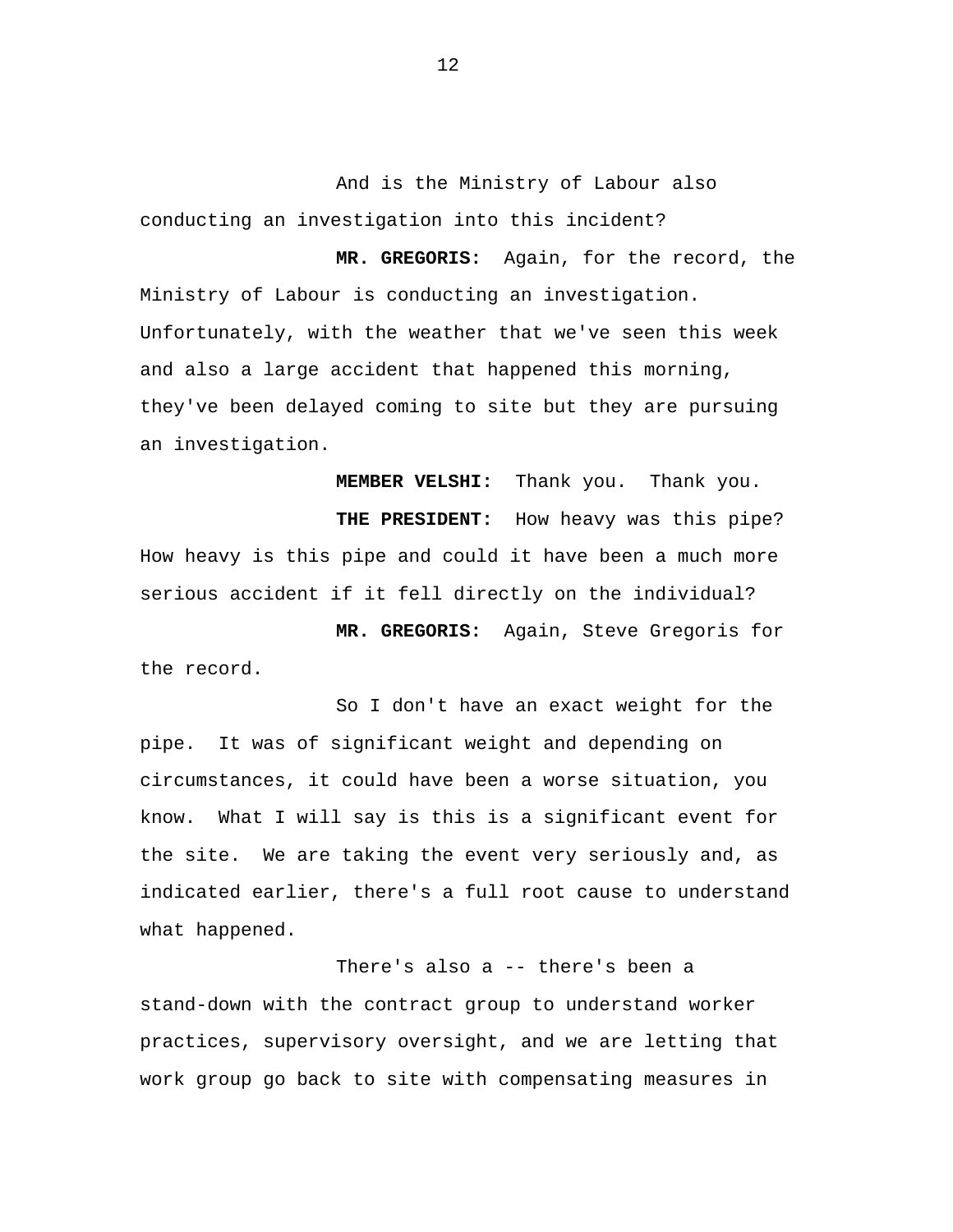place on a graded approach and we'll track performance to ensure that they can continue to work on the site.

> **THE PRESIDENT:** Okay. Thank you. Ms Velshi? Monsieur Harvey? **MEMBRE HARVEY :** Merci, Monsieur le

Président.

Juste une question à propos de Bruce B. We can see that Bruce B is -- there is some limitation to the nominal output design, design output to maintain safety analysis, which is not the case for Bruce B.

My question is how and when are established such limitations and how do they evolve with time? I mean we have 93 percent now for Bruce B. How was it 10 years ago and how will it be in five years or...?

**MR. LAFRENIÈRE:** Ken Lafrenière for the record.

So the question is how does the power evolve with time?

Essentially, the reactors are licensed for 100 percent full power. One hundred percent full power is a number that represents the thermal output of the core.

As time passes, various components in the reactor age and become gummed up. So, for instance, steam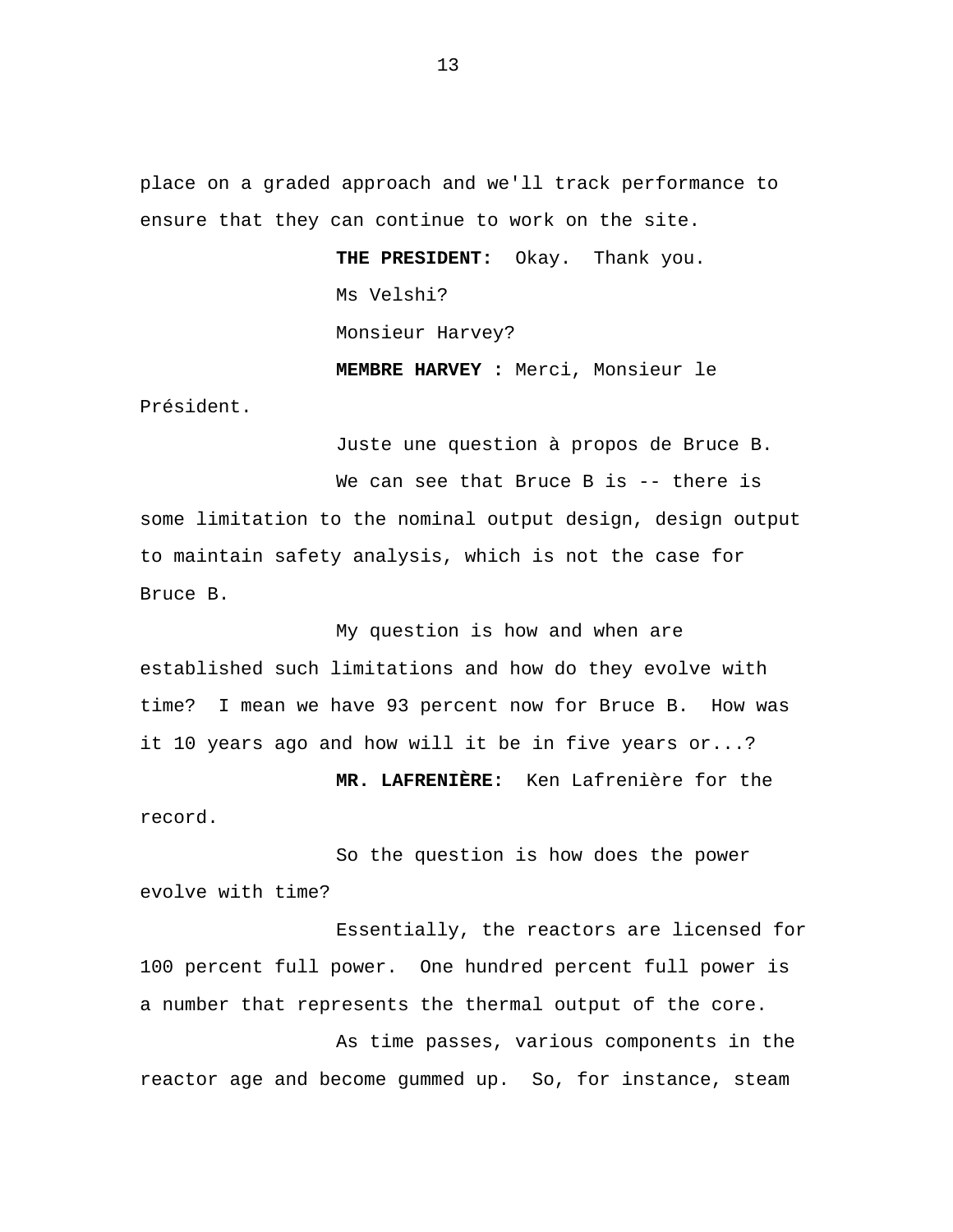generator fouling would limit the capacity of the heat transport system to remove that full 100-percent power.

So therefore, at Bruce Power, specifically for Bruce B, over time you get inefficiencies in various systems that limit your ability to withdraw the heat from the heat transport system.

Specifically, at Bruce B they also have an issue with an accident analysis, so the 93 percent full power actually represents the original licensing limits of the reactor that have been reduced because of the so-called large LOCA issue associated with that reactor.

**MEMBER HARVEY:** But this 93 percent is for now, but that could change with time I suppose. You are talking of aging, so --

**MR. LAFRENIÈRE:** So you are correct. With time if they don't, for instance, clean the steam generators they could also have to take penalties because of the inefficiency of the system.

The 93 percent full power limit, though, is a safety analysis limit for thermal to make sure the system can meet the licensing limits at the original licensing time and that is more of a step change that was taken due to that analysis. So what -- I guess the message I'm trying to say is there are a lot of competing factors that would reduce the net electrical output of a CANDU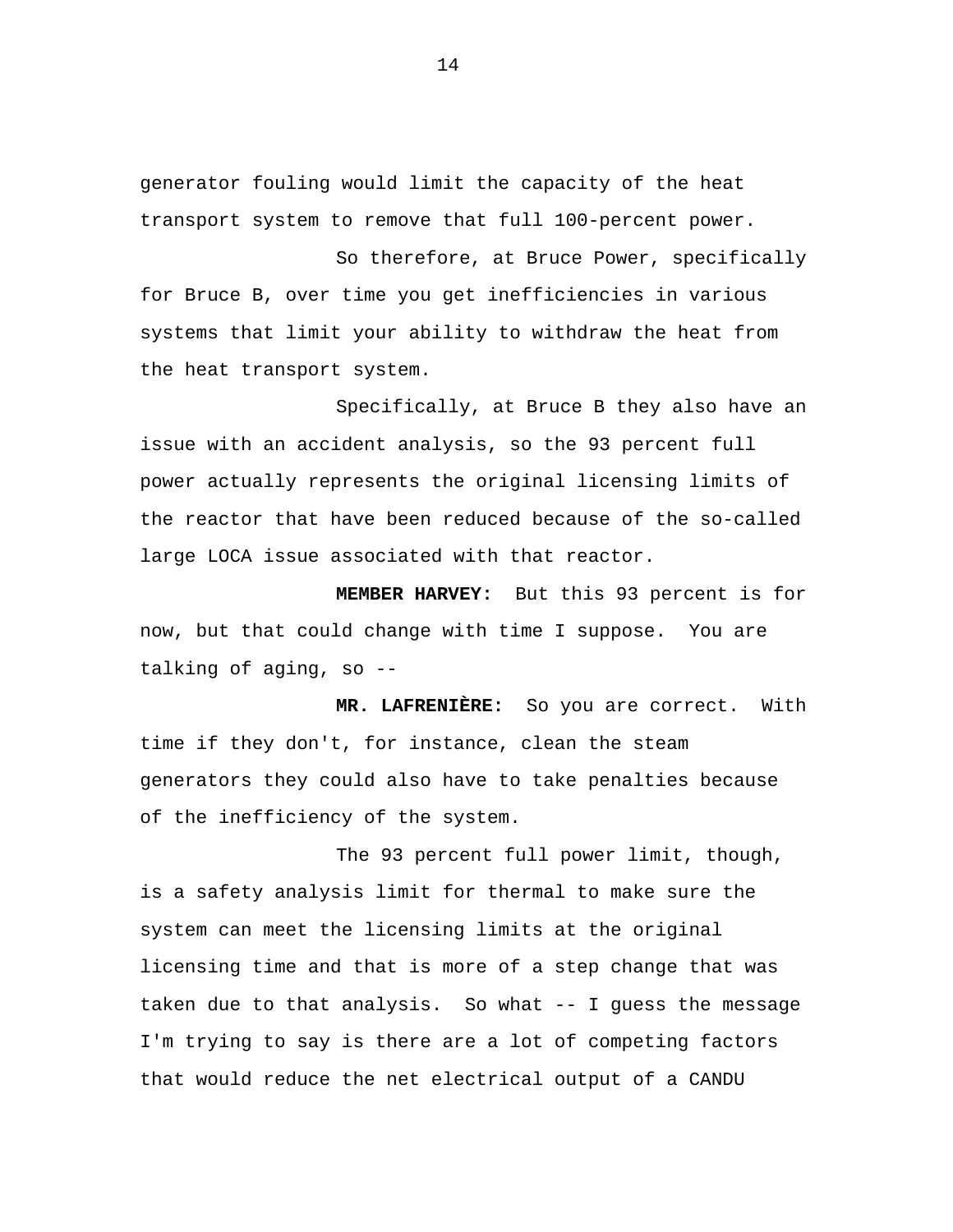station, some being safety analysis driven, others being efficiency driven, which you can recover if you clean components. For instance, if they go through an outage and decide to clean the boilers they will be able to recapture that margin; in other words, the systems become more efficient.

**MEMBER HARVEY:** And this is the same process for all the reactors?

**MR. LAFRENIÈRE:** That is correct, yes, it is the same process.

**MEMBER HARVEY:** At the moment there is no limitation for Bruce A; is that right?

**MR. LAFRENIÈRE:** Bruce A limitations are actually --

**MEMBER HARVEY:** It's for other things.

**MR. LAFRENIÈRE:** The Bruce A limitations are actually the opposite. The reactor is more efficient than the secondary side so they have limitations on -- for instance, their main transformer cannot handle the power output from the station. The generators cannot handle the power from the turbines which have been improved. So you will see the Bruce A operating at lower power levels, in the 88 percent range, simply because they are more efficient than the Bruce B reactors.

**MEMBER HARVEY:** Okay, I understand.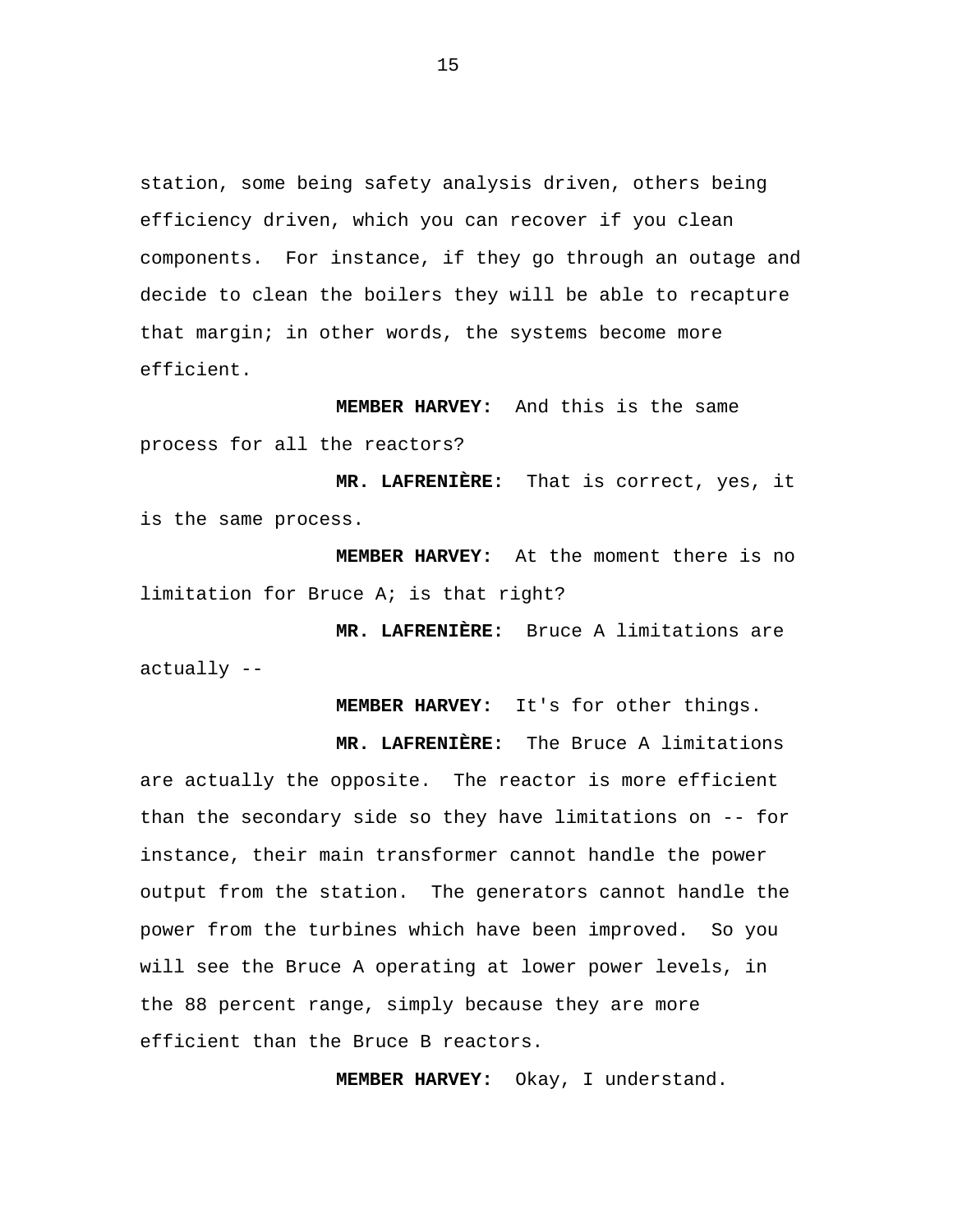Merci.

**THE PRESIDENT:** Okay, I am a bit confused. I thought that the 92 or the 93 was nothing to do with safety. It had to do with the way the thing was designed to provide steam heat at one time and therefore the 93 is fully operational, fully safe, fully functional, no safety issue. That's the limit. It's 93. It's not 100. Am I missing something?

**MR. LAFRENIÈRE:** Ken Lafrenière, for the record.

No, you're not missing anything, Mr. President. The steam limitation applies to the Bruce A reactors, which were originally designed to provide steam to the main steam plant and therefore the output of the Bruce A reactors is essentially designed for 10 percent steam output, 90 percent electrical output.

At the Bruce B reactors there are no safety concerns. The outputs are within the original licensing envelope. The point that I was making is that there are several drivers of why those limits, percentage limits are different than 100 percent, but there is no safety issue. So 100 percent --

**THE PRESIDENT:** About in Bruce B, Bruce B is not designed to -- was not designed also to provide steam --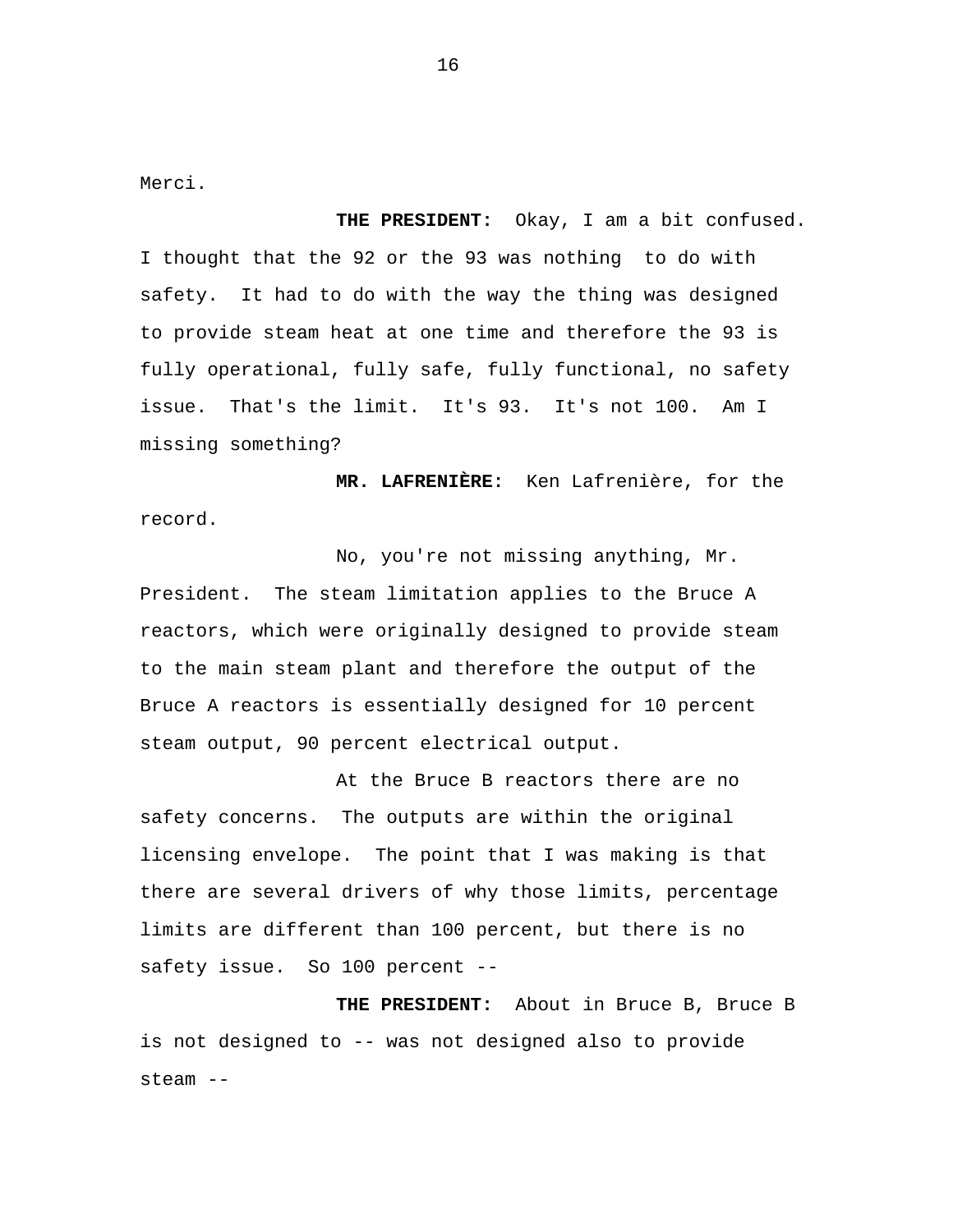**MR. LAFRENIÈRE:** No, Bruce B -- **THE PRESIDENT:** -- thermal -- **MR. LAFRENIÈRE:** No, Bruce B -- **THE PRESIDENT:** -- bbecause they are

running at full power. I thought that 93 is full power for Bruce B.

**MR. LAFRENIÈRE:** You are correct, 93 percent is full power for Bruce B. It's just -- it's just not the original numbers that were used in the design, the original operation of the facility.

So as the reactor ages they have had to take compensatory measures, reduce percentage of power to maintain the same thermal -- the same limits, the design limits in the safety analysis. Is that --

**THE PRESIDENT:** Ms Velshi...?

**MEMBER VELSHI:** So I am still a little confused by this. Darlington at full power is at 100 percent, correct?

So when was the last time the Bruce B units were at 100 percent?

**MR. LAFRENIÈRE:** Ken Lafrenière, for the record.

The last times the Bruce units were at 100 percent was in the mid-'90s. So during that time they had this discovery of the large LOCA issue. So at that time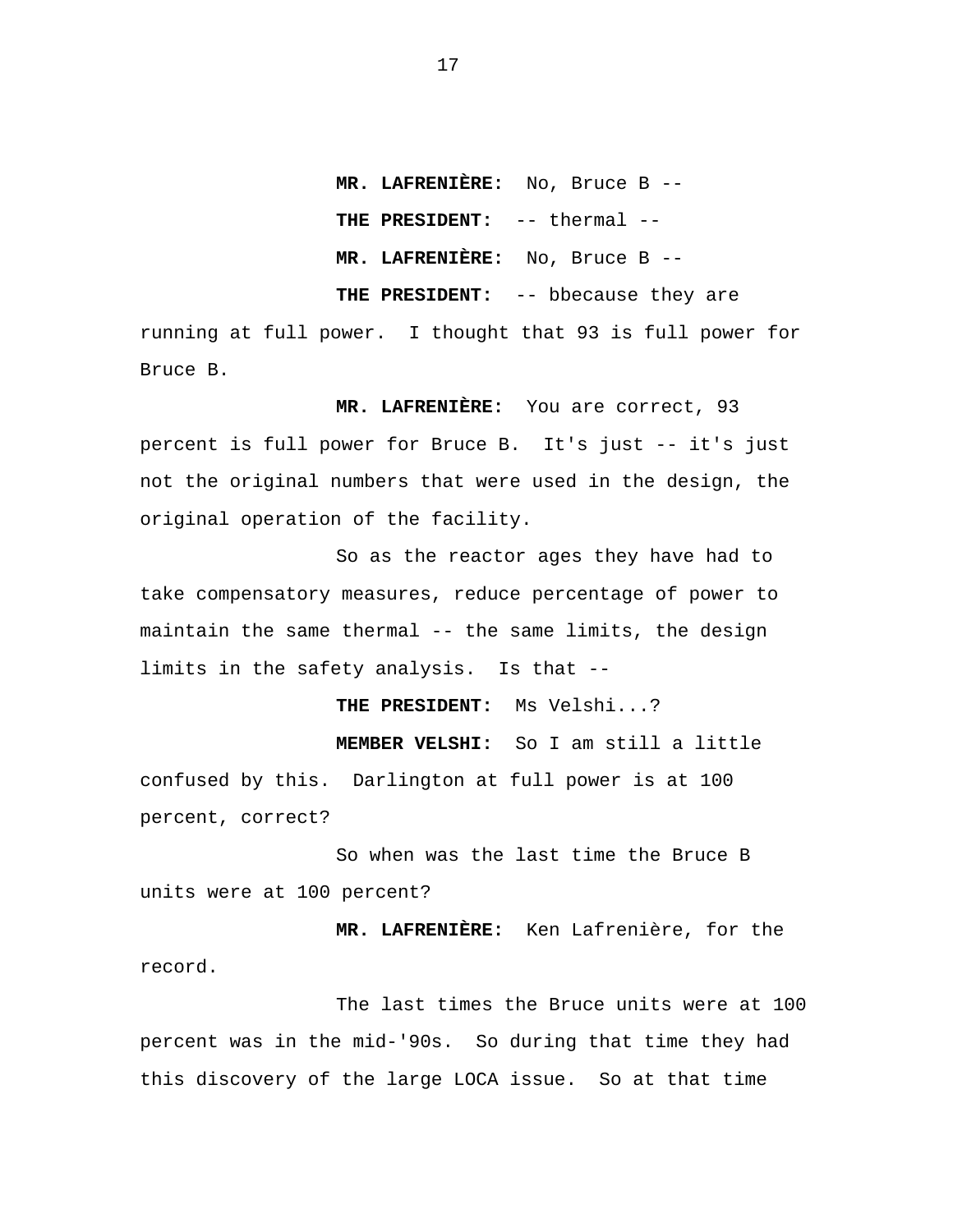the licensees took some compensatory measures to make sure they are within the licensing envelope. So the licensing envelope that was originally approved by the Commission is now reflected in this 93 percent. That's a better way of saying it perhaps.

So that the original limits that translate into percentage output of a reactor are reflected as 93, as opposed to 100. Darlington has not had that reflection or that change in their output.

**MEMBER VELSHI:** Thank you.

**MEMBER HARVEY:** That's okay. I suppose that this 93 percent will be evaluated in coming years and might decrease if something happens or if they don't complain.

**MR. LAFRENIÈRE:** So let me be clear that these are electrical output numbers. Ken Lafrenière, for the record.

The Commission licenses the reactors on thermal outputs. Unfortunately, we measure electrical output which has to do with the efficiency of the machines. So the thermal outputs are within the same licensing limits originally given by the Commission to Bruce Power.

**THE PRESIDENT:** Okay. Monsieur

Tolgyesi...?

**MEMBRE TOLGYESI :** Merci, Monsieur le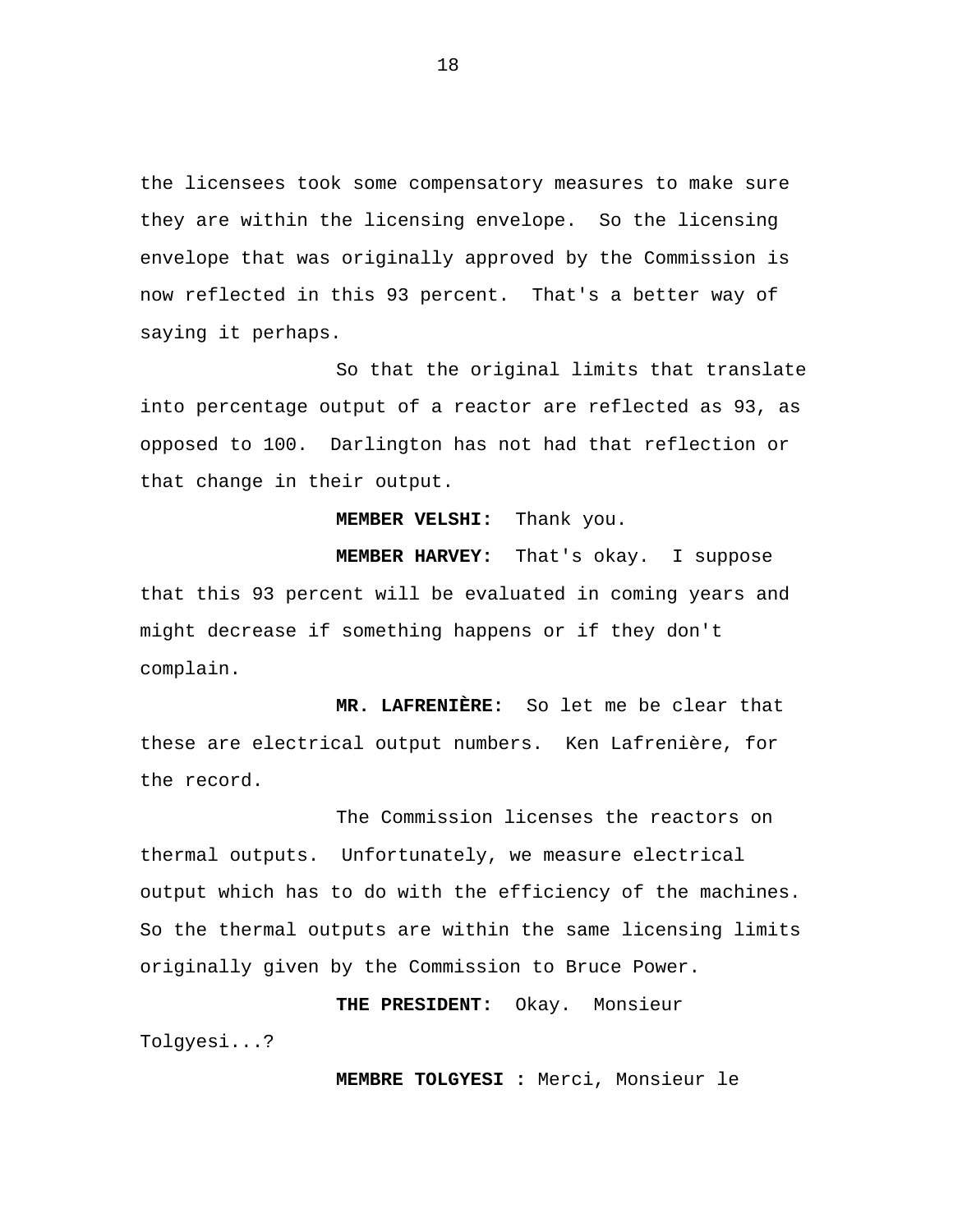Président.

You were talking that Unit 4 was manually shut down because of repair to the demineralized water tank leak and it was manually shut down. It was proactive. If it's a leak, if there is a hole somewhere, it is something which is inspected, it is foreseen or it could be forecast or detected?

**MR. HOWDEN:** Barclay Howden speaking.

I will ask OPG to respond. I think the leak is from a gasket and so I think our OPG rep can describe the process for where the leak came from and what is their maintenance and inspection to try to detect these in advance

**MR. GREGORIS:** Yes, Steve Gregoris here.

So for the record the leak was from the flanged base of a valve on the reserve cooling water system. The flange is a bolted flange with a gasket. A leak had developed on that flanged connection and was being monitored and that leak worsened to the point where we proactively shutdown the unit to effect repairs.

The specific flange is on a preventative maintenance program. The inspection is every 15 years and when I will say is the analysis of what happened and the adequacy of our PM program specific to this one joint is being looked at by engineering right now through a formal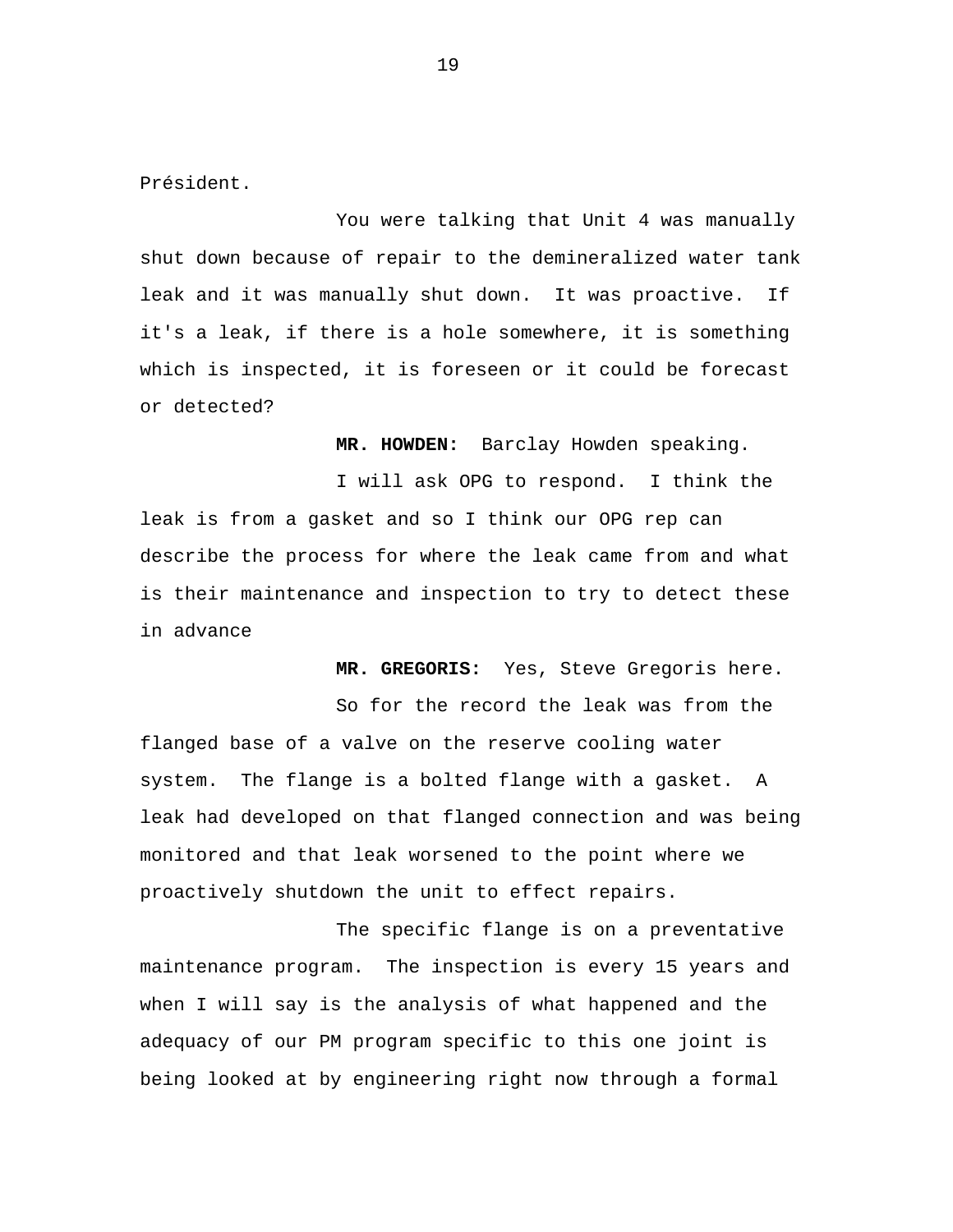analysis in our corrective action program.

I will say that when the repairs were made there was no indication of any defects or abnormalities on the surface so it looked like, you know, initially that the gasket had failed. That does give us concern because this joint is a static joint. It doesn't have movement and it sees relatively low pressures, around 700 KPA and 60 degrees C temperature.

So I need engineering to look through that -- you know, the failure, analyse it and as part of that they will do an extended condition to understand if there are additional actions beyond this one joint.

**MEMBER TOLGYESI:** I have this worker who suffered a broken arm. Was it Darlington? Is he a Darlington employee or a contractor?

**MR. GREGORIS:** Again Steve Gregoris.

For the record, this was a contractor from E.S. Fox that was working through the projects and modifications organization, which is part of the Ontario Power Generation.

**MEMBER TOLGYESI:** And when contractors are working on the site, what is the involvement of Darlington supervision? Are you present? Do you inspect periodically how the work is done?

**MR. GREGORIS:** Again, Steve Gregoris for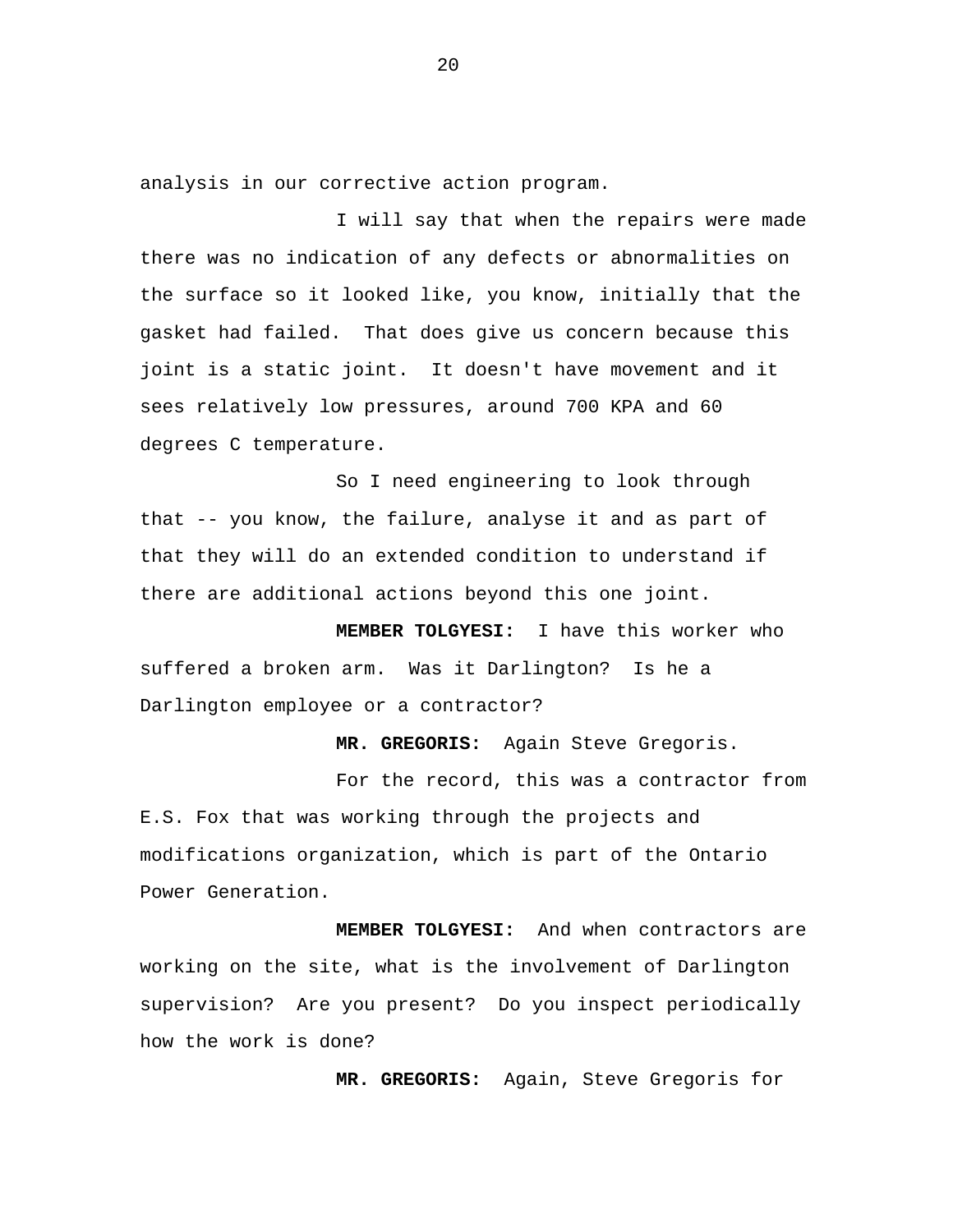the record.

So this is an owner/constructor project and with that we, through our Projects and Modifications Group have contract management oversight. And so OPG provides oversight to the work and we also of course expect the contractor to provide their oversight for the work.

**MEMBER TOLGYESI:** You said it was his right arm, there is no cast, it is between shoulder and elbow and he is on light duty. What can he do on light duty as a task?

**MR. GREGORIS:** Again, Steve Gregoris for the record.

So right now light duties would include being a spotter. That's one of the main duties that this individual would perform, which is basically ensuring clearances for movement of material for that worker.

**MEMBER TOLGYESI:** Okay. Merci.

**THE PRESIDENT:** Anybody else? Any other questions? I still would like to come back to the water leak.

And staff, it would be useful just to describe -- I have two comments.

First of all, shutting down the machine proactively means that somebody was really worried, even though it says there is no cooling issue. I don't know,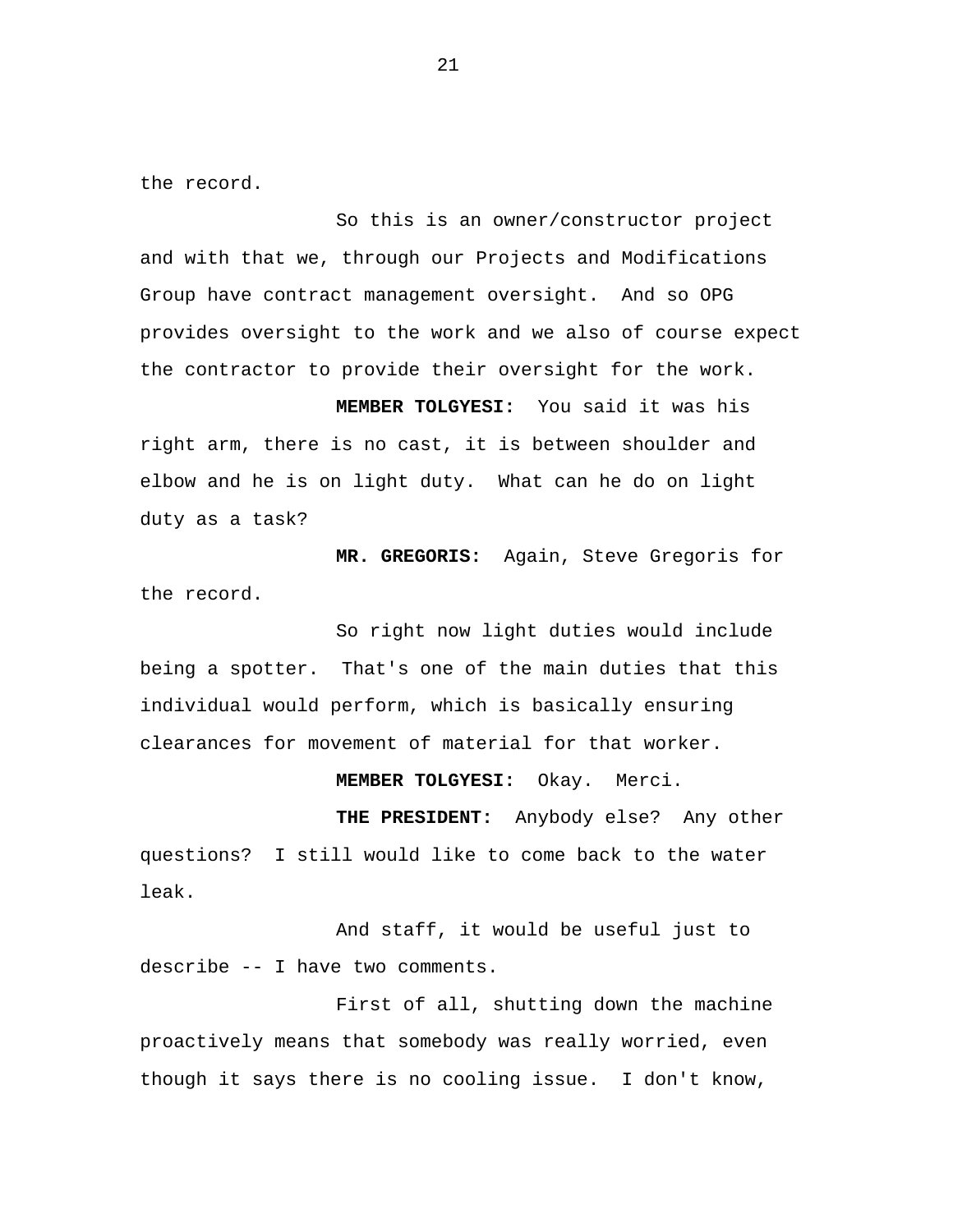some bells and whistles would have gone so it would be interesting for you to describe where this leak happened and what is the purpose of this demineralized water and how does that fit into the whole -- just a little bit more information as to describe this.

But if it wasn't a safety issue, why did the operator feel that he needed to shut it down? Somebody please explain this to me.

**MR. HOWDEN:** Barclay Howden speaking. So I think from a -- so we have been very clear it's not a safety issue. It's an operations issue. However, it was leaking from a system that's being used within the plant.

From our view you have two choices. You let it continue to leak until you are forced into a shutdown, in which case the timing may not be good, or you can proactively look at it and take the planned shutdown. So in this case OPG was proactive to take the planned shutdown, probably with a lot of operational considerations being taken into place.

In terms of where and how the system is being used, I would like to -- I think OPG can answer that question more clearly.

**MR. GREGORIS:** Steve Gregoris here, for the record.

So the recirculating cooling water system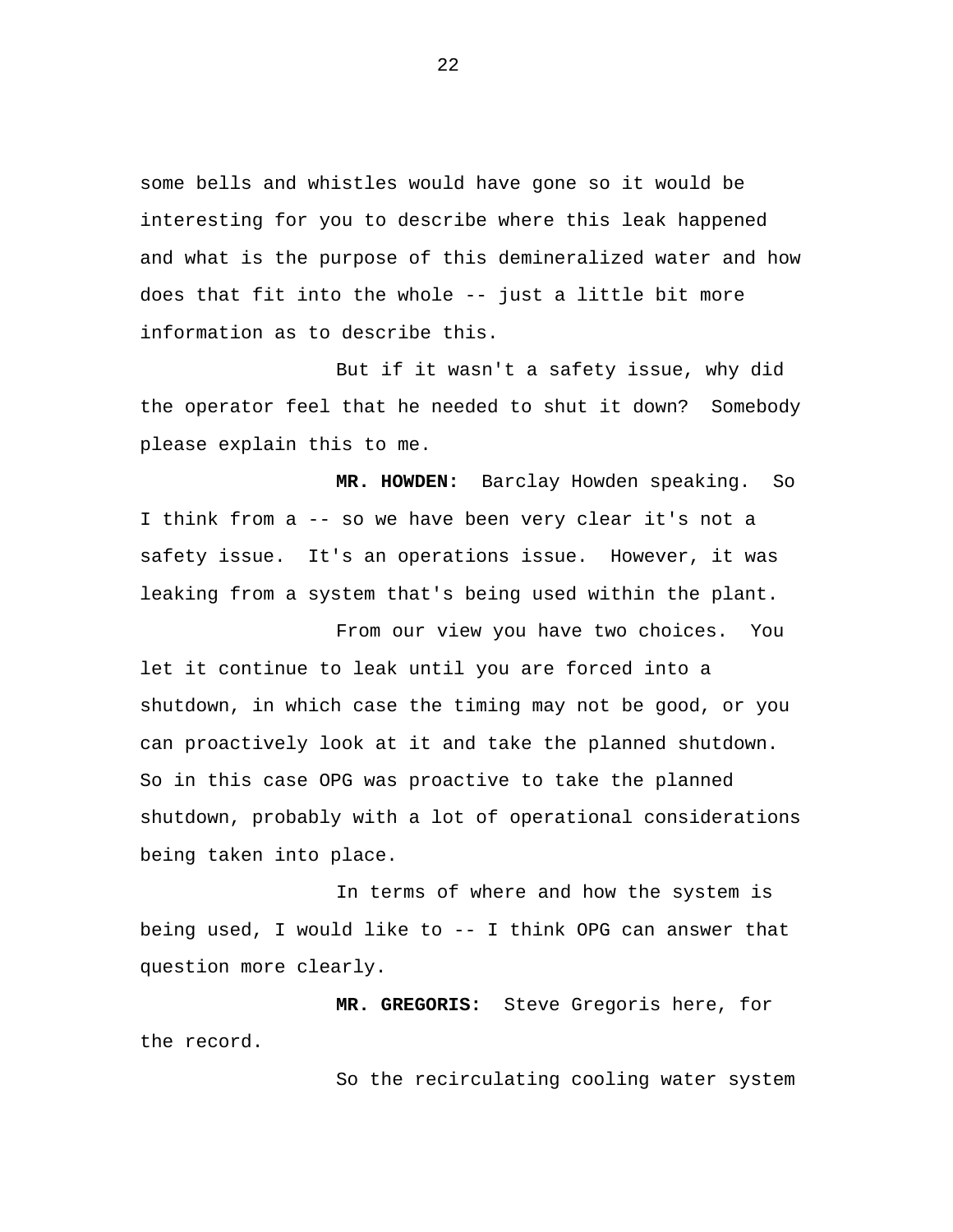is a demineralized water system. It provides cooling to reactor side loads and systems that need cooling. The system supplies a couple of key components. It supplies cooling to the main circulating pumps for the heat transport system, the glands for those pumps. It also provides cooling for the bleed cooler. And those are two obviously key components that are required for full power operation and with regards to the bleed cooler for operation at temperature and pressure in the heat transport system.

The leak occurred downstream of the bleed cooler on an isolating valve, at the flange joint for that valve, and with the size of the leak the operational decision, as previously described, was to proactively shutdown the reactor because there would be no way to isolate and repair online. And so, you know, we wanted to ensure that we didn't in any way challenge cooling to either the main circulating pump for the transport system or the bleed cooler and we wanted to get to a state where we could effect repairs. So the decision was made proactively to shutdown the unit and cool it down and then isolate and repair.

**THE PRESIDENT:** So my final question on this, when you do your root cause, do you also assess whether -- I assume that this valve and the gasket and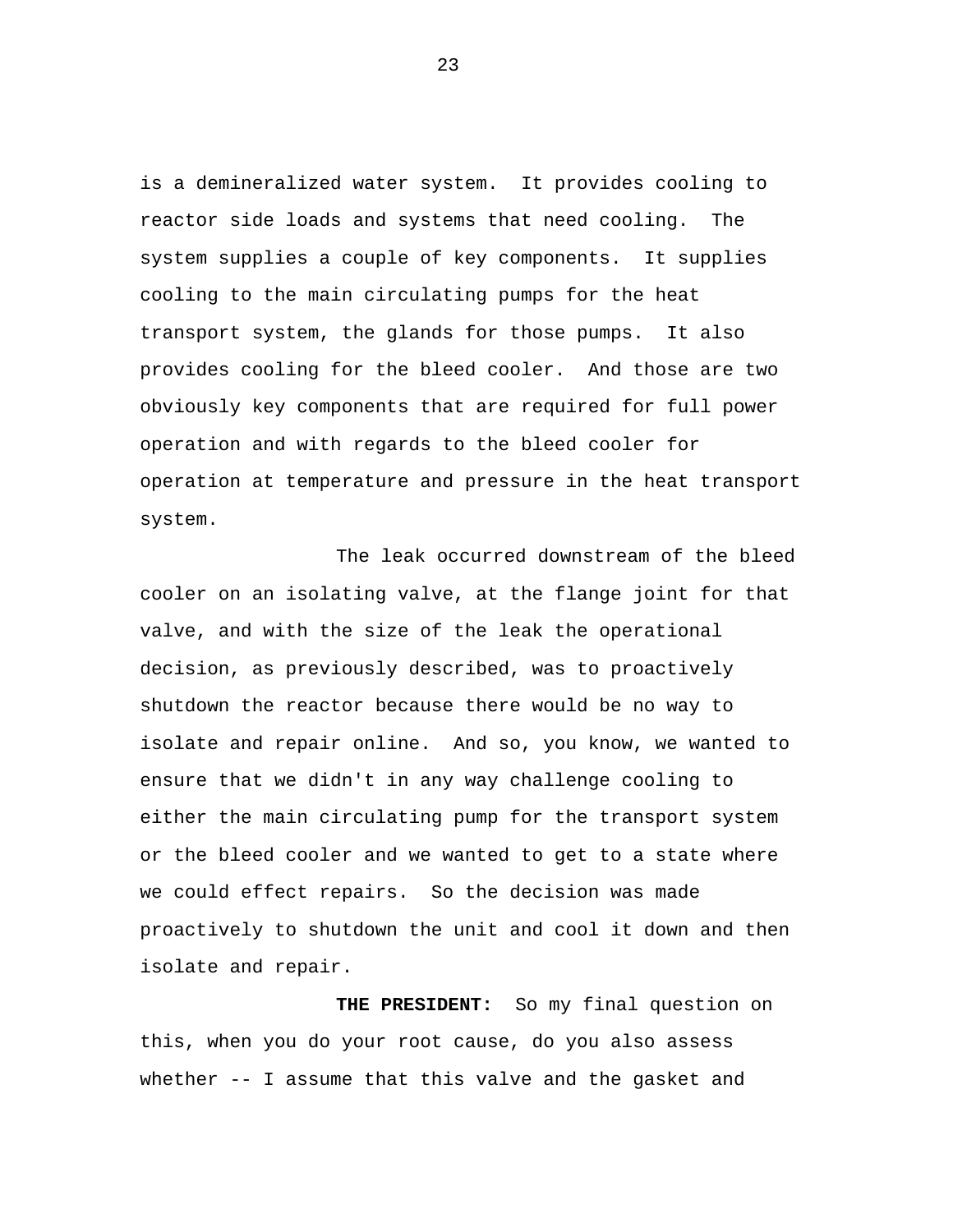everything are qualified material. Do you assess to make sure that the equipment was qualified?

**MR. GREGORIS:** So Steve Gregoris here, for the record.

So the material was qualified. We will, as part of the assessment, confirm material and look at other things such as preventative maintenance program and previous installation records and any time that flanged joint was worked on to gather all pertinent information to understand the failure.

> **THE PRESIDENT:** Okay, thank you. Monsieur Harvey...?

**MEMBRE HARVEY :** Merci.

I just wanted to come back to my first question just to test my comprehension is appropriate. That is a suggestion for the next presentation instead, for Bruce B for example.

To say that Bruce B is at full power and explain underneath that the full power for Bruce Power is such and such because Bruce B cannot operate more than that, so it is at full power. I don't know if anyone can --

**MR. LAFRENIÈRE:** Ken Lafrenière, for the record.

No, we struggle with this because we are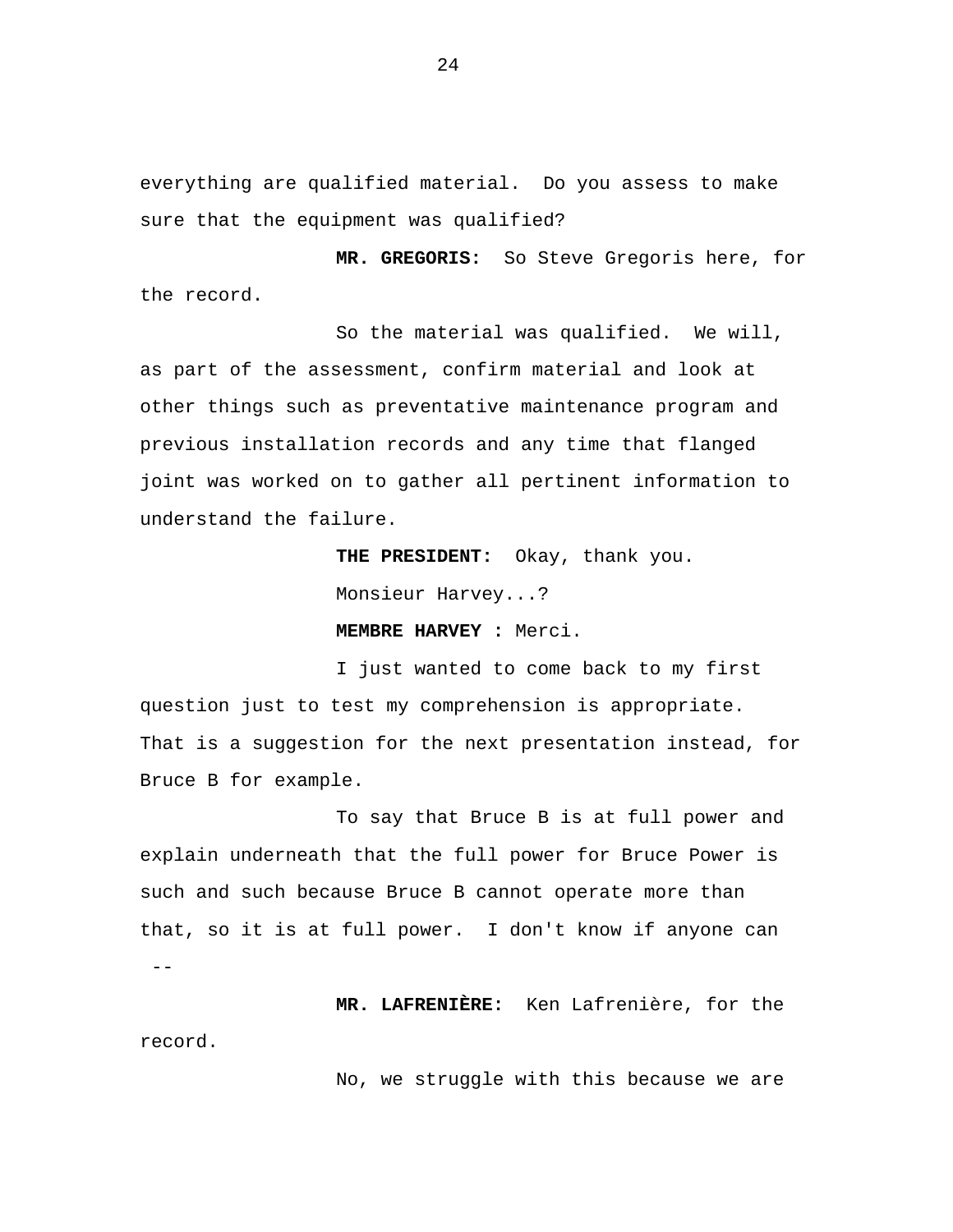giving a percentage because the full power is a relative number and a percentage of full power is relative. For Bruce B, again, the licensing limits, the bundle powers, the channel powers, the overall thermal powers of the core and megawatts thermal wouldn't really mean anything to the Commission or to the public.

So I think we will go back and look at it and just put it down in a note so it doesn't confuse --

**MEMBER HARVEY:** Well, I just wanted to reverse it, to say that they are operating at full power, but full power for this installation.

> **MR. LAFRENIÈRE:** Yes. Yeah. We -- **MEMBER HARVEY:** Well --

**MR. LAFRENIÈRE:** Thank you for the feedback, I think it applies. We thank you with the same question. Thank you.

**MEMBER HARVEY:** Merci.

**MR. LAFRENIÈRE:** Merci.

**THE PRESIDENT:** Anything else? Okay, thank you. Thank you very much.

By the way, I should have said, I think it's one of the shortest event-free reports which to me means that it could be interpreted as a better safety report card in a long time. Thank you for that. --- Pause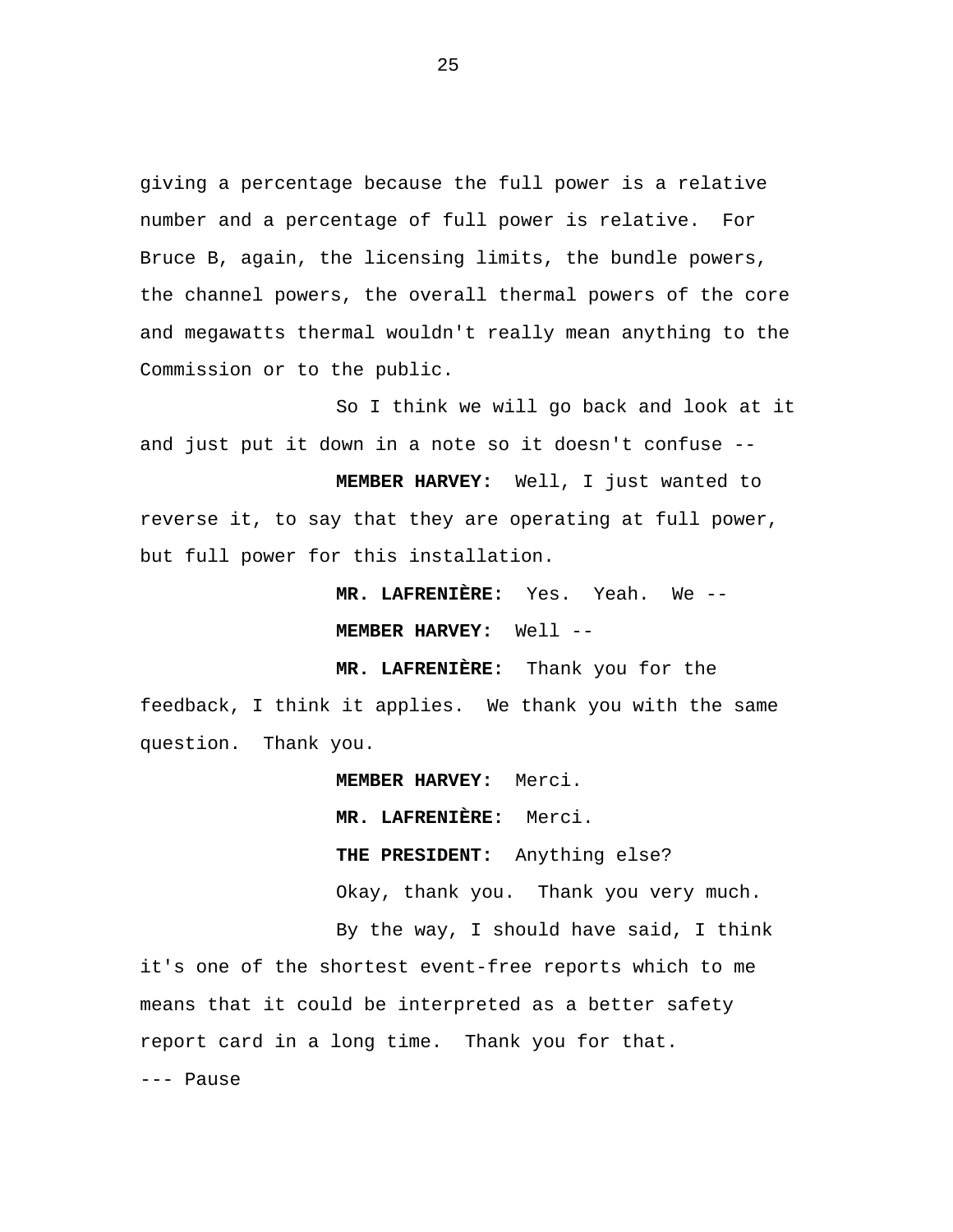**THE PRESIDENT:** I'm told that there are no event initial reports listed on the agenda. However, I understand the CNSC staff intends to provide a verbal presentation regarding a recent report about an event at Cameco Corporation's Key Lake Mill.

I understand that we have a representative from Cameco online. Let's test the system here. Mr. Mooney, can you hear us?

**MR. MOONEY:** It's Liam Mooney for the record.

And yes, I can hear you, and I am joined here by Brett Moldovan, the GM of the Key Lake operation; by Kevin Himbeault, the Superintendent of Safety -- sorry, the Manager of Regulatory Affairs and SHEQ and the Director of Compliance and Licensing, Kevin Nagy, along with our Program Manager of Radiation Protection, Kari Toews.

**THE PRESIDENT:** Okay. I understand Dr. Newland will make the presentation.

**DR. NEWLAND:** Yes, thank you. For the record, my name is Dr. David Newland and I am the Acting Director General of the Directorate of Nuclear Cycle and Facilities Regulation.

With me today, on my left is Mr. Jean LeClair, Director of the Uranium Mines and Mills Division. That's the division that leads the regulatory oversight of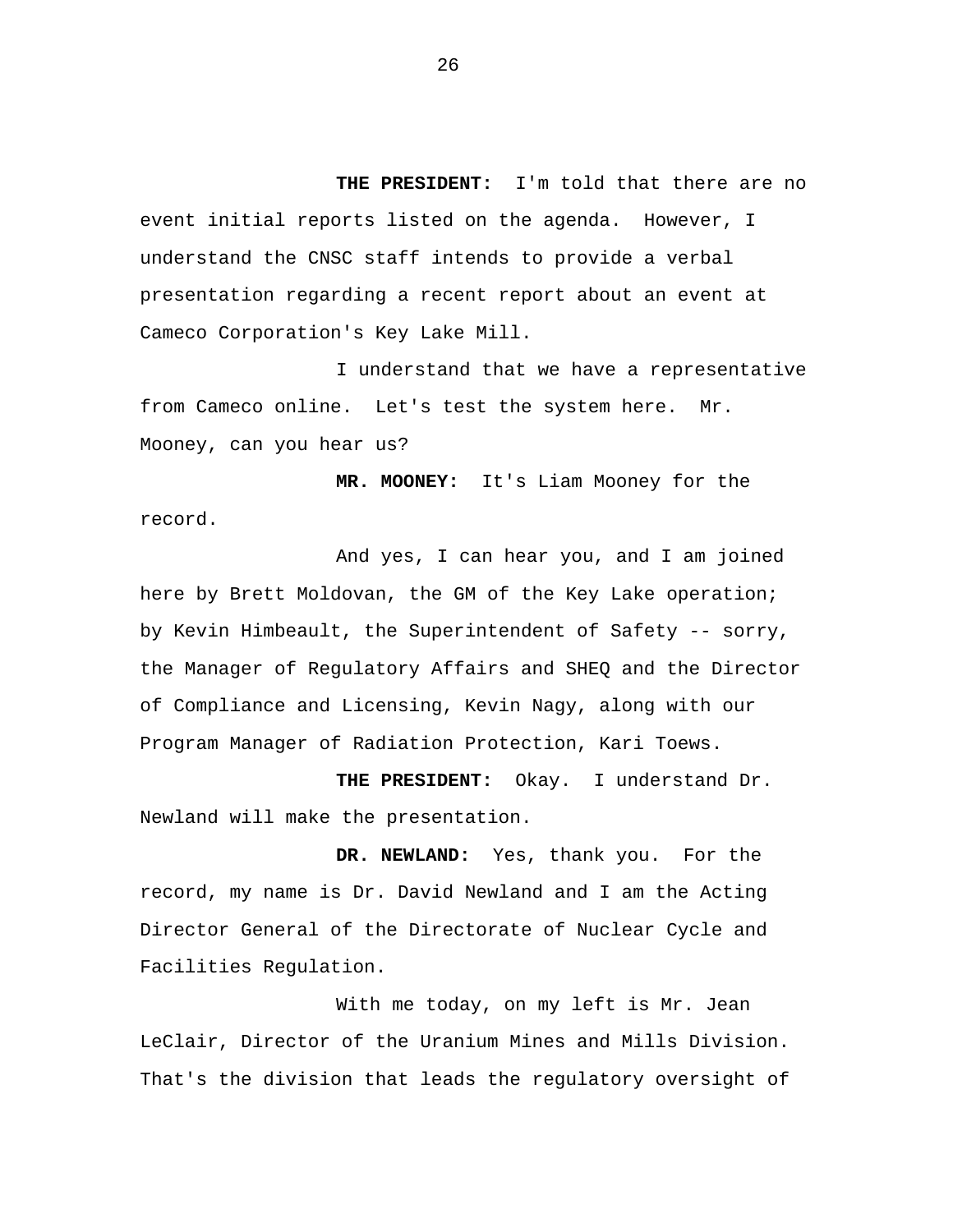this particular facility for this verbal event report. We also have Cameco staff online to respond to any questions that you may have.

The timing of the event and the timing of the availability of key information was such that we did not provide a written EIR at this time. However, we do want to provide Commission Members with a verbal statement since this is reportable involving exposure of workers to uranium oxide. In preparing the verbal statement we realized that in order to help have you visualize what actually happened, we needed to provide a few graphics and so this is sort of like an informal presentation -- not - we didn't put it on the record and I'm sorry if that has caused a bit of confusion.

So we could come back with a formal CMD and presentation in the future should you so wish.

The event occurred on January 14, 2015 at Cameco's Key Lake Mill. This facility processes uranium ore from the McArthur River Uranium Mine and we have a short presentation describing the event. So with that introduction, Mr. Jean LeClair will now briefly describe the event, actions taken by Cameco, actions taken by staff and future steps forward.

Thank you.

**M. LeCLAIR :** Bonjour, Monsieur le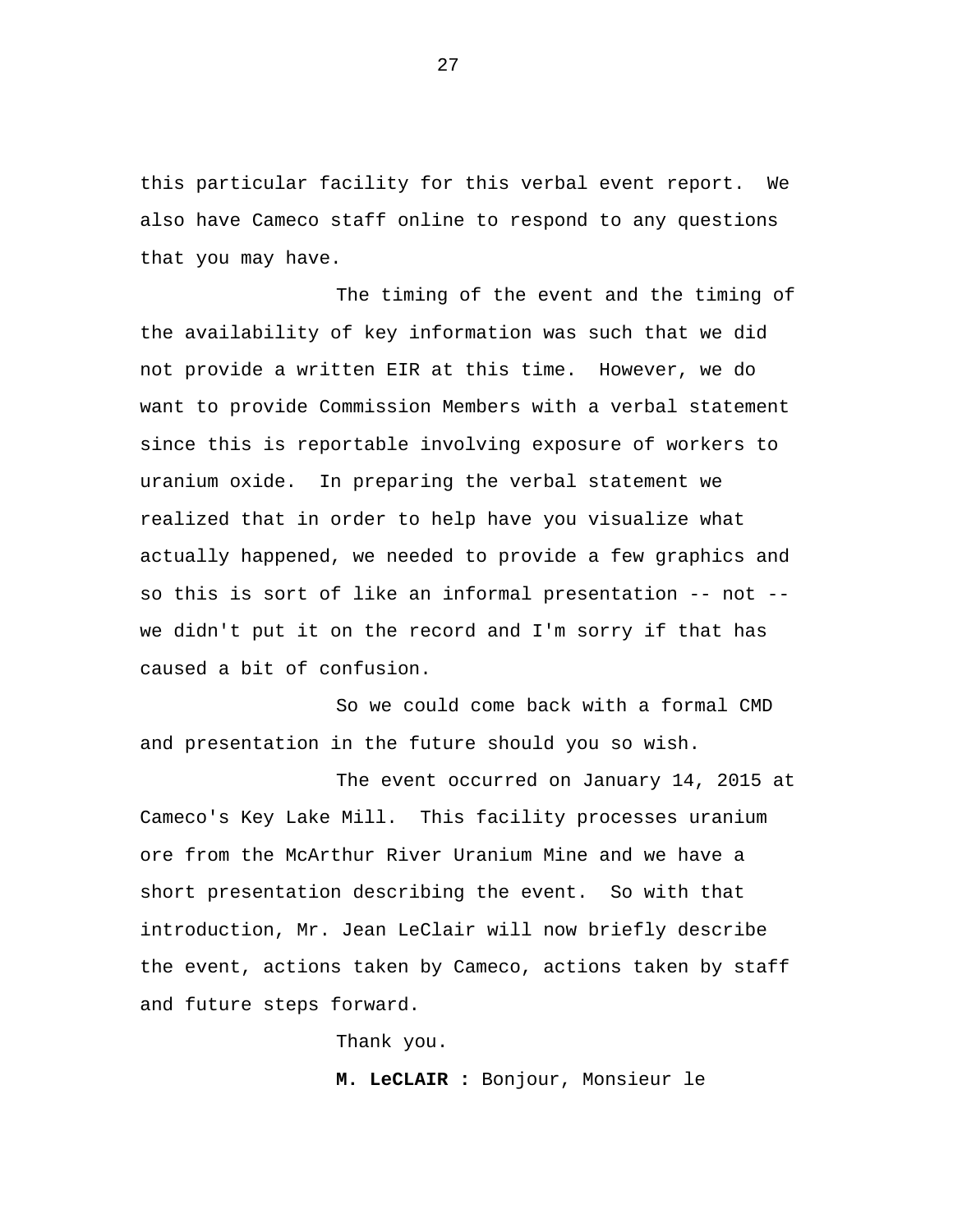Président et Membres de la Commission. Mon nom est Jean LeClair. Je suis directeur des Mines et Usines de concentration d'uranium.

So this afternoon I would like to briefly go over this recent event that occurred on January 14th. But before talking about the event, just to provide a bit of background or remind Commission Members, the Key Lake Mill is actually located in northern Saskatchewan where all the currently operating uranium mines and mills are located. It currently possesses a licence that was issued in October 2013 that expires at the end of October 2023. As Mr. Newland already mentioned, the mill processes uranium ore from McArthur River Mine to produce calcine yellowcake. So there are no mining operations at Key Lake. It's the mill only that's operating.

At the Key Lake Mill as part of the milling process there is a Calciner, which is a furnace that is used to dry and calcine the yellowcake that is produced in the milling process and this calciner is actually currently being replaced. There is a new calciner that is under construction that is quite a bit of a different design than the current calciner, so the event that I will be describing today is not something that we would expect could happen with the new calciner, but Cameco is online and certainly can describe that further if you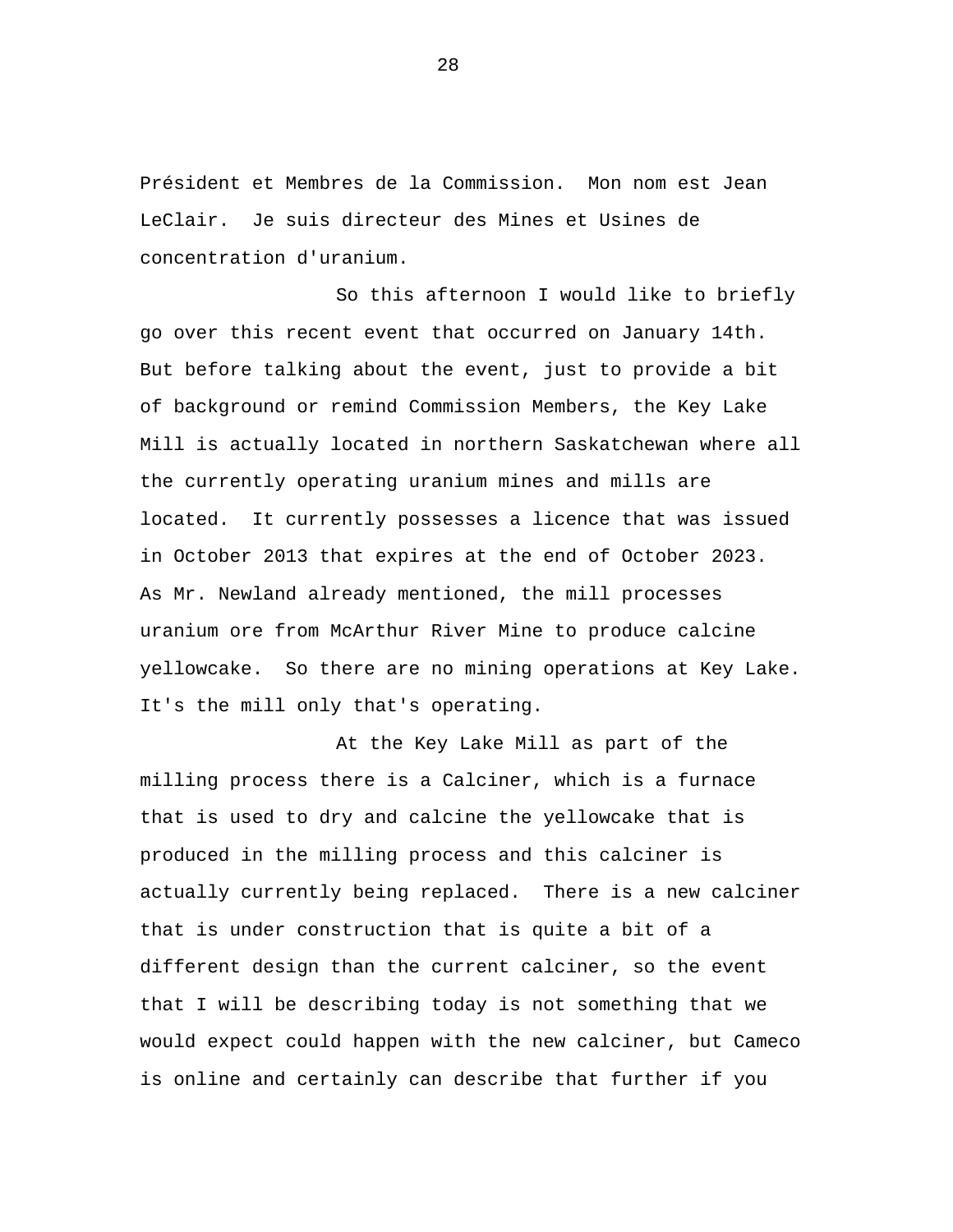are interested to know more about the new calciner.

So the way the calciner or the current calciner operates, there is actually a heated air that comes from a shaft in the middle of the calciner that is actually used to dry ammonium sulphate, which is a by-product in the milling process. As we previously noted, this event occurred on January 14th, 2015.

So if we look very quickly at this diagram, it is a simple diagram to describe the operation of the calciner and the ammonium sulphate dryer. So the way the calciner operates is the wet yellowcake enters at the top of the calciner. There is a shaft in the middle of the calciner with arms. They are called rabble arms that rotate and move the yellowcake through the calciner and the calciner of course heats up the yellowcake and it raises it up to fairly high temperatures, around 850 degrees Celsius to calcine the yellowcake.

The calcine product that is blackish in colour comes out at the bottom of the calciner. So it comes in as a wet yellowcake, which is where it gets the name yellowcake, and at the bottom it comes out as calcined yellowcake, which is actually more of a blackish colour.

So with that shaft that is in the middle of the calciner that's rotating, part of the process has cooling air running up the middle of the shaft to cool that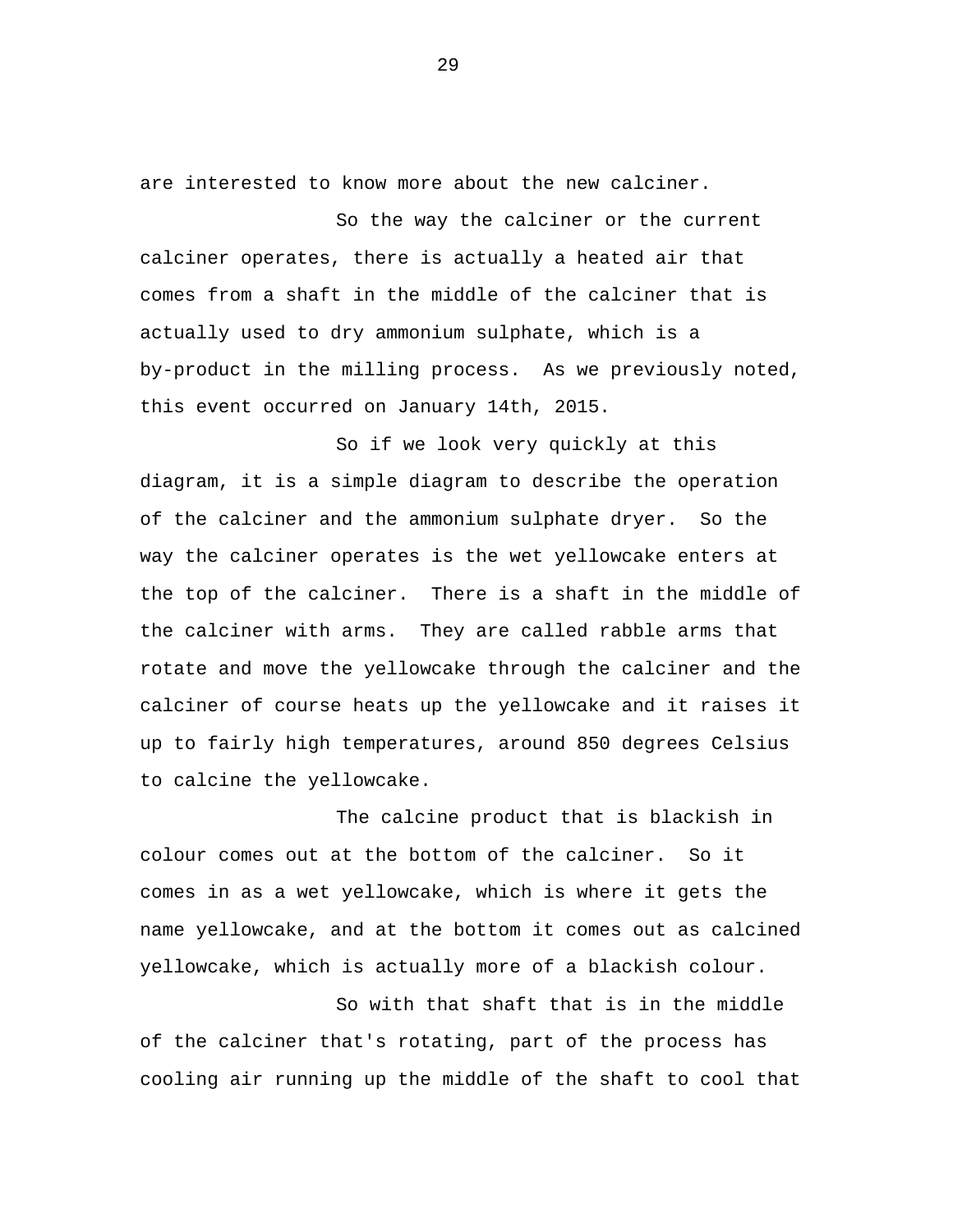shaft and the shaft is actually isolated from the calcine yellowcake so that the air is actually clean. It goes up through the middle of the shaft and then that heat that now is in the -- the warm air is actually used to dry the ammonium sulphate in a dryer.

So in this particular event what happened as a result of wear at the base of the shaft, at the seal that you see on the bottom of this figure, a hole actually developed in the shaft itself, which then allowed calcine yellowcake to enter into the shaft and the air that now was moving through the shaft carried some of that calcine yellowcake into the area of the ammonium sulphate dryer.

The ammonium sulphate dryer is an area that is generally clean. The presence of radiological contamination is very low, but in this particular circumstance because the air now has calcine yellowcake in it, it entered into the dryer and some of that calcine yellowcake also went into the work area.

This is a closed building, just to provide context, so the yellowcake was seen on the floor and on the process equipment and could be seen on the ammonium sulphate product itself. The ammonium sulphate product is a bright white and the calcine yellowcake, as I mentioned previously, is almost black, so it was quite visible.

So here in this picture you can actually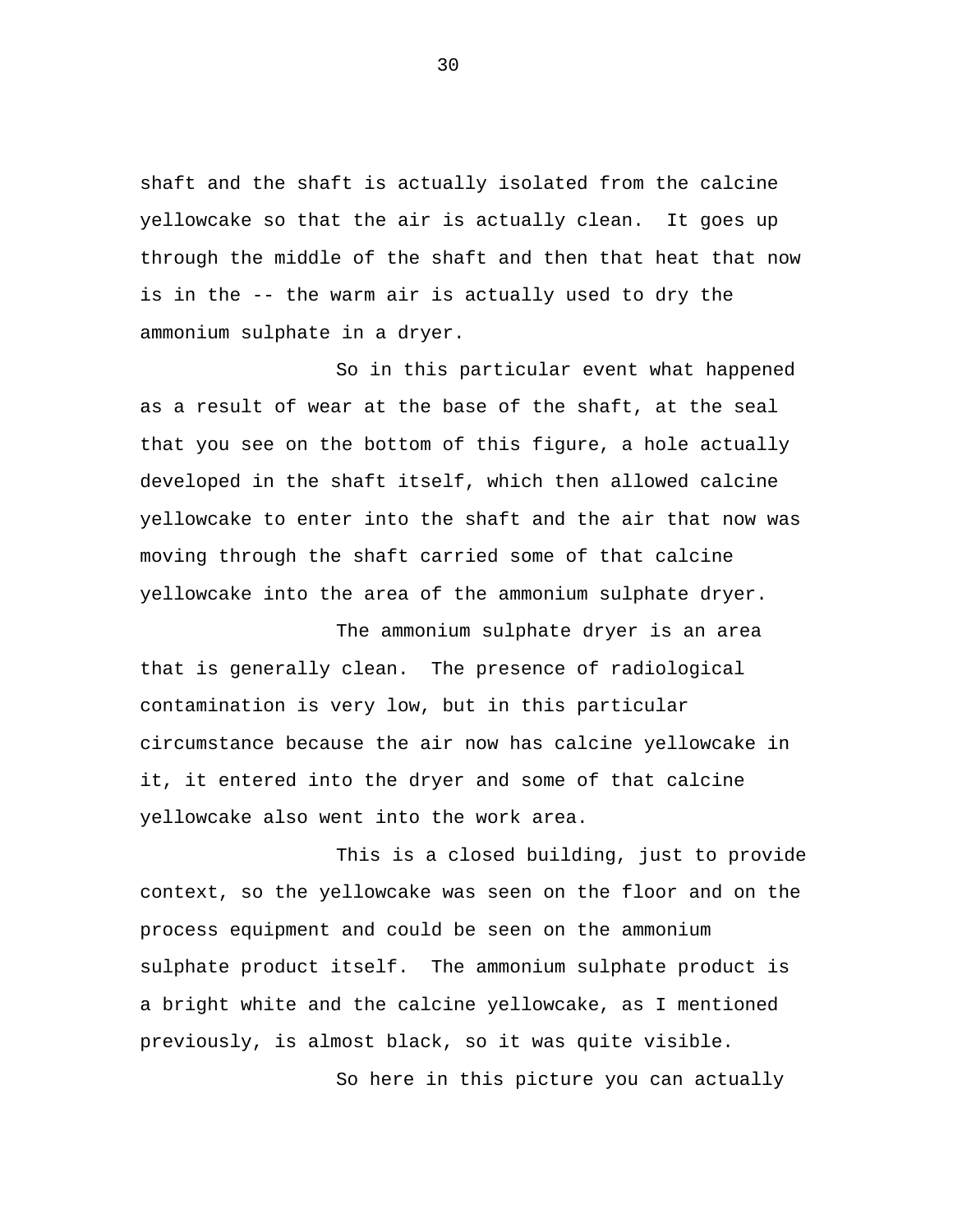see a picture of the hole in the bottom of the shaft. Important to note that you would not have been able to see this because it was within the seal around the shaft, so it's only on removing the seal material around the base of the shaft that you could see the actual hole in the pipe. So it's not something that could have been discovered through visual observation alone.

So with regards to particularly the event itself, when Cameco discovered through routine inspections the presence of the calcine yellowcake that was confirmed through the Radiation Department, workers were safely removed from the area. This is an area that workers don't wear respirators because it is not expected. You are not expected to have yellowcake in the area.

The mill, the entire mill was safely shut down and we were notified of the event well within the 24 hours that is required by CNSC requirements. They then undertook enhanced bioassay sampling to verify for potentially affected workers. There were 13 workers that had worked in the area during that time period who were identified as potentially being exposed to the calcine yellowcake. So we are looking at an inhalation hazardous, is what we are looking at here.

The hole was subsequently repaired and the area of the contamination was decontaminated. The event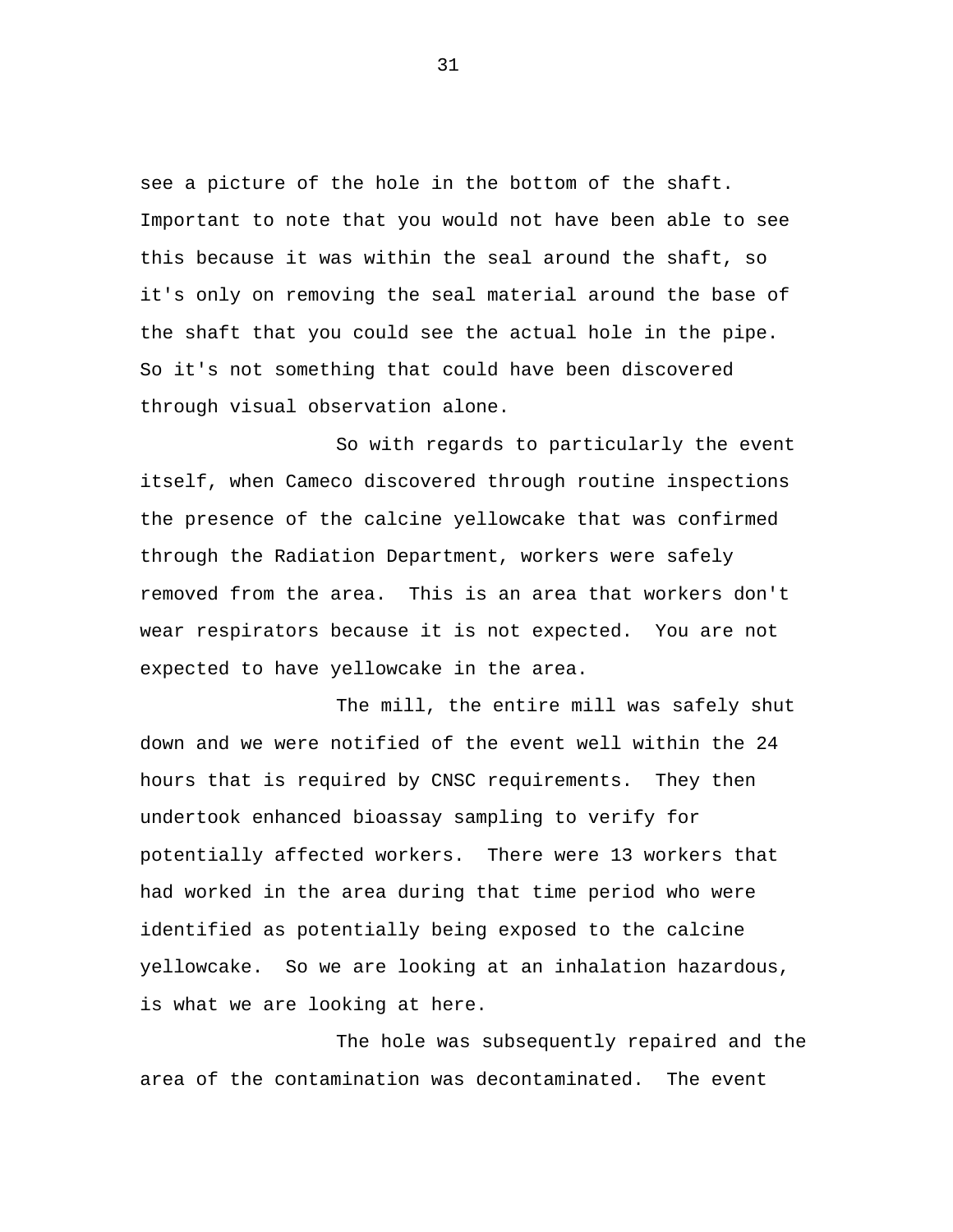information was posted on the Cameco website in accordance with our proactive disclosure requirements and we then subsequently posted a notification event on our website with a link to the Cameco website as well.

Cameco submitted a start-up plan that included enhanced monitoring to us prior to restarting the mill operation and on January 22nd, 2015 the mill safely resumed full operation.

So since this event is particularly associated with potential for radiological exposure as a result of the uptake from the yellowcake -- again to remind the Commission, the regulatory limit is 50 mSv per year - we require licensees to have a Radiation Protection Code of Practice that includes administrative and action levels. Where an action level is exceeded it becomes a reportable event and it also sets out requirements for the licensee to take corrective actions to re-establish proper conditions. So the licensees -- Cameco's weekly action level is actually 1 mSv.

In this particular case of the 13 workers that may have been exposed as a result of this enhanced monitoring, it was verified that five of the workers were at or above the action level. The highest exposure of one worker was 1.8 mSv as a result of this event.

So there are no exceedances of the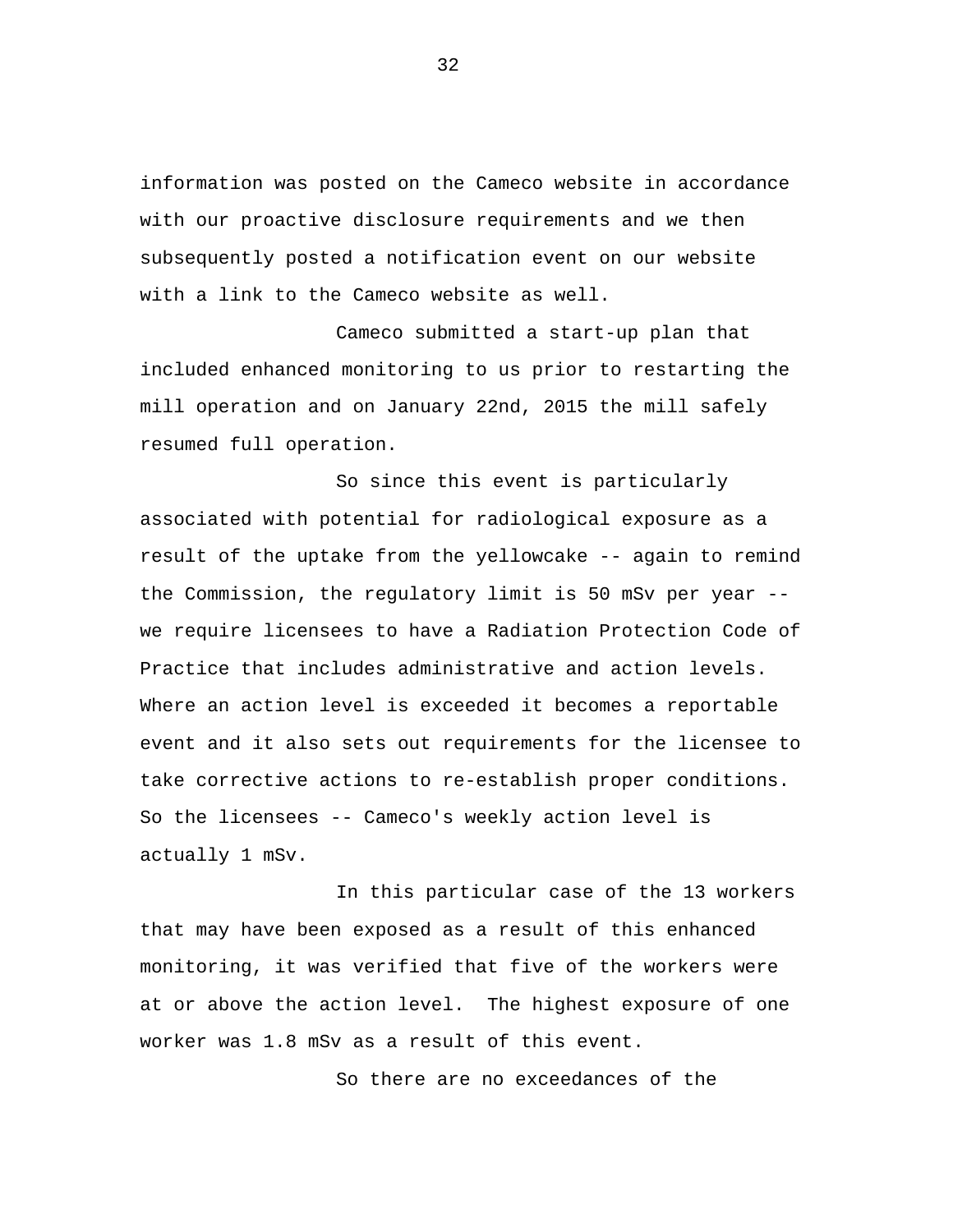regulatory limits. We don't expect, based on these numbers and based on operational results from the past that the quarterly action levels will be exceeded, and these workers can resume their normal work activities. There is no requirement for any specific restrictions for workers.

With regard to CNSC staff, I noted some of the things throughout the presentation, but we conducted - we actually had an inspection that was already planned for the week of January 19th to the 22nd. So as a result of the event we actually continued on with that inspection but changed it, included some verification observations of the actual area that had been contaminated, interviews of employees and some verification of the records.

One correction I would like to make to the presentation here is the inspection actually was completed on the 21st of January and not the 22nd as shown on the slide.

Based on that review, the CNSC inspector was satisfied that the immediate response and actions taken by Cameco were in compliance with the programs and the programs that we had verified as part of licensing. We have reviewed the initial reports and part of, again, the Project Officer, part of his inspection was to request a copy of the start-up plan and this enhanced monitoring plan prior to restart of the mill and we reviewed that and we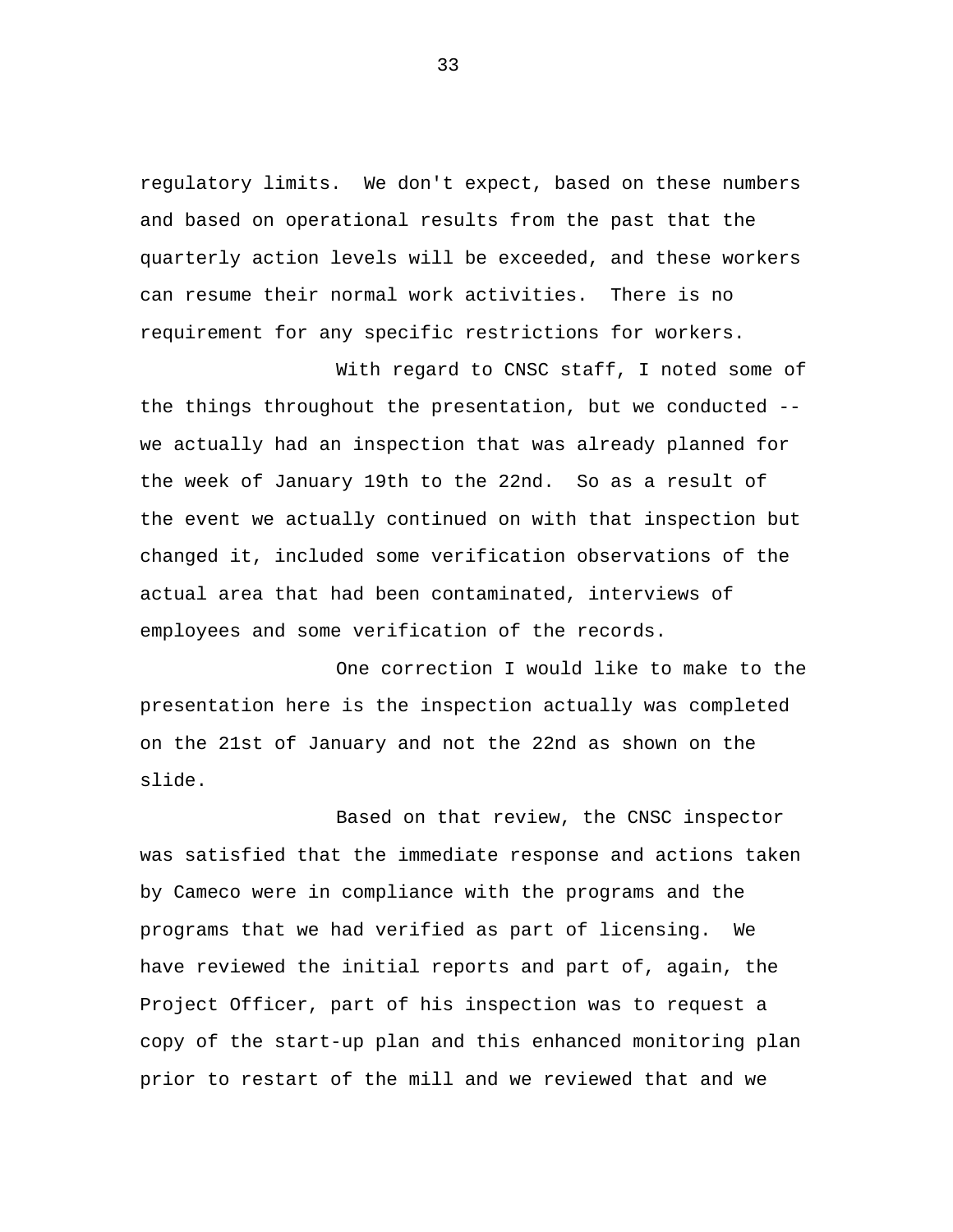were satisfied immediately with what they were proposing.

As you can see, with the event occurring on January 14th, where really it is three weeks since the event, we have a number of reports that we are still reviewing. We may have some further questions of Cameco once we have had an opportunity to look at those further.

At this time if we –- the way I saw it is, if we had any significant findings as a result of our more detailed review, we would come back to the Commission. Otherwise, I believe Mr. Newland had mentioned we can come back with EIR and a CMD. The alternative is we could come back with a final results.

We will be coming back to the Commission this year with our CNSC staff annual performance report for the Uranium Mines and Mills where we can provide further details on this event, if that meets with the Commission's requirements.

That ends my presentation. I will pass it over back to Mr. Newland.

**DR. NEWLAND:** Thank you, Mr. LeClair.

That completes our presentation and staff is available for questions. Thank you.

**THE PRESIDENT:** Okay. Let's start the questions with Monsieur Harvey.

**MEMBRE HARVEY :** Merci, Monsieur le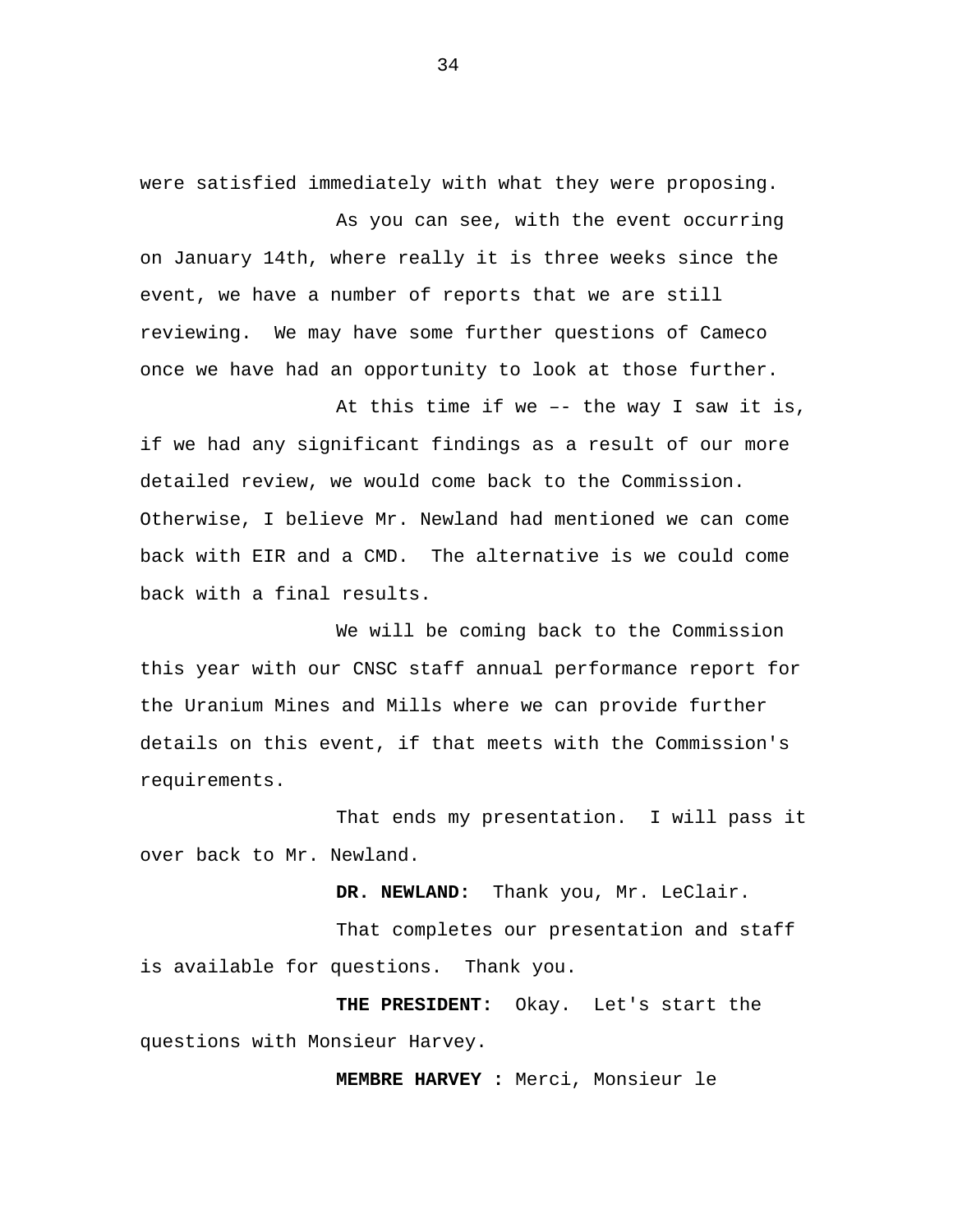Président.

You mentioned that you found a hole and what surprises me is -- could you be more explicit about the event? If there is a hole like this, was the event a slow leak event? I mean you mentioned that it was black so it was visible. So how did that happen? It's a sudden cloud fog in the building and things like that or the hole could have been, well, evolved with time, like with corrosion and there could have been pollution without being so visible in the building before?

**MR. LeCLAIR:** Jean LeClair, for the record.

I would recommend perhaps Cameco might be in a better position to elaborate a bit further on the event, provide more details on the event itself.

**THE PRESIDENT:** Okay. Cameco...? **MR. MOONEY:** Good afternoon, it's Liam Mooney for the record.

I'm going to ask Brett Moldovan as General Manager of the Key Lake Facility to give some background on the monitoring and sampling that's taken of the ammonium sulphate crystals to provide the confidence about the time interval that we are talking about.

> **MR. MOLDOVAN:** Thank you, Liam. Good afternoon. For the record, Brett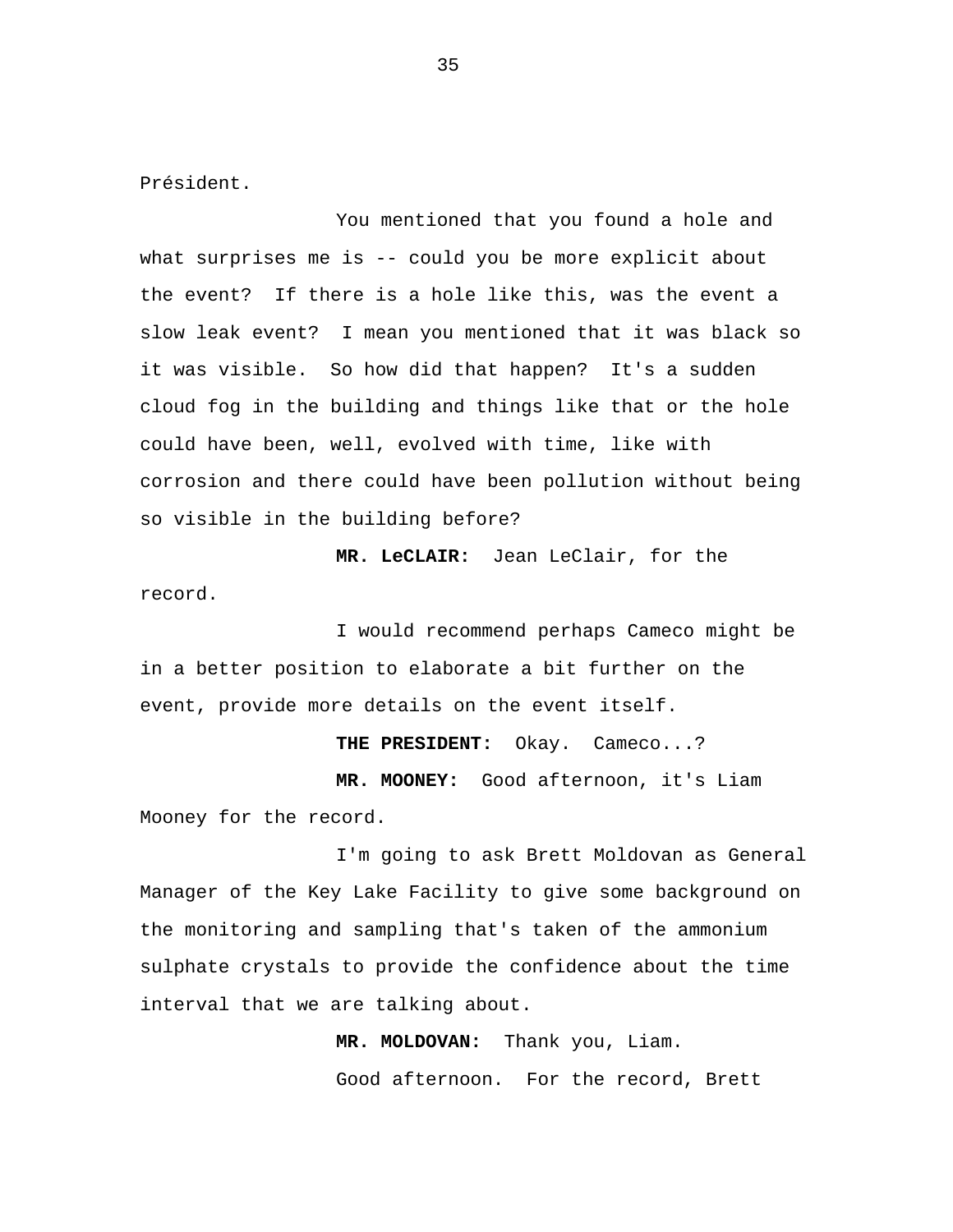Moldovan.

I guess what I would like to start with this afternoon is just a brief overview of the monitoring and operator care rounds that exist at the Key Lake operation. From a monitoring perspective, samples of the ammonium sulphate crystals are collected on a six-hour routine and at 6:47 on January 14th, the day of the event, a routine sample of ammonium sulphate crystals were collected. The samples came back at around 9:00 a.m. that morning, results back to the operations team. The results of the crystals came back at 20 parts per million, which is right within the normal operating range, so 20 parts per million of uranium in the ammonium sulphate crystals.

Carrying on with the chronological series of events, at around 10:15 the operator began to experience what he identified as some operational difficulties in the crystallization circuit and began to troubleshoot. He went out and did a flush of the system, an inspection, and at around 10:30 the operator had identified through his normal operator rounds that the crystallization circuit appeared to be normal and no discolouration of crystals in the fluid bed dryer was noted.

And then at 12 o'clock the operator continued to do another care around and that is when the off-coloured crystals within the dryer were notified or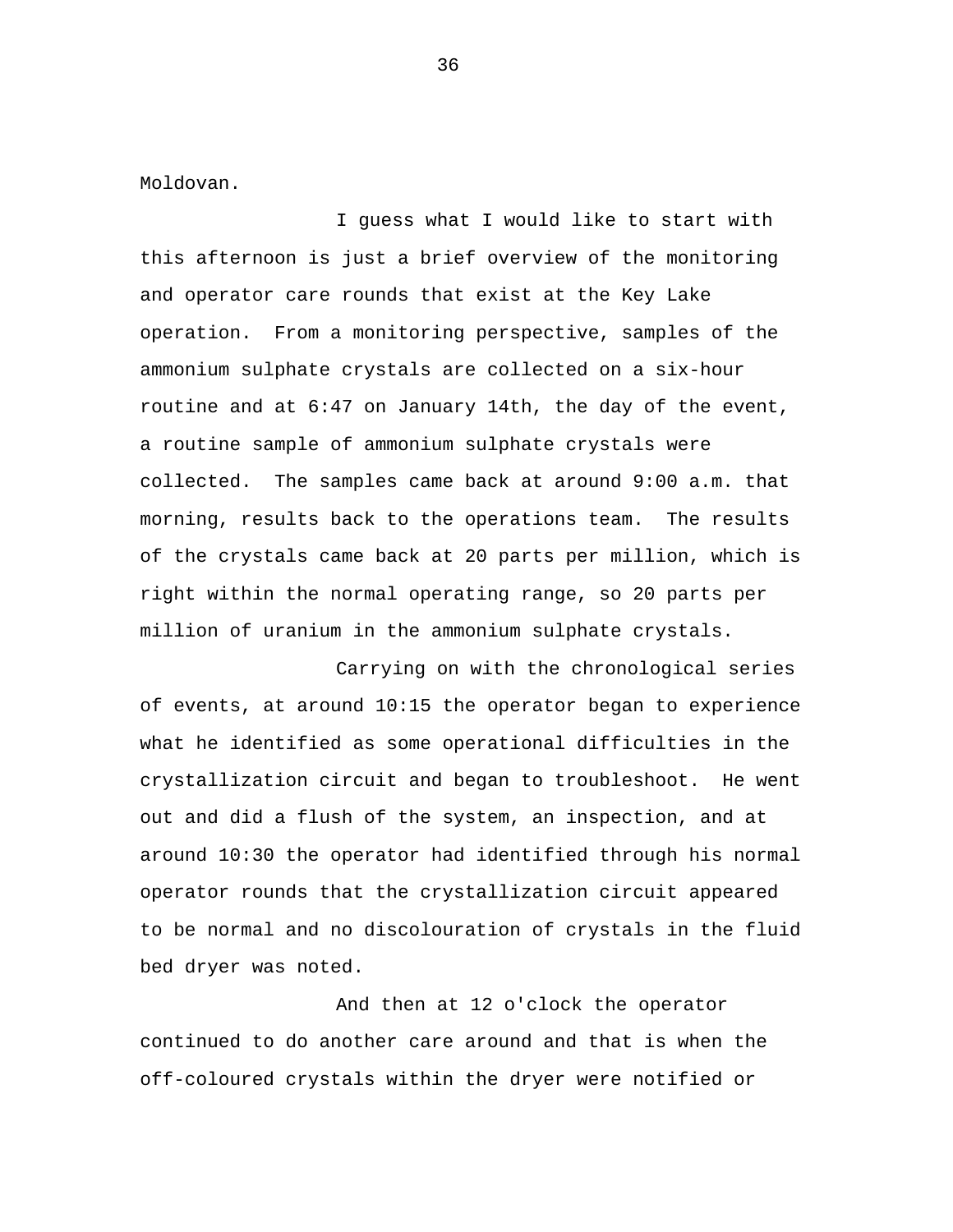noticed. The operator immediately notified his foreman and around 12:10 the foreman arrived and continued to investigate. That is when they observed the black calcine on the floor around the dryer and at that point the mill general foreman, along with our radiation department were contacted.

The radiation department showed up immediately thereafter, collected a swipe sample of the area of the observed dust, and by 13:10 we had identified that that material was in fact calcine material, and by 1315 we had all workers removed from the area.

The access to the area was restricted and designated as a respirator use only to enter that area. So the question was, you know, was this leak occurring for several hours, several days or several weeks before we identified the issue and the answer would have to be know, based on our routine monitoring of the circuit and a routine monitoring of these ammonium sulphate crystals. We are quite confident that the incident probably occurred right around that 10:15 in the morning and by 1315 we had the area completely shut down from workers and the area access restricted.

So it was -- it was a very prompt response by our operations and radiation team that prevented this incident from being any worse than it actually was.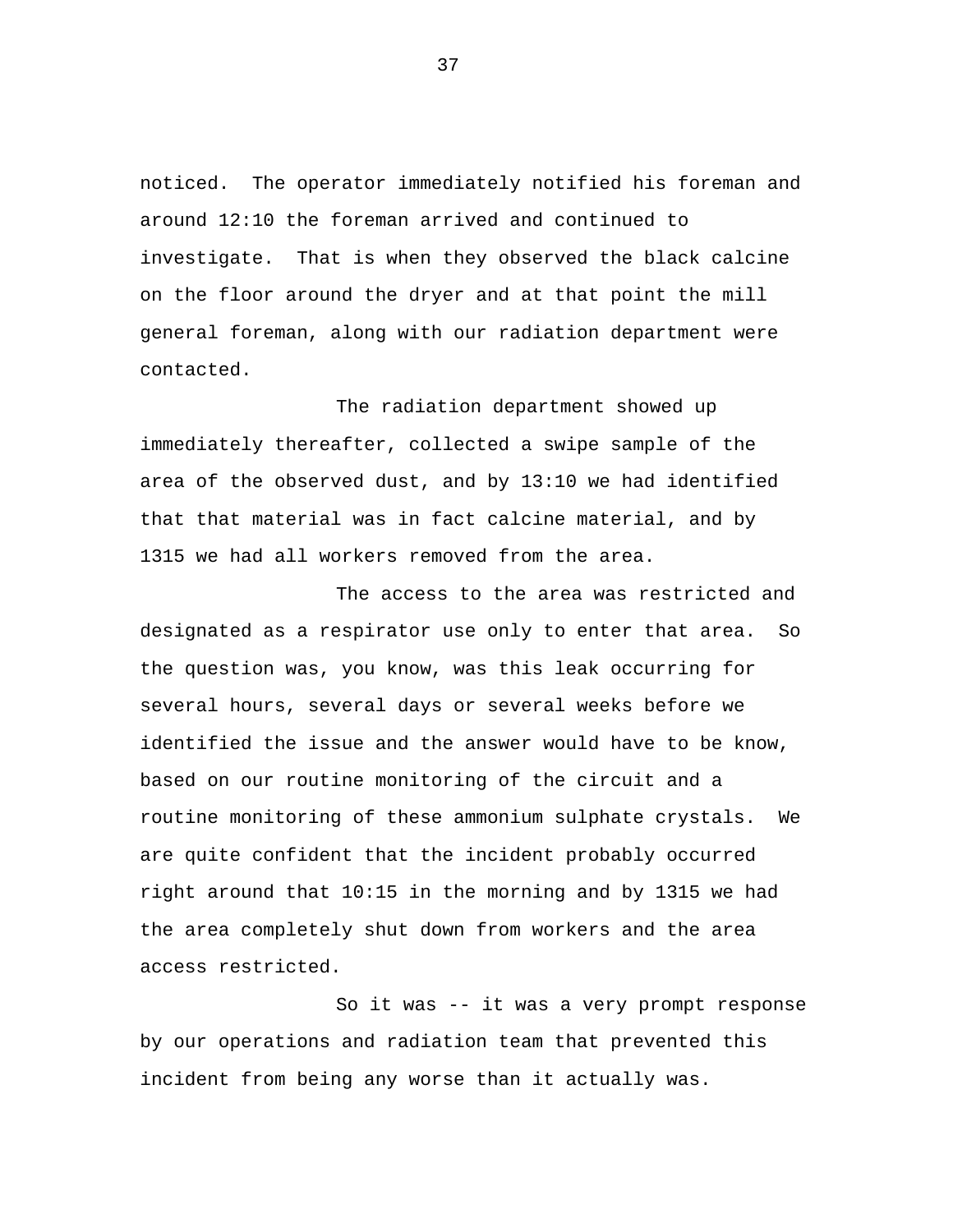Thank you.

**MEMBER HARVEY:** Thank you. What is the size of the hole and do you have any idea of the cause of such a hole?

**MR. MOLDOVAN:** Just so I understand the question, the first question was the size of the hole and the second question, if you can repeat that, please?

**MEMBER HARVEY:** Well, the first question you are right and the second one was how that hole could have been produced. Is it corrosion? Do you have any idea of the problem that caused the hole?

**MR. MOLDOVAN:** Sure. Sure. So I can answer that. The size of the hole was around 10 cm by about 3 cm. So you can see it's an oval shaped or egg shaped-type hole in the shaft.

And when we looked with our maintenance engineering team, the failure mode was identified as wear on the shaft from calcine material getting into that area. Normally we have a field. That area around the shaft is completely enclosed, keeping it isolated from the process area.

And the challenge is is that that area is very hard to inspect because it is enclosed and what we identified after the failure was that small amounts of calcine were making their way into that centre shaft seal.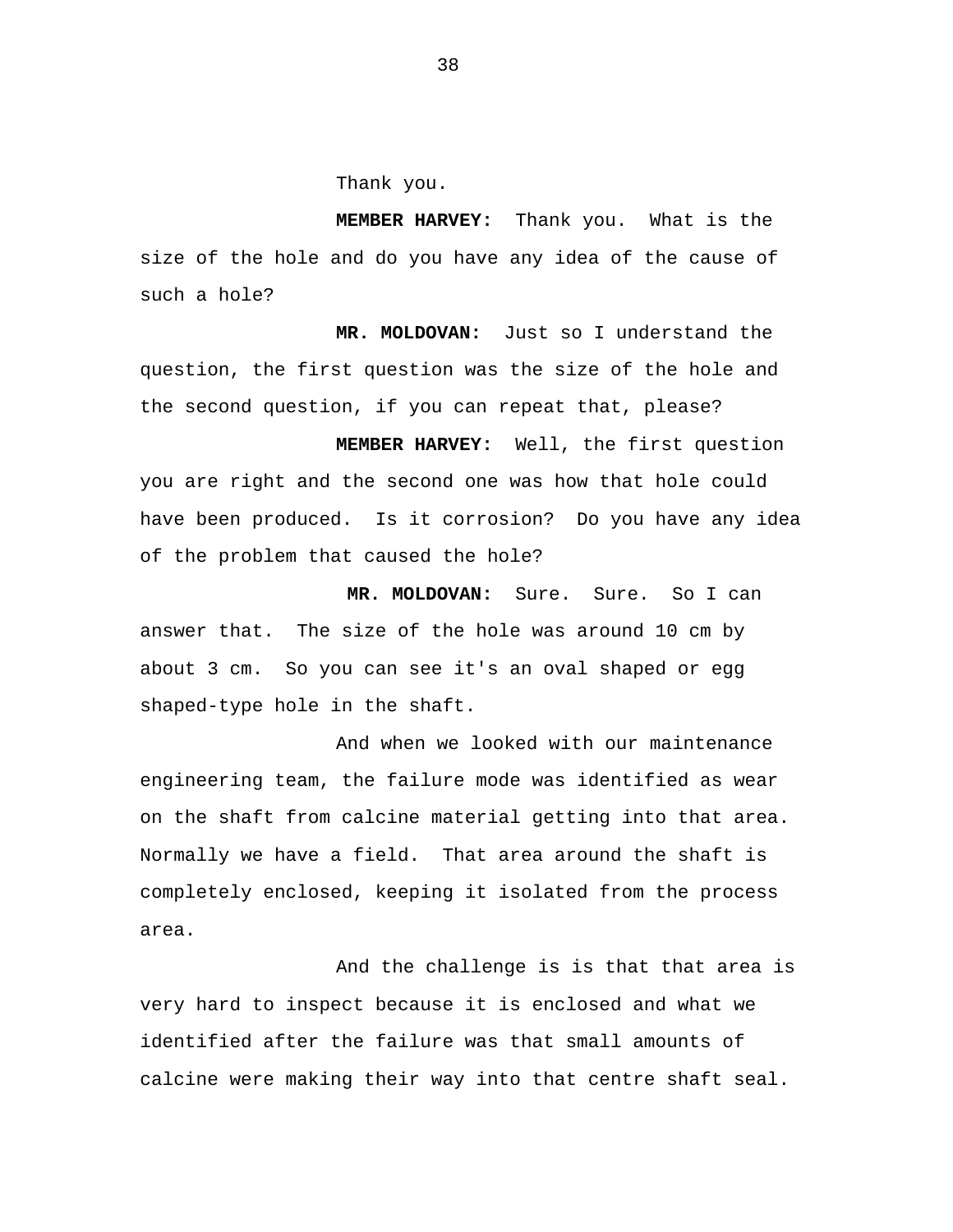It is a sand seal actually and what we saw there was small amounts of calcine getting into that area and the calcine is a fairly gritty material and started to cause the wear on that centre shaft.

So just to further speak to that, the area where the erosion on the shaft occurred is outside of the normal process area. Where the shaft would come in contact with the calcine material we have a refractory encapsulating around -- a refractory material encapsulating around the centre shaft, thereby protecting it from the calcine and the heat within the calciner.

**MEMBER HARVEY:** You said there was no inspection done in the past on that part of the shaft?

**MR. MOLDOVAN:** We do inspect that part of the shaft on an annual basis during our annual maintenance shutdown and the last time that the shaft was inspected was May of 2014.

**THE PRESIDENT:** But when you are talking about an inspection you are talking about visual inspection. Would visual inspection measure thinning of walls and things of that nature? I mean this kind of size of a hole, I just don't see how it can happen that quickly in one year. If you do an annual inspection then you would have detected a very much thinning of walls.

Do I understand this correctly?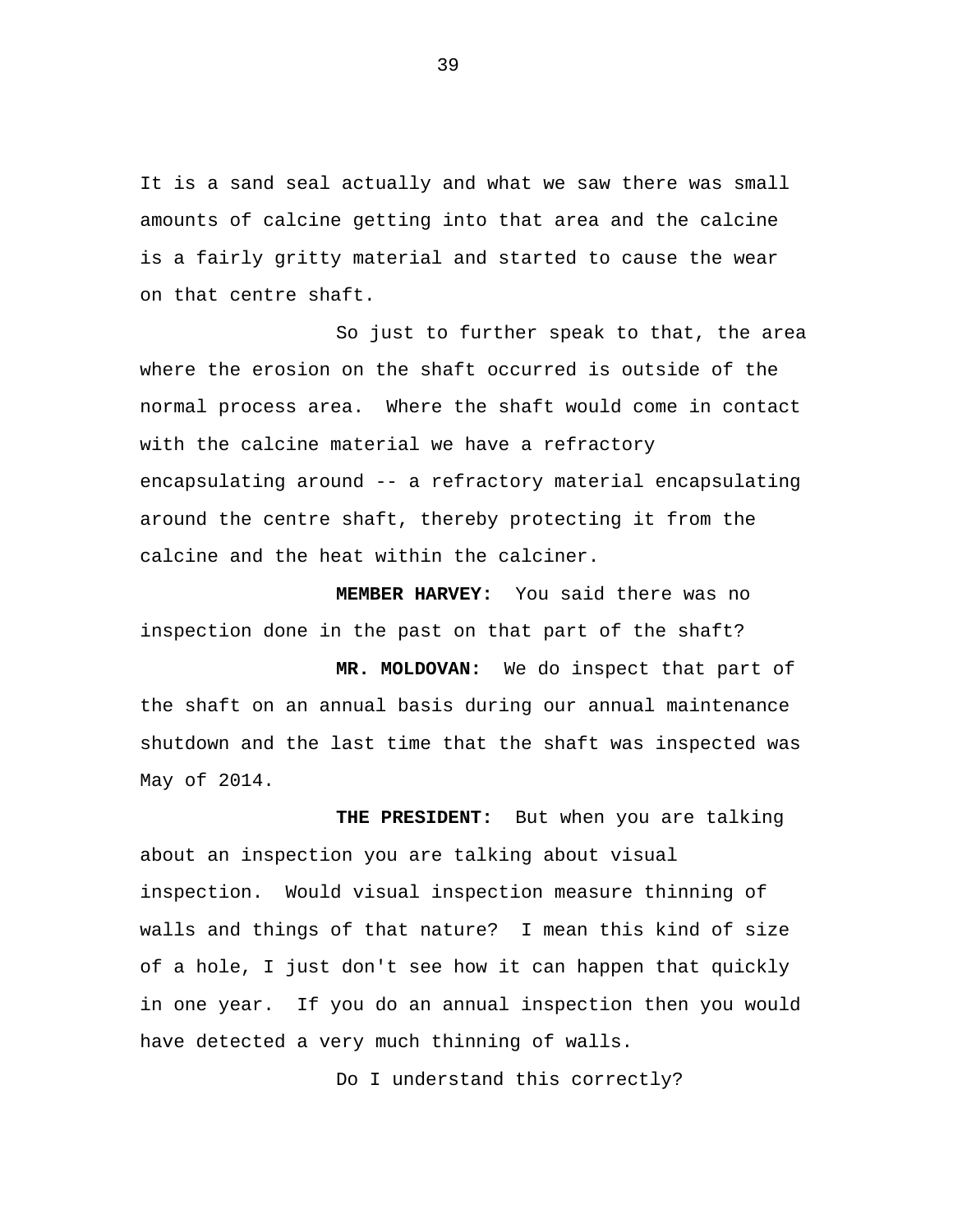**MR. MOLDOVAN:** I guess -- it's Brett Moldovan for the record.

Do you want to answer?

**MR. MOONEY:** Yes. It's Liam Mooney, for the record.

I think the visual inspection is part of the controls that are in place. One of the other pieces that Brett touched on was that sampling program in the ammonium sulphate area. So there is the sensitivity around that and there is the sampling program to catch it if it does arise.

So the quick actions of the operator in identifying it and then the team to act upon that instant are a big part of the controls that were in place. I think the other piece that Mr. LeClair alluded to was the efforts underway to replace the current calciner with a different design at the Key Lake operation and have that operational in the nearer term.

> **THE PRESIDENT:** Thank you. Monsieur Harvey...?

**MEMBER HARVEY:** Was it the first time you expected such a problem with the shaft or were there other similar events in the past?

**MR. MOLDOVAN:** Brett Moldovan, for the record.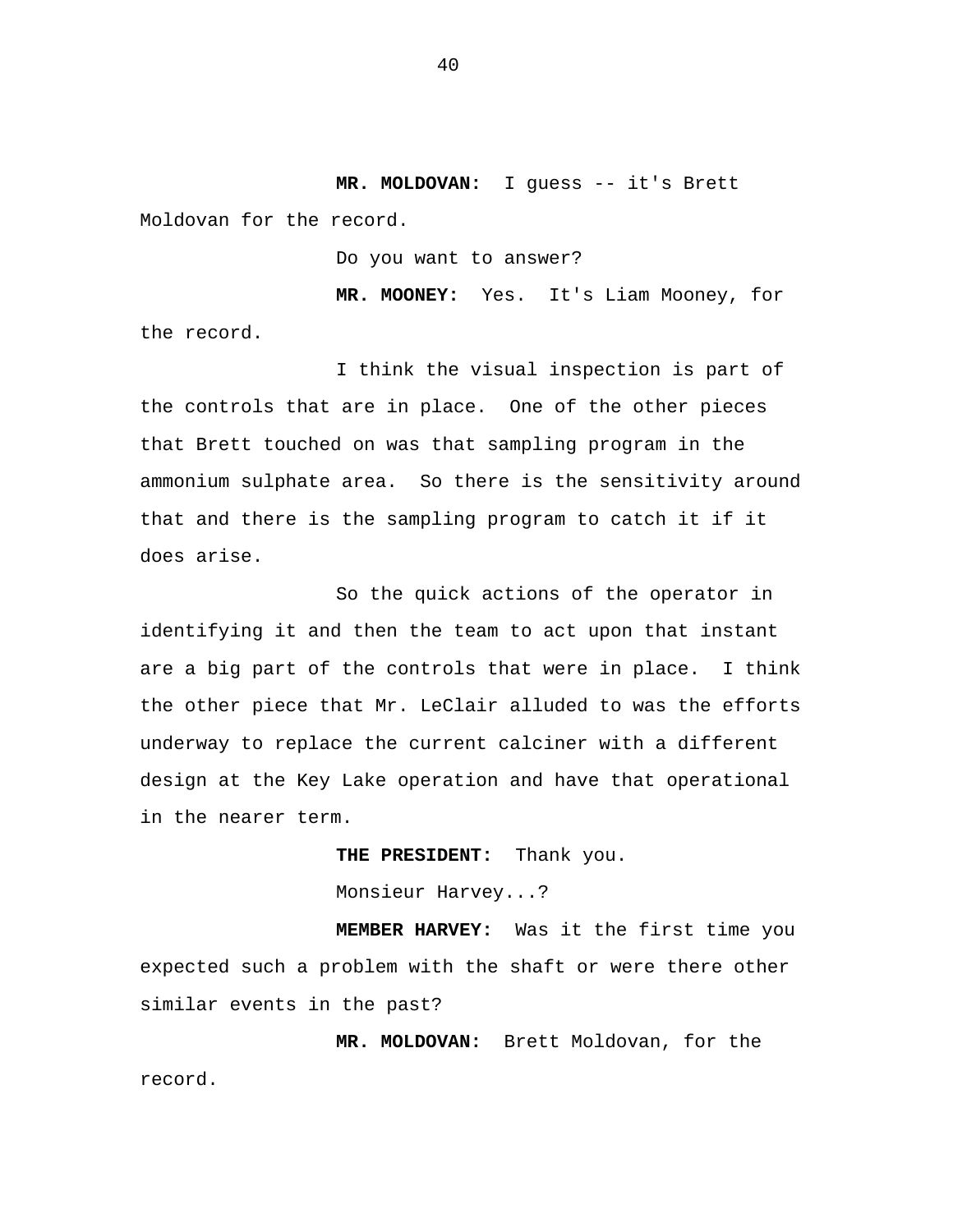That calciner has been in operation and maintained since 1983 and this is the first type of event that we have witnessed with the calciner of this magnitude.

 **MEMBER HARVEY:** So you have an idea of the expected life of such equipment? Merci.

 **MR. MOONEY:** It's Liam Mooney, for the record.

Yes, we do. I think the other piece I probably skipped over was that robust preventative maintenance program that the Key Lake operation has in place and that would include during the annual mill shutdown, taking steps to look at the various pieces of equipment. Again to Brett's point that this was an unexpected failure having regard for the previous operation of the facility.

You know, I don't want to leave you with the impression that the calciner wasn't touched since 1983. It was. Work was done on it on a regular basis as far as that annual mill maintenance and scheduled maintenance program.

 **MEMBER HARVEY:** What has been done since to restart the production? Have you changed the shaft or what has been done? What correlated -- what corrections have been made to the shaft to restart the process?

 **MR. MOONEY:** We seem to have lost audio.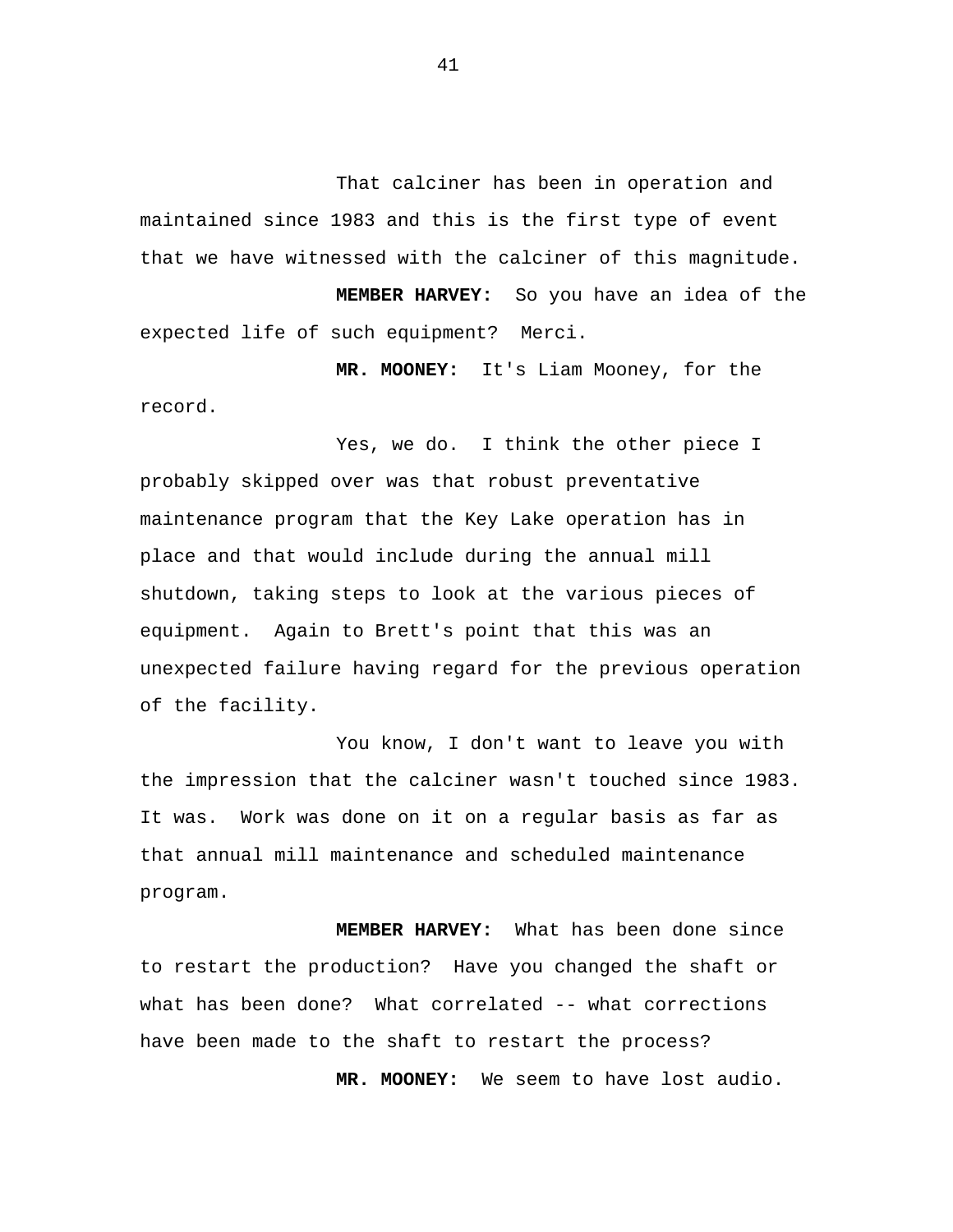Can you hear us still?

## **MEMBER HARVEY:** Yes.

 **THE PRESIDENT:** Yes, we can hear you. Can you hear us? Hello?

--- Technical difficulties / Problèmes techniques

**THE PRESIDENT:** I guess we got

disconnected.

**MR. LEBLANC:** I will try to establish a new connection.

> **THE PRESIDENT:** A new connection? **MR. LEBLANC:** Yes.

**THE PRESIDENT:** So in the meantime we can actually --

 **MEMBER HARVEY:** Well, I can ask the question to the staff, because they have -- the operation has been resumed since that time and they are now operating. So what has been done? What had been done to the shaft? Did they change it?

**MR. LeCLAIR:** This is Jean LeClair, for the record.

So what they did is they did a welding of a series of pipes around the shaft to repair it. They did not replace the shaft. They used piping around the base of the shaft to then close it off and seal it off and weld it on to the shaft.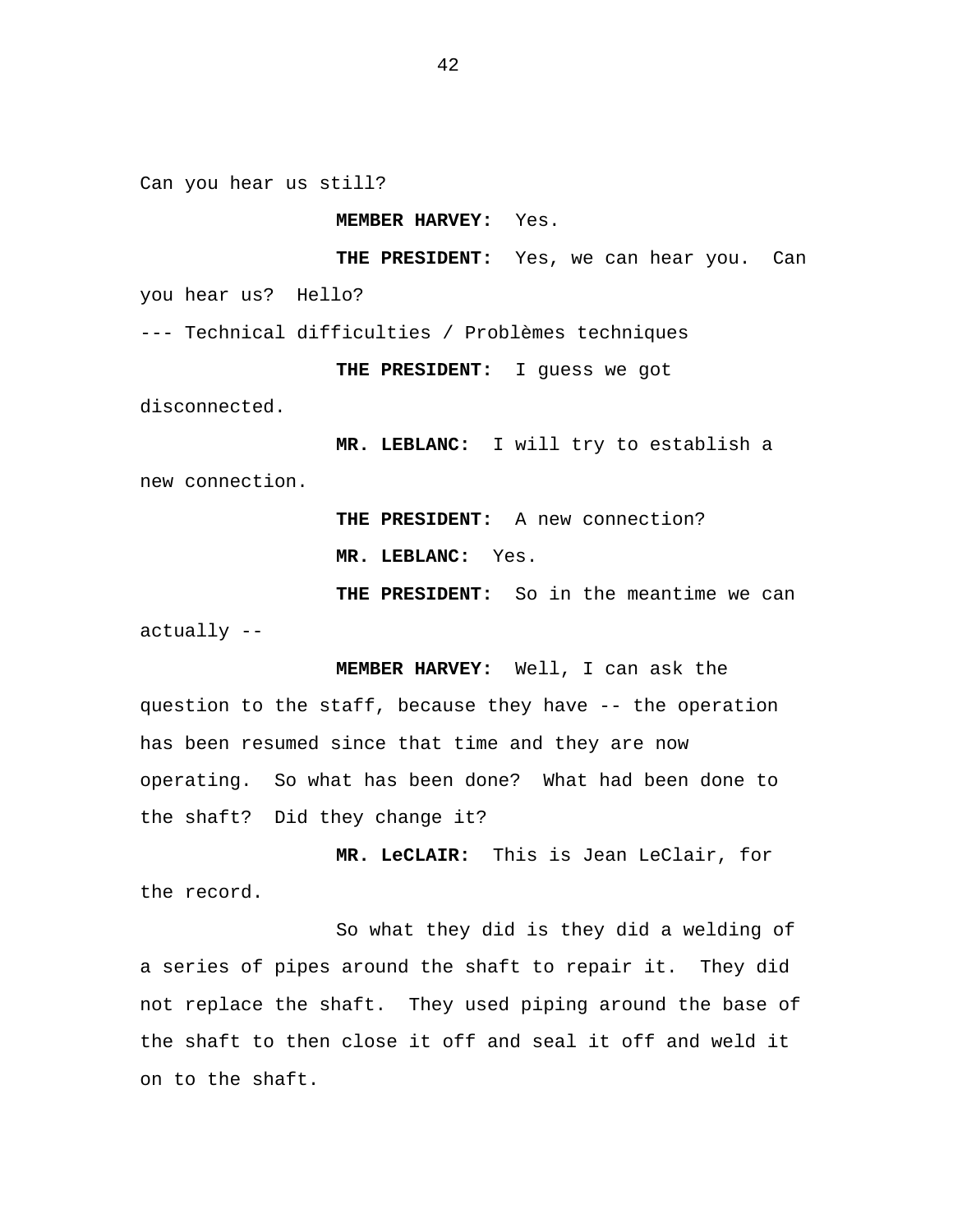One thing I should mention on the new calciner that hasn't been mentioned is the commissioning of that calciner's plan for this fall. It's not something that gets commissioned overnight. It will take some time for them to get to full operation and with our communications with Cameco the expectation is that in 2016 the new calciner will be fully operating. It is a horizontal electric calciner so it doesn't have this rotating shaft. It doesn't have the same kind of operation and there isn't this recycling of heated air to dry the ammonium sulphate, which is why we don't anticipate or expect having these similar issues.

One other comment if I could, Mr. Harvey, is with regards to the replacement of the calciner.

We certainly recognize and are anxious for them to replace it because the calciner -- there were incidents with -- because it's getting old things wear down and things do need to be repaired and when they do repair it operators have to go into the calciner. It is a respirator area and we generally prefer to reduce the amount of maintenance that needs to be done on these equipment to avoid potential uptake of contamination. So the calciner is up for replacement and we certainly are anxious for them to get it up and running.

**MEMBER HARVEY:** Will you request a root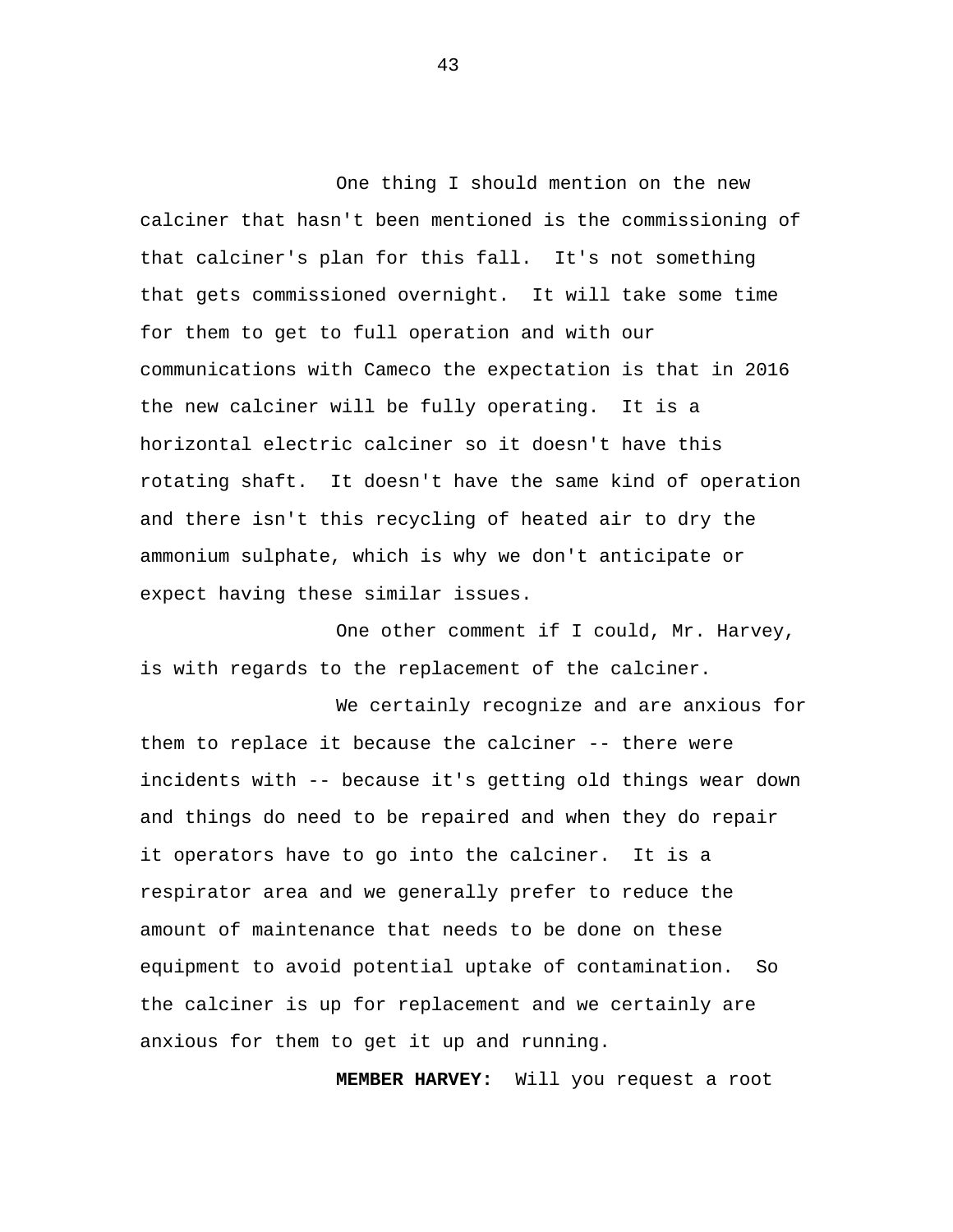cause analysis on that to know how that a hole did develop? Because to have such a hole it could have been there for a longer time than has been mentioned.

**MR. LeCLAIR:** Yes. Jean LeClair, for the record.

So as I mentioned before, we have the reports. We will further the review. And certainly that is an important part of that review, is the extent of the root cause analysis and whether it is sufficiently robust.

**MEMBER HARVEY:** And you are confident

that --

**THE PRESIDENT:** Hello. Are you with us,

Cameco?

**MR. MOONEY:** Yes. We were back and then it clicked again and we thought we had dropped off. But we are online right now, Mr. President.

**THE PRESIDENT:** Okay, great. So we are now in the process of staff explaining to us the process on getting the new equipment.

Go ahead, Mr. LeClair.

**MR. LeCLAIR:** So perhaps just to help Cameco along, because I'm not sure what part they got or they didn't get, I believe Mr. Harvey asked two questions. One actually was specifics with regards to how it was actually repaired, what repairs were done to the shaft.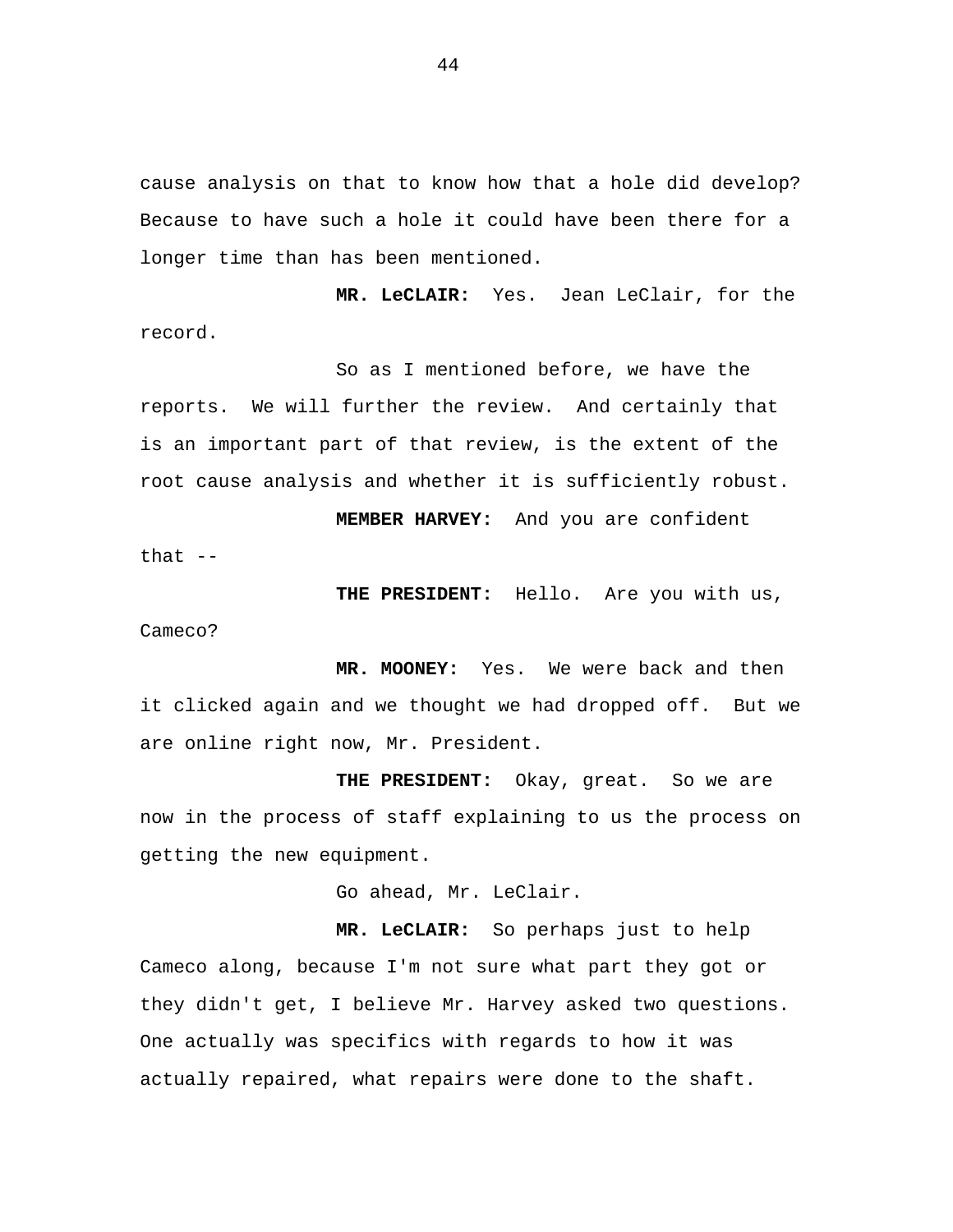Monsieur Harvey also asked about the root cause analysis on the even. And, finally, the last part is, I had mentioned your plans to replace the existing calciner with a new calciner and I believe Dr. Binder was asking what your plans are and when you expect to have the new calciner up and running.

**MR. MOONEY:** It's Liam Mooney for the record, and I am going to ask Brett Moldovan to answer the questions on the repair, the specifics of the repair and to the plan to replace the new calciner.

On the investigation we did conduct an initial investigation into the event which drove the repair that Brett will describe to you. We followed our corrective action process and the corrective actions that were entered into our Cameco incident reporting system and we implemented the corrective actions prior to the safe restart of the facility.

In addition to that, there are some enhanced monitoring that Brett outlaid -- laid out for you in the previous answer and also the enhanced bioassay program that was put in place in relation to the workers who were identified as being in the area at the time of the incident.

> **MR. MOLDOVAN:** Okay. Thank you, Liam. For the record, Brett Moldovan.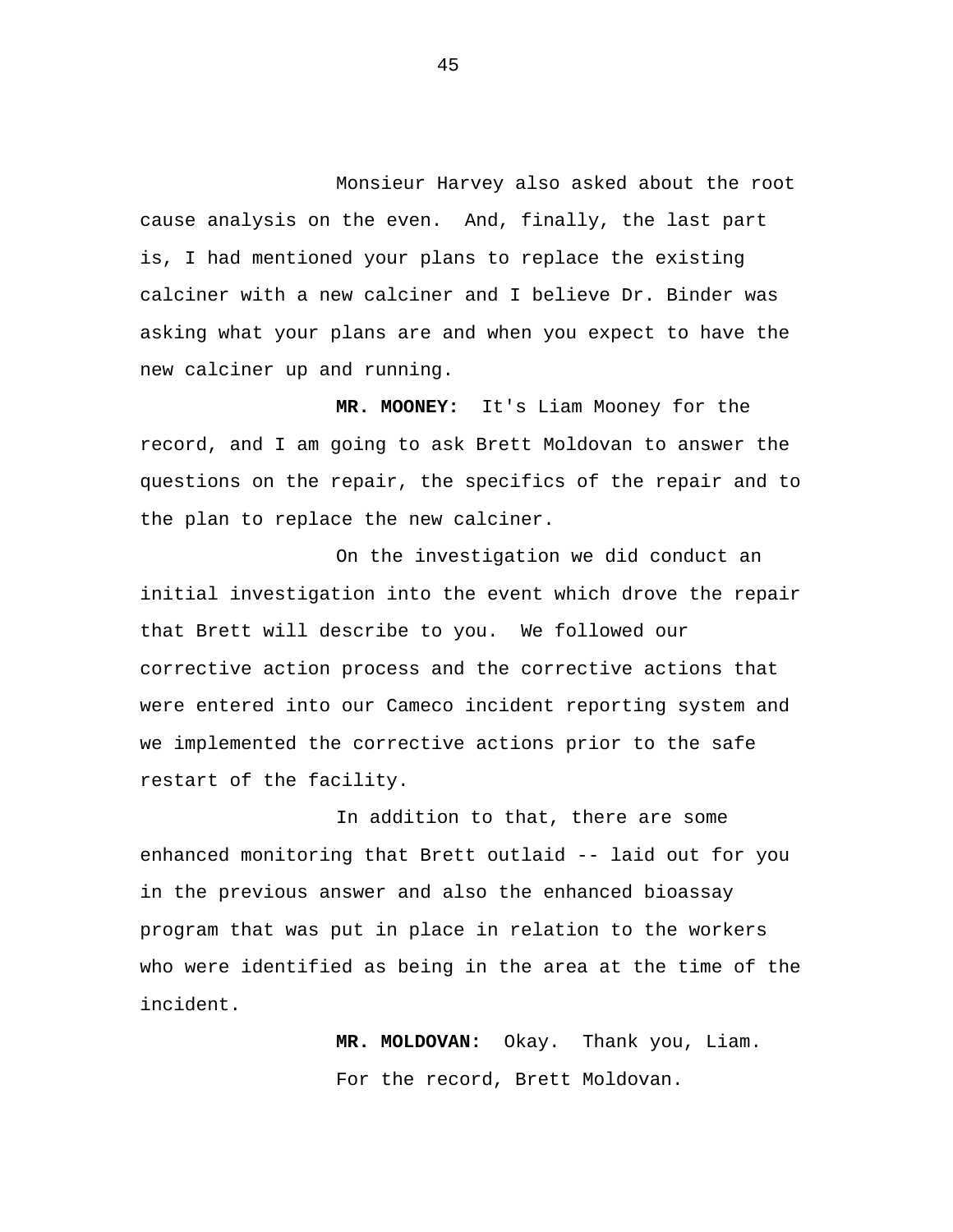So I will speak first of all to the repair plan and then a follow-up with the schedule for replacement of the existing calciner with the new one.

So first of all, the hole itself was repaired by welding a 16-inch diameter stainless steel pipe around the shaft, sealing the upper and lower sections with weld repairs. Following the welding repairs, our maintenance team conducted a final smoke test by putting smoke through the centre shaft to confirm that there were no leaks detected in the repair area.

In addition to that, repairs to the sand seals and the lute seals were completed to ensure that the shaft does in fact remain isolated from the calciner process.

Following the repairs the area with cleaned up, contamination swipe and air sampling was completed to confirm the condition of the area. So even in advance of doing the repairs we safely shut down the Key Lake Uranium Mill, we developed a safe repair plan, conducted the repairs and then we had a safe start-up plan that was reviewed by the CNSC prior to starting up. In regards to the new calciner, construction activities continue as of today.

 We anticipate final construction to be in and around June or July of this year with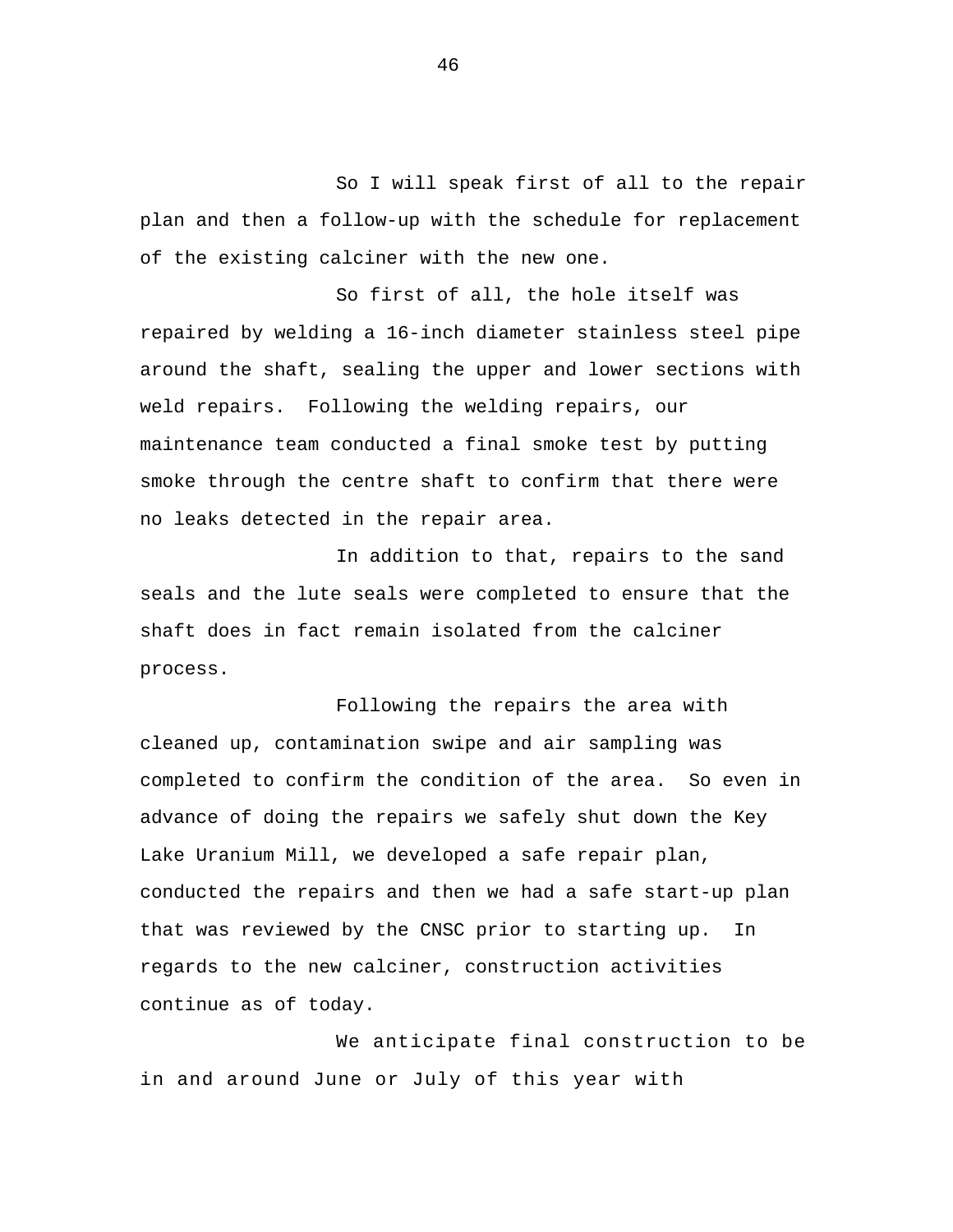commissioning happening shortly thereafter.

 We anticipate, if all goes well, that commissioning will take three to four months. And then we hope to be fully online at that point.

We do plan to have a 2014 shutdown in the mill happening in May of this year. And our intention at that time is to do our normal routine maintenance on the existing calciner so that we have that as a mainline backup should commissioning not go as well as we anticipate.

> **THE PRESIDENT:** Thank you. Monsieur Harvey? Fini? Monsieur Tolgyesi?

**MEMBER TOLGYESI:** Merci, Monsieur le Président.

You were saying that the preventative maintenance on this is done on an annual basis, last time May 2014.

Now, when you do inspection you do that -- because the hole is quite big, 10 cm by 3 cm. As Mr. President said, it is not in last hour it has happened.

That means, do you do the inspection with seal removed or seal in space. Because if seal is in the place you cannot see the hole.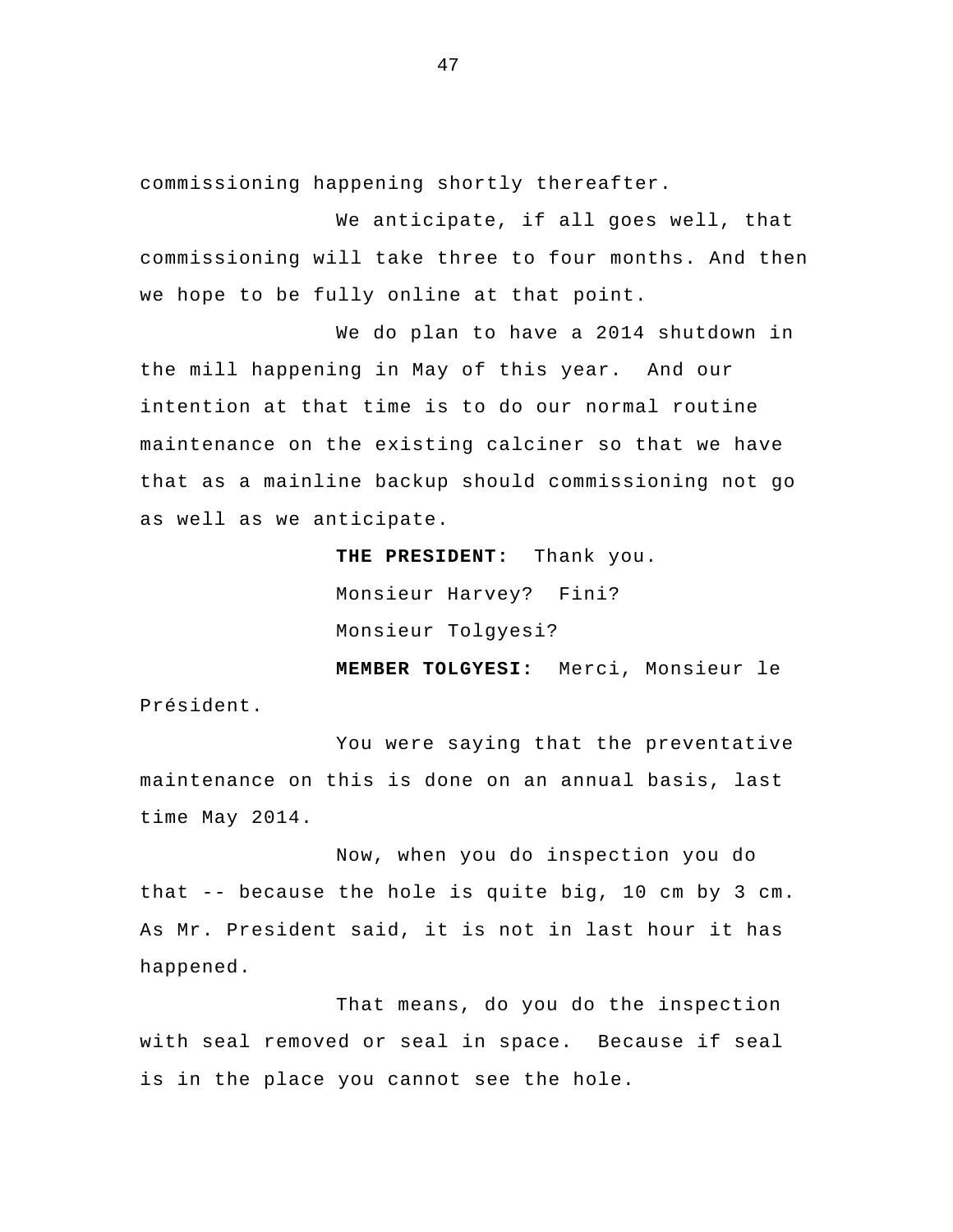**MR. MOONEY:** So I will ask Brett

Moldovan.

But before we get to that, I think it is important to come back to that question that has arisen a couple of times. And that is when this hole appeared.

And again, there is regular monitoring every six hours of the product that is on that fluid bed dryer that this waste heat is circulated through. And there is a range over the course of the years that the facility has been operated, and it was within that normal range.

So the bump that we saw, irrespective of the size of the hole, only occurred on January  $14<sup>th</sup>$ . And the upset condition, as best we can tell, started post-10:30. So that fits with the dose modelling that has been done, but it also fits with the analysis of the product in question over the period of time.

So we are quite confident that the issue that lead to the current appearance was brief in time and likely less than three hours in entirety.

**MR. MOLDOVAN:** Sure. So Brett Moldovan, for the record. I will carryon with some of the comments that Liam had noted.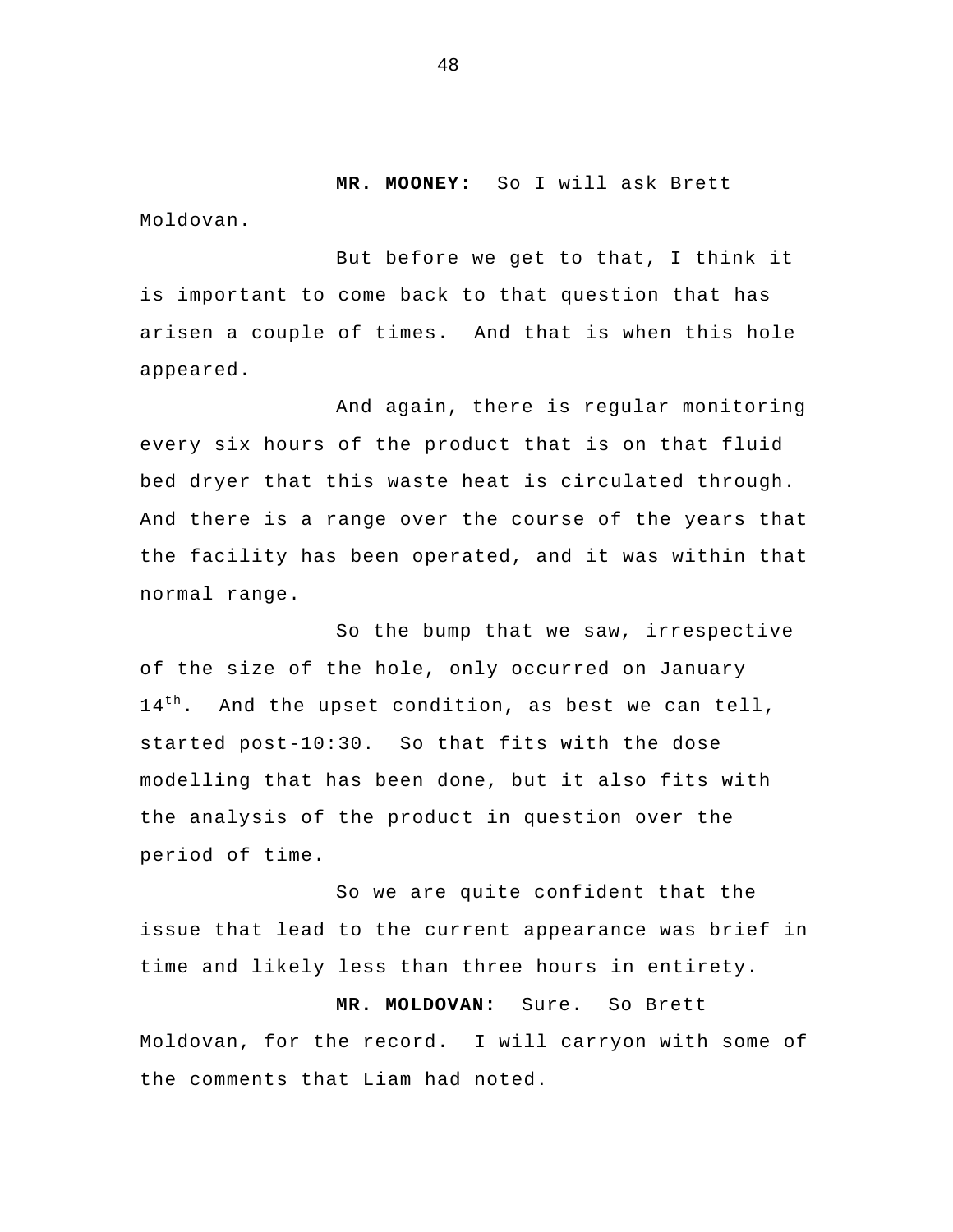Just to come back to the timeline, first of all, at 6:47 that morning we did collect a sample. As I mentioned earlier, the results came back at 20 ppm.

 When we collected the sample following the identification of the discolouration of the crystals, just from a quantitative perspective, the results that came back at around 1:00 p.m. that afternoon, the results of the ammonium sulphate crystals, the uranium concentration was considerably elevated and the results came back at 247 ppm.

In the 20 years that I have worked at Key Lake and the 30 years plus of operational experience, we have never seen uranium concentrations like that or observed uranium concentrations that high in the ammonium sulphate crystals.

 So that suggests, and further confirms, that that hole developed relatively quickly and the upset condition happened quickly and was identified in a quick manner as well.

**THE PRESIDENT:** I don't think we are questioning the detection. I think what the question is, do you have age-management process? Maybe you should talk to our NPP friends. Your machine ran for 30 years with no incident. That would have worried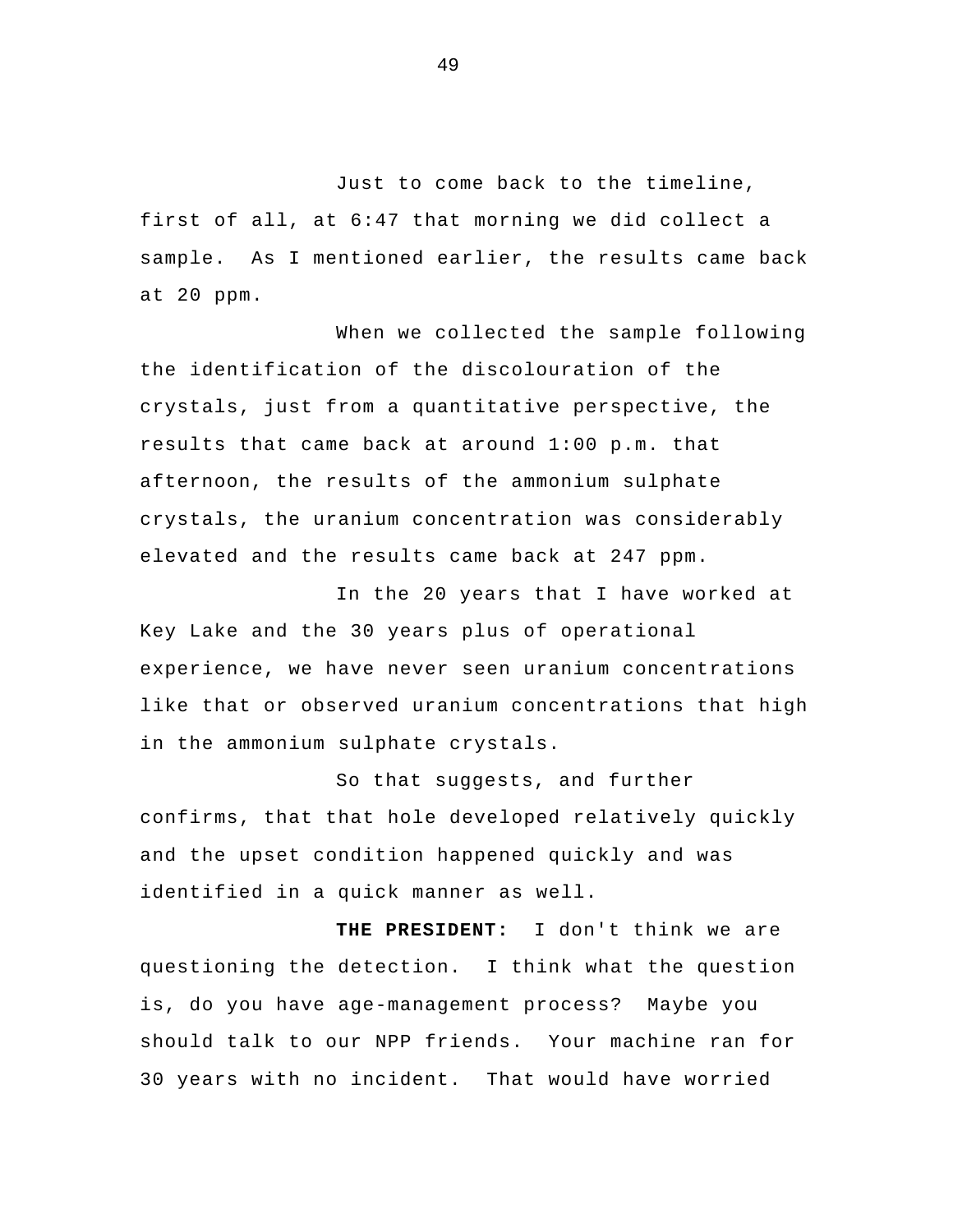me, that when is something likely to happen? And I think Mr. Tolgyesi is asking what kind of inspection do you do to verify whether this particular pipe, I assume it is a steep pipe, is now thinning and going past its effectiveness date?  **MR. MOONEY:** Liam Mooney, for the

record.

We do have a robust preventative maintenance program at the Key Lake operation. The replacement of the calciner is one of the outcomes of the analysis of the different pieces of equipment and the revitalization of that facility. So I think the overarching piece would be the plan to pull in the new calciner.

But in the interim, the inspections that were taking place previously on an annual basis during the annual mill shutdown, they've been challenged by this event, and we look for some opportunities in the 2015 shutdown to do something better, albeit recognizing that new calciner is scheduled to be coming online.

 **THE PRESIDENT:** Okay, thank you.

Mr. Tolgyesi?

 **MEMBER TOLGYESI:** Because what I understand, that there is no connection between the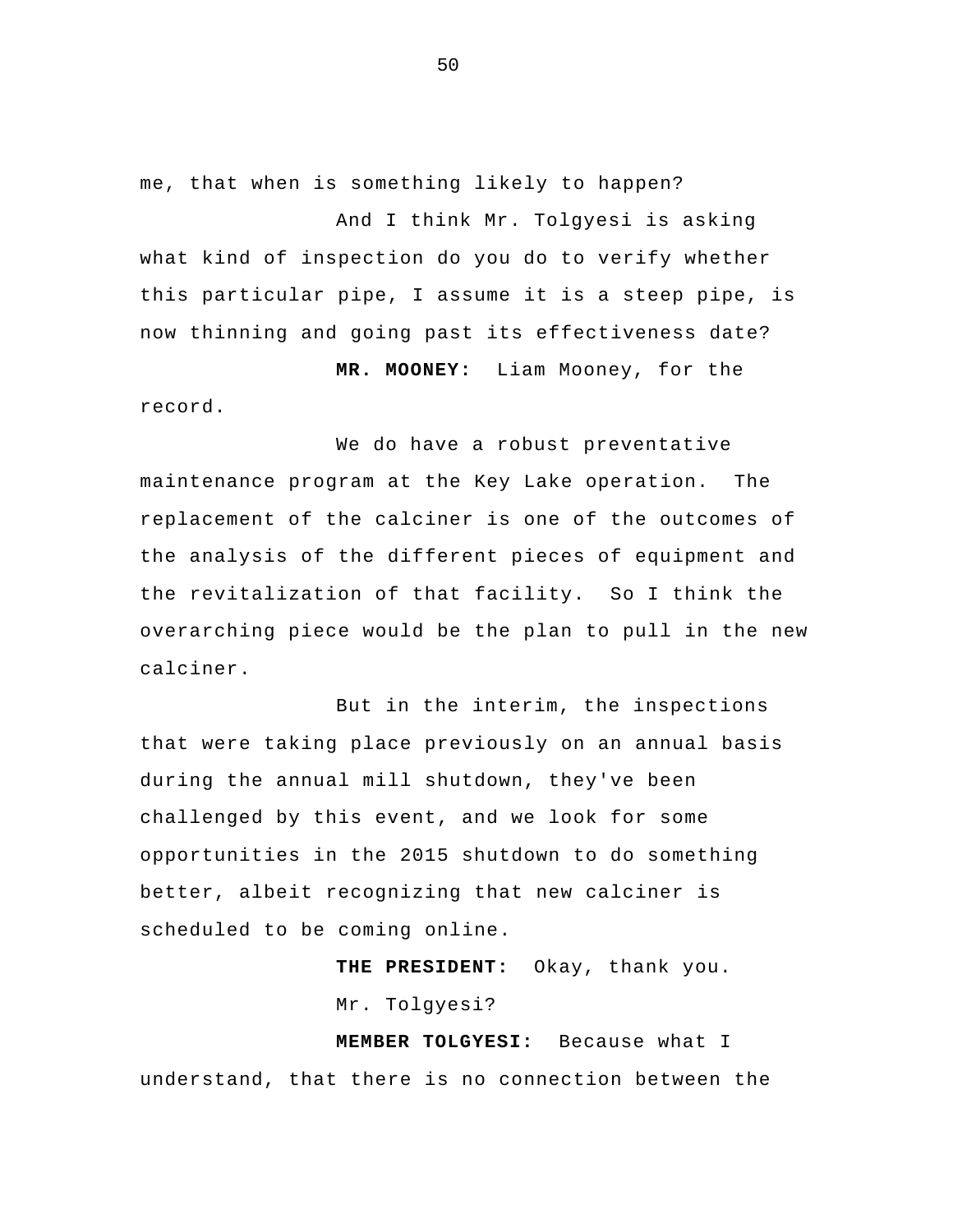calciner as such, whereas the process is happening in a seal space.

 Now, because your yellowcake was going through this hole to the air, that means that if it is no connection between those two, it is how it get into. And what is the pressure or suction, I suppose pressure, in the shaft-cooling air?

Because that means it develops a suction, which is bringing the yellowcake powder, dry powder, up to the ammonium sulphate dryer.

So if it was only a hole in the shaft which is closed or, I don't say airtight because it was not airtight because we lost the yellowcake -- but normally that means that the seal also, it is not just the hole, the seal also veered down totally because that gives you that opportunity for yellowcake powder to get into the cooling gear shaft.

 **MR. LeCLAIR:** I think Cameco will be able to speak to it better. But you are correct, in that the seal itself is a sand seal, and part of that seal of course would had to have freed up to make the space for the yellowcake to then come through the hole and into the air.

 But perhaps Cameco can better describe the seal itself, the design of that seal, to perhaps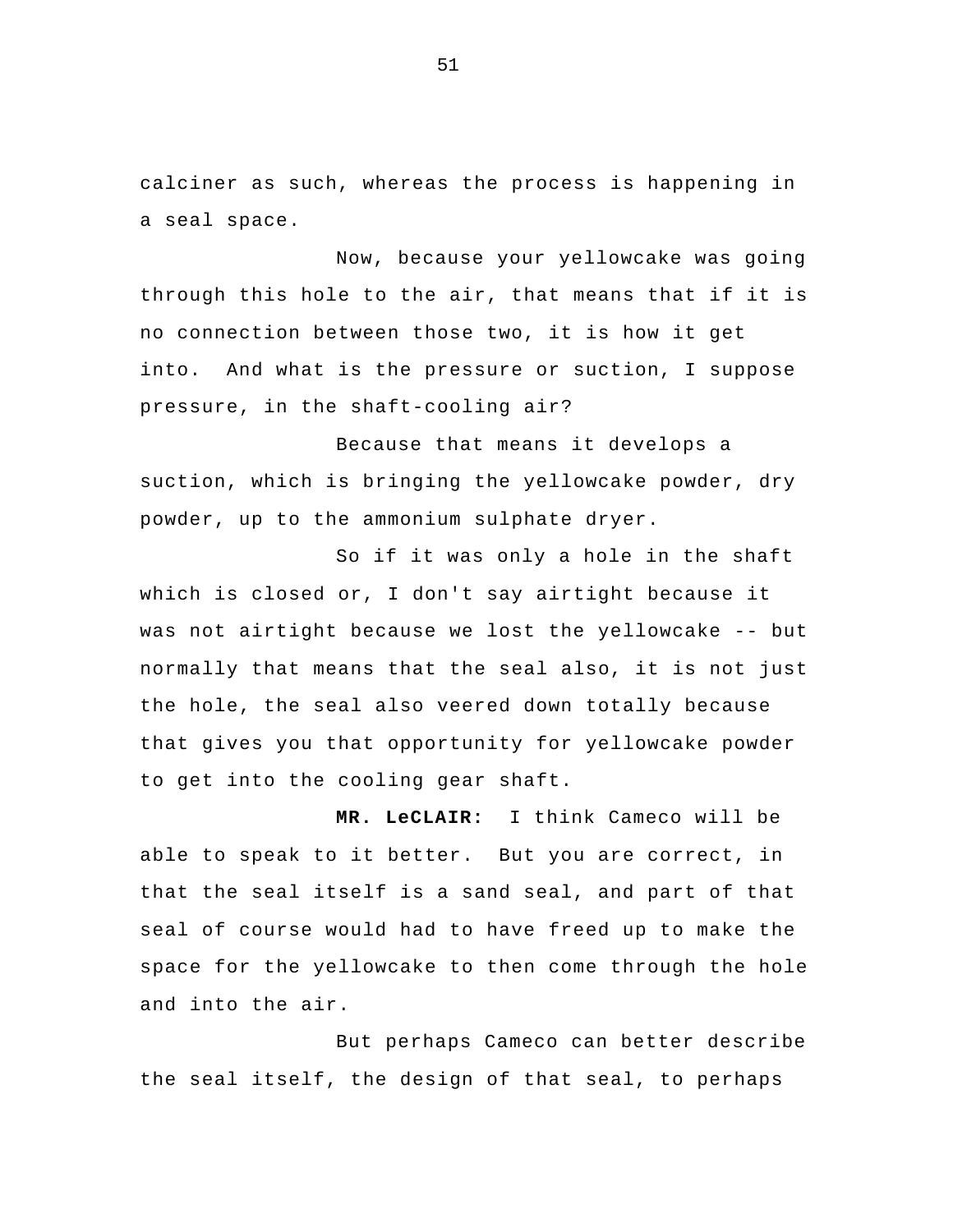better answer your question.

 **MR. MOONEY:** Sure. Liam Mooney, for the record again.

I will ask Kevin Himbeault to provide you some further details on the relationship between the seal and the incident.

 **MR. HIMBEAULT:** All right thanks, Liam. Kevin Himbeault, for the record.

 Certainly in order for the calcine material to get in contact with the rotating shaft it needs to get by a seal. And what we found is there is a metal plate that blocks over a metal seal that is in front of this rotating shaft. And it is those two things that keep the calcine from getting in contact and dropping into that space where the sand seal is and coming in contact with the shaft.

 So certainly what we had was a failure of that upper seal which allowed calcine material to basically make its way into that cavity where the shaft rotates.

As it made its way in there and accumulated in that area, it basically -- the shaft rotates around and the calcine material would grind into that shaft and slow wore and put a wear pattern all the way around that shaft, almost making that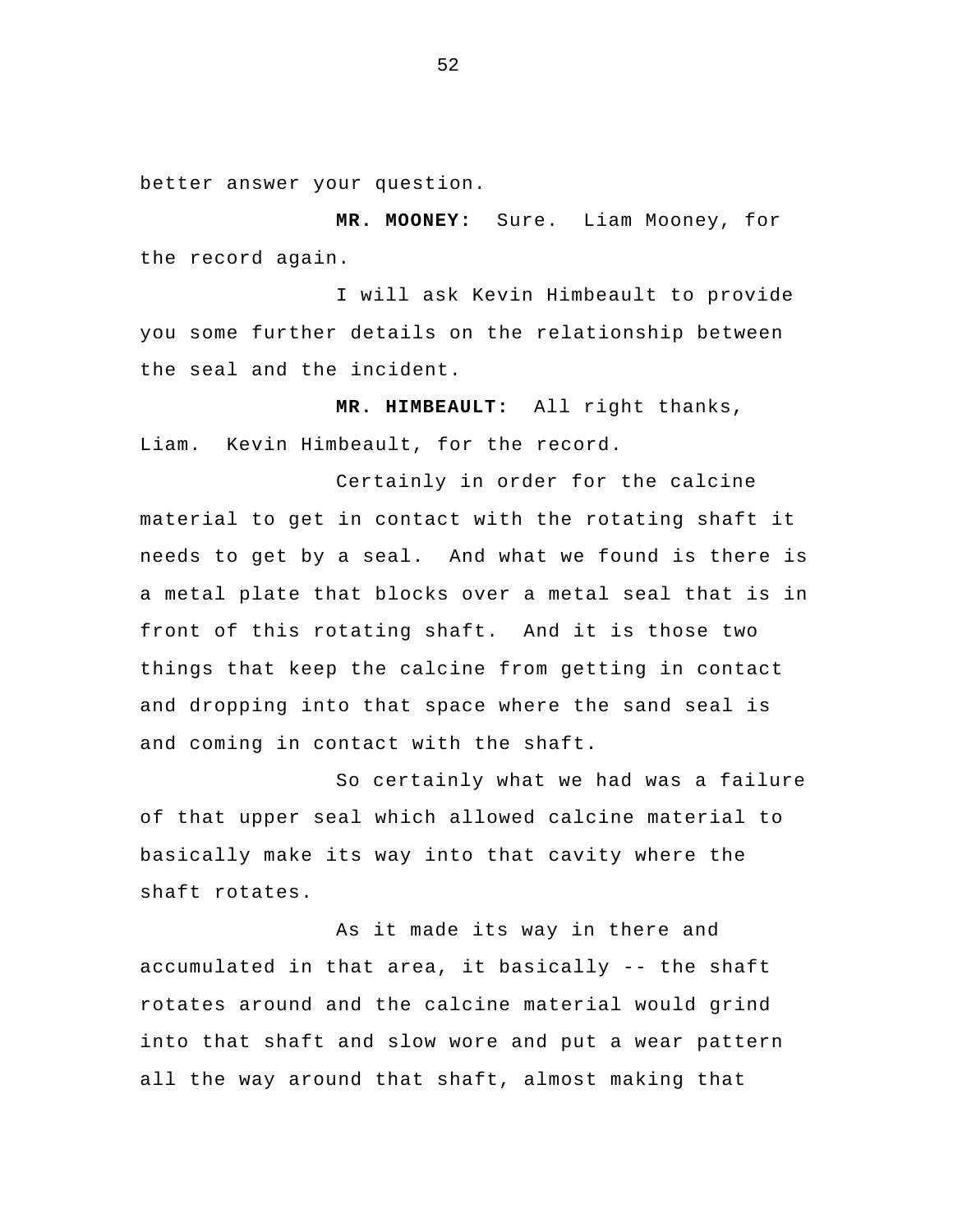shaft much like an hourglass shape and eventually broke through in that hole material there.

So, you know, how that calcine got down there is through a seal that separates that clean or that non-calcine contained area from the upper component of the calciner where the calcine material resides.

**MEMBER TOLGYESI:** You know, what you are saying, that the hole was developing really fast, according to you, between 10:30 and 1:00 in the afternoon, which is about 3 hours. That is very fast.

So have you adjusted your inspection frequency now? Because you know that it could develop so fast. So how will you control that you will be on top of that and it will not happen?

 **MR. MOLDOVAN:** Sure. It is Brett Moldovan, for the record.

As we had mentioned earlier, we do an annual inspection of the calciner, and then a routine monitoring within the process is what we rely upon to identify issues within the calciner.

The area, as Mr. LeClair identified, the calciner temperature is 850 degrees Celsius, and that seal that is around that shaft does not enable us to do routine monitoring in that area.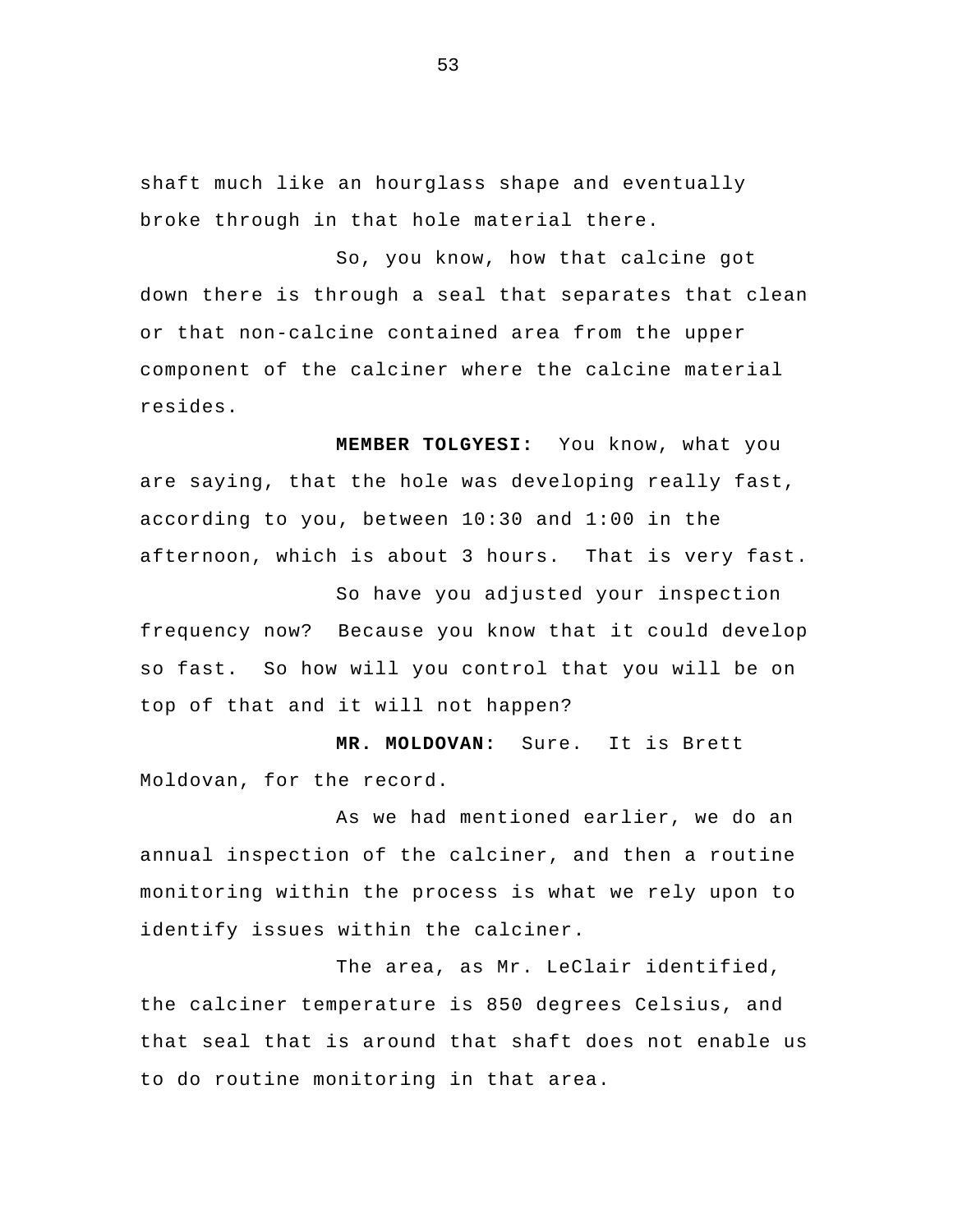So what we do is we rely on other means to be able to identify issues within that cooling airshaft and that was what we had used to identify the problem that we had at this particular time with the off-spec ammonium sulphate crystals.

 **MEMBER TOLGYESI:** You were saying that the sampling at 6:47, you get back at 9:00 it was 20 ppm, and the next one --

 **MR. MOLDOVAN:** That is correct, yes.  **MEMBER TOLGYESI:** -- and the next one you measured at 13:10 that it was 247 ppm. That means, you do a sampling every hour or more frequently, because you cannot get to that seal part and detect a hole, which means that you should have another preventative measure which will be probably install a monitor or detector which will detect on a continuous basis what is the yellowcake in the ammonium sulphate dryer outtake of air.

 **MR. MOONEY:** It is Liam Mooney, for the record.

And part of the story on this Mr. LeClair alluded to, and that is that the calcine produce is a very dark black material.

And it is part of the Key Lake practice to have these operator care rounds whereby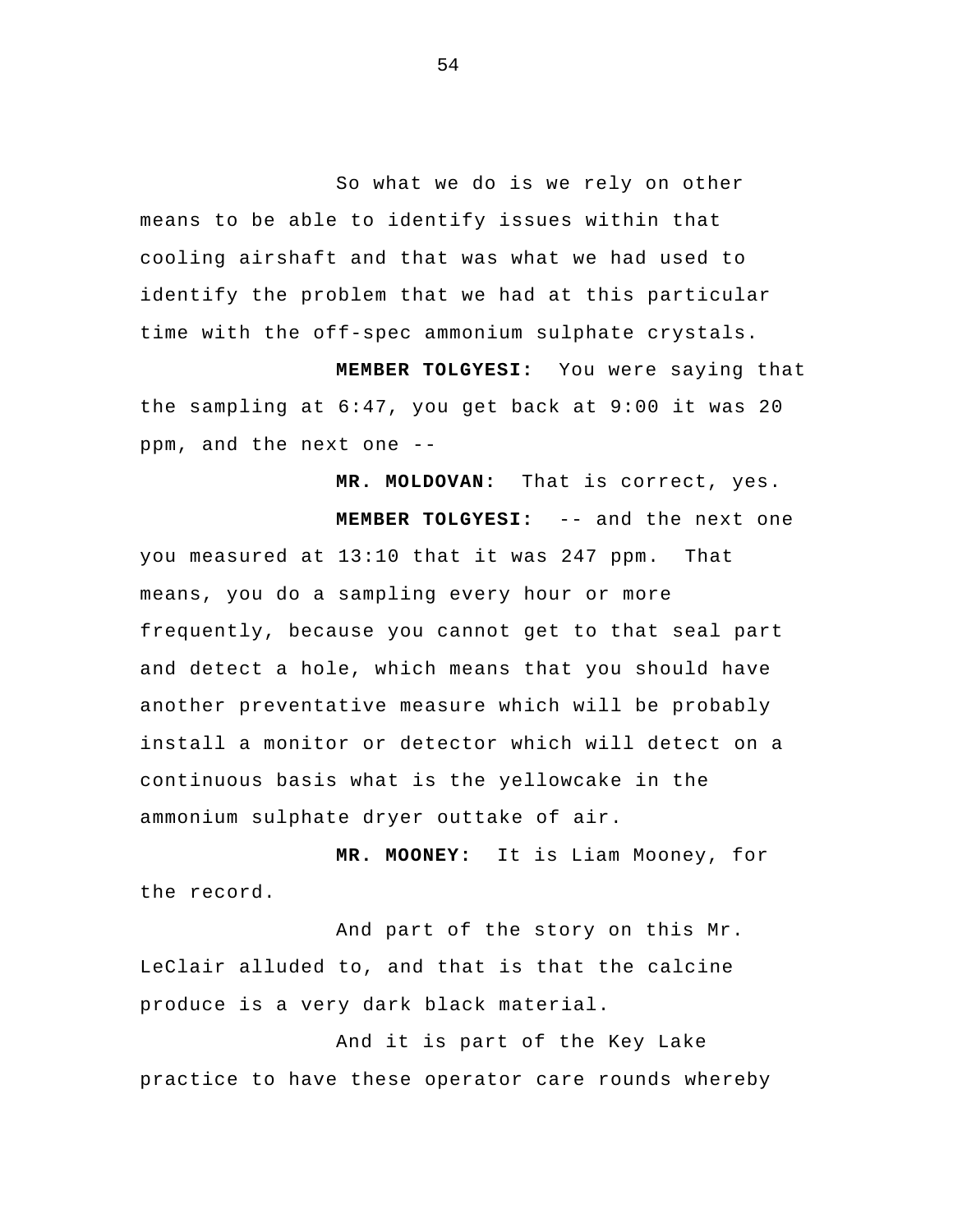the operator, on essentially an hourly basis, takes a turn through the plant, including looking at, in this instance, the fluid bed dryer at 10:15. Noticed a bit of hiccups in relation to the operation of that dryer, started to do some troubleshooting.

Came back again for one of those regular operator care rounds and identified at that point some odour and some discolouration.

So in that context, in addition to the monitoring of the ammonium sulphate crystals, the operator care rounds provided some additional assurances that if there were to be an event such as this can trigger the actions that the Key Lake operation took subsequently to remove people from the building and isolate the cause of the concern.

**MEMBER TOLGYESI:** My last one is that -- I understand what you are saying, it is a human observation. But if for any reasons the operator cannot go back or it is a perception, for me it could be blacker than for, I don't know, Mr. Harvey. So it is a human perception of probably how much of dark yellowcake was there.

That is why I am talking about probably install a monitor which will, on an continuous basis, detect and it will prevent you.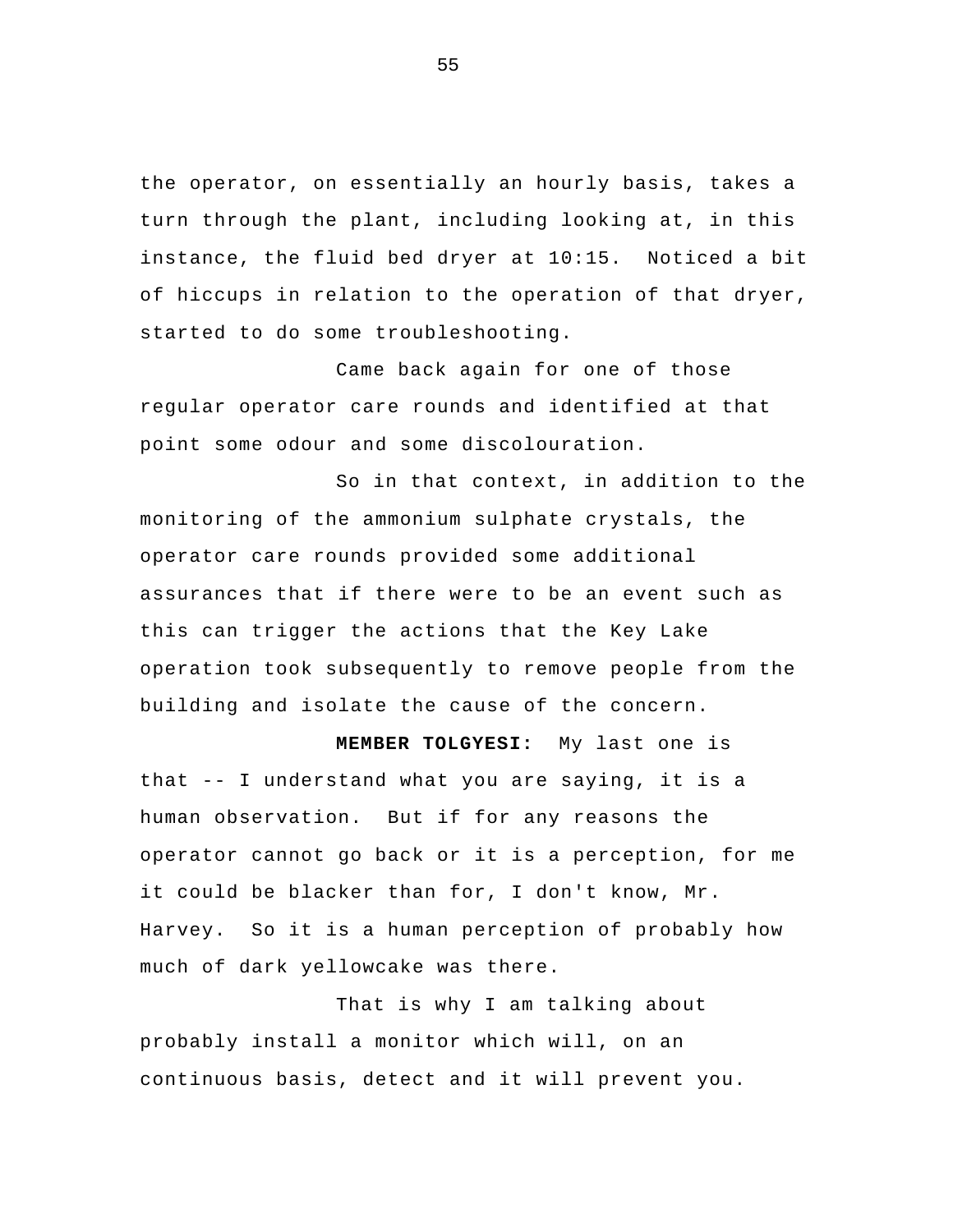That is it, Mr. President.

 **MR. MOONEY:** It is Liam Mooney again.

And on that, the ammonium sulphate crystals, Mr. LeClair referenced them as they are essentially snow white. So shades of grey, there are none in the circumstances. That if there is a dusting or any -- the calcine product being black, it is a pretty obvious visual cue if there is an issue.

So the operator, if he saw some discolouration, and by some discolouration I mean taking it off the pretty pure white that the crystals are, then the discretion or the subjectivity that you referenced to is eliminated in those circumstances.

> **THE PRESIDENT:** Okay. Ms Velshi? **MEMBER VELSHI:** Thank you, Mr.

President.

 This is for Cameco. Have you made an estimate of how much volume of this calcine yellowcake may have been released from this hole through the shaft?

 **MR. MOONEY:** Liam Mooney, for the record.

 We have not. We have been focused on the enhanced bioassay of the individuals potentially affected and getting an understanding on the dose that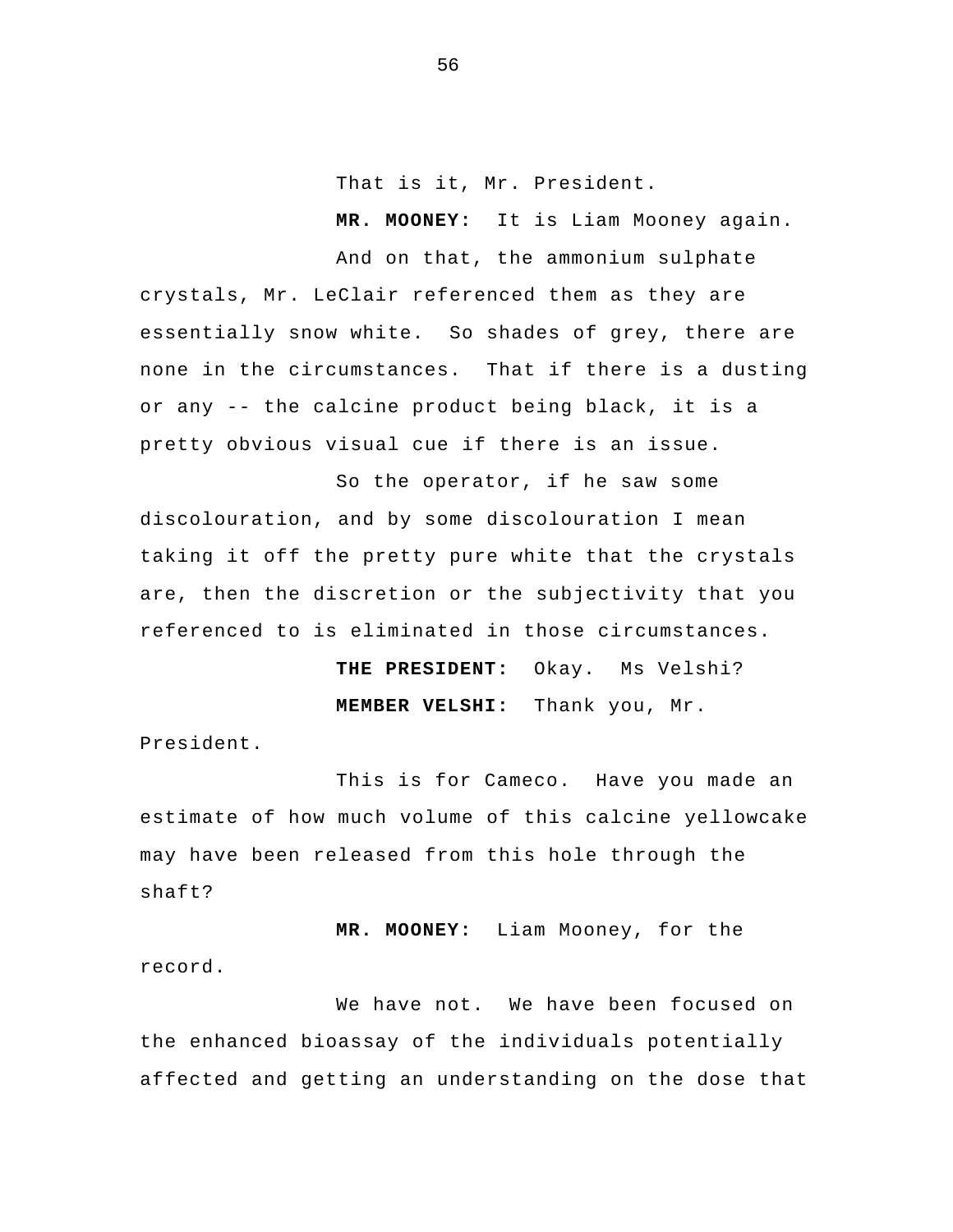they may have received.

And then the other area of focus in addition to the repair and corrective actions was cleanup and getting the facility cleaned and back to its state before the event occurred.

 **MEMBER VELSHI:** Are you planning on making an estimate?

 **MR. MOONEY:** Liam Mooney, for the record.

We can. We were really focused, again, on the radiation and sorting that out as well as making sure that the area was safe to restart the plant in a safe manner.

**MEMBER VELSHI:** My next question is around the in-service date of the new calciner. And if all goes well, likely before year end. Have you looked at opportunities of expediting that in-service date? Is that even possible?

 **MR. MOLDOVAN:** For the record, Brett Moldovan.

We are working 24 hours a day, around the clock, with a full service crew of contractors at site. We are very excited to have a new calciner at Cameco as well.

And our major projects group is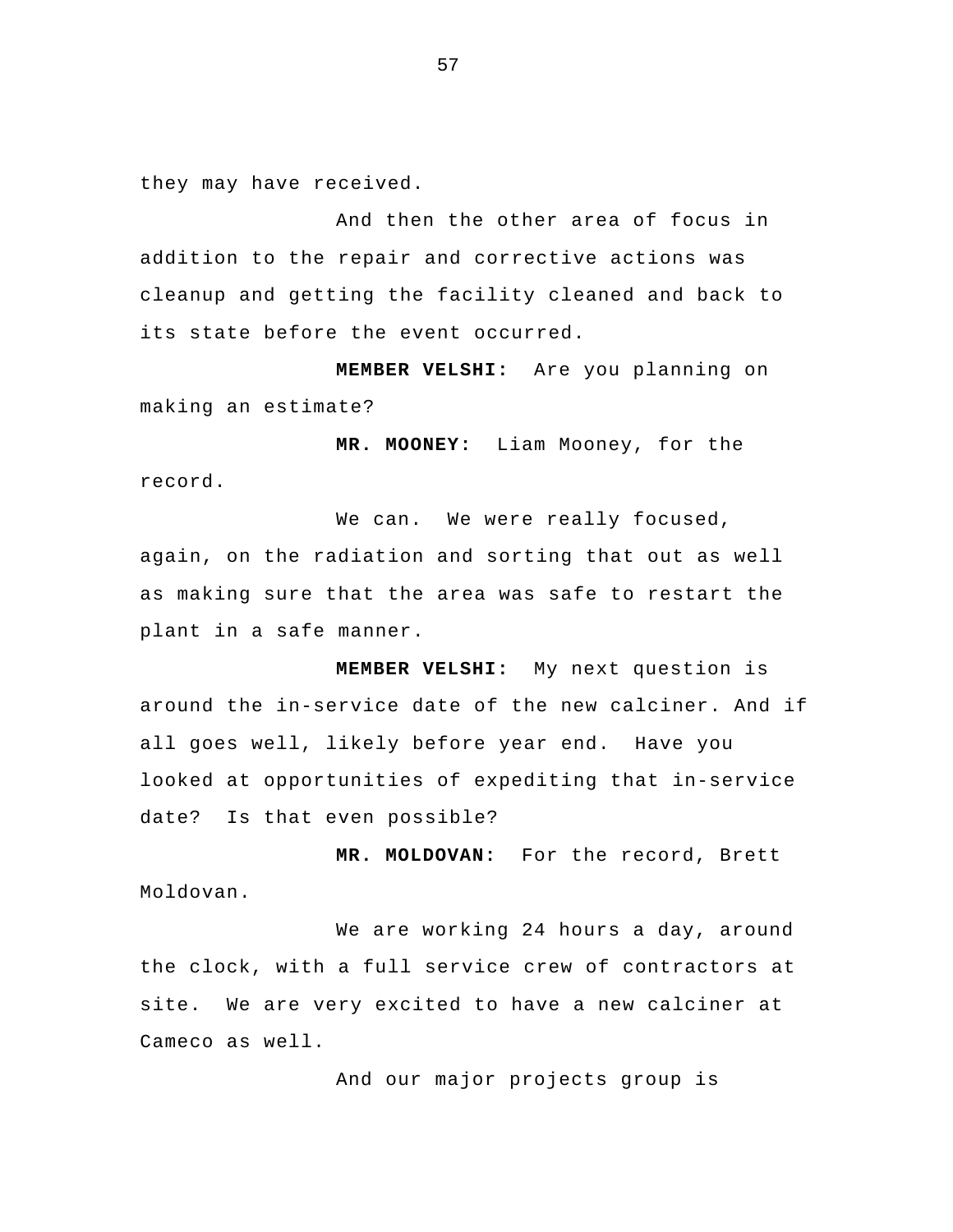working very diligently, as I mentioned around the clock, to make sure that the project is delivered in a safe and reliable manner.

 **MEMBER VELSHI:** So is the answer to that the current schedule is the best possible schedule then?

 **MR. MOLDOVAN:** For the record, Brett Moldovan.

That is correct.

 **MEMBER VELSHI:** Thank you.

Are there any other facilities that use a similar calciner who need to be notified of this event? And, if so, have they been? This is for staff.

**MR. LeCLAIR:** We have Rabbit Lake, McClean Lake and Key Lake that are all producing yellowcake. McClean Lake is a calcine yellowcake mill. They are aware of the incident. Cameco and AREVA do communicate quite regularly.

One of the follow-ups for us in fact was -- as I mentioned, the event is three weeks old - one of the follow-ups was in fact to meet with the licensees as part of lessons learned.

We even look at the response itself from the event. And we will have communications with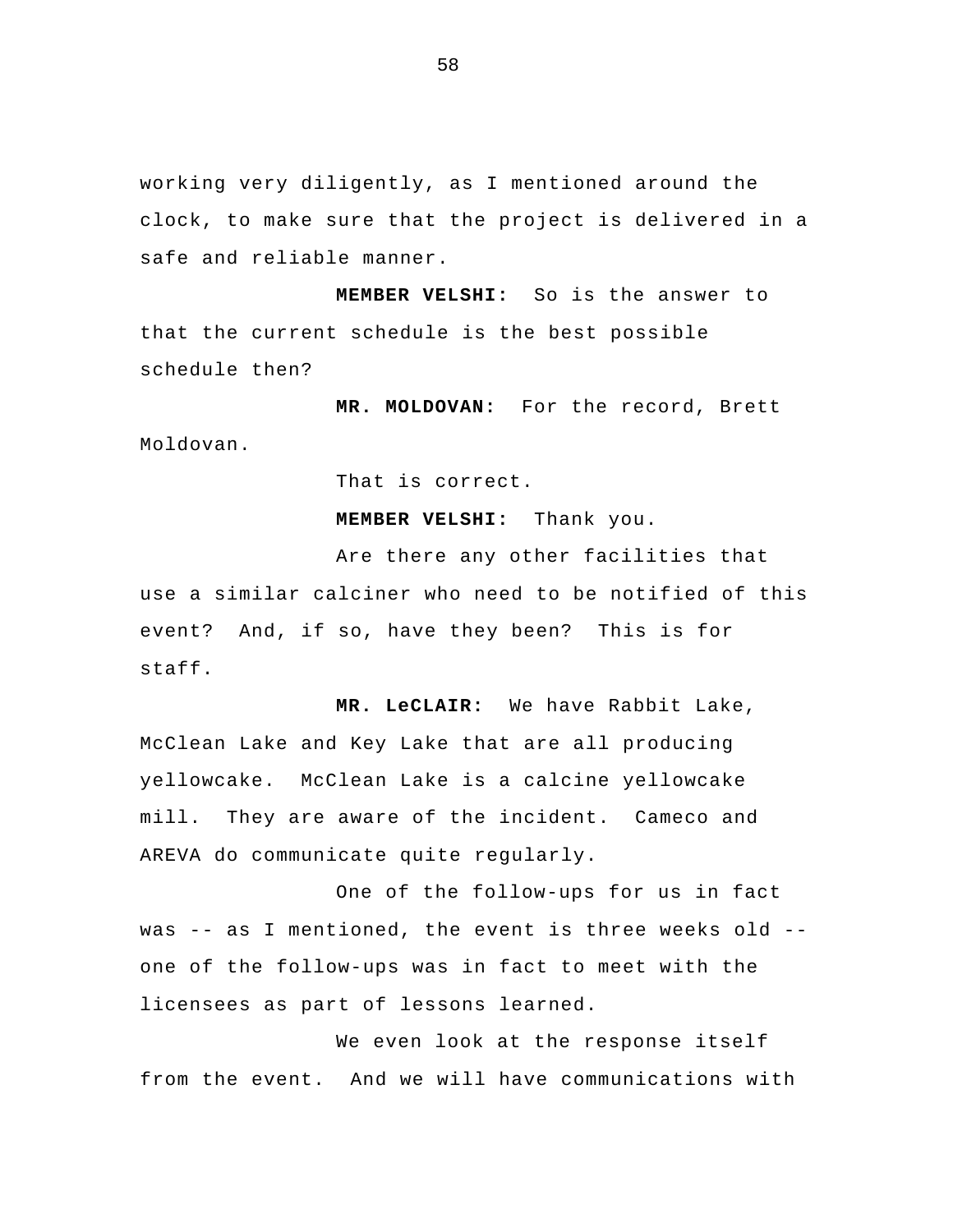the other sites as well even in that regard. So it is not only the event itself, but the response to the event and the entire process around it will be followed up with the other licensees.

 **MEMBER VELSHI:** But do the other licensees need to take any immediate action or have they had to do any inspections or anything of that kind?

 **MR. LeCLAIR:** We have not, at this time, required the other licensees to take any immediate verification activities. But I certainly will follow-up with them after the meeting.

 **MEMBER VELSHI:** And my next set of questions is really around public disclosure. The first I heard of this incident is when they got this slide deck. And I went on both the CNSC website and the Cameco website to see what was available on this incident.

And clearly, I wasn't looking at the right place because the CNSC website, when I looked under latest news, it wasn't on that. And when I looked on the Cameco website on the Key Lake page I couldn't find it there either.

So you don't have to tell me now, but I would appreciate if you can let the Secretariat know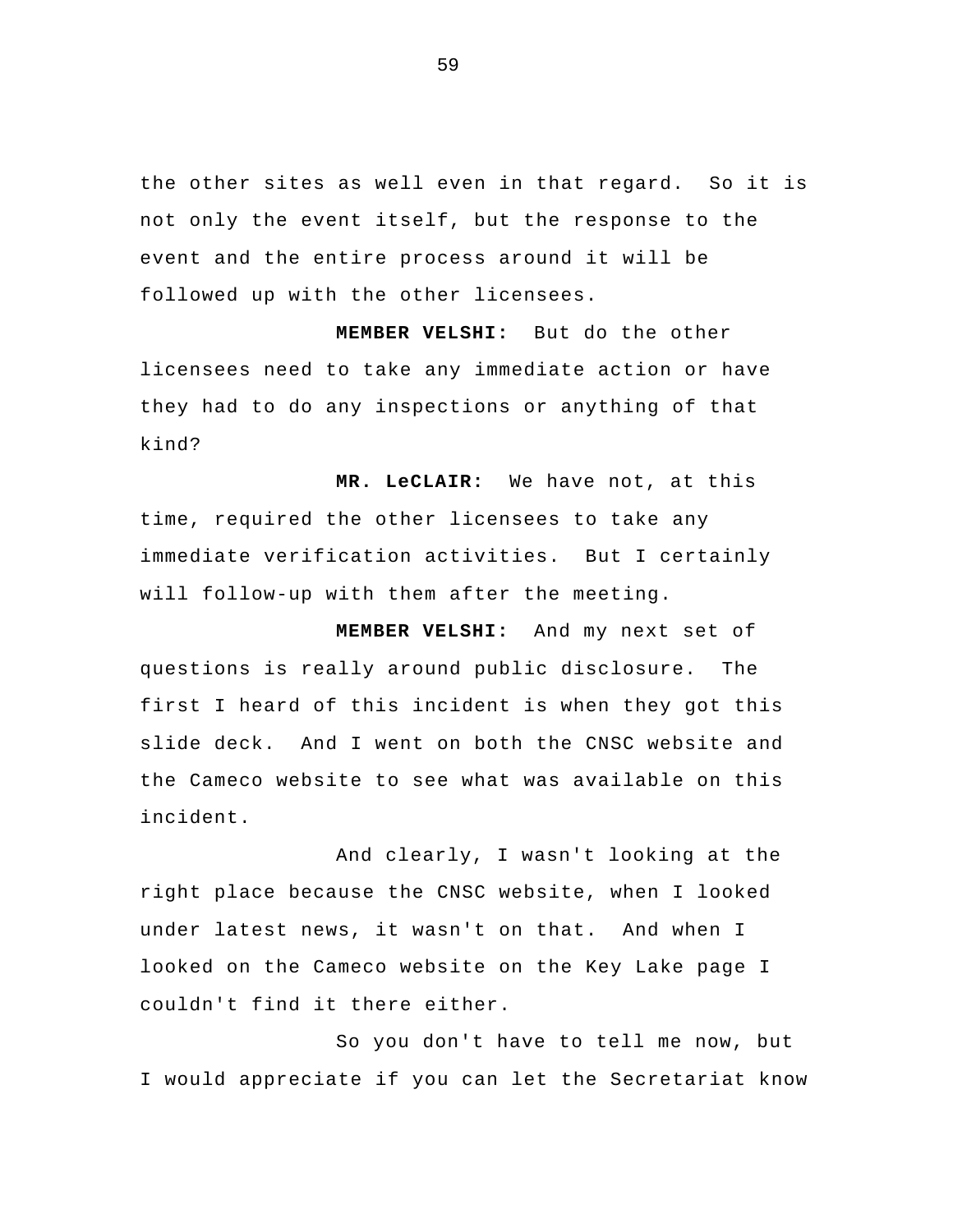where that information is, more for future, that I am looking at the right place for incidents like this.

 **MR. LeCLAIR:** Jean LeClair, for the record.

I definitely will provide the links to both, the CNSC website portion as well as the Cameco website portion.

 **MEMBER VELSHI:** Thank you.

 **THE PRESIDENT:** So it is posted?

**MR. LeCLAIR:** Yes, that is correct. In fact, I verified that yesterday to make absolutely sure, and went and looked at both the links. And this is why it would be very straightforward, because I just looked at it very recently.

 **MEMBER VELSHI:** Yes. It is just not under latest news, so I should be looking elsewhere. And my last question is for Cameco. How often, or if you were to look at the last year or

so, do you exceed your action levels?

 **MR. MOONEY:** Liam Mooney, for the record.

We are quite proud to say that we don't exceed our action levels. Over the past year I don't think we had an exceedance at any of our Northern Saskatchewan operations. And if we did, it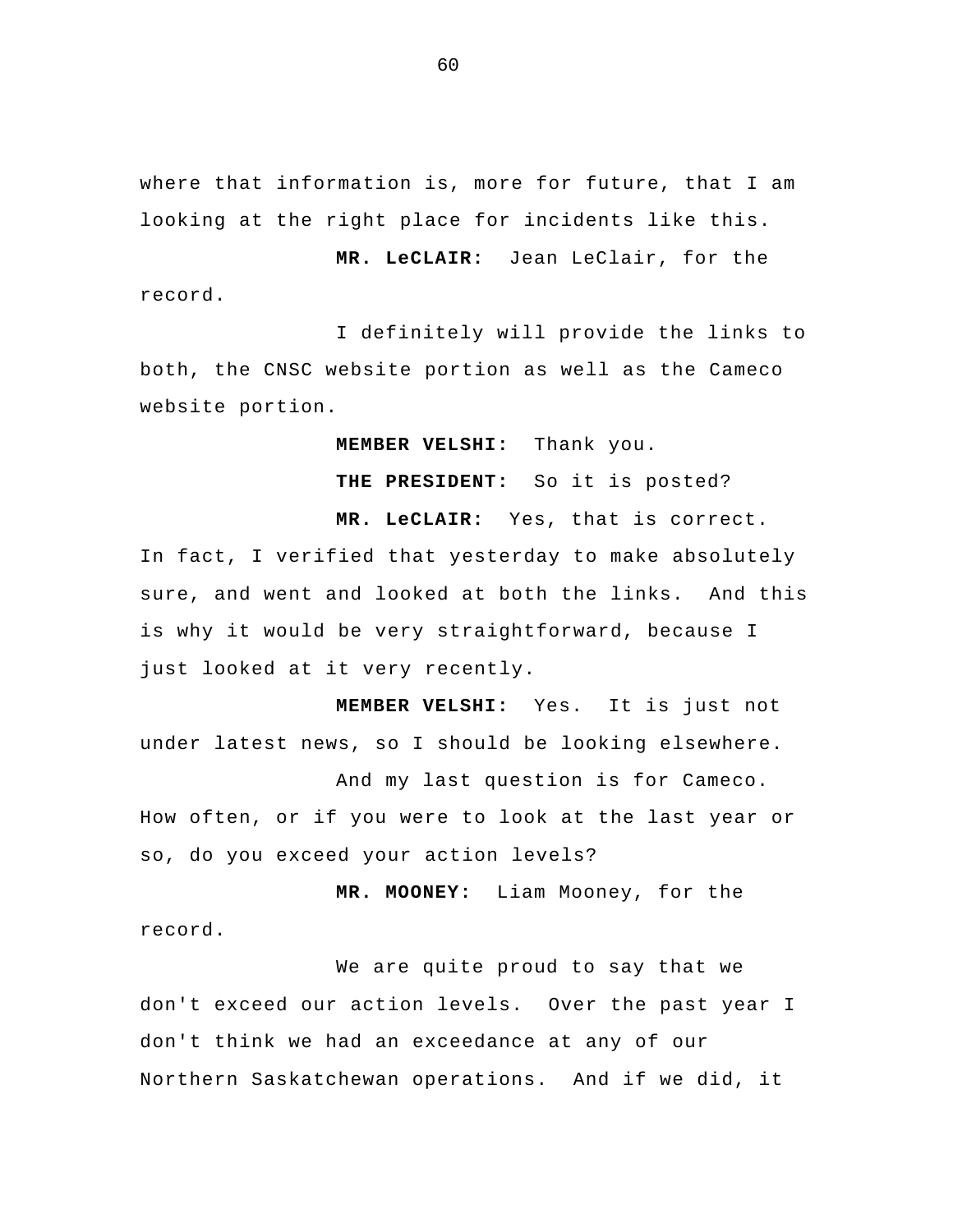might have been maybe one. So strong radiation performance has sort of been a hallmark of the facilities in Northern Saskatchewan for Cameco facilities for a long period of time.

 **MEMBER VELSHI:** So of these five workers who have exceeded the action level has there been concern and, if so, can you share with us what has been done to allay or address their concerns?

 **MR. MOONEY:** Liam Mooney, for the record.

Maybe I will hand it over to Kevin Himbeault to talk about the efforts that were made with the employees who are on the enhanced monitoring program and the discussions that he had with other stakeholders at the Key Lake operation.

 **MR. HIMBEAULT:** Thanks, Liam. Kevin Himbeault, for the record.

 Certainly upon this event occurring we began putting people on to the enhanced bioassay program. And certainly once you do that the questions start to arise.

 So certainly initially some concern from some of the workers in the area. We did meet with all the workers involved in this incident, including both Cameco workers and contract workers.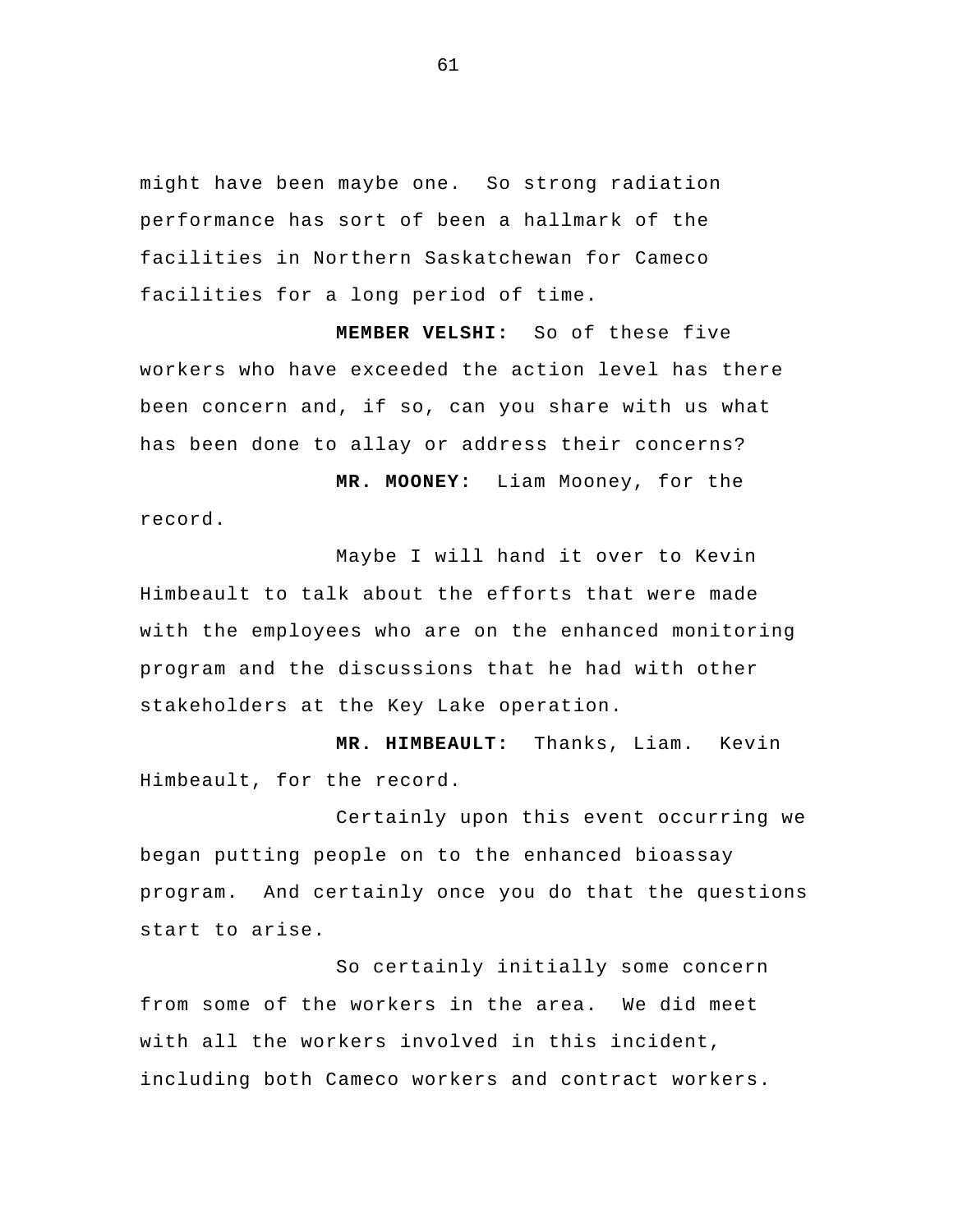We sat down with the contractors as a group and had a group discussion as well as individual discussions as we started to get some of the results in from the bioassay analysis results.

I think overall there was, you know, certainly initially a little bit of excitement. But as we talked about it, everybody was feeling quite comfortable and we are very appreciative of the dialogue that we did have with them.

We also met with our OHC members that were on site and had a dialogue with them to keep them informed of what was going on. And, you know, many of them were actually involved in the investigation or in the repair planning and the repairs that were made in that area too. So they had a good understanding of what was going on there.

 Our general manager sent out a site-wide email to all of our staff informing them of what took place and what actions we were undertaking and that the, you know, appropriate regulators were informed and that we were, you know, diligently working on resolving the issue.

 **MR. MOONEY:** Liam Mooney, for the record.

I would only add at the end that part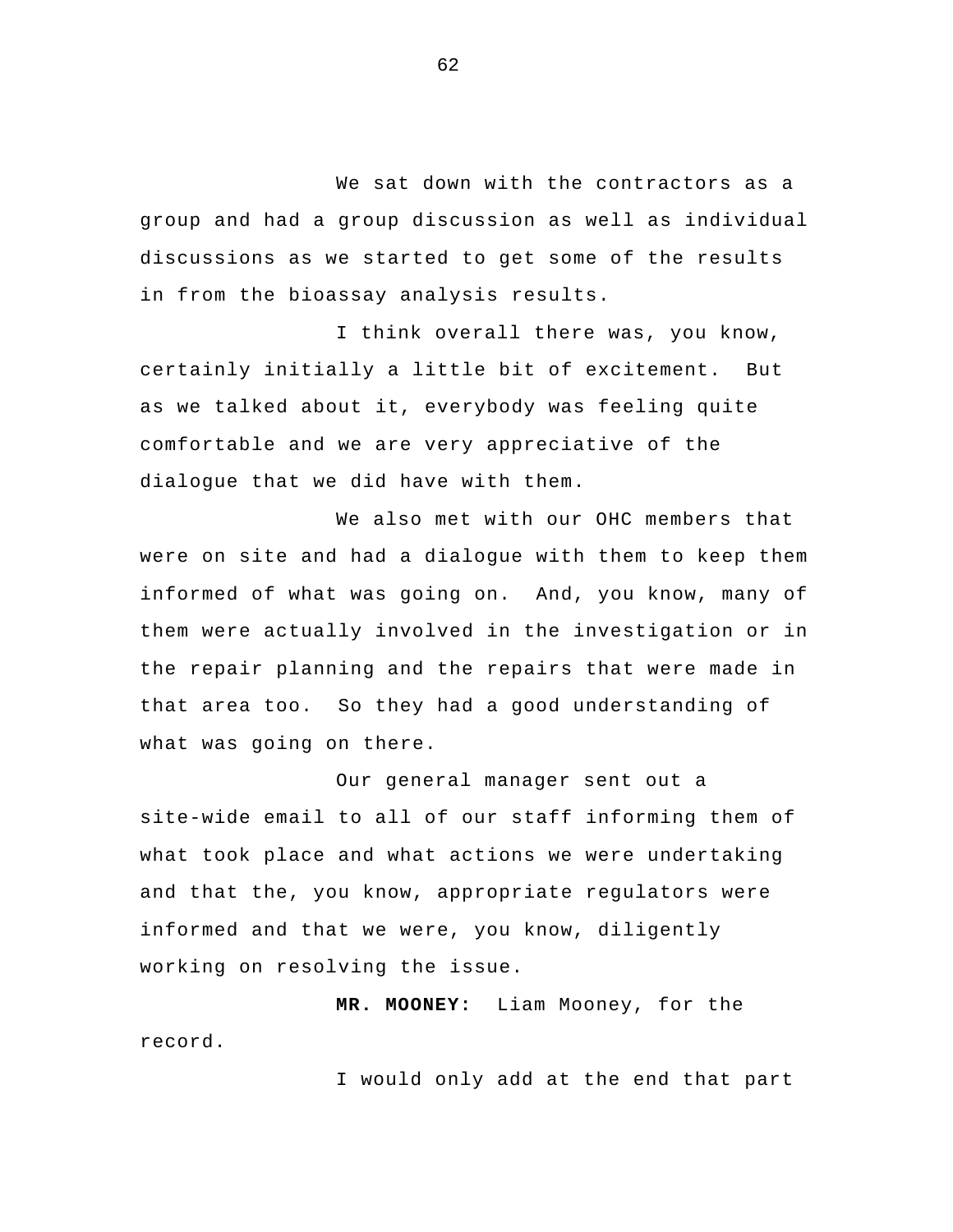of the response that Kevin outlined is a direct by-product of the radiation training that takes place. So the familiarization with the hazards and an understanding of the different protective measures that are in place, and monitoring that takes place to protect worker health in that respect.

> **MEMBER VELSHI:** Thank you. My last question --

 **THE PRESIDENT:** Before you leave that particular question, I want somebody to tell me -- I know that the dose results are very low. But I thought with this kind of material it is not the dose we are worried about, it is the toxicity.

 So somebody, you know, you do the test on inhalation and internal doses. Am I right, first of all, is it the is toxicity is the issue we would worry about? And what was done to measure that?

 **MR. LeCLAIR:** Jean LeClair, for the record.

So, Mr. President, in fact you are correct. Kidney toxicity is the issue that we are looking at as well at uranium. So the uranium in urine analysis was what the bioassy sampling is.

 So they actually take urine samples and check for uranium. And because it is in the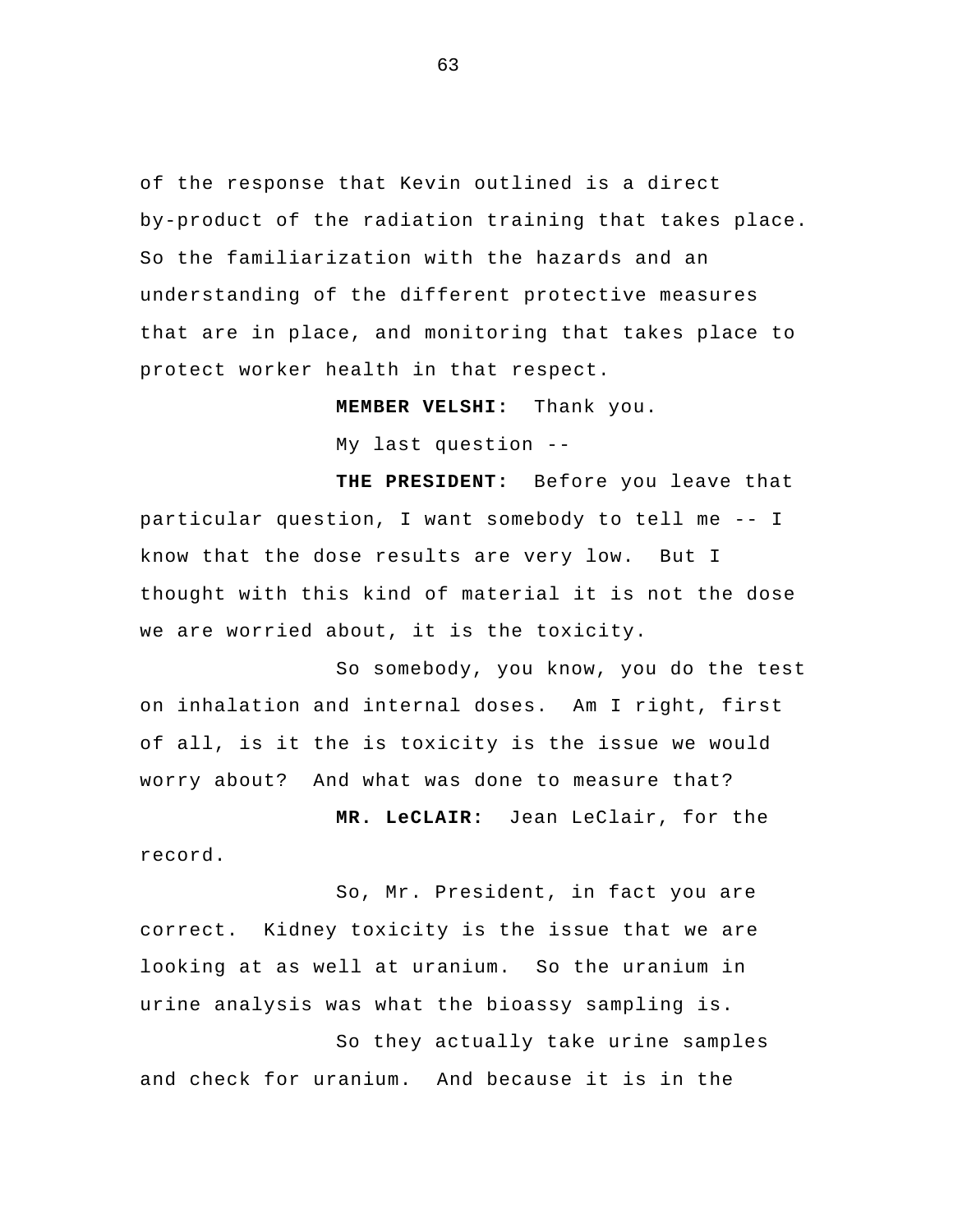urine, of course it means it would have come through the kidneys. So the kidneys is the issue of concern.

Based on the numbers that we see, based on the dose results and the uranium and urine results that we see, we don't envision any issues from a kidney toxicity point of view.

Again though, I don't want to put our specialists on the spot. We just have the results now. We want to look at them more closely, look at the dose results, check the U&U results as well --

 **THE PRESIDENT:** But you have a specialist right behind you. Why don't you hear from the specialist?

 **MR. LeCLAIR:** Certainly, we can. Caroline I am sure would be happy to reply as well.

 **MS PURVIS:** Thanks, Jean. Caroline Purvis, Director of the Radiation Protection Division, for the record.

 So certainly the exposure we are talking about here is long-lived radioactive dust. And depending on the physical form and the solubility of that material, there is different critical organs.

 So certainly for a fast-clearing type of material, a fast-clearing yellowcake, which his a non-calcine type product, then the critical organ of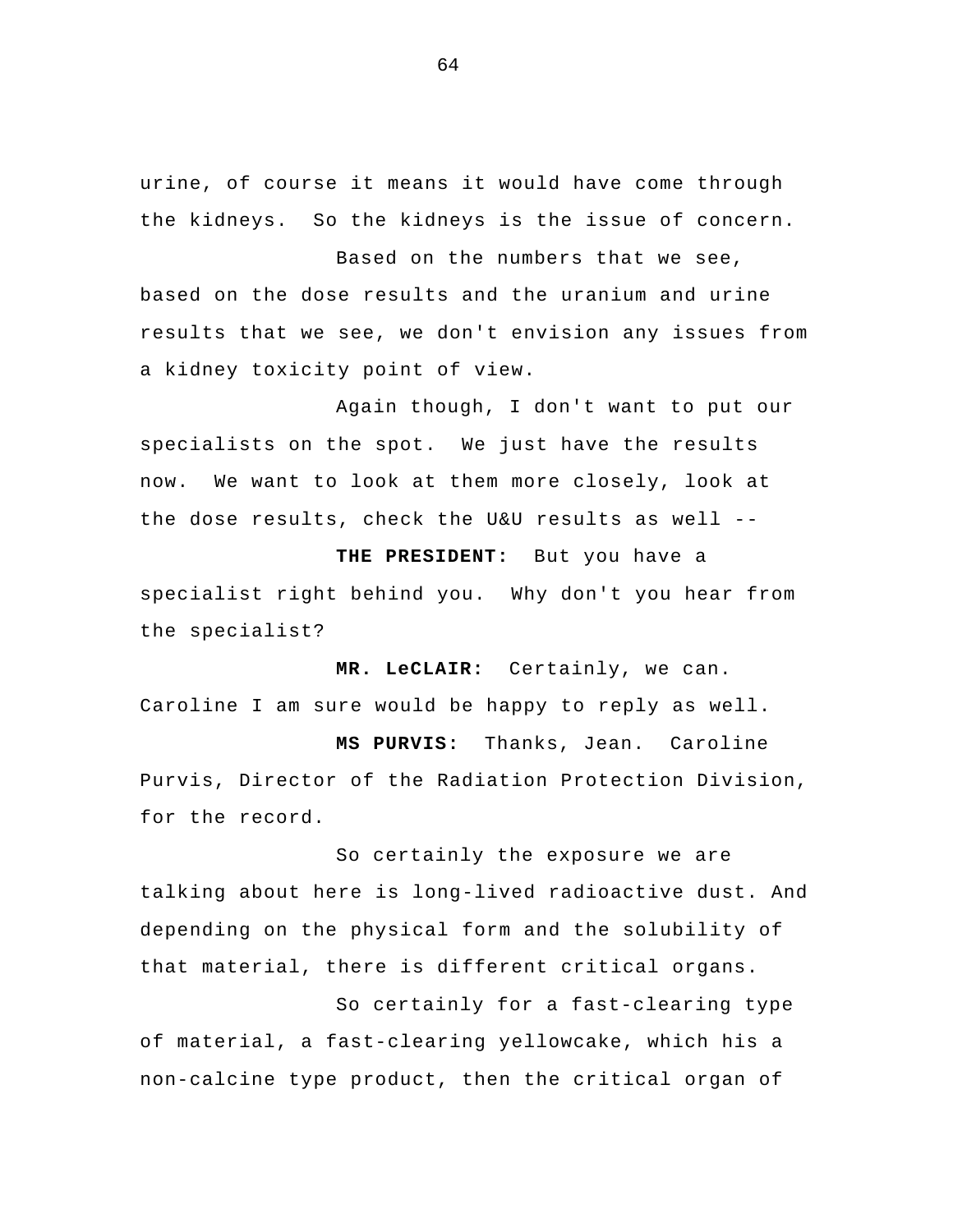concern is the kidneys. And in those cases, the primary concern when you have a large intake is toxicity to the kidneys.

 In this particular event the exposure was to calcine long-lived radioactive dust in the form of yellowcake. So in that case it is a much slower-clearing type of material, it resides in the lungs longer. And in this case, there is not as much of a risk of kidney toxicity, it is more of a dose consequence.

 That being said, the exposures that are being estimated and reported by Cameco are relatively low. And based on their protocols for an abnormal intake of material, there is no indications that there is any concern from a kidney point of view.

> **THE PRESIDENT:** Ms Velshi? **MEMBER VELSHI:** That was my question. **THE PRESIDENT:** Anybody else? An

other particular question?

So you saw with a keen interest this should definitely be an event reporting. We will obviously look forward to an update at the annual report on uranium mines and mills, particularly as to what has been done, root cause, and all this, and the way ahead.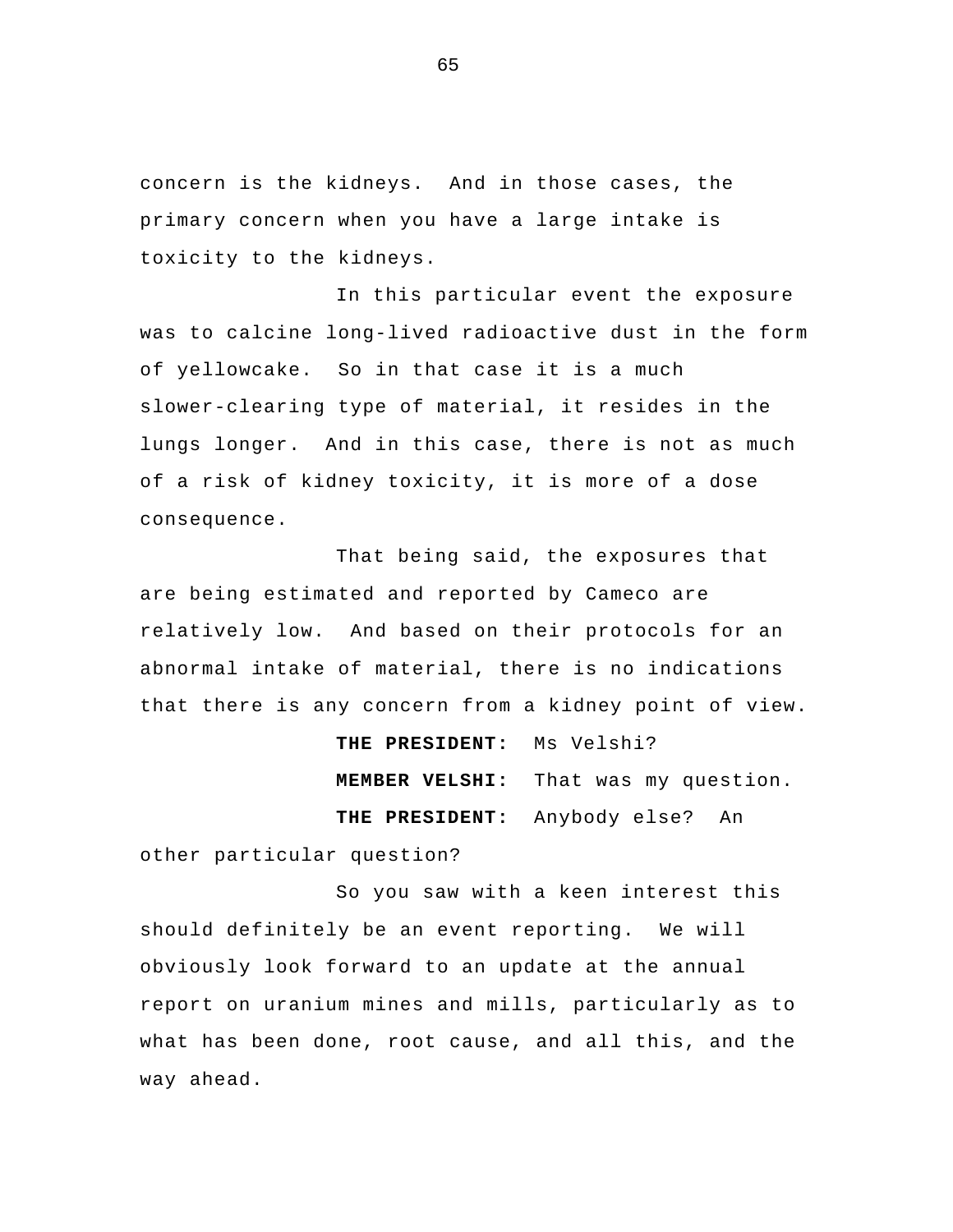And to compliment you, I always like diagrams. Thank you for this diagram, it simplifies the understanding of what was going on. So thank you for that.

Okay.

 **DR. NEWLAND:** Noted, thank you.  **THE PRESIDENT:** Thank you.

Anything else? Are we going to move? Yes, we are going to move to the next item?

Okay, we will take -- we never do a five-minute break, I think 10-minute break is more likely. So we will reconvene at 3:45.

Thank you.

--- Upon recessing at 3:38 p.m. / Suspension à 15 h 38 --- Upon resuming at 3:51 p.m. / Reprise à 15 h 51

**CMD 15-M4** 

**CNSC's Early Role in an Initiative for a Deep Geological Repository for the Long-Term Management of Canada's Used Nuclear Fuel** 

**THE PRESIDENT:** We're back and the next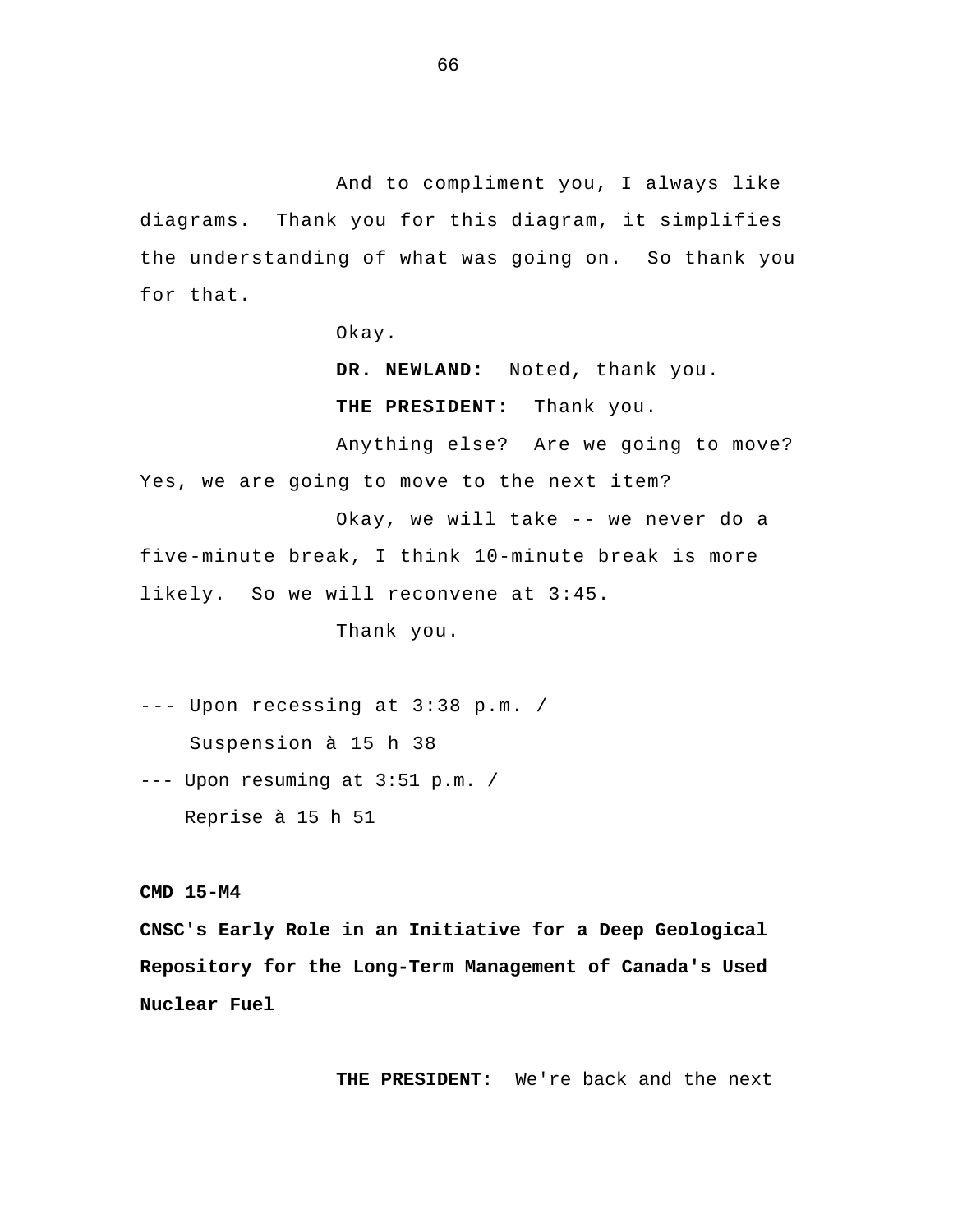item on the agenda is a presentation by CNSC staff on CNSC's Early Role in an Initiative for a Deep Geological Repository for the Long-Term Management of Canada's Used Nuclear Fuel, as outlined in CMD 15-M4.

Dr. Newland, I think you still have the floor.

**DR. NEWLAND:** I do indeed. Thank you.

Good afternoon, Mr. President, Members of the Commission. My name is Dr. David Newland and I am the acting Director General of the Directorate of Nuclear Cycle and Facilities Regulation.

With me today are:

- Ms Karine Glenn, Director, Wastes and Decommissioning Division;

- Ms Julie Mecke, Senior Project Officer in the Wastes and Decommissioning Division;

- Dr. Julie Brown, Geoscience Specialist in the Environmental Risk Assessment Division;

- as well as other support staff.

CNSC staff are here to today to provide information to Commission Members on the CNSC's early role in an initiative for a deep geological repository for used nuclear fuel, specifically focusing on how we are explaining our regulatory role to communities who are in the learn more process and on how CNSC staff collaborate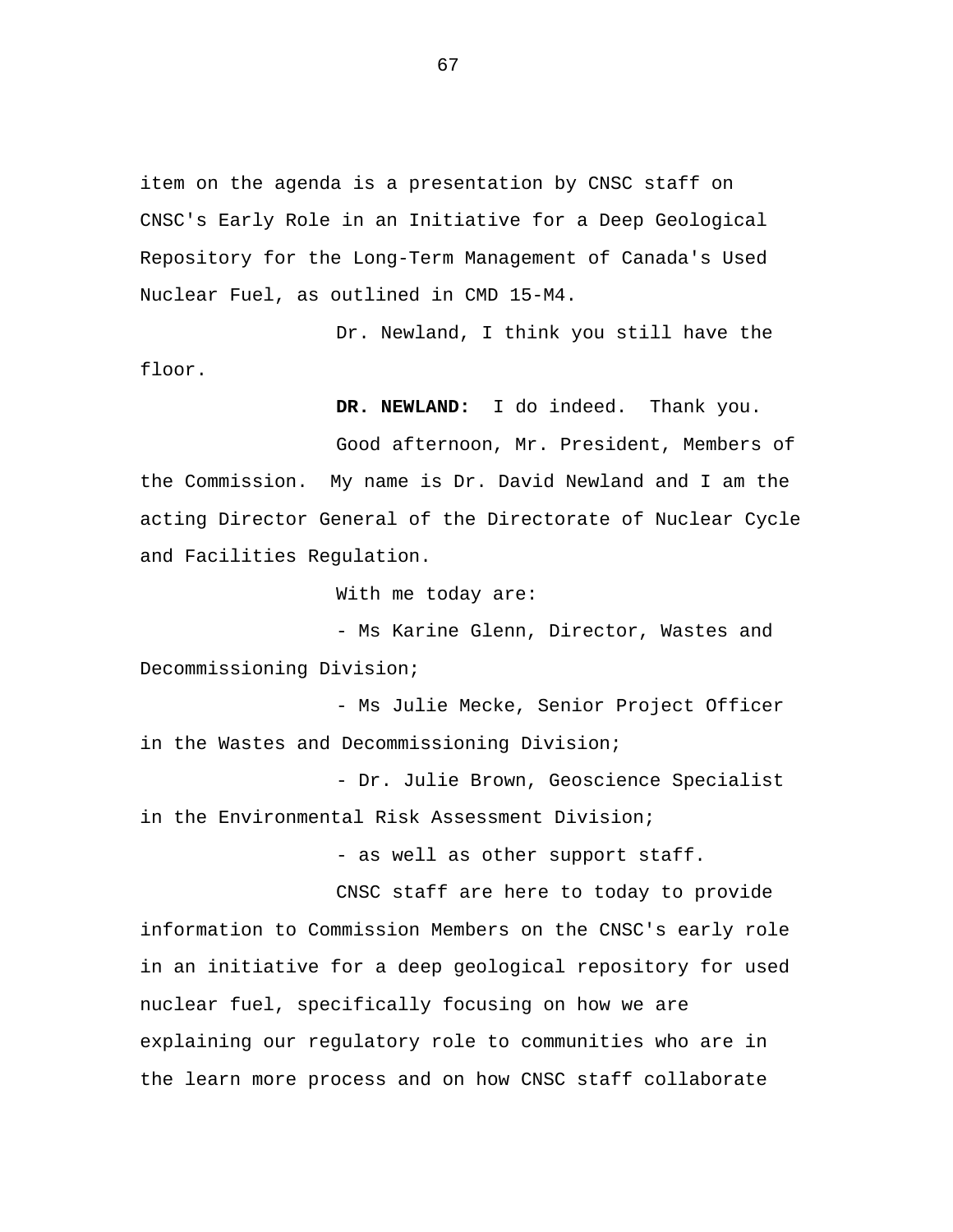internationally.

I will now turn the presentation over to Ms Mecke, who will deliver the first part of the presentation, and then Dr. Brown will deliver the second part and then we'll wrap up for questions.

Thank you.

**MS MECKE:** Good afternoon. My name is Julie Mecke. I'm a Senior Project Officer on the Wastes and Decommissioning Division.

CNSC's staff presentation will cover the following.

First, I'll provide some background information on the Nuclear Waste Management Organization, or NWMO.

Second, I'll provide some information on the status of NWMO's initiative for a deep geological repository, or DGR, for Canada's used nuclear fuel which the NWMO has called the Adaptive Phased Management approach, or APM.

Next, I'll explain CNSC staff's early involvement in the NWMO's APM initiative and I'll focus on our pre-licensing activities, specifically CNSC outreach activities with communities.

I'll talk about the CNSC/NWMO Service Agreement and CNSC's Independent advisory group. Then I'll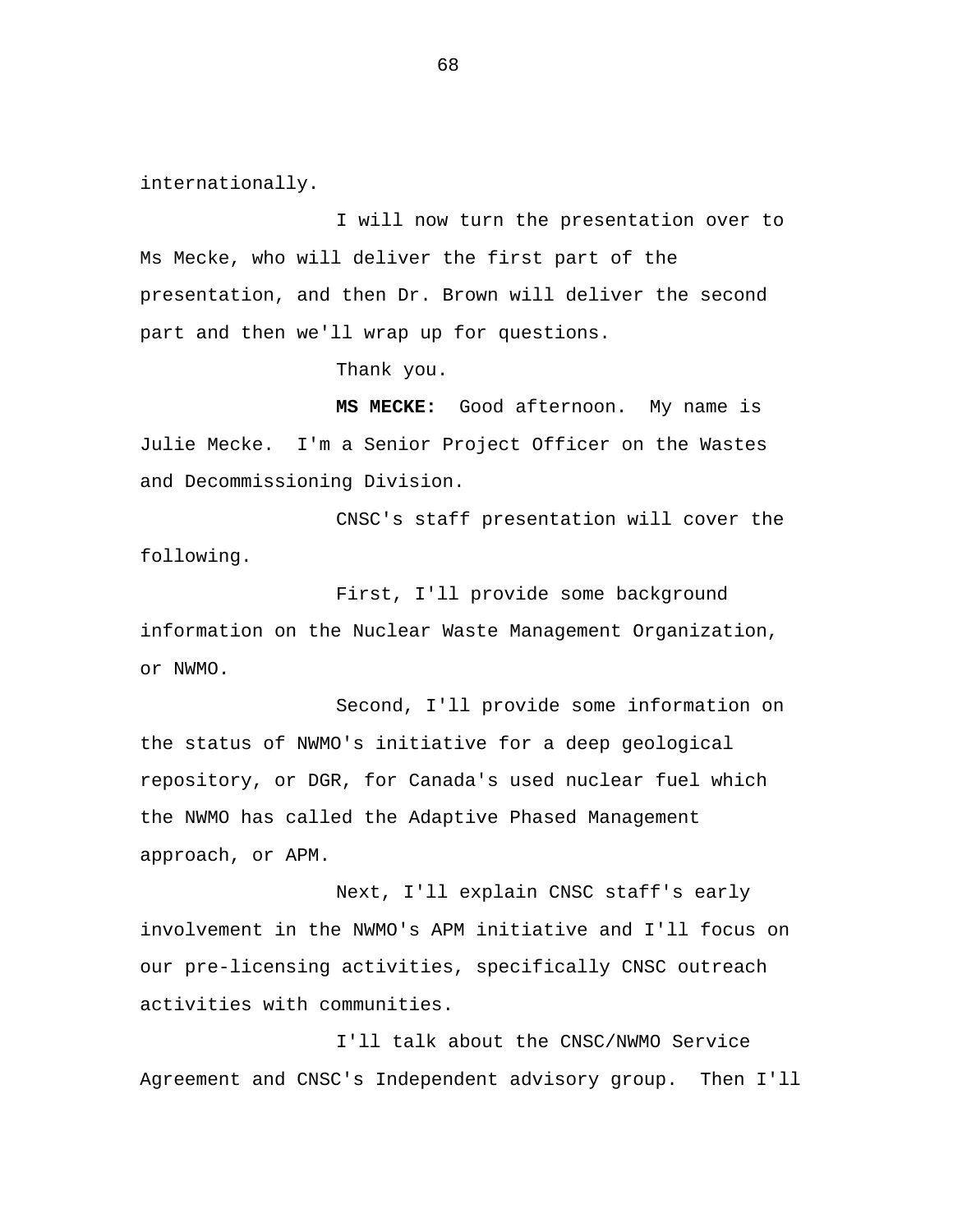provide examples of CNSC Open Houses that we have conducted when requested by communities.

And finally, Dr. Brown will talk about how we collaborate internationally on DGRs and then I'll finish explaining the next steps.

The NWMO is a not-for-profit corporation established under the *Nuclear Fuel Waste Act* by Canada's current nuclear energy corporations, the three nuclear power reactor corporations who are Ontario Power Generation, Hydro-Québec and New Brunswick Power Corporation, and Canadian Nuclear Laboratories which was formerly AECL.

The NWMO is not a federal agency or Crown corporation.

The NWMO is responsible for implementing the Adaptive Phased Management approach accepted by the Government of Canada for the long-term management of Canada's used nuclear fuel. It is responsible for all used nuclear fuel in Canada.

To be clear, if an application were submitted to the CNSC in the future, the NWMO would be the licence applicant.

To be clear, at this time no site has been chosen.

However, this slide shows NWMO's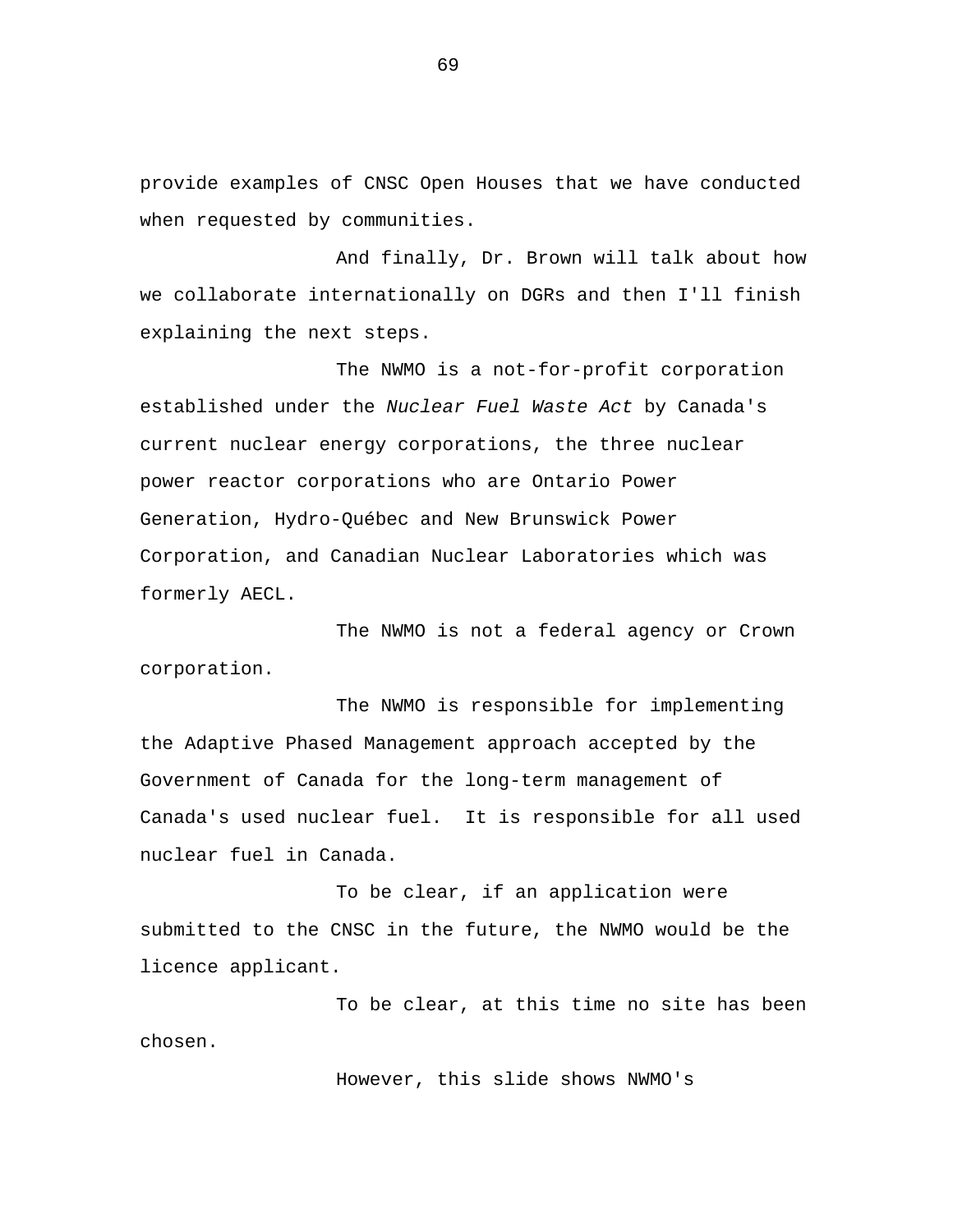conceptual, not final, design for a deep geological repository for used nuclear fuel.

NWMO's most recent concept is that a DGR would be located at a depth of approximately 500 metres within bedrock. The host rock type has not yet been decided but will be located in either crystalline or sedimentary rock.

On the right-hand side, the conceptual illustration shows the surface facilities as (1), the shafts as (2), and the layout of the galleries underground as (3).

The centre illustration shows the potential orientations of the waste canisters in a hypothetical repository, so either vertically, horizontally or surrounded by bentonite clay as a sealing material.

And finally, the left-hand side shows a possible design of the used nuclear fuel canister, where the fuel bundles are encased in copper canisters with a steel liner.

Next, I'll provide a status update on the NWMO's APM initiative.

The NWMO states that the APM specifies that:

- Used nuclear fuel will be placed in a centralized repository, underground in a rock formation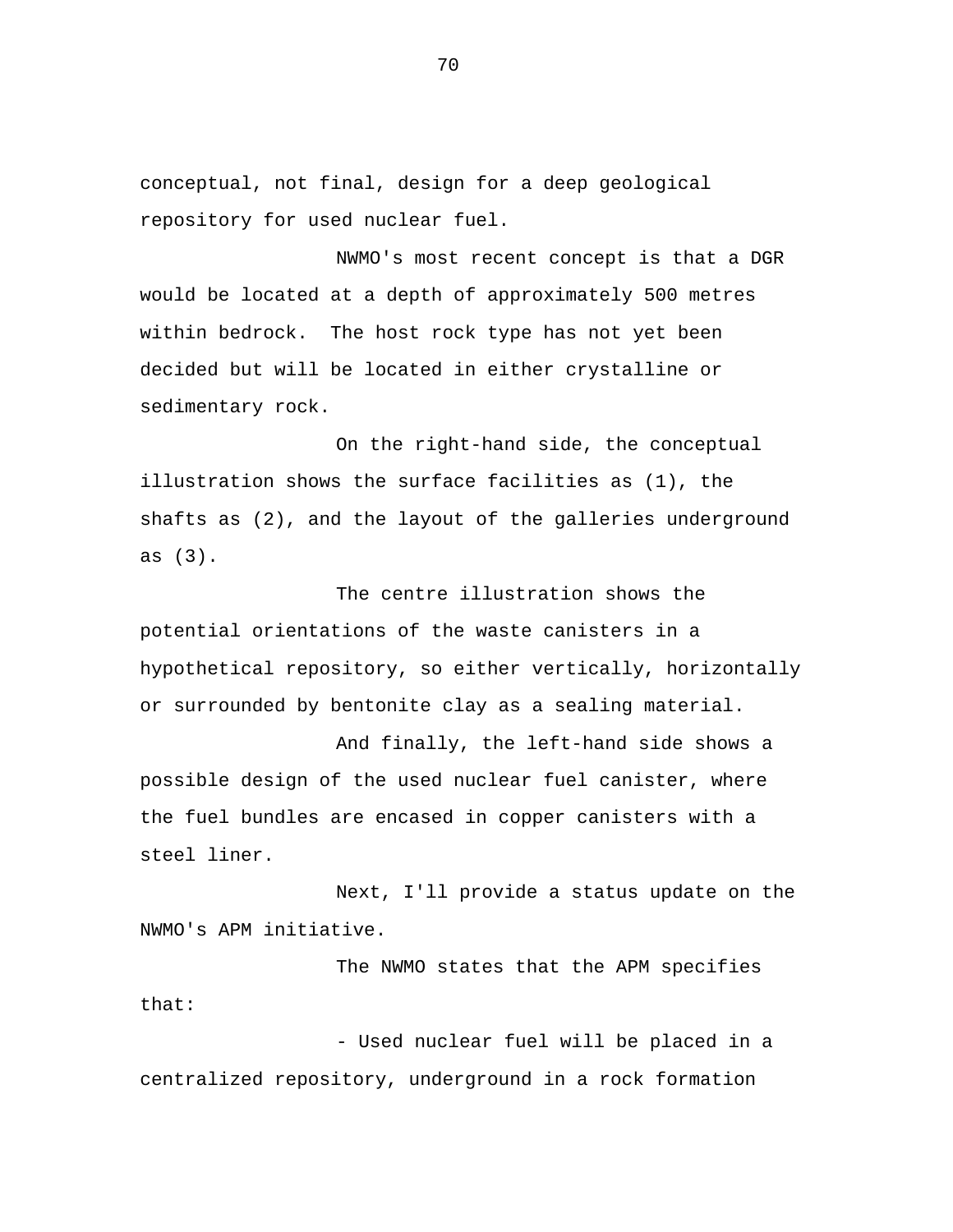that provides the required containment and isolation.

- Public engagement will occur at all stages, and the host community for the repository would be an informed and willing one.

- Furthermore, the NWMO has stated that this is a \$16-to-\$24-billion national infrastructure project.

While the NWMO has not established a fixed timetable for implementing the APM, the funding formula for contributions has been developed and that assumes a geological repository would be in operation by 2035.

In May 2010, the NWMO launched a 9-step site selection process to look for volunteer communities to host the repository. The Appendix of this presentation includes details of the NWMO's 9 steps.

In September 2012, the NWMO indicated that no more communities will be accepted into their learn more process.

The NWMO started with 22 communities; currently, as of January 22nd, 2015, 11 communities remain in the process.

This is NWMO's map showing the location of the communities involved in the process. There were initially 22 communities and as of January 22nd, 2015, there are now 11 communities, one in Saskatchewan and 10 in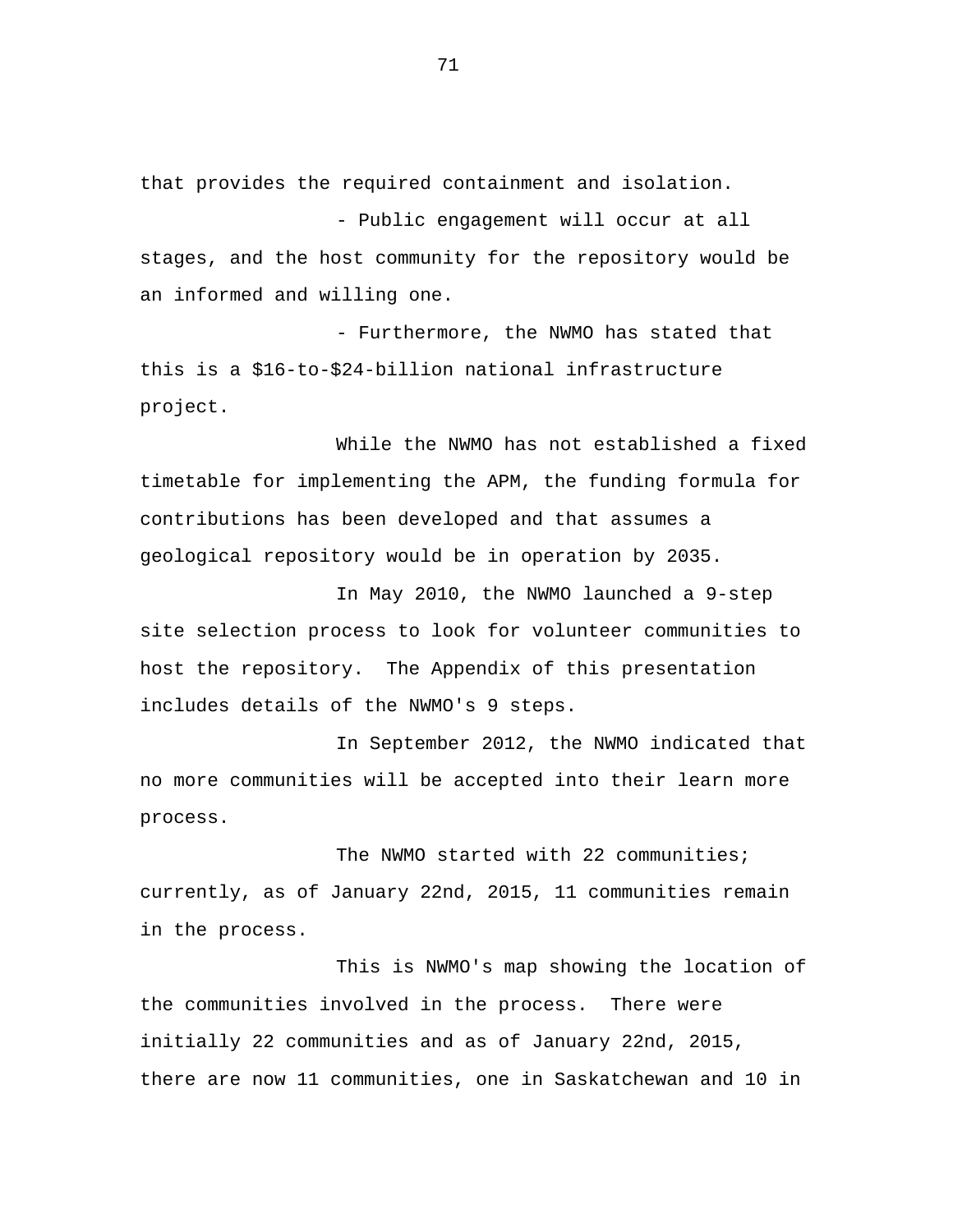Ontario.

The blue circles are communities that are still in the NWMO's learn more process and the light grey circles are communities that were originally in the NWMO's learn more process but have not been identified for further study by the NWMO.

As mentioned, there are 9 steps in the NWMO's site selection process. This slide will focus on steps 2, 3 and 4.

The first box is Step 2, which is an initial screening. At this stage the NWMO carries out a high-level screening with existing information.

The second box is Step 3, which is a preliminary assessment, and currently all 11 communities are in Step 3 of the process.

Step 3 has two sub-steps and I've called them Phase 1 and Phase 2.

In Phase 1, desktop feasibility studies are conducted and engagement activities are conducted by the NWMO. At this stage, Community Liaison Committees, or CLCs, are formed. And I will explain more about CNSC's outreach activities to the CLCs later in this presentation.

In Phase 2, this is where initial field work and broadened community engagement activities are carried out by the NWMO. Field work may consist of aerial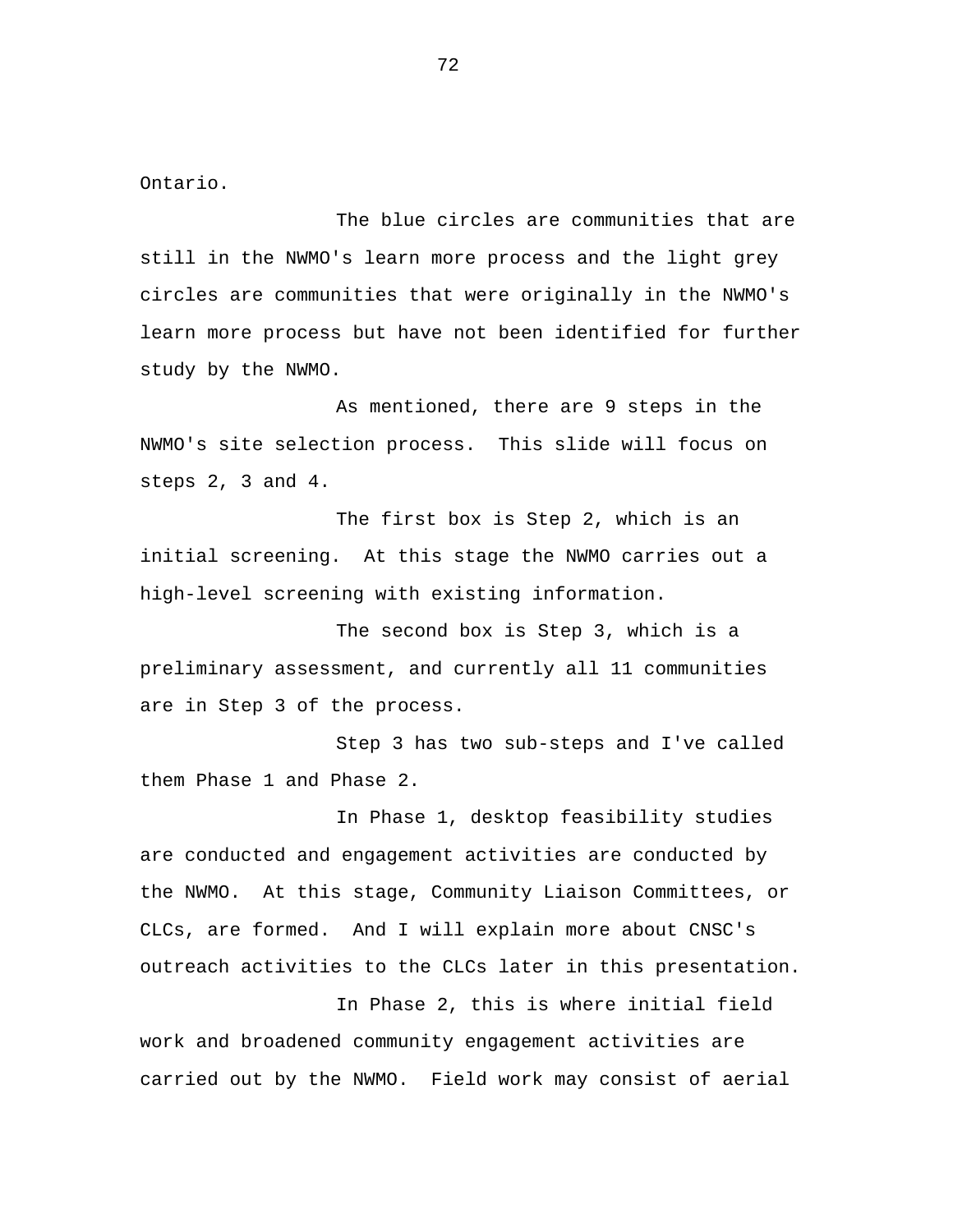geophysical surveys and geological mapping. Depending on the results, deep boreholes may be drilled at selected sites. Currently, no boreholes have been drilled at any sites. They're still at the initial phases of Step 3, Phase 2.

Step 3 activities are designed to assess the potential suitability of communities to host a DGR for used nuclear fuel and possibly at the end identify one or two preferred sites for which they would move on to Step 4, which is detailed site characterization.

To be clear, no site has been identified to proceed to Step 4.

Now, I will discuss the role of the CNSC.

While no CNSC licence is being sought by the NWMO at this time, the early involvement of the CNSC in the NWMO's APM activities is important because:

- It helps to ensure that there is no misunderstanding of the NWMO's plans by the regulator, and vice versa. It also allows CNSC to engage early on with the public on our regulatory process and our regulatory role.

- In addition, international best practice supports the involvement of the regulator early in the process of siting a deep geological repository.

Therefore, CNSC staff's objectives for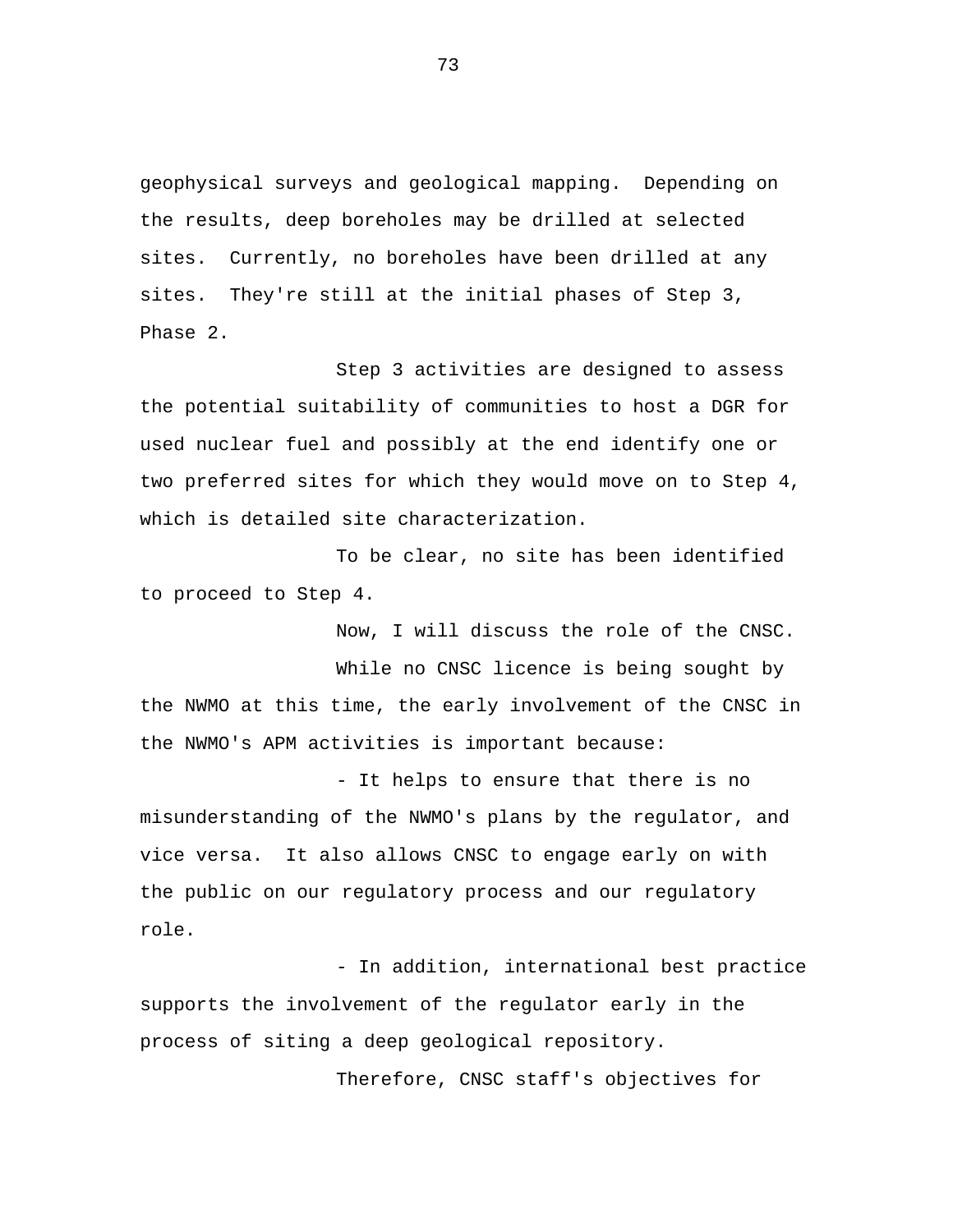this period are to:

- first, build our own independent knowledge;

- start a dialogue with a future

applicant;

- communicate the CNSC's roles and responsibilities, and I'll explain how we are doing this with communities, specifically the CLCs;

- provide clear regulatory expectations, especially on key safety aspects;

- maximize national and international collaboration, and my colleague Dr. Brown will discuss this further; and

- review key research publications from proponents.

The CNSC's early involvement with the NWMO is formalized in a service agreement. This service agreement between the CNSC and NWMO is good until the end of March 2019 or until a licence application has been submitted, if one is. It identifies areas of CNSC possible involvement in the pre-licensing period prior to the submission of a licence application. The service agreement is posted on CNSC's website.

> The areas of CNSC's involvement include: - participating at public meetings to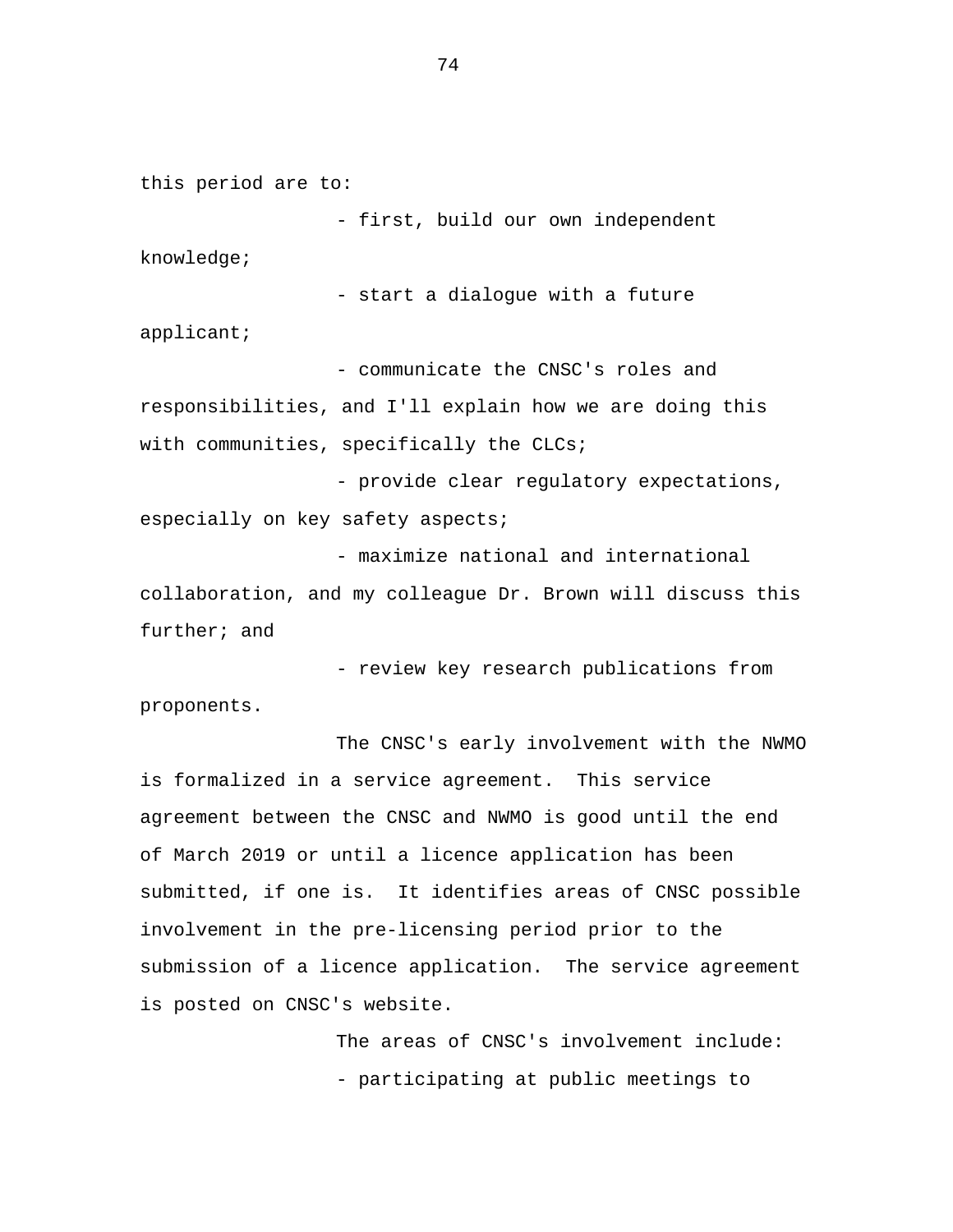explain our regulatory role;

- reviewing NWMO materials with respect to CNSC's regulatory role; and

- conducting pre-licensing reviews of the conceptual design and post-closure safety assessment for two hypothetical cases. One case is in a crystalline rock formation and the other case is in a sedimentary rock formation. Since no site has been selected, the review will be conducted at a fairly high level.

The CNSC recently signed a contribution agreement with Carleton University to fund an independent advisory group, or IAG. The IAG will provide independent geoscientific advice to CNSC staff as we prepare for the possible future licence application from the NWMO. The IAG will do this by reviewing key NWMO technical documents as well as the CNSC's own internal research program.

This approach is similar to that of the Finnish regulator, STUK, and the Swedish regulator, SSM.

Dr. Brown will discuss CNSC's meetings and visits with other regulators later in the presentation.

The CNSC's independent advisory group is comprised of Canadian experts in the geosciences who are independent from the NWMO. Members are geoscientists from Carleton University, Queen's University, McMaster University, the University of Manitoba and the Geological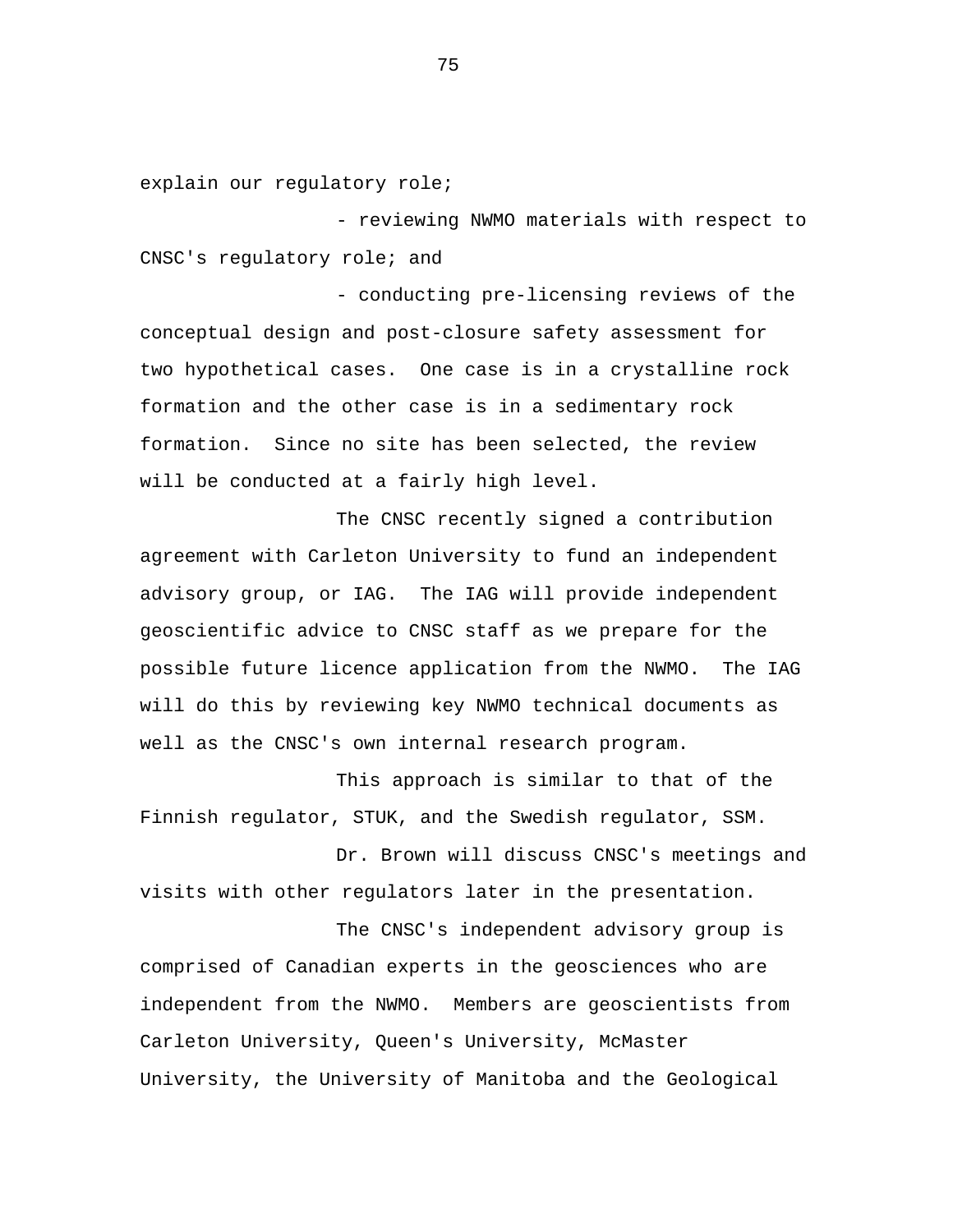Survey of Canada. Current membership is for a 3-year period and may be renewed.

In the future, the IAG may be requested to focus on one or more specific topics or to evaluate areas of investigation that may be included in an actual safety case and/or supporting safety assessment.

CNSC staff expect the group to continue until a licence application is submitted if the NWMO submits one in the future.

Next, I'll focus on CNSC pre-licensing outreach activities.

At this early stage before a licence application has been submitted, the CNSC staff outreach activities serve to explain our regulatory role as the independent watchdog. We also try to start to build our own relationships with communities.

CNSC is currently conducting outreach activities at the request of communities or CLCs in the NWMO's learn more process and we've also recently been expanding to Aboriginal groups.

CNSC meets with Communities or CLCs who have expressed interest in learning more about CNSC's regulatory role. The format and sequencing can be as follows:

- First typically is a day-long meeting in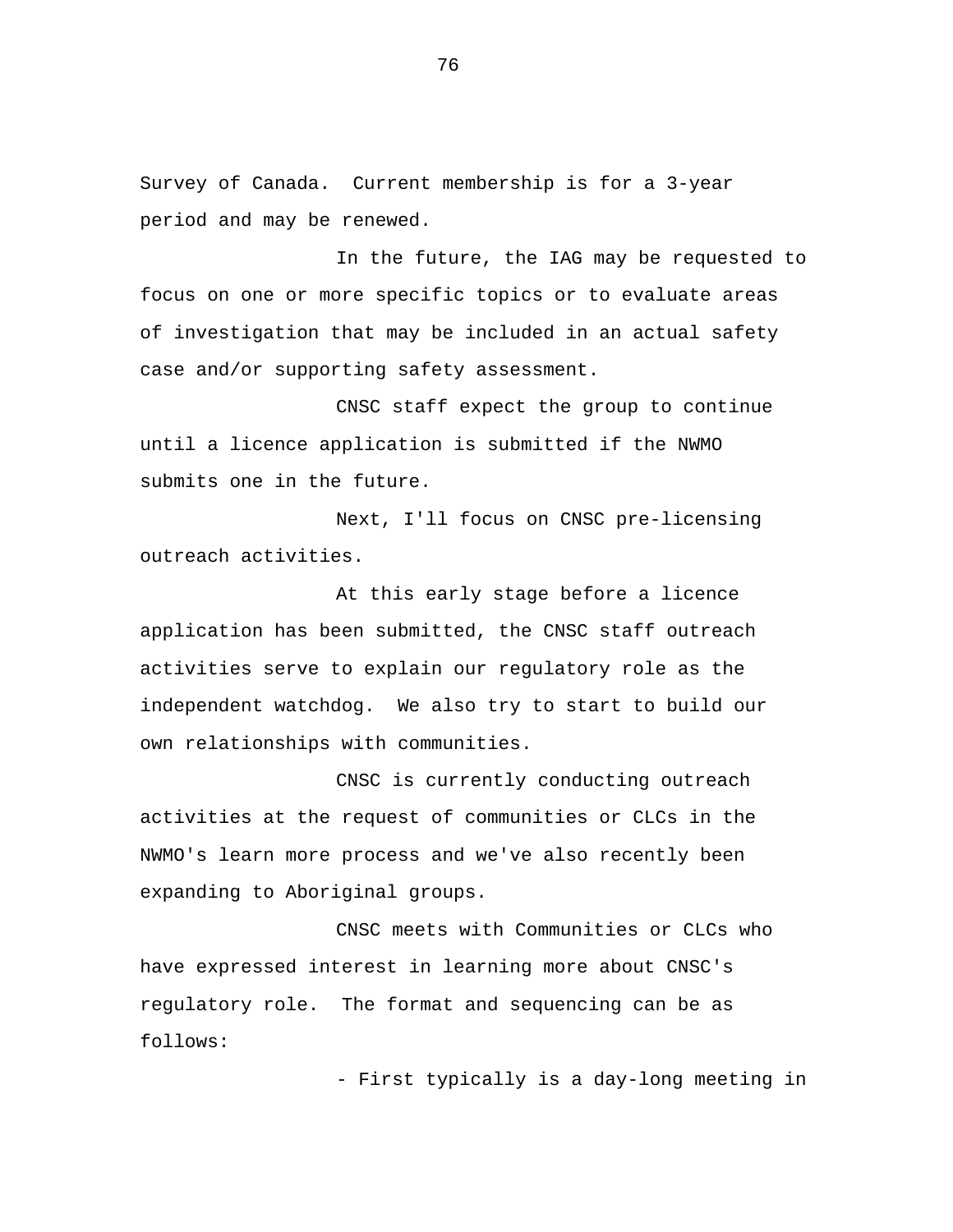Ottawa with representatives from the communities. Typically, this includes the mayor and council members. However, CLCs have also come to Ottawa to meet with CNSC staff.

- Second, CNSC staff have been invited into the community to present at community liaison meetings. This is an initial meet-and-greet with CLC members and CNSC staff make the offer to come back into the community if they wish to conduct further outreach activities. We also emphasize that there is no rush to meet with us. It's at the discretion of the CLC on whether they think the community is interested in learning more about our regulatory role at the appropriate time. For example, on two occasions, CNSC has been invited back by CLCs to give a similar presentation as there were new members or the CLCs thought that there was interest from the public in the community to hear about the regulator.

- Furthermore, at the request of CLCs, CNSC staff have held open houses in those communities. - CNSC staff have also met with Aboriginal

groups.

The CNSC can repeat the above-mentioned activities as there may be new people on the CLC or more interest from the community to hear from the regulator. In addition, there may be interest from regional groups or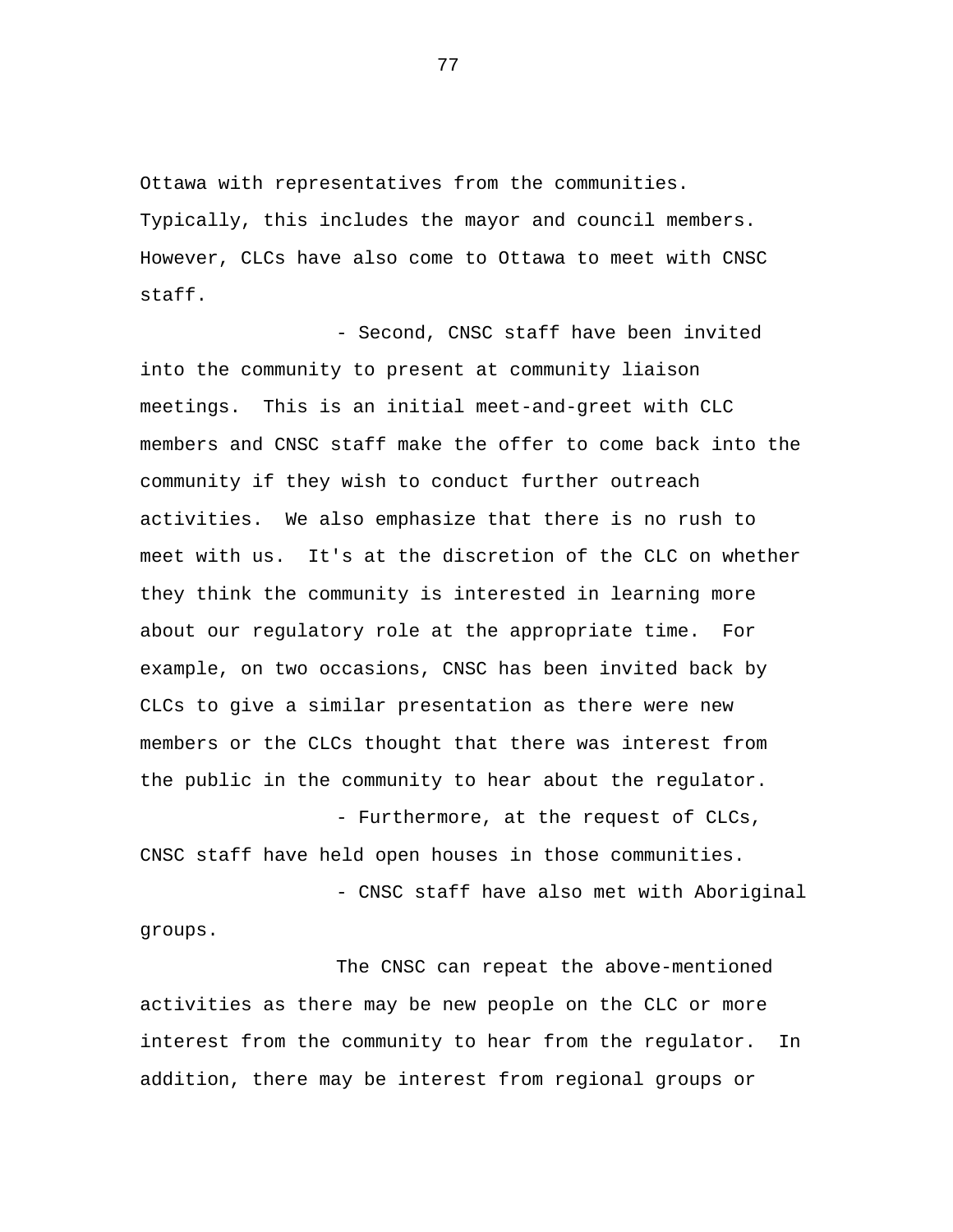Aboriginal groups.

Therefore, additional CNSC outreach activities are planned as the APM process unfolds.

CNSC staff have conducted over 35 outreach activities since May 2010.

This map displays two things:

– One, the status of each of the

communities in the APM process. Again, as a reminder, the blue circles are the communities who are still in the NWMO's learn more process.

- Two, it outlines CNSC's outreach activities and these are shown by the purple-coloured squares.

The lightest purple-coloured square depicts the first step where it's typically the mayor and council travel to Ottawa, so before CLCs are formed, for a day-long meeting with CNSC staff. CNSC staff have conducted 18 sessions. And again, some of them have occurred twice. For example, in Ignace we had one in May 2010 and another in November 2011 due to council member changes.

The medium purple square. As follow-up to the initial meeting or at the request of the CLC, CNSC staff have been invited into the communities to give a presentation to the communities' CLCs. Members of the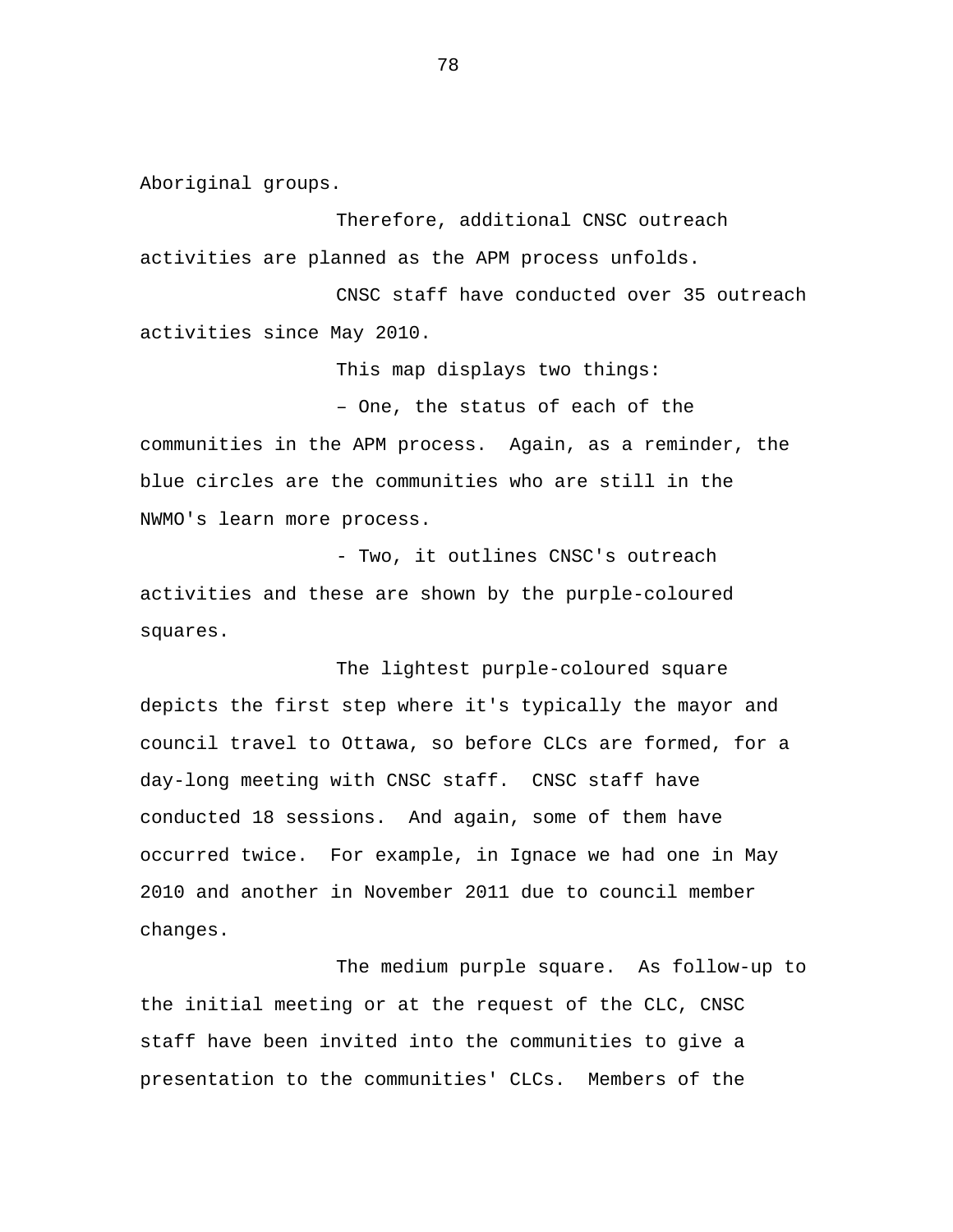public are often present at these meetings. CNSC has conducted 14 of these activities.

The dark purple squares show where the CNSC has been requested to conduct open houses. To date, five open houses have been carried out in the communities of Ignace, Ear Falls, Hornepayne, Huron-Kinloss, Elliot Lake and Spanish, and all of those are located in Ontario. CNSC anticipates future open houses in the spring of 2015, starting with Blind River, Ontario.

In addition, there have been recent requests from Aboriginal groups to meet with CNSC staff - these are not shown on the map -- and CNSC anticipates requests from Aboriginal groups and regional communities in the next year. In addition, CNSC have combined outreach activities with existing facilities as sometimes there is overlap. For example, CNSC staff have met with Mississauga First Nation to talk about how we regulate the Blind River facility. However, the next meeting will focus on CNSC's early role in the APM initiative.

These are CNSC's key messages when conducting outreach:

- CNSC is an independent regulator.

- No licence application, and it is early in the process.

- We are clear that we do not promote the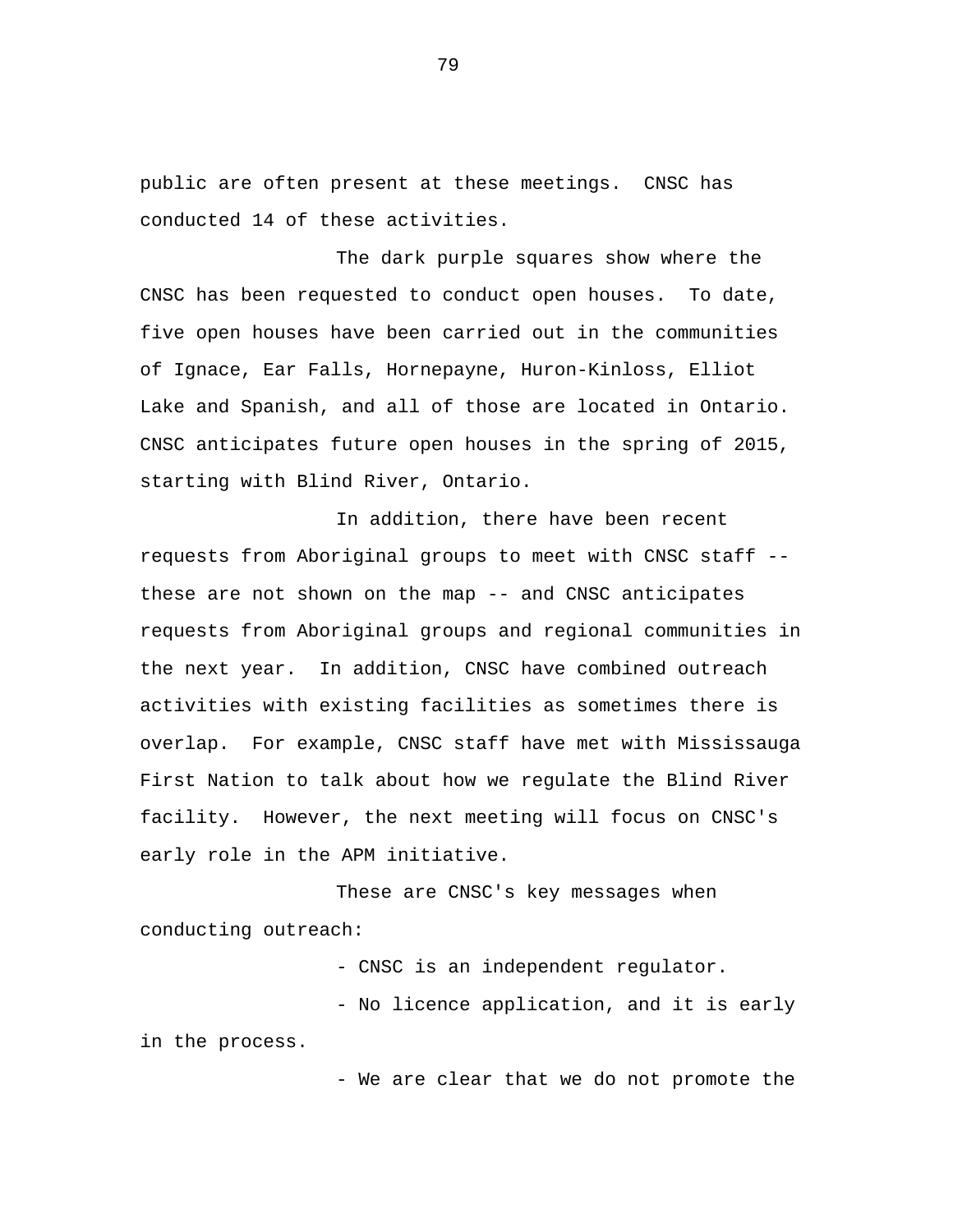APM program or nuclear energy.

- We do not create energy policy.

- CNSC's role is to ensure safety.

Messages emphasize who the CNSC is and our regulatory role. This was one of the key messages that was stressed as important to communicate to the public when we spoke with regulators in Sweden and Finland in June 2013, ensure that the roles are clear between the regulator and the implementer or the future licence applicant.

Now, I'm going to focus on CNSC open houses.

Open houses held at the request of the CLC typically as a follow-up to the day-long meeting in Ottawa or a CLC meeting.

First, CNSC starts by developing a logistics plan.

Second, we have at least one teleconference with the CLC Chair and their Project Administrator or Project Coordinator.

- The CLCs have been an excellent resource for CNSC staff. For example, they provide information on where to hold the open house, where to put public notices, they actually help with posting public notices in the community, they help us with who to invite and help with shipping and logistics.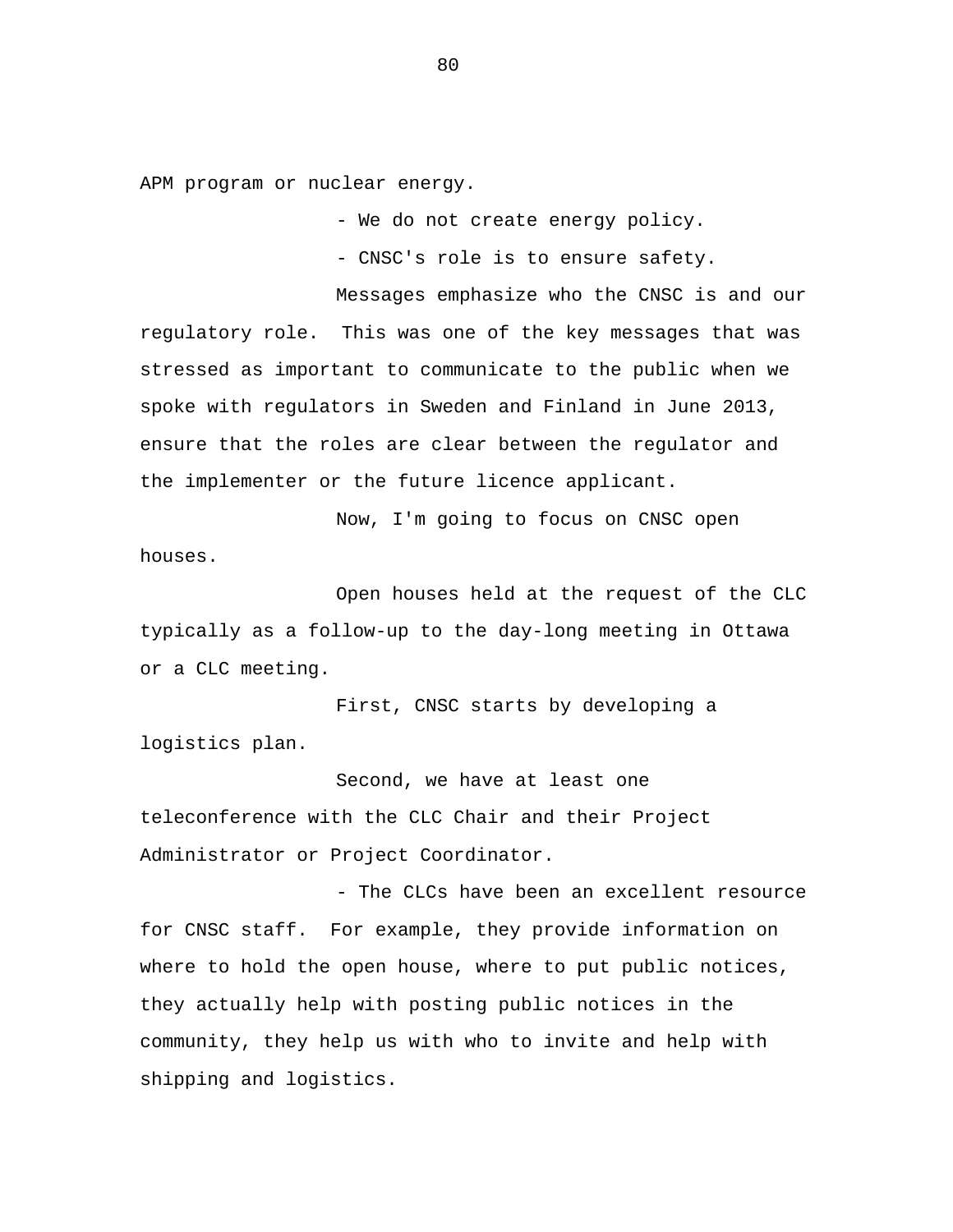- Based on the feedback from the CLC, CNSC typically holds one open house session in the afternoon and one in the evening. We have also held an open house on the weekend last summer at the request of the CLC so that cottagers could attend this open house.

The third step is public notices. We also obtain help from the CLC on how best to notify the public, for example, what radio station they suggest using, newspaper, even local advertisement bags and advising on the mail drop. At the open houses, staff have received good feedback from attendees on the public notices. So far, I think the mail drop has been the most successful. Even if people do not attend the open house, they have received our invitation through the mail.

The photos on the right-hand side are examples of CNSC Public Notices. The first photo is an example of a mail drop invitation and, in the foreground, is an example of a CLC, including the notice in their newsletter of CNSC's upcoming open house.

 In addition, CNSC also sends invitations to the mayor and the mayors of surrounding communities and also Aboriginal groups in the area.

 Again, the CLCs, we work with them to help indicate which surrounding communities they have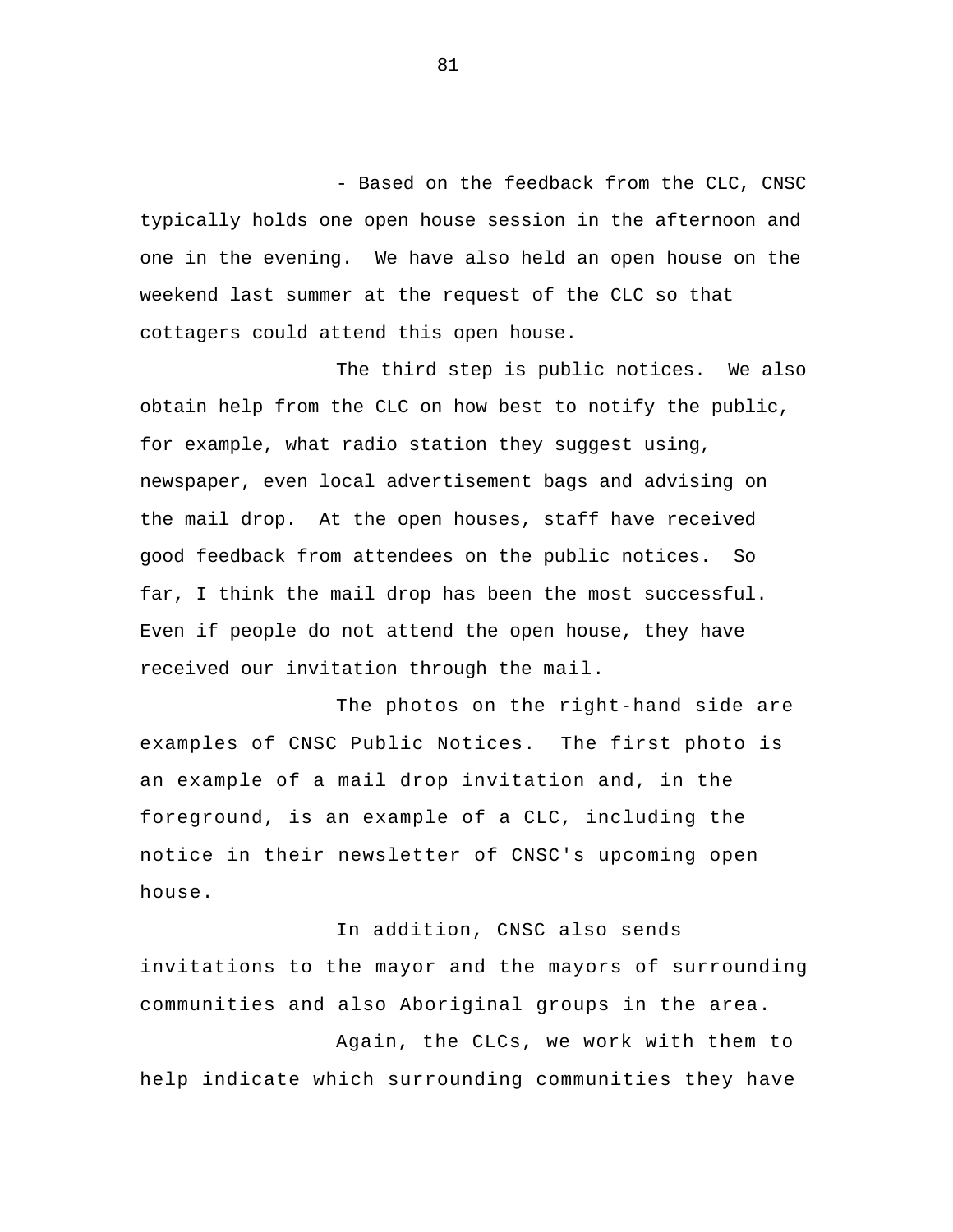been communicating with and if they have been communicating with any Aboriginal groups as well.

So the following slides illustrate some of the outreach tools that CNSC staff use at open houses.

So first, CNSC staff have created eight panels of who the CNSC is, our early role in this initiative, how we regulate, how we inspect to ensure nuclear facilities are safe. We have a panel on Aboriginal consultation, transportation of used fuel and international collaboration and the photo at the top corner is an example.

One of the information panels actually explains the Commission. Members of the public often ask questions about the Commission and its independency and to help the CLCs learn more about the Commission, CNSC staff have notified the CLCs of this meeting presentation this afternoon so they can get further information about the Commission.

The second tool is the one-on-one discussions that members of the public have with CNSC staff and we found this to be the best outreach tool. For example, members of the public get to talk to an actual inspector, specialists in geology, environment and international relations.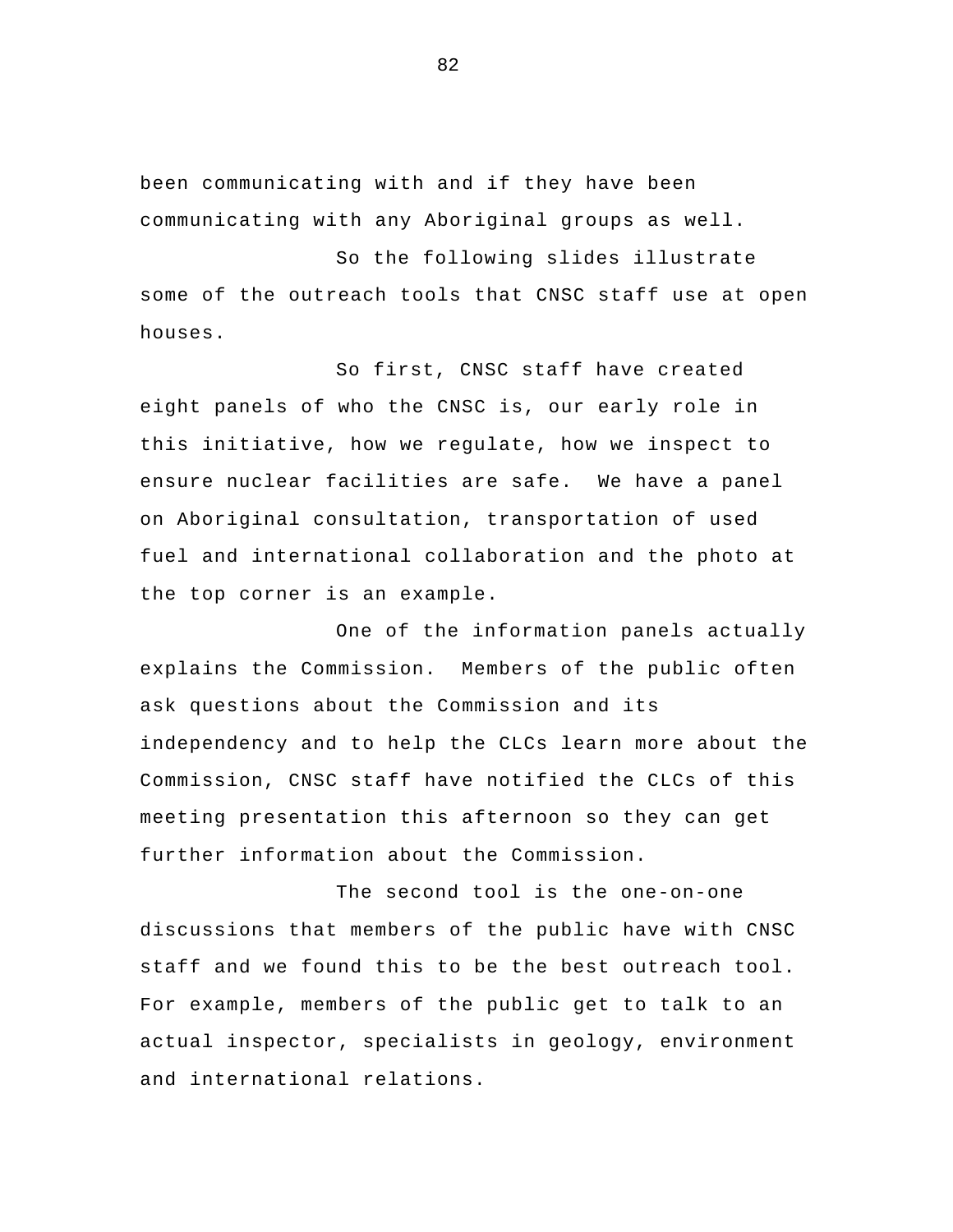This one-on-one format allows people to ask questions and also to voice their concerns. Staff can provide factual information or, if we don't know the answer, or if the question's beyond our mandate, we can help them to find the information.

 There's also notification of CNSC open houses on CNSC Facebook account. We've also found it useful to have web accessibility so that we can show people our website or where to find information on our website.

We've also helped people subscribe to CNSC's e-mail notification. We've also used the CNSC online, but we found that members of the public were hesitant to touch the screen, so we typically have a staff member sit down with them and help them go through the online program.

And finally, at the bottom, we have CNSC hand-outs. We put a bunch of information on USB sticks. We also have our annual reports, fact sheets, FAQs on transportation, fact sheets on regulating repositories, so a lot of information if they want to know more about us.

So the following slides are examples of CNSC open houses.

These slides include a photo from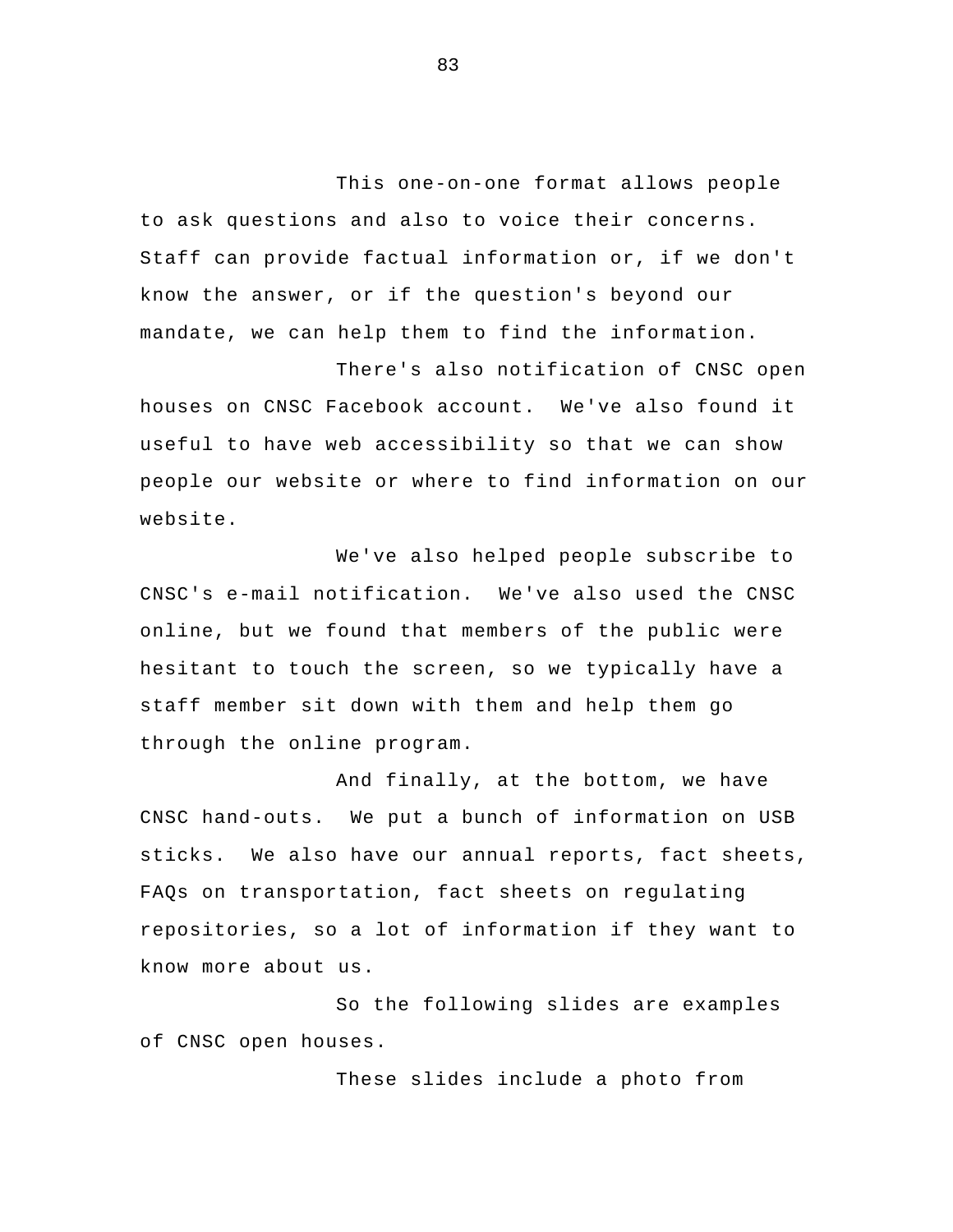CNSC's two open houses in Ear Falls, Ontario which was held in April, 2013. An open house was held in the afternoon and as part of the evening open house, the Ear Falls' CLC specifically requested a presentation from CNSC staff. So a 10 to 15-minute presentation at the start of the open house in the evening and then the rest of the open house followed.

This is an example of CNSC holding two open houses, again, in April, 2013 in Ignace, Ontario and this is a photo of CNSC staff having one-on-one discussions with members of the public. And we also offer to walk members of the public through the eight panel that we have, or they can also explore the panels on their own. However, typically members like CNSC staff to walk them through the panels, just explain them a bit further and they may have follow-up questions as we go through.

This photo is from CNSC open house in Elliot Lake on October 18th, 2014. Again, CNSC held two open houses; one in the afternoon and one in the evening. And this is just a photo of the outreach team. This was a larger community, so more staff were brought in to help with the open house and to help answer questions.

Also, the Elliot Lake CLC specifically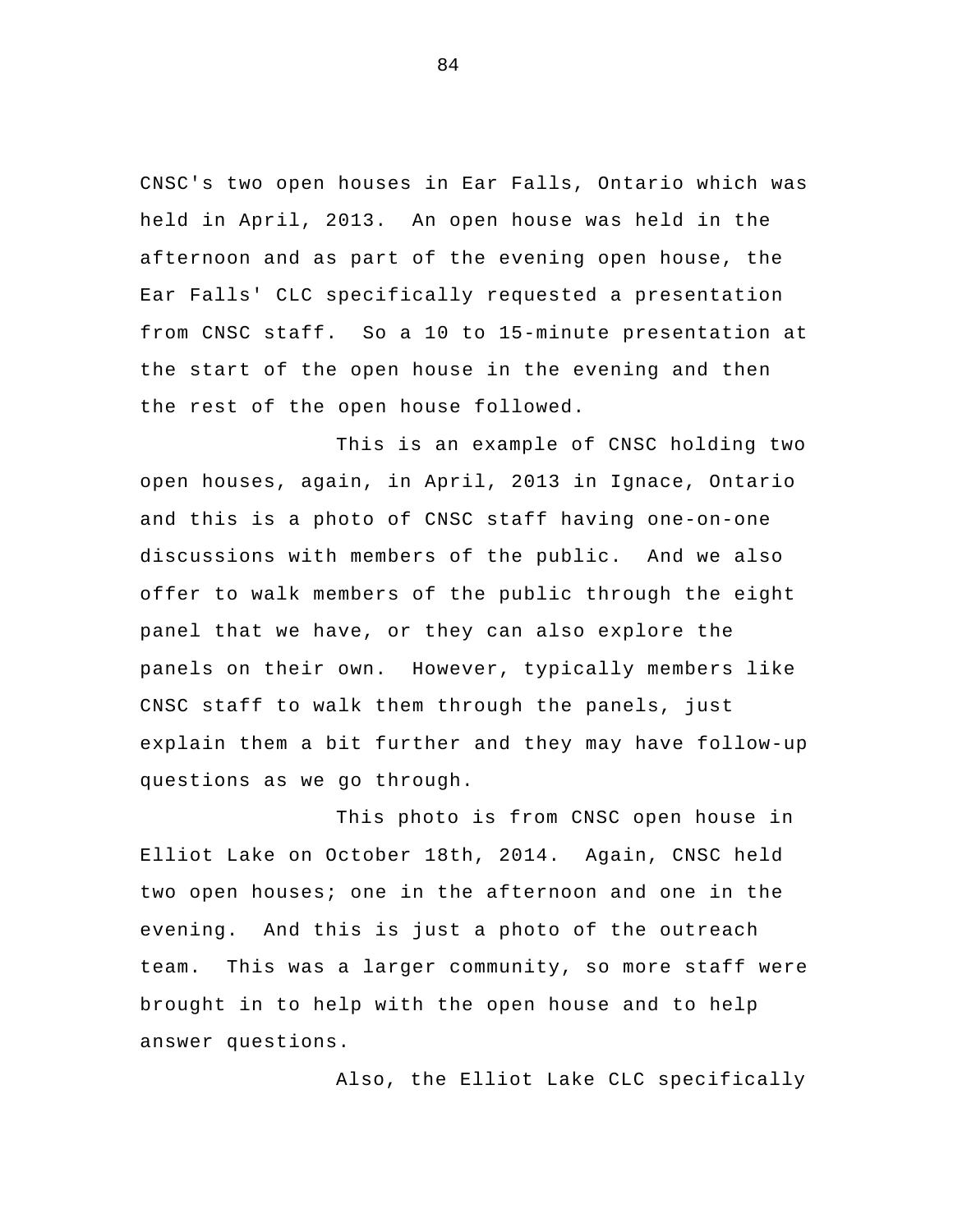requested kind of a hands-on demonstration of what radiation is and how to detect it, so we brought a radiation protection specialist with us to provide that demonstration to members of the public.

And this photo is from two open houses in Spanish, Ontario in November and, again, this is a photo of members of the public exploring the panels up there, a local marina where we held the open house and our CNSC geologist discussing geology maps of the region.

And at the last open house that we held in Elliot Lake, so before this open house, the public was very interested in the maps of the area and the geology, so we decided to bring them with us to the next open house to show them.

So the following is just a snapshot of topics of questions. Members of the public at each of the open houses have asked us excellent questions and staff have had many in-depth discussions.

And please note, this is not an exhaustive list, but in general, just explaining the CNSC: who we are; how we ensure safety; our licensing process; so our life cycle from siting to closure, to operation, decommissioning, abandonment; the frequency of inspections. They were also curious about -- that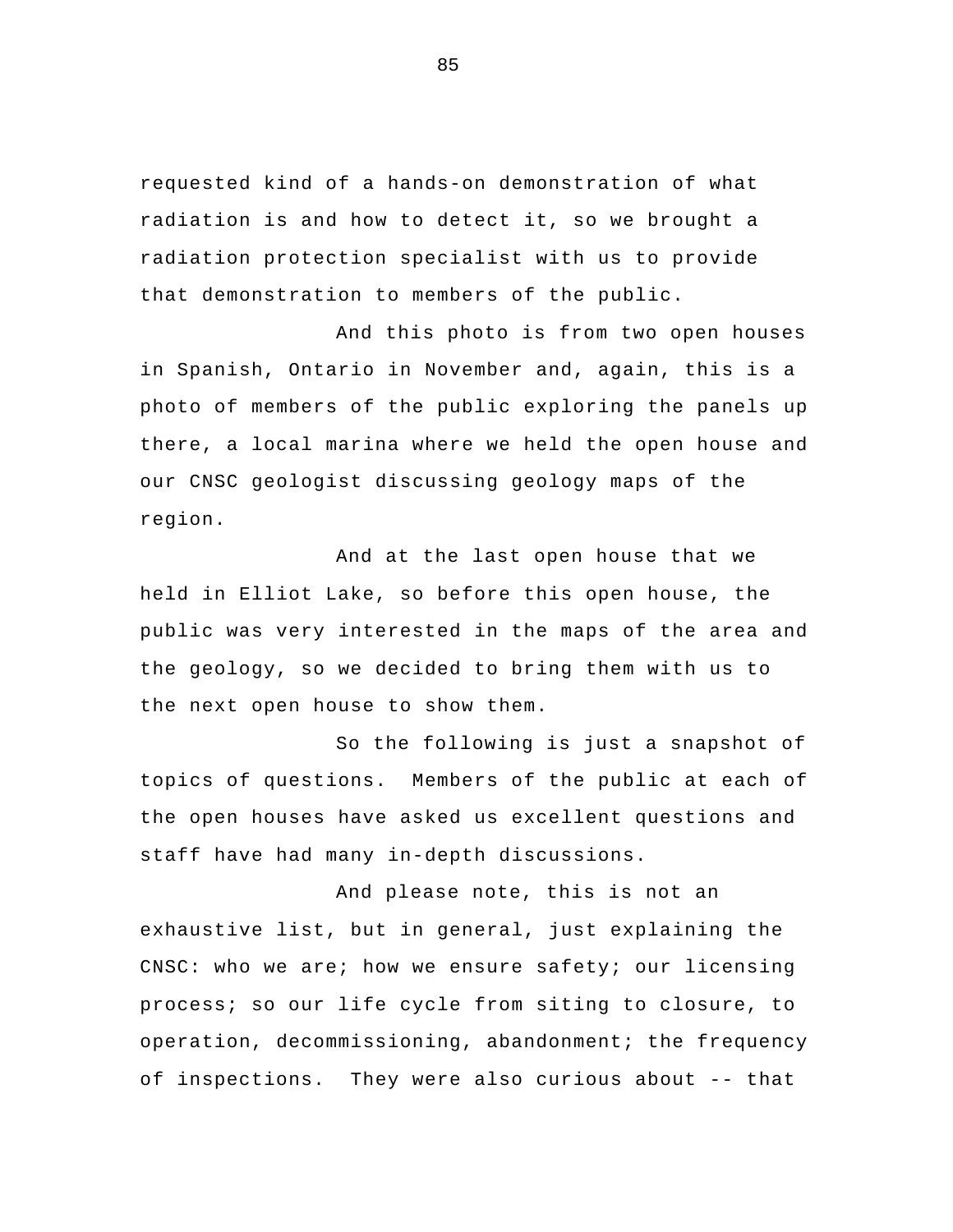we can actually do unannounced inspections, that was of curiosity to them, and the independency of the Commission.

 And general questions on repository safety. So what if something goes wrong? Could it affect my drinking water? What if there was an accident, if there was an earthquake? Basically, how will safety be ensured?

 We've received questions on CNSC independent research and what's going on internationally and Dr. Brown will talk about that on upcoming slides.

 Transportation comes up too, transportation of used nuclear fuel, sometimes emergency preparedness and the packaging of the used nuclear fuel.

Clarity on roles, basically clarifying that we are not the NWMO and we cannot answer questions on the site selection process, we are not here to promote and we do not choose the site, we're here basically to ensure safety.

So the following are examples of what we've learned from talking to communities and starting since May, 2010, so we have almost five years of experience.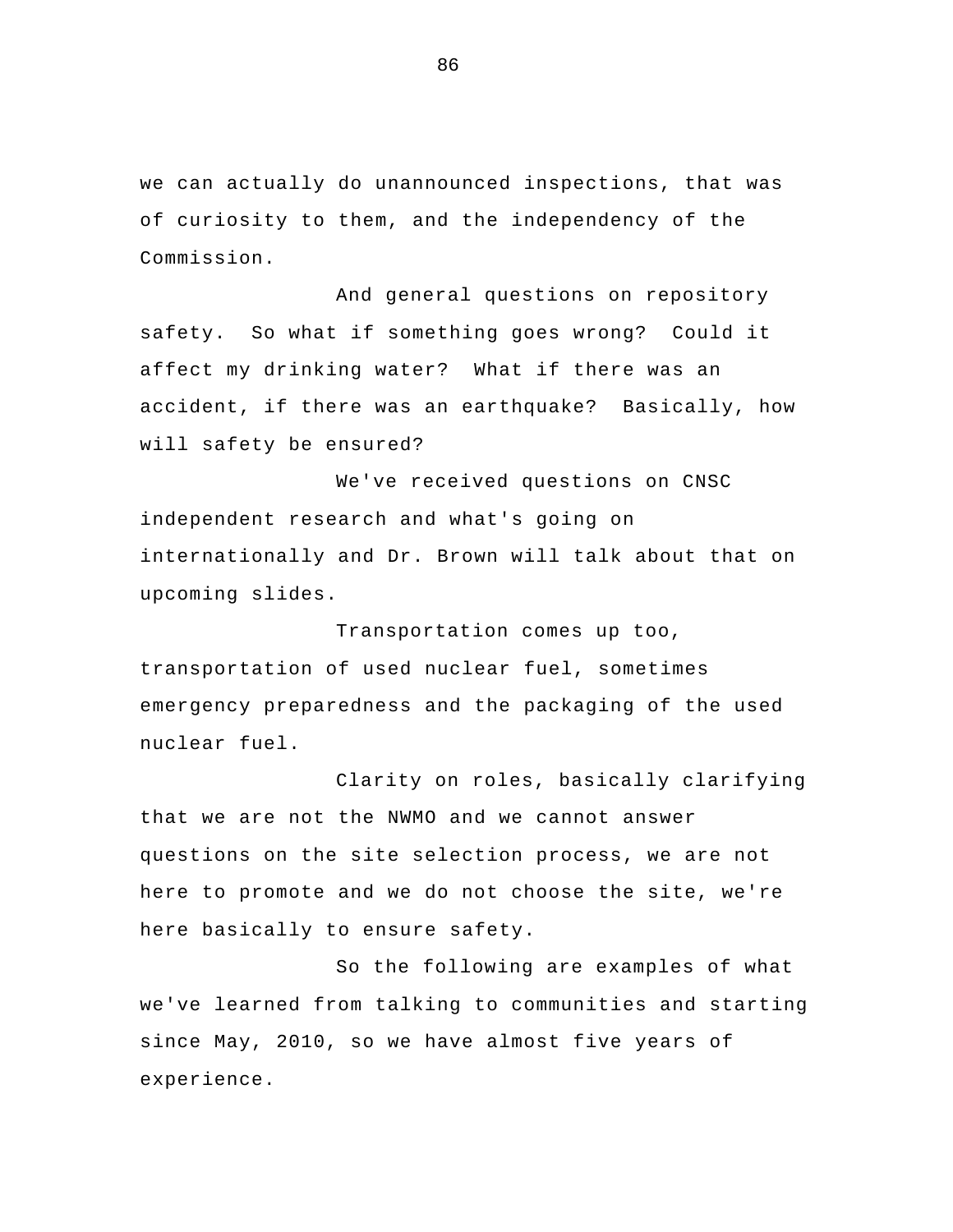Overall feedback has been very positive. People are happy to hear that someone is looking after safety and that we are here for a long time. So they may not realize that we are here for the life cycle of the nuclear facility and, if a licence is issued, that there are safety checks and rules that need to be followed.

It's been good to explain who we are and our early involvement. Some members of the public didn't know that there was an independent nuclear regulator, so this is new information for some of them.

Again I mention this, the importance of clarifying roles, you know, who's the regulator, who's the implementer, the future licence applicant.

Explaining our independence from the APM initiative. This also reinforces the importance of conducting our outreach activities separately from the NWMO and this was also emphasized by the Swedish regulator as something to do.

 To be clear, we're not here to promote the project, but to ensure safety if an application were to be received in the future.

Again, to understand general concerns of the public and to establish a relationship with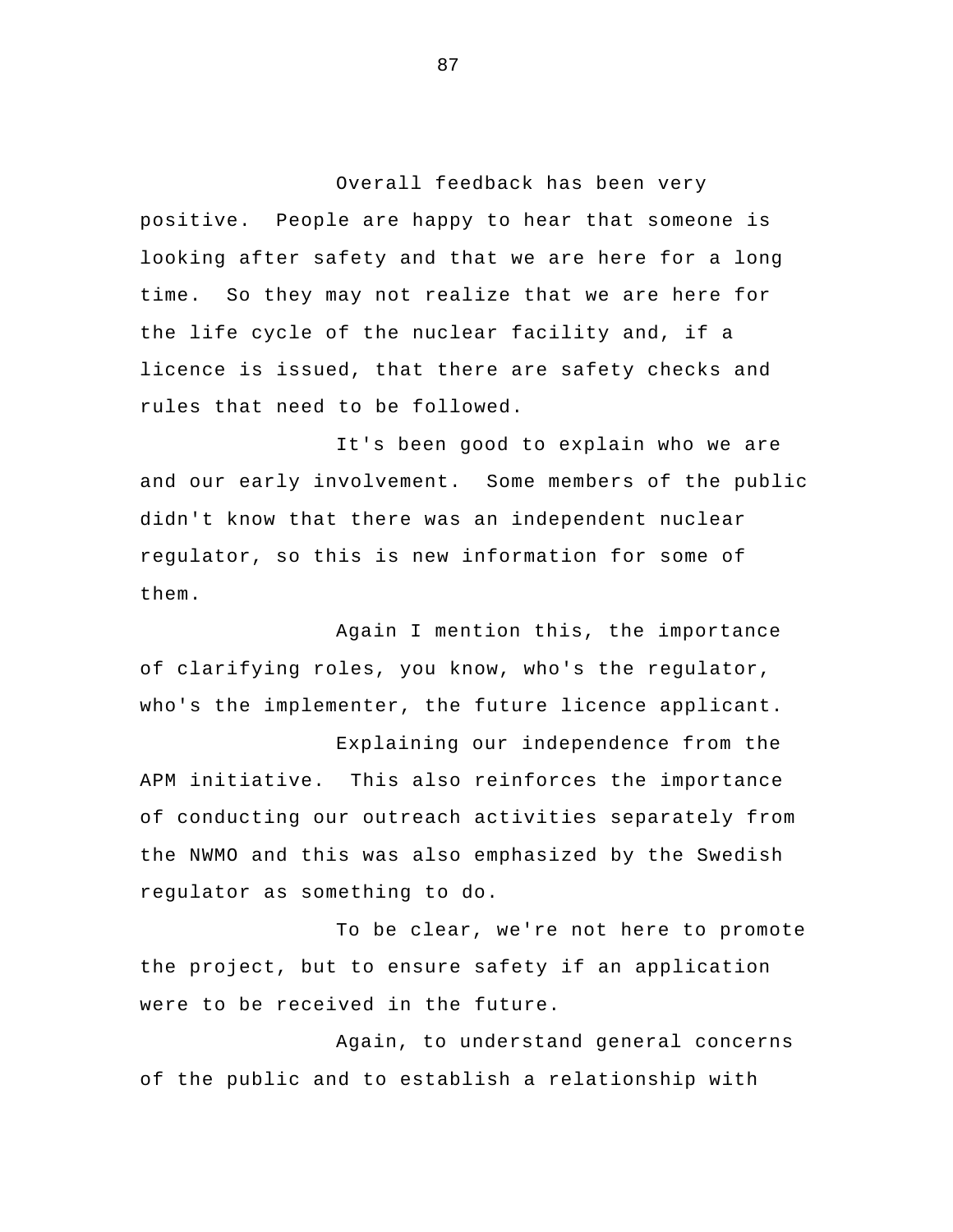people in these communities.

 The communities like that they can meet subject matter experts; for example, inspectors on how they conduct compliance, enforcement measures and that we can have one-on-one discussions.

And taking in what we've learned so far, again, the importance of establishing a single point of contact so people know who to contact and have a face to put with it. This was also feedback we received from the Swedish regulator, SSM.

Seek feedback from the community liaison committees or the CLCs. This is kind of a new resource for us in the communities, so it's been a good resource to get information from and to get feedback from.

And again, we've established a communication assessment plan, and this is a living document and we are trying to be proactive and update as the project moves forward and we will re-visit ideas for future outreach with communities and CLCs this winter and also get feedback from them on what they want to hear from us as well.

 So to assist the public, CNSC have included information on talking to communities on our external website. The site will be updated as the APM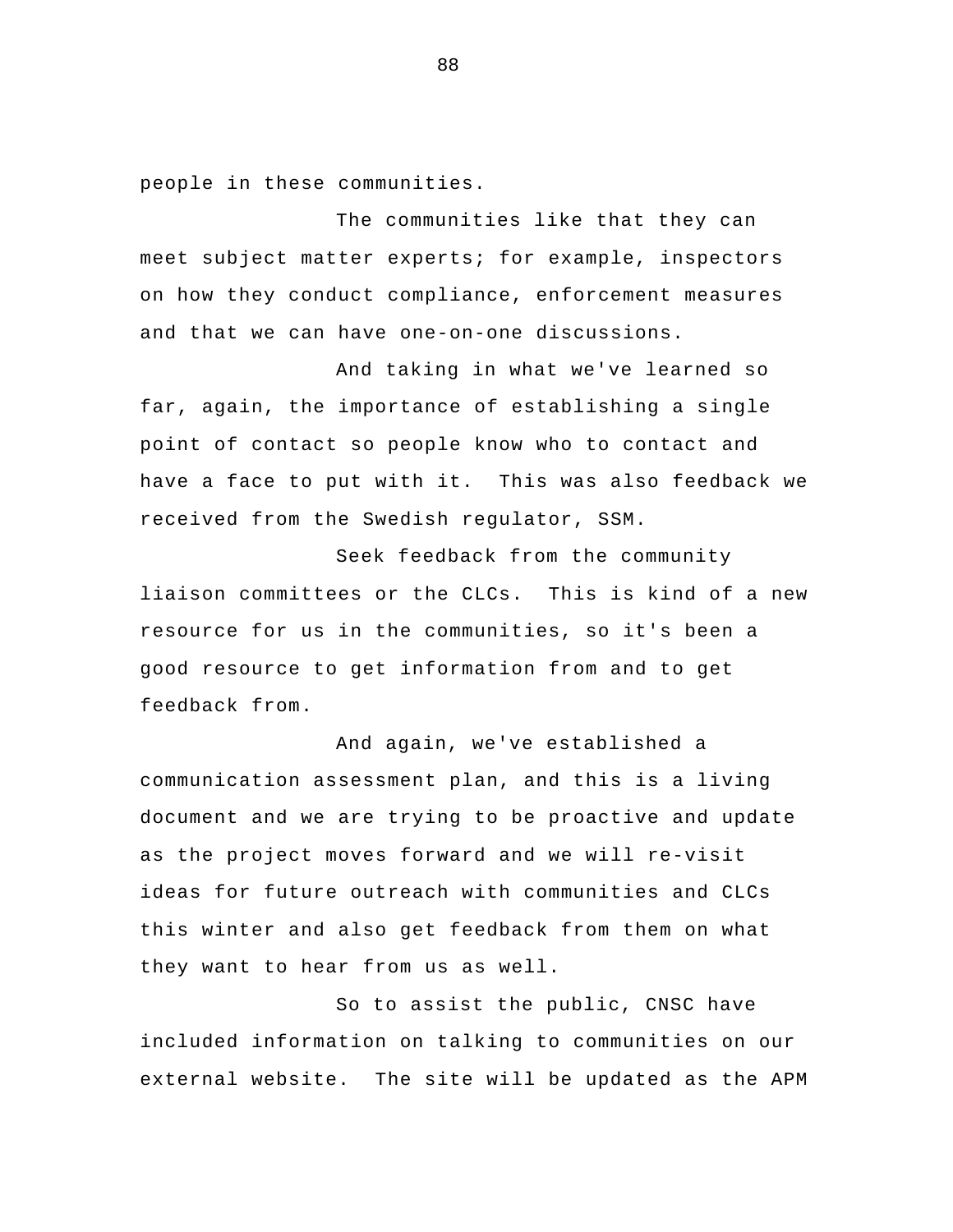initiative proceeds. CNSC are currently developing new content. The updated text will inform those interested about the CNSC role and our licensing process for a deep geological repository if we receive an application in the future.

Now I will turn the presentation over to Dr. Brown.

**DR. BROWN:** Thank you, Ms Mecke.

 CNSC staff participate in several international projects and right now several other countries, particularly in the European Union, are ahead of us in terms of repositories.

 So in terms of repository projects, we can learn from their experience and, in turn, they are interested to learn about the CNSC and how we regulate, how we carry out research and how we carry out our technical reviews.

Where possible, CNSC staff collaborate on research projects and a key point is that not every country researches everything, so these collaborations are one way to share knowledge and to pool resources on a global scale.

 This slide highlights the diversity of CNSC's international collaborations.

CNSC is actively involved in several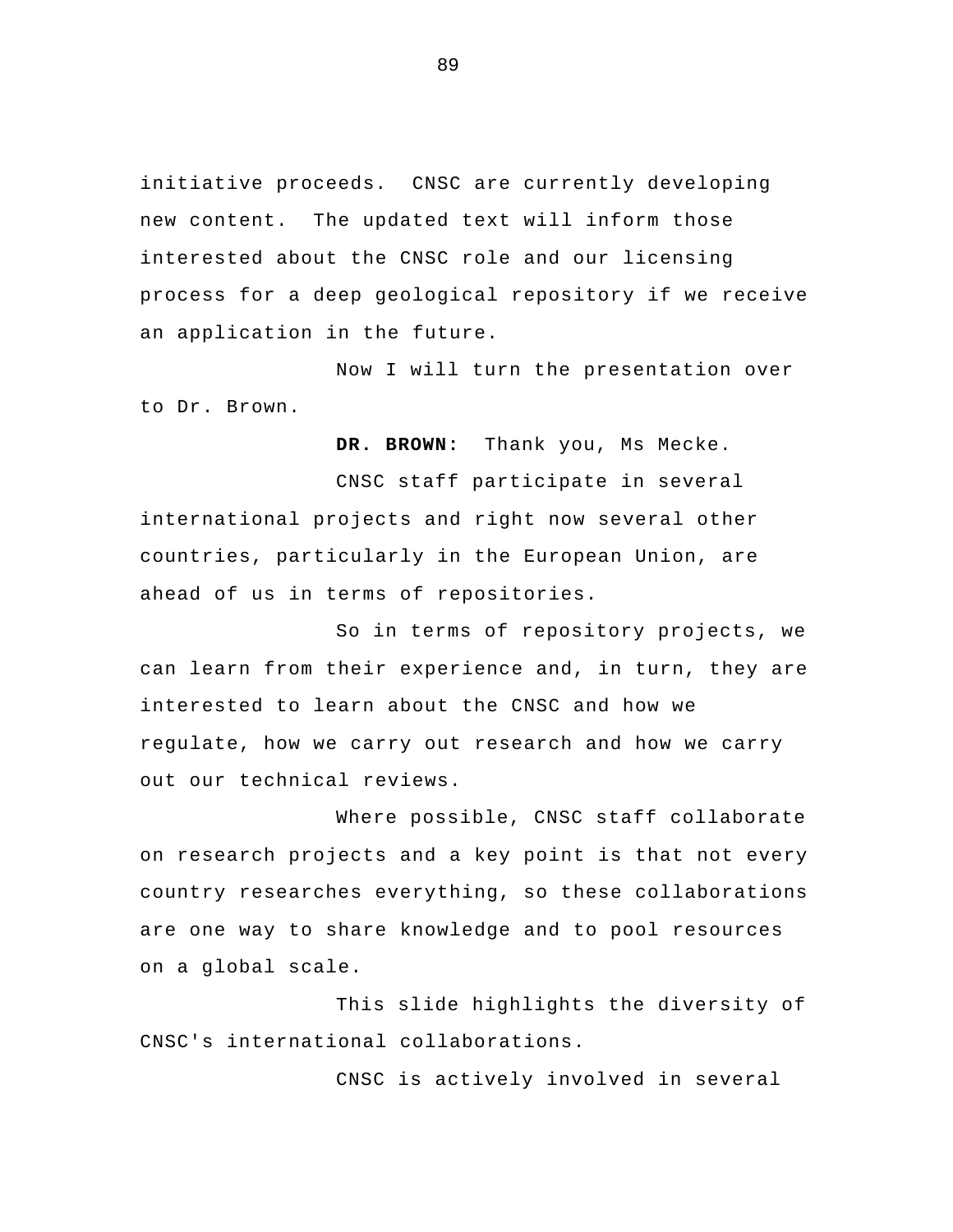groups in the International Atomic Energy Agency, IAEA, which in general have a regulatory focus.

The Waste Safety Standards Committee looks at what guidance documents are needed for radioactive waste and deep geological repository projects.

 The International Project on Demonstrating the Safety of Geological Disposal, GEOSAF, aims to harmonize approaches for the development of the safety case.

 HIDRA looks at human intrusion in the context of radioactive waste disposal, the focus is on clarifying IAEA requirements and guidance relevant to the assessment of future human actions and human intrusion.

The underground research facilities network is very important for us in Canada as there is currently no underground research laboratory or URL in Canada. So that program provides an overview of experimental programs at URLs that are in that network.

 CNSC is also involved in two Nuclear Energy Agency committees which include industry participants.

CNSC staff have met with regulators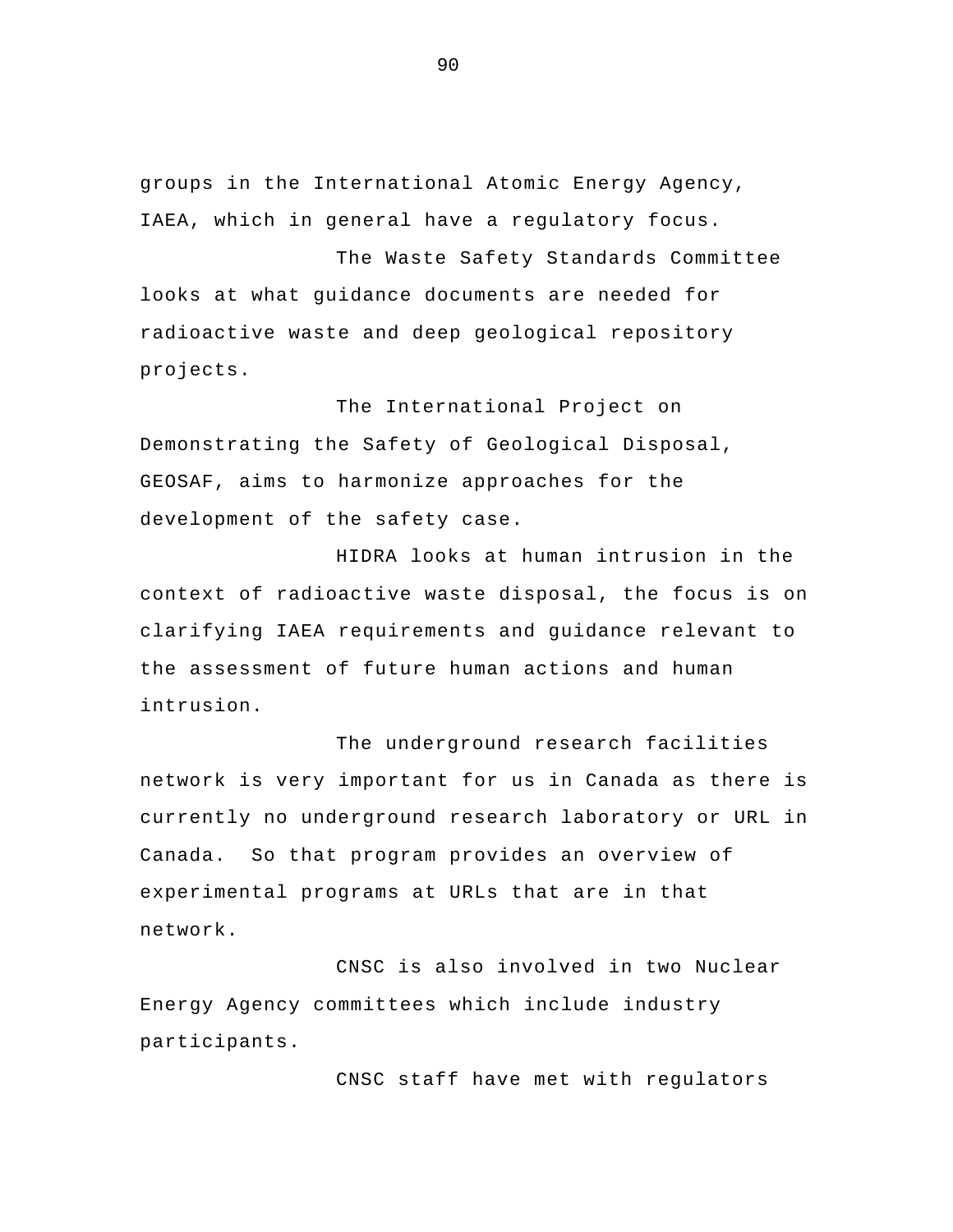from other countries to talk about pre-licensing activities that they undertook and lessons they learned and also to visit underground research laboratories and other facilities.

Staff also actively participate in the Joint Convention on the Safety of Spent Fuel Management and on the Safety of Radioactive Waste Management.

 This slide provides examples of international projects that CNSC staff are involved in.

I will speak first to what's called the SEALEX project.

So the CNSC collaborates with the IRSN, which is the French Institut de Radioprotection et de Surete Nucleaire, through a MOU to exchange information and to collaborate on technical, scientific and regulatory matters. And as part of this collaboration, the CNSC participates in this SEALEX project that is performed by the IRSN at their underground research laboratory in Tournemire.

The SEALEX project is an experimental program that investigates the long-term performance of bentonite seals. The top right photo shows the experimental set-up where bentonite is placed into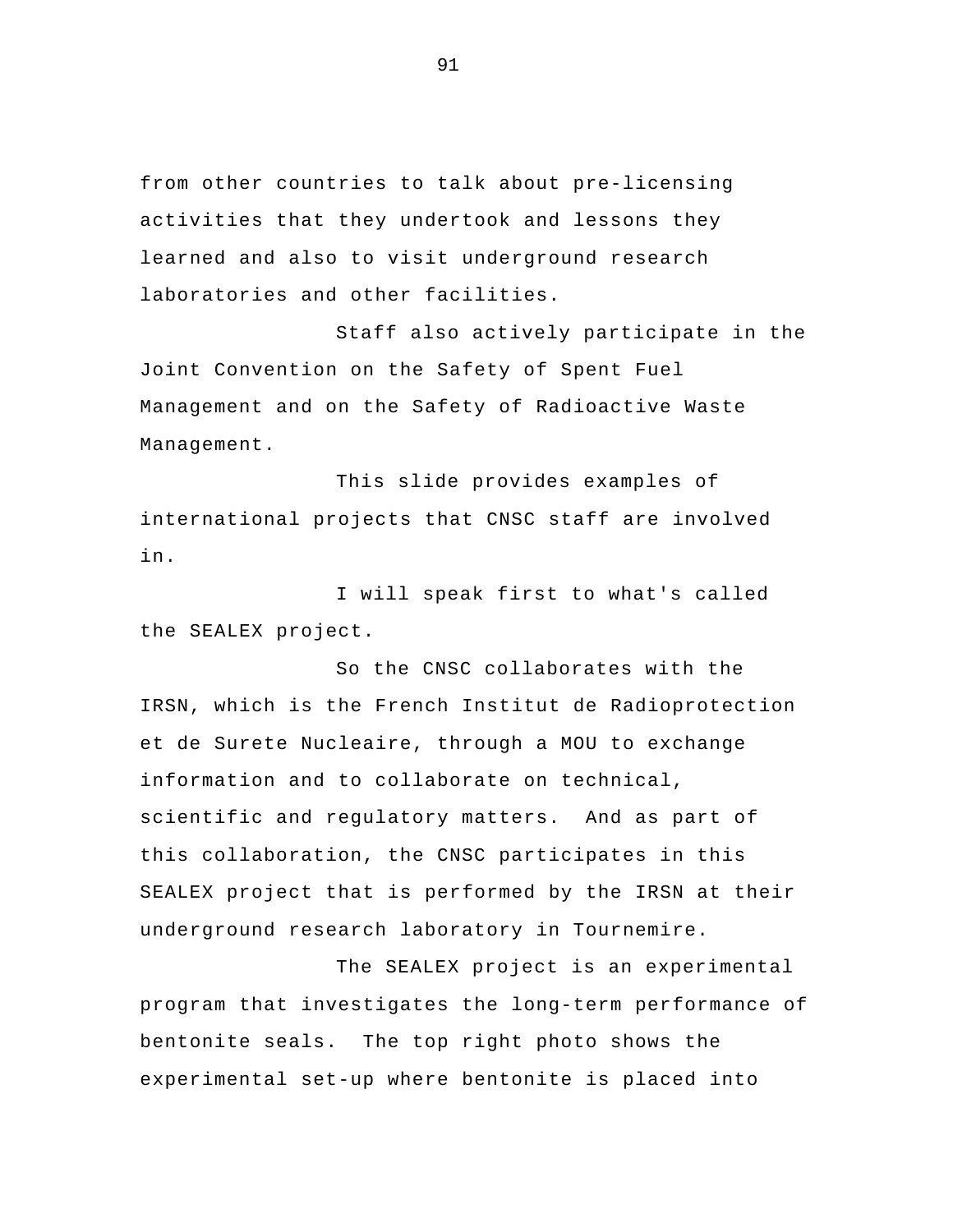boreholes that have been drilled into the host rock. The hydraulic and mechanical evolution of the bentonite will be monitored for a period of approximately 10 years.

The CNSC contributes financially to the project for its experimental work, but also mathematically models the experimental data that is gathered from the SEALEX experiment.

So the project of the SEALEX modelling work that is done by the CNSC is periodically presented in a forum called DECOVALEX. So DECOVALEX is an internationally collaborative project to develop models to interpret experimental data from underground research laboratories from around the world and also from laboratory experiments.

 Within DECOVALEX, CNSC also models a heating experiment that is called HE-E that is being carried out at Mont Terri which is Switzerland's underground research laboratory. It was set up to investigate the effect of heat generation from used nuclear fuel on the host rock and engineered barriers.

The set-up of the heating experiment is shown in the lower photo on the right-hand side and consists of two heaters inserted into bentonite blocks that are then emplaced into a tunnel that was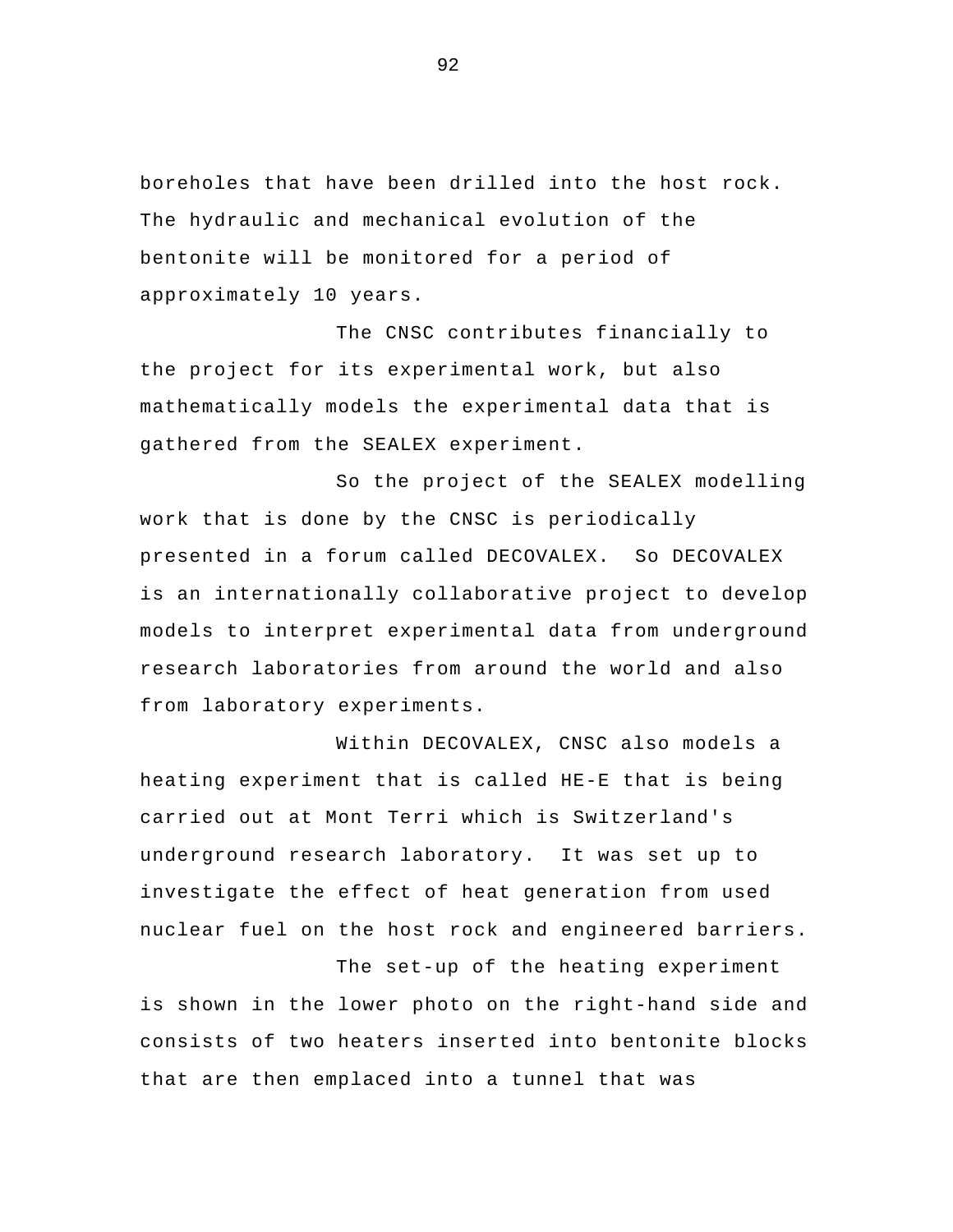excavated into the host rock. The response of both the bentonite and the surrounding host rock to heating up to a temperature of 140 degrees is monitored.

So this slide is about SITEX. SITEX is the Sustainable Network for Independent Technical Expertise of Radioactive Waste Disposal. It was a European Commission project proposed and coordinated by the IRSN.

It began on January 1st of 2012 and it ran for two years. It consisted of 10 European Commission countries and Canada represented through the CNSC and it was a collaboration to address safety issues around the long-term management of used nuclear fuel, looking at what regulatory expectations should be, what are the main technical issues for safety, and how a technical review of a safety case should proceed.

 A follow-up project has been proposed and, if accepted, would begin in May of 2015 and Canada's involvement would continue through the CNSC.

 Contacts made through CNSC's international network made it possible for a small group of CNSC staff to meet with regulators from Finland and Sweden and to visit underground research laboratories and near surface disposal facilities in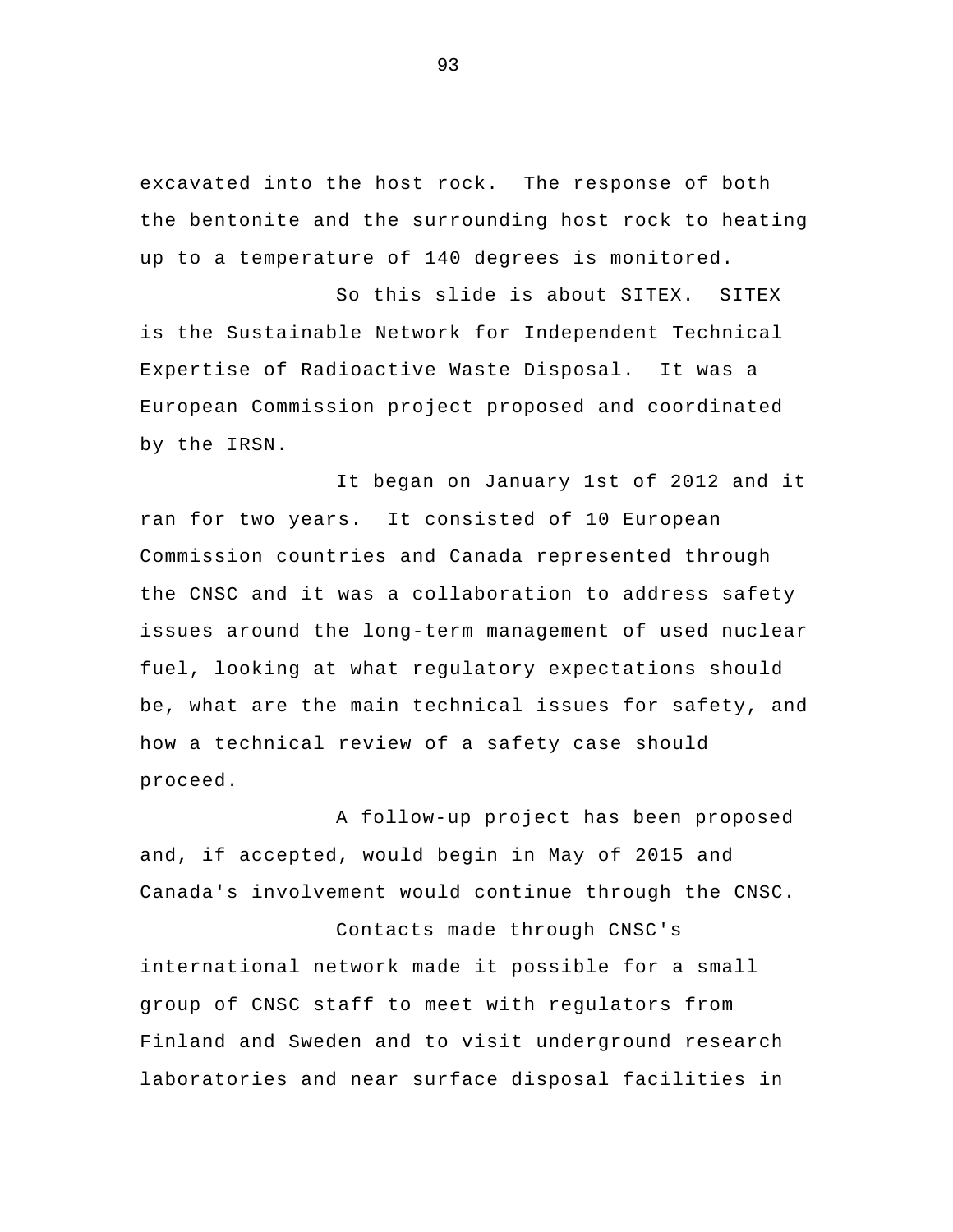those countries in June, 2013.

 These types of activities are excellent for training. And we've also found that for outreach it's been extremely useful to tell members of the public that we work with other regulators around the world and visit facilities that are further along in the process from us of establishing a deep geological repository.

The next several slides will show photos of the facilities that we visited in Sweden and in Finland.

So this photo is of a CNSC staff member walking down the ramp at Sweden's underground research lab, called Aspo, which is used only for research purposes. It's located in a different area than the proposed location of the final repository for Sweden's used nuclear fuel.

 In their outreach material the Aspo URL is referred to as a dress rehearsal, so it's where field tests are carried out and technical solutions to potential problems are investigated at the proposed host rock depth of around 500 metres.

So this is a photo from Sweden of a shallow repository that was excavated in bedrock to a depth of around 50 metres. In Sweden and Finland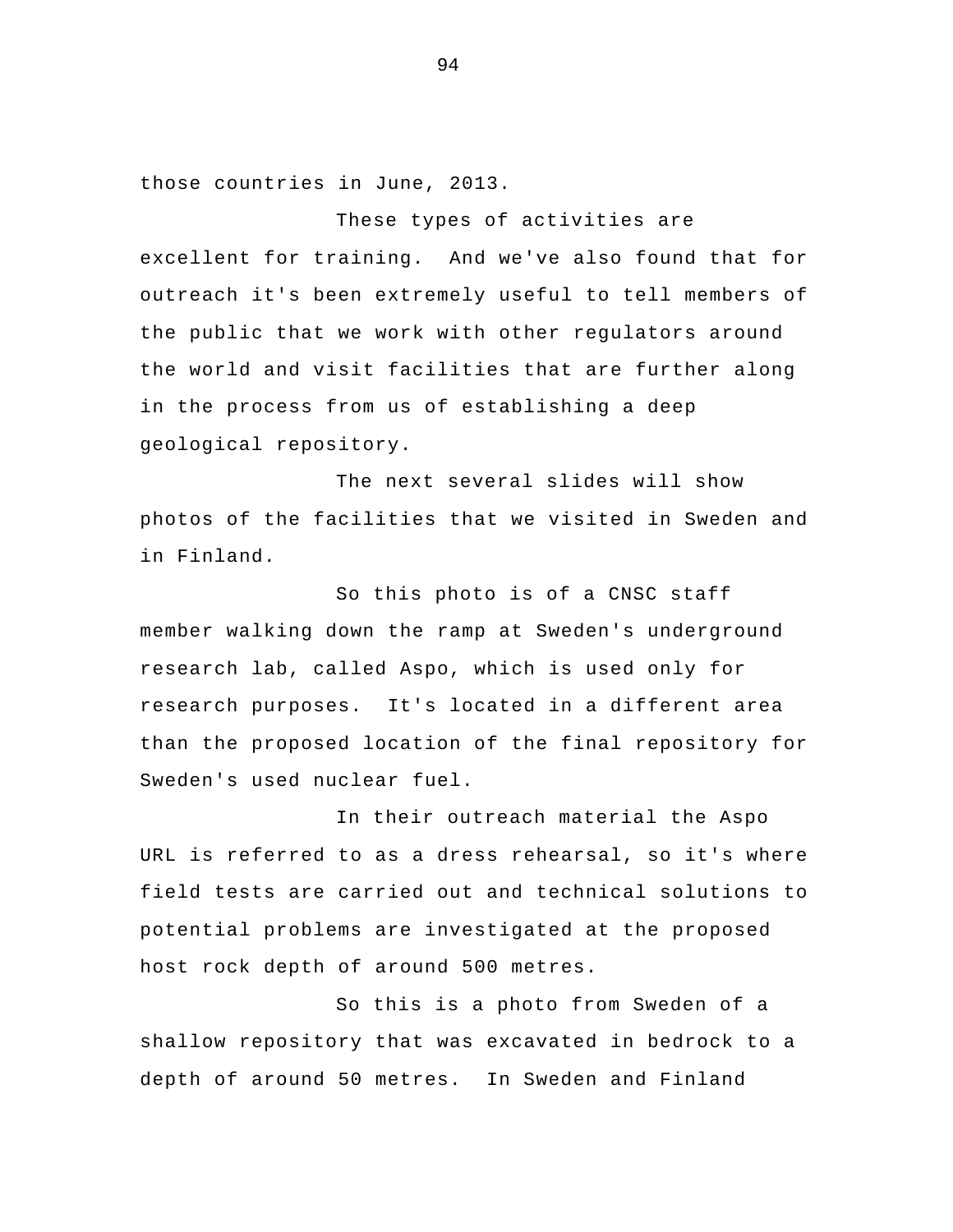shallow repositories are used for short-lived low and intermediate level radioactive waste from reactors from nuclear power plants.

This photo shows the rock vault that's used for low-level waste which, in this case, has been encased in concrete.

So a small correction for this slide, that it isn't staff photos, but it is from Sweden's waste management organization, SKB.

This is a photo from one of the two near surface repositories for low-level and short-lived intermediate level reactor wastes in Finland. So this site is excavated to a depth of around 60 metres and the photo shows one of the silos.

So this is a photo of ONKALO which is Finland's underground research laboratory for used nuclear fuel. In contrast to Sweden, it is also the site of the final repository but it's currently only used for research and characterization purposes.

 The photo shows CNSC staff and representatives from nuclear power plant facilities, so waste producers, and from Finland's waste management organization called Posiva. The group is standing in a demonstration tunnel at a depth of around 420 metres, which I will point out in the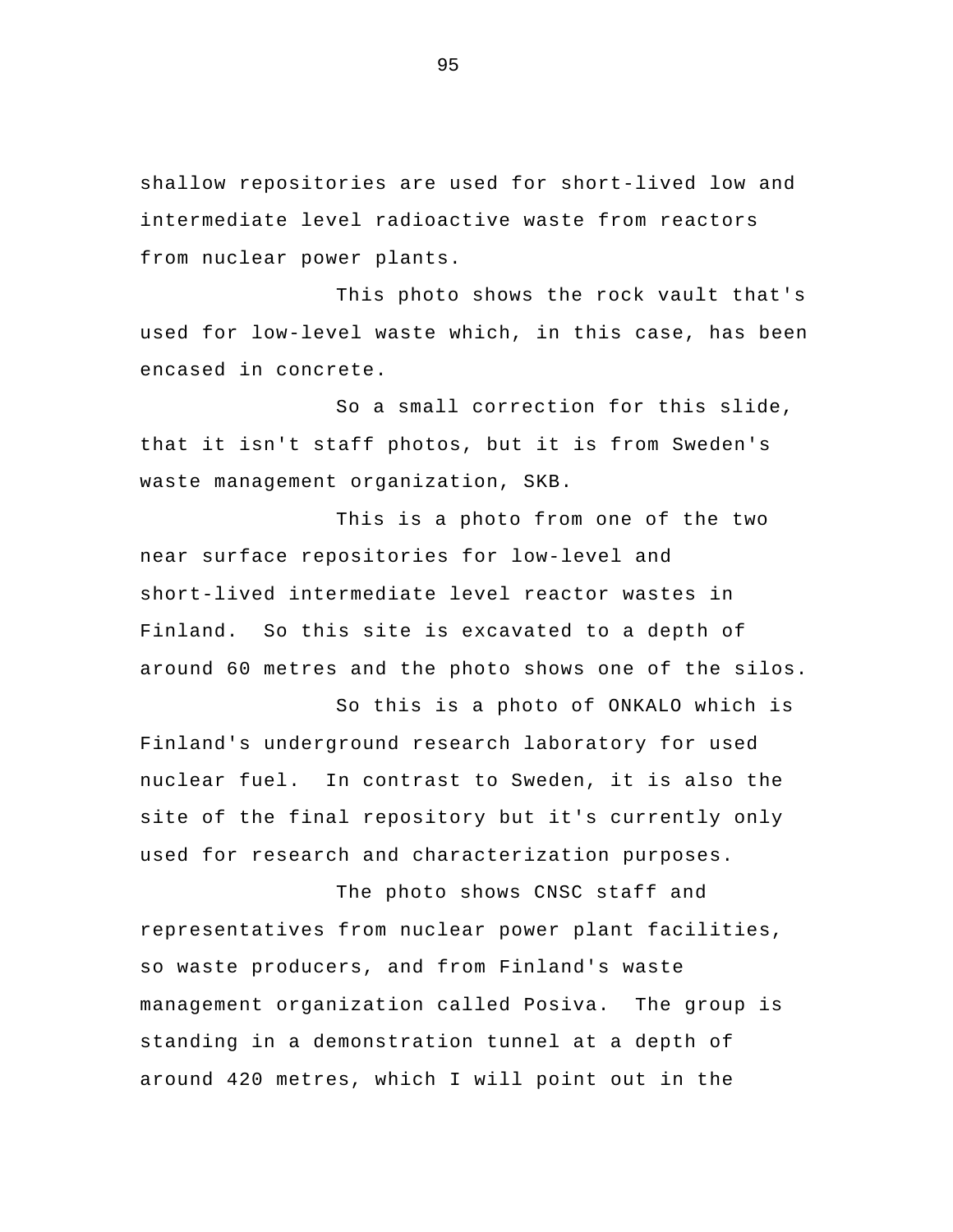schematic of ONKALO on the next slide.

 So this illustration shows the design of the ONKALO facility which is Finland's underground research laboratory where we participated on an inspection with the regulator. So far, it's used only for research and rock characterization and stores no used nuclear fuel.

You can see that the access tunnel is extended to the left and this was done to avoid a fracture zone which they didn't observe from the surface.

So the illustration shows the more than four kilometres of ramp that has been excavated to a depth of around 500 metres. And the characterization and demonstration tunnels are at a depth of around 420 metres and the next slide shows some photos from that level.

So these photos from ONKALO were taken while on a site visit with the regulator in Finland.

The left photo shows the group walking down the ramp and was taken at around 4,200 metres along the ramp at the demonstration level. So the fluorescent markings on the left that arc upward show the location of a planned demonstration tunnel that hasn't yet been excavated.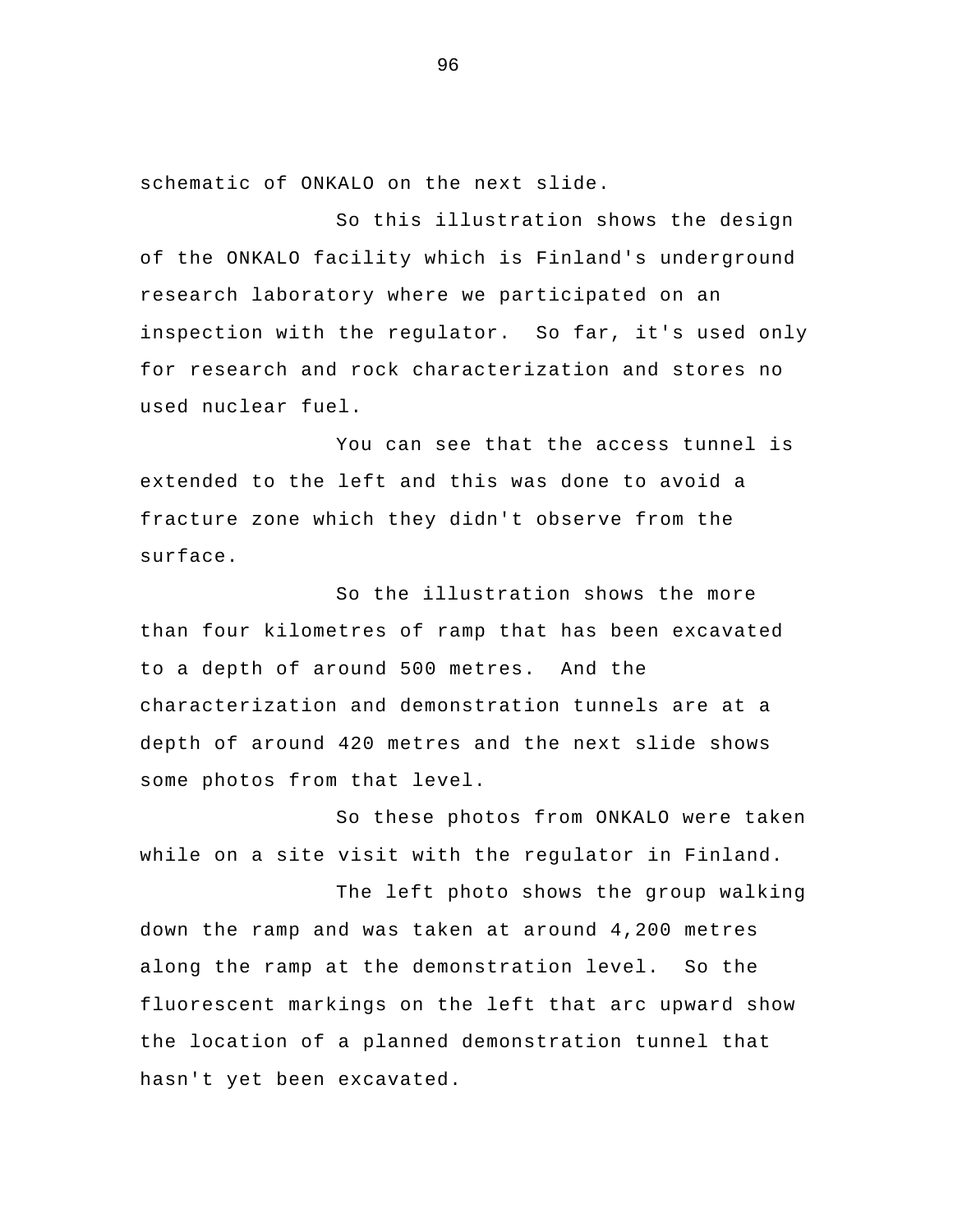And on the right, you see the group is standing in a demonstration tunnel that has been excavated.

Now, both of these photos show cylindrical pilot disposal cells that were excavated vertically downward into the host rock for characterization purposes.

So the right photo shows a fracture going through one of the cells. It is actually a water conducting fracture and so that cell would not be used for disposal.

In summary, for the most part, this visit reinforced that CNSC's work in the pre-licensing stage is on par with what is being done internationally.

We were able to discuss activities that they carried out at the pre-licensing stage and what they wish they had done sooner. It reinforced for us the importance of our own pre-licensing activities such as outreach and the establishment of an independent advisory group.

 Furthermore, both regulators emphasized the importance of having clear guidance and an ongoing review process in the pre-licensing phase. It was advised that informal meetings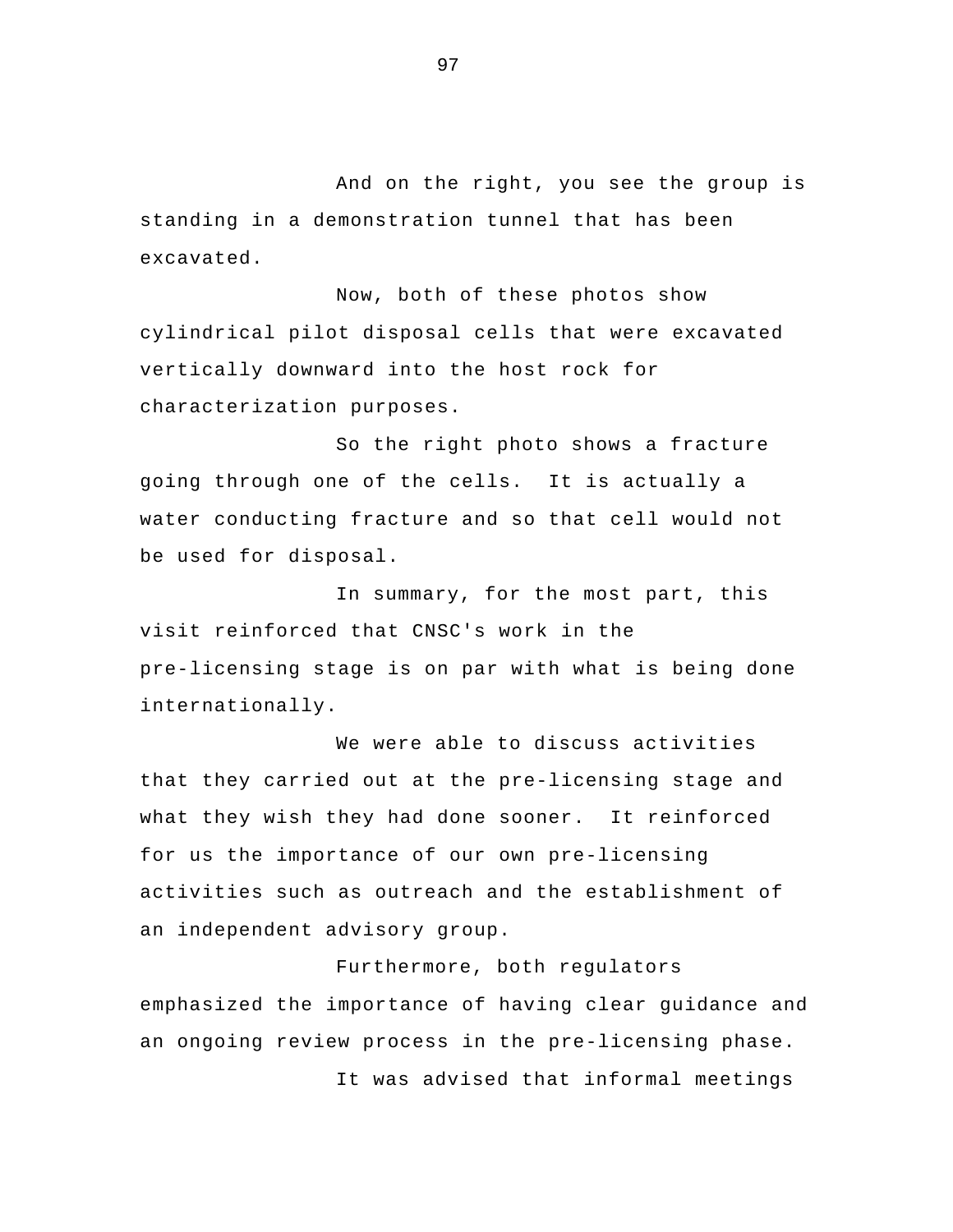between CNSC and NWMO specialists should occur more frequently and that CNSC should consider carrying out informal inspections.

One of the things that CNSC staff are now planning for 2015 is a management system assessment of the NWMO's contractor procurement process.

In return, CNSC provided our hosts in Sweden and Finland with information on Canada's regulatory process and safety-focussed repository research program.

I will now hand the presentation back to Ms. Mecke.

**MS MECKE:** So in summary, CNSC's participation in the pre-licensing phase over the next several years will involve CNSC staff continuing to make presentations during this period on CNSC's roles and the requirements for long-term management of used nuclear fuel to various communities and Aboriginal groups participating in the NWMO's siting processes and may also include different provinces.

- Informing the NWMO of our regulatory requirements during conceptual reviews and during review of any future site evaluations that may be completed for interested communities.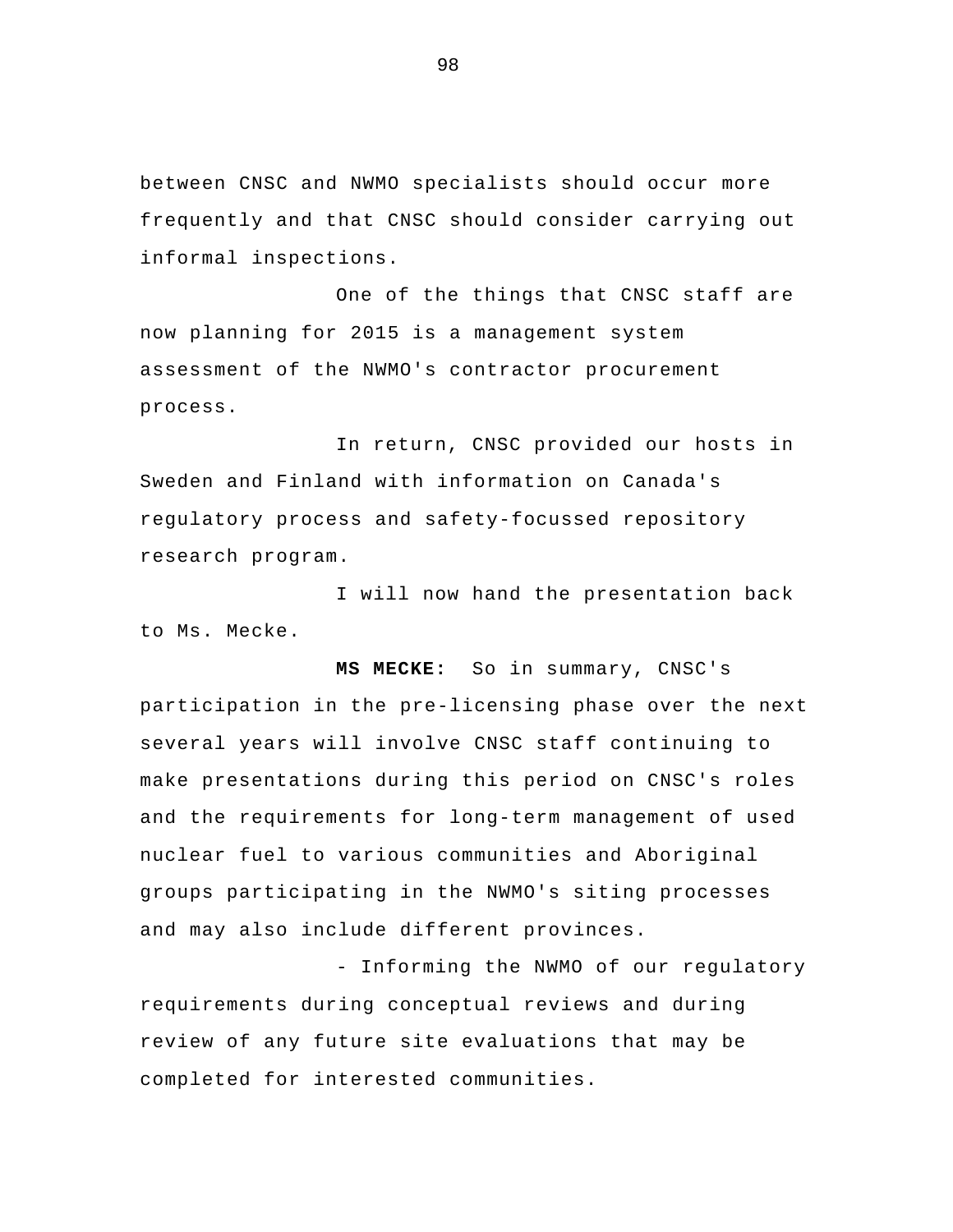- CNSC to conduct informal audit of NWMO's quality or management system of contractor procurement as this is something tangible that we can actually review, it's not conceptual, there's real information there.

- In the future, observe NWMO's outreach activity; basically how information is being communicated to the public as this we see as a large section of possible future licence application will be the public information program.

- CNSC's staff have been conducting independent research since 1978 starting the focus on crystalline.

- CNSC staff again will continue to have international collaboration and if the Commission is interested in learning more about CNSC's independent research program for our deep geological repositories, CNSC staff are able to return to give a briefing.

- The Contribution Agreement has been signed and the kickoff meeting will be in March 2015.

- CNSC staff are also working on the regulatory framework which will involve deep geological repositories for used nuclear fuel, for example, on the development of discussion paper that may lead to the development of radioactive waste and decommissioning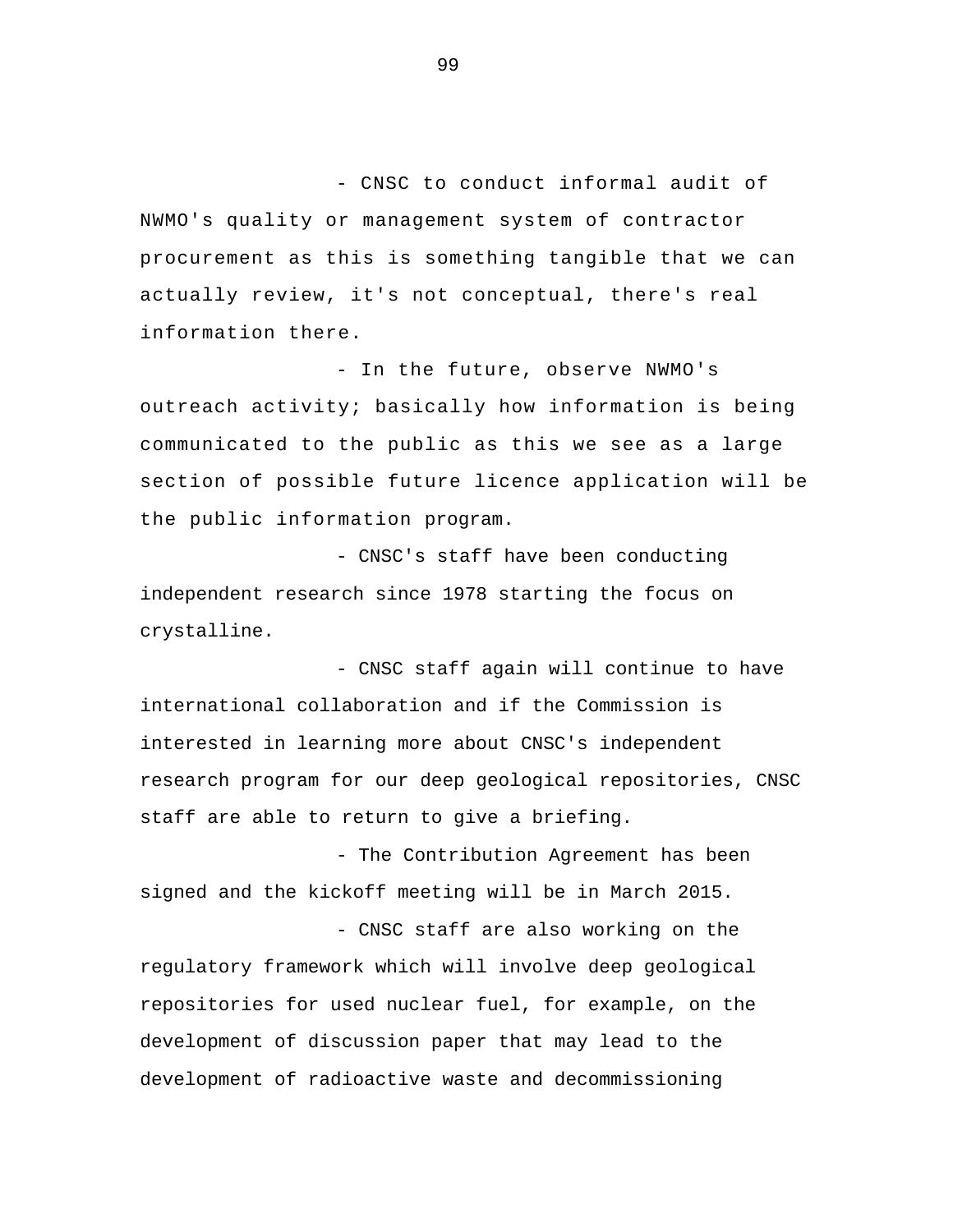regulations, and again also looking at our existing and possible future regulatory guides.

Our community outreach is expected to expand to regional, aboriginal and even possible transportation hubs as this initiative progresses.

I will now turn it back to Dr. Newland.

**DR. NEWLAND:** Thank you. That includes staff's presentation, we are available for any questions that you may have. Thank you.

**THE PRESIDENT:** Thank you. There is a lot of material in here. I have long been waiting for this presentation so I am sure there are going to be lots of questions.

Let me start with Monsieur Tolgyesi.

**MEMBRE TOLGYESI :** Merci, Monsieur le

Président.

To begin with, on your slide 9 you are talking about steps, Step 2, 3, 4. In the initial screening there was taking a few months. That initial selection, was it based on geology? That means that I know the geology is probably suitable for this kind of facilities, then I will look if communities there are interested. Or you go to the other side. We say who is interested? And they are -- or maybe they were 22 and then after we will go back and say, okay, you are interested but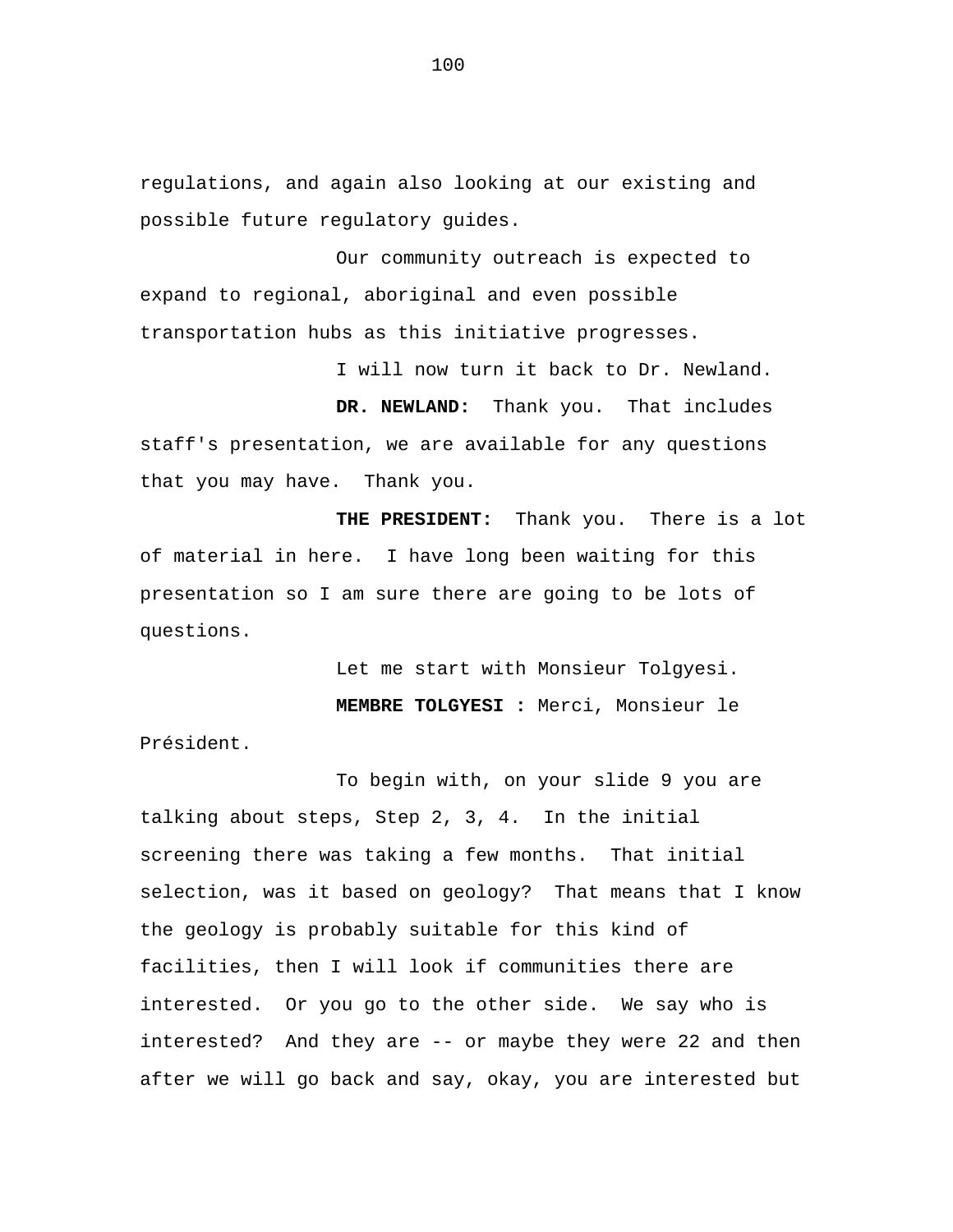your geology is not good, yours is potentially good, et cetera?

So how was it selected?

**DR. NEWLAND:** Ms Mecke will provide an answer.

**MS MECKE:** So just as a reminder, this is NWMO's process, so I will try my best to explain it.

So initially what NWMO has tried to do is to first look for a willing and informed host community, so my understanding from the initial 22 communities as they came forward

The other part that NWMO was also looking for is a willing and informed community, but also a suitable geological rock formation as well.

**MEMBER TOLGYESI:** Because it could, you know, there could be lots of communities or several communities interested, but not necessarily suitable and what has happened if eventually the interested communities are –- they don't have a suitable geology you should just disregard them, I expect.

**DR. NEWLAND:** Dave Newland, for the record.

If you refer to Appendix A right at the back of the presentation, it sets out the nine steps that the NWMO goes through in its process. And it is at the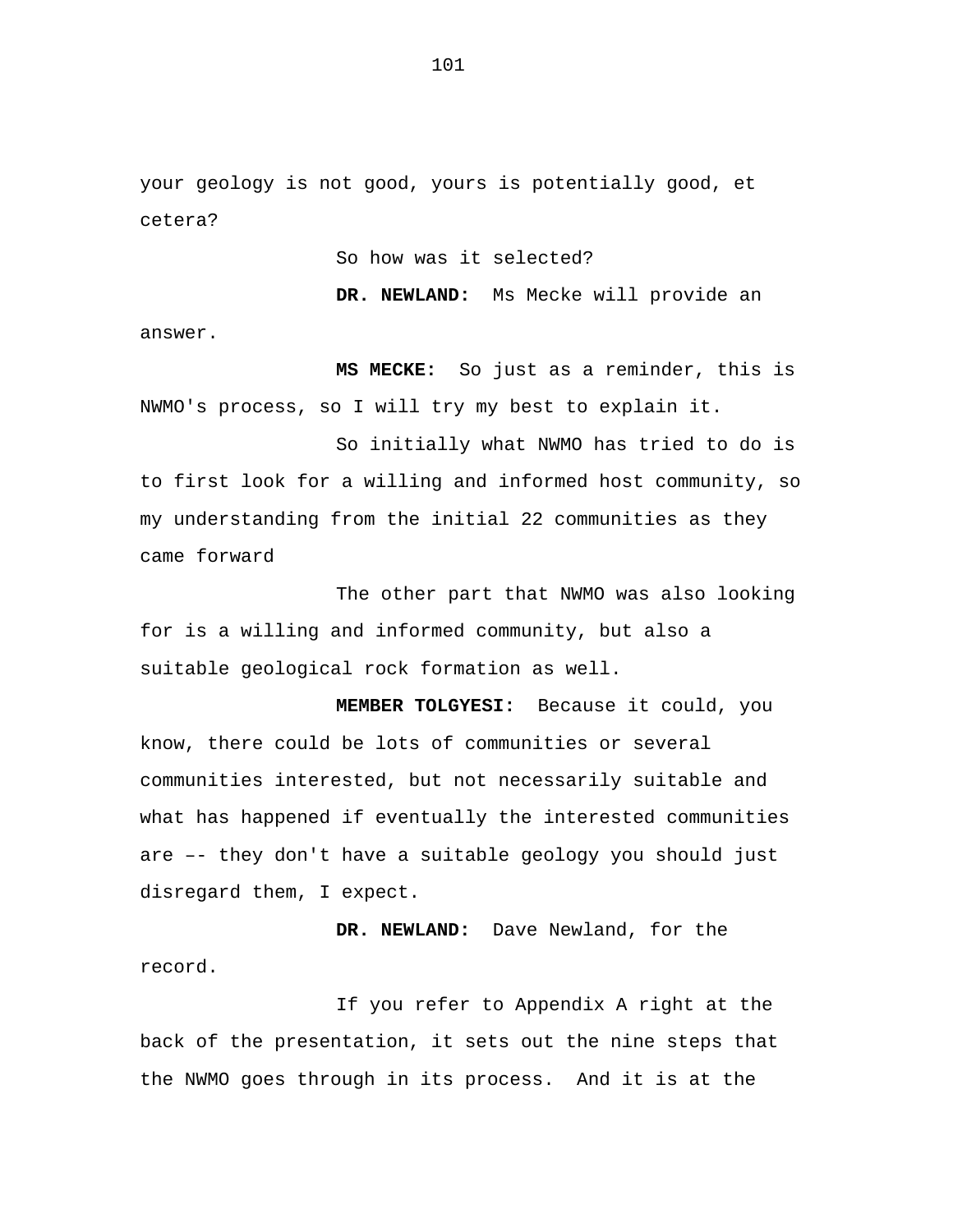beginning very broad engagement with any communities that might be considered. And as it goes through that process -- and part of it is building awareness amongst the communities -- and it is then later on that it then starts to look at other factors such as geology.

**MEMBER TOLGYESI:** If I am going to the last page, you know, there are nine steps, we are right now in Step number 3, Phase 2. So when you are looking at Steps 5, 6 and 7 involving many legal activities because we are negotiating and selecting, et cetera, so when will the detailed planning of a site will take place?

Because first we should have an interested community. Second, you know, we should have the geology. It takes some time.

And after when is the planning taking place? Because I don't see that in the Steps 5, 6 or 7.

And then 8 is a construction and operation of an underground demonstration facility. So maybe the planning or engineering and site planning is somewhere during the steps. I don't know, maybe 4, 5, 6, somewhere there, but it's unclear where it is.

And it could take place, because you don't know –- first, you don't know where you go. Second, you don't know what is the geology. And only when you know the geology you could say that, okay, what are the facilities?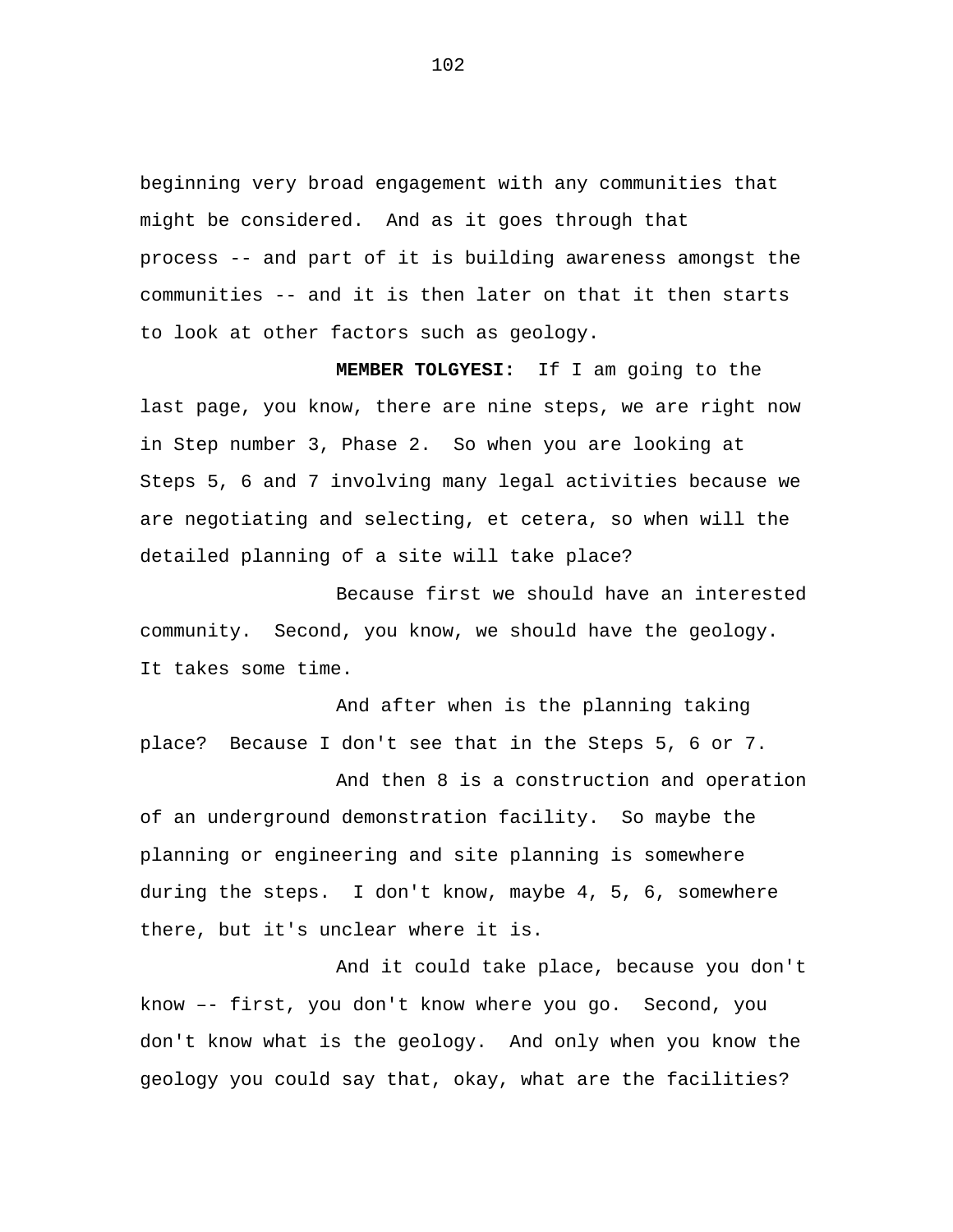What facility should we develop, et cetera?

**MS MECKE:** Julie Mecke, for the record.

So maybe I will start back again. NWMO site selection process, they are in charge of selecting the site. But basically it's kind of like a triaging of communities, so in the initial screening -- and I will ask Dr. Brown to step in after, but there's an initial screening just looking at the existing kind of geology of the area and if they see any red flags they kind of, you know, stop the clock.

The NWMO may invite communities with higher potential to go into the next phase and again they would conduct more detailed assessments, and that would include more in-depth looking at the geology of the site, kind of more desk paper review and if that community is still okay, there are no red flags with that and there are no red flags with the other parameters that they are looking at, the NWMO may ask the community if they want to proceed to the next phase.

In the next phase where four of the -- I'm sorry -- the majority of the communities are now, are a more detailed characterization so they are doing more. They have existing data but they have updated it. So they are doing aerial surveys, also walking the land. Dr. Brown can explain that more.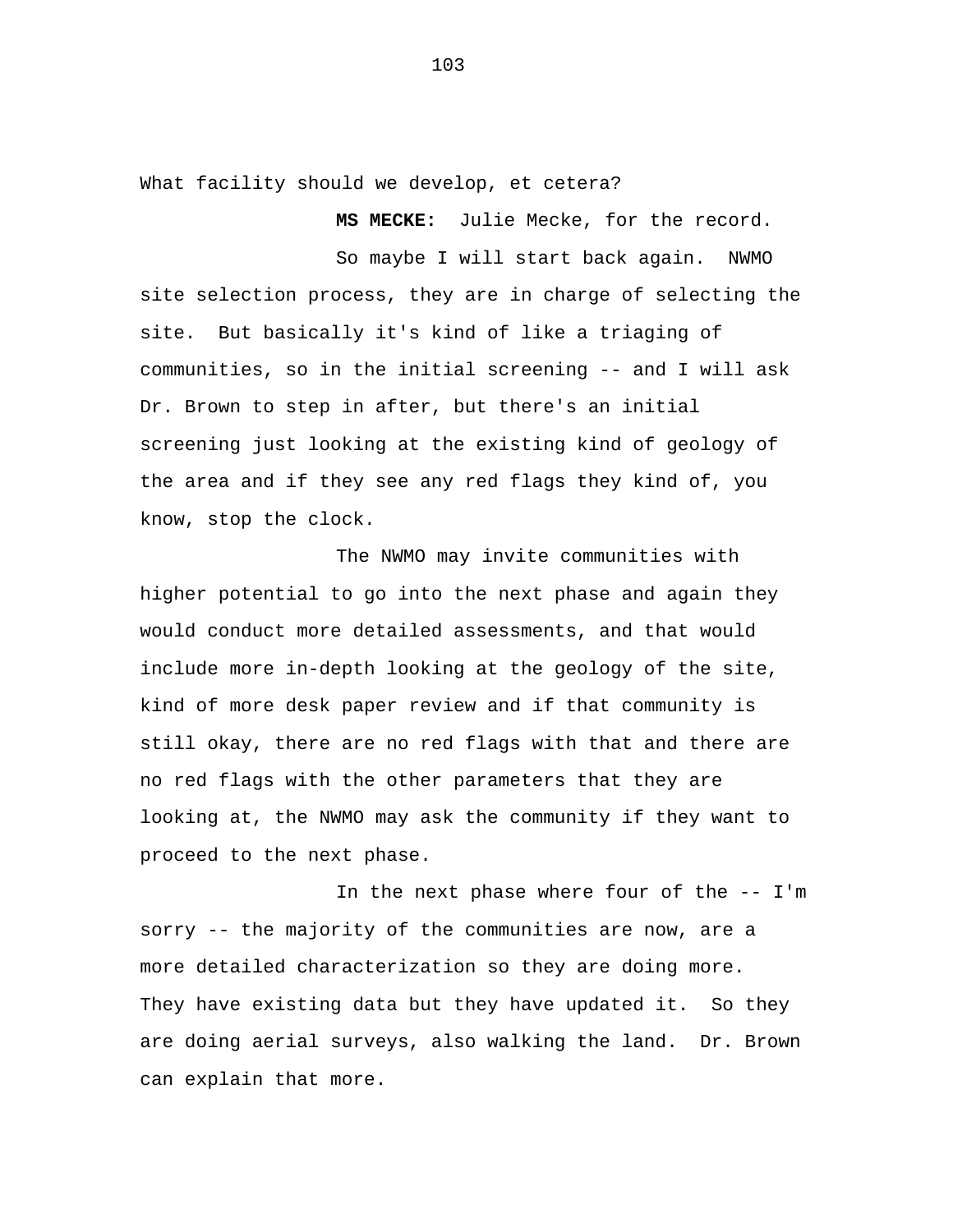If they kind of pass those stages, there are no red flags technically and the community is still - they want to proceed forward, the NWMO would then possibly invite them into Step 4, which is the detailed site characterization phase. And in that phase you would get, I think, more of the information that you are looking for, the details of the site.

Also, at the end of Step 3 there may be boreholes. So you get to really know the geology of the area, add more information, look for red flags.

And then Step 4, I think NWMO said this would be probably up to five years or something, really doing the detailed site characterization.

Steps 5 and 6, I say, are up to the NWMO and the community because they are the signing of agreements and what not.

And then according to their Step 7 is when they would submit an application to the CNSC, but we would be involved earlier with looking at the results and the site characterization phase.

So I will let Dr. Brown maybe explain how the geology is looked at.

> **THE PRESIDENT:** Who is next? **MS GLENN:** Karine Glenn, for the record. This is just a reminder that the selection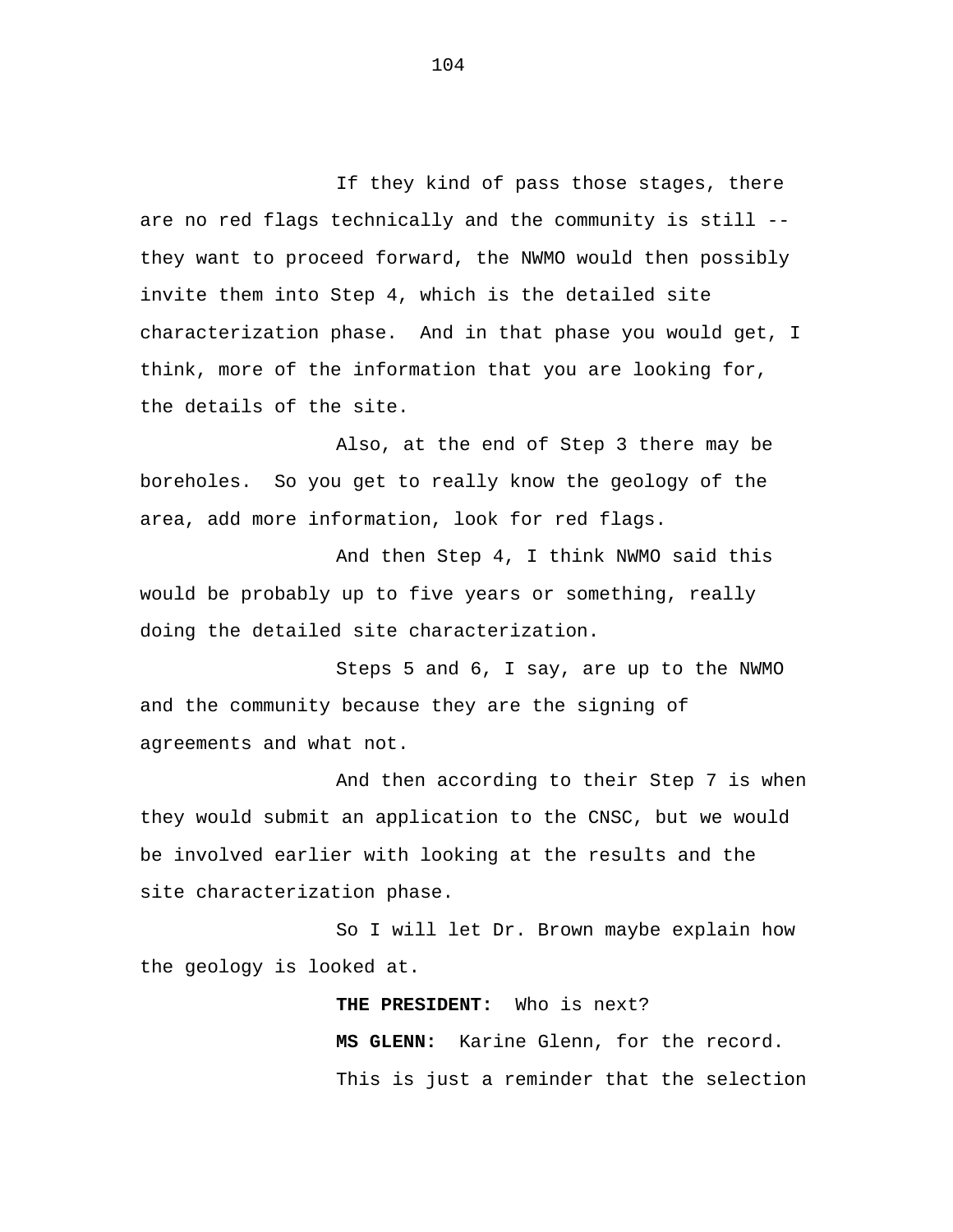process is actually NWMO's process. It is not the CNSC who will select the site or assess the geology.

Once a selection is made, then that is when the CNSC will come in and step in its role in the assessment of the application. But until that point this is NWMO's process and the focus of this presentation is to discuss CNSC's early role in engaging the potential communities.

**DR. BROWN:** Julie Brown, for the record.

Just to potentially give you some more information about the geology, it is a core piece of information during the site selection process, so for many of the -- all of those communities that signed up for the NWMO's process, they did learn more about the geology of their community and it started out with just desktop compilation. So using the, in some cases abundant, in some cases less abundant information that is available from industry and also from geological surveys and other publications and they do what's called a desktop compilation and from that they can tell a bit more about the geology. What they are trying to do is see if they can identify a favourable host rock at the proposed step.

So how they refer to it is if a site seems to to have more uncertainty associated with the geology of the site at the proposed repository depth, then it is seen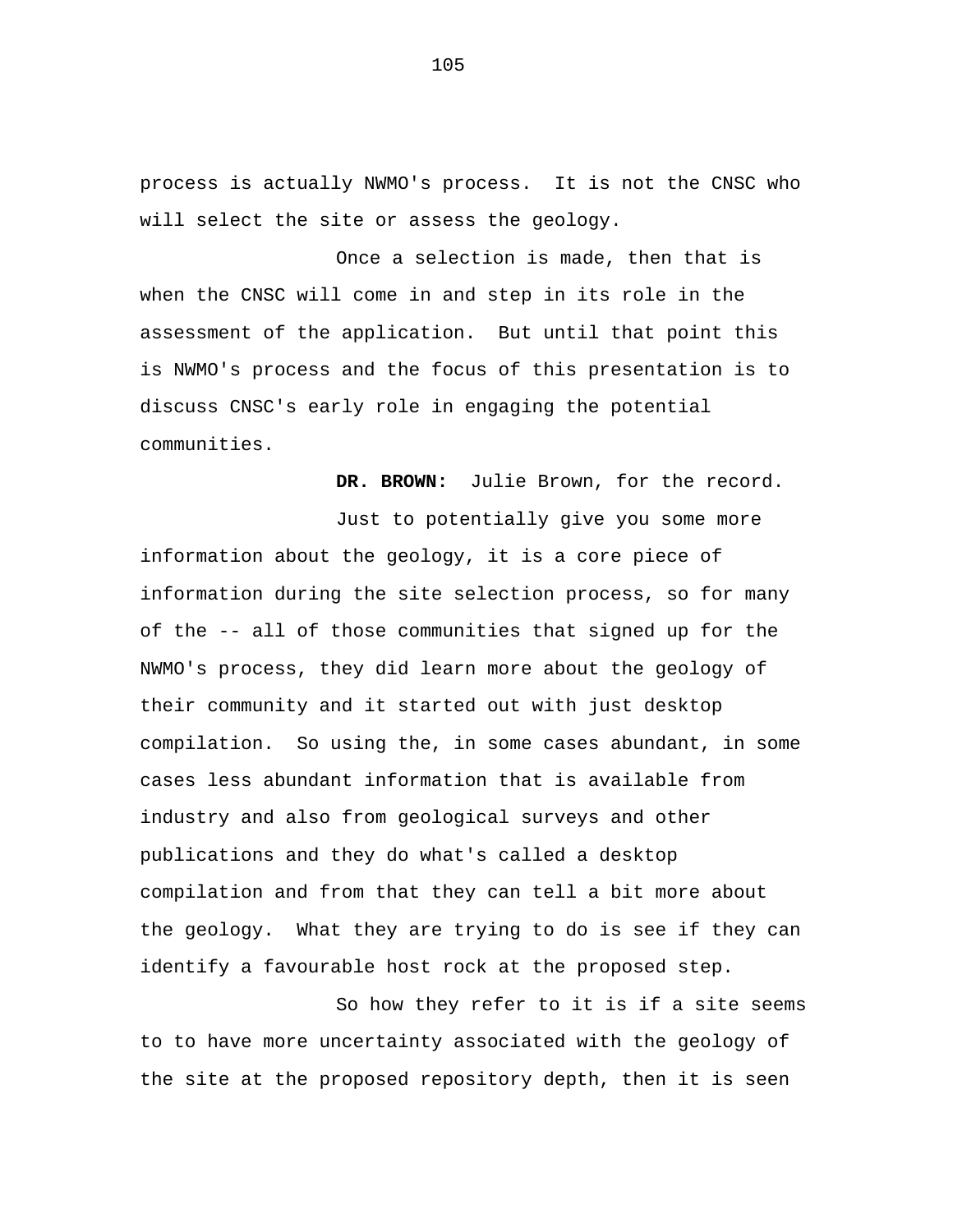as having lower potential to be a potential good DGR, so it wouldn't be selected for further study.

So this Step 3 process, they are identifying sites -- you know, there is the social side which is very important, but for safety the technical side is -- the further studies that they are doing now, they are getting airborne geophysical surveys done to get more detail on narrowing down specific sites that they will investigate further. They are going to work on ground truthing the information that they gather from those surveys. So that is where they are at right now and, you know, we monitor those things for sure.

The other thing that the NWMO does that is sort of a parallel track --

**THE PRESIDENT:** Can I stop you here? Listen, I don't think we should be discussing NWMO, what they do, what they don't do. That is not the function of what we need to do here.

What we need to do here as a regulator, what are we expecting for the next 20 years? The aim is for 2035, so what is the process for us, the regulator, from here on?

One of the questions will be, when are we asking the NWMO to come in front of us and give us the next status report as to how they are doing and then we can ask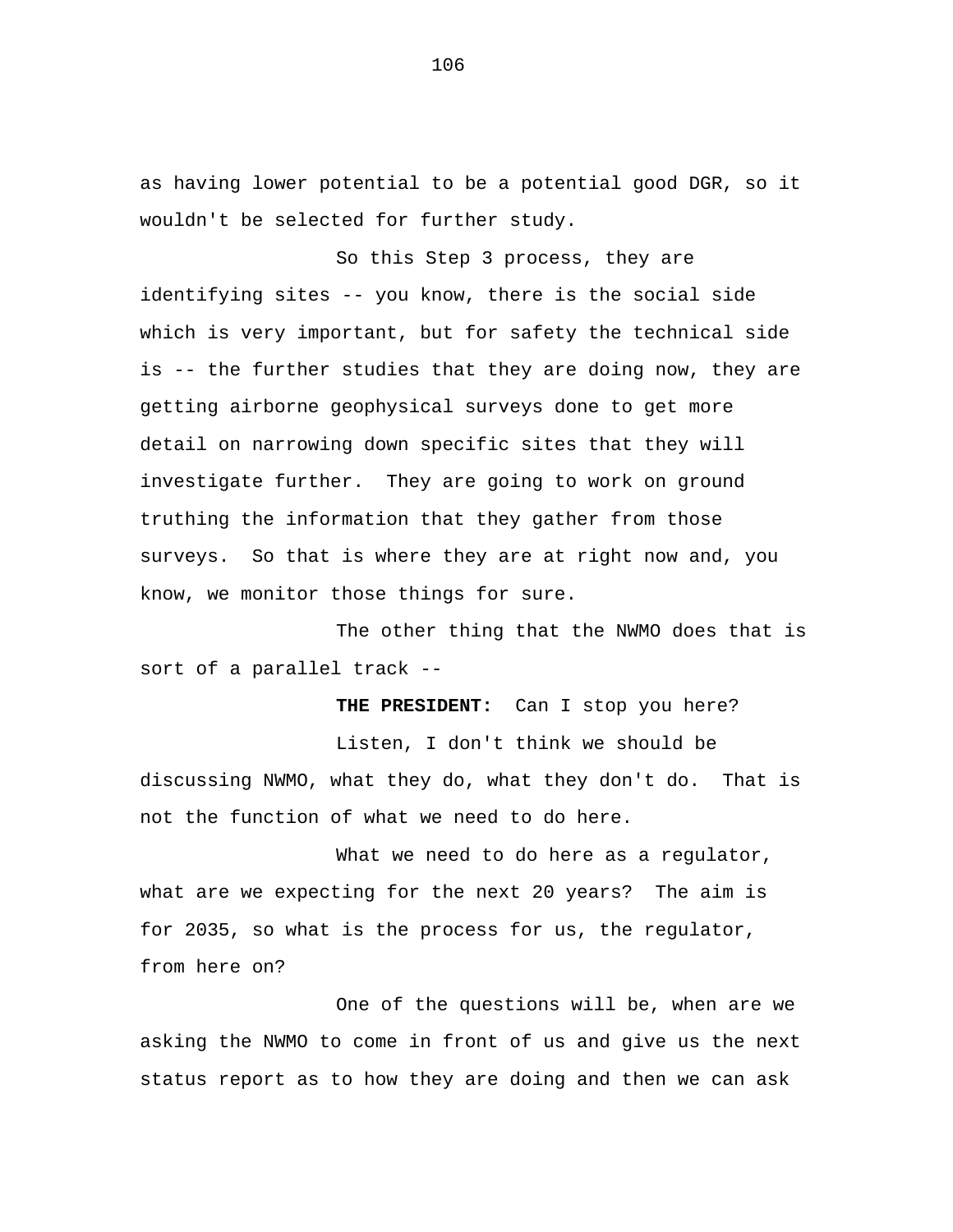all those questions about where are you in your research, in your planning, et cetera. I don't think this is the purpose of today.

Monsieur Tolgyesi...?

**MEMBER TOLGYESI:** You know, I didn't necessarily want to go through all these details because by experience I know how the mines are built and how it looks. It takes long.

But my question was that if -- by CNSC is still 2035 potentially feasible? Because on the technical side it is --

> **THE PRESIDENT:** It's not our date. **MEMBER TOLGYESI:** Yes.

**THE PRESIDENT:** It's their date. If they cannot make it they will tell us and they will come with the application. And it's not our concern whether it is feasible or not.

 **MEMBER TOLGYESI:** And then I have one, is we visited Sweden and Finland. In Finland the demonstration facility became a part of the final facility; in Sweden not, it's one side and the final facility is somewhere else.

Is there some reason why it happened? I mean it's technical, yes, but we were there as the CNSC.

**MS MECKE:** So from what we learned in our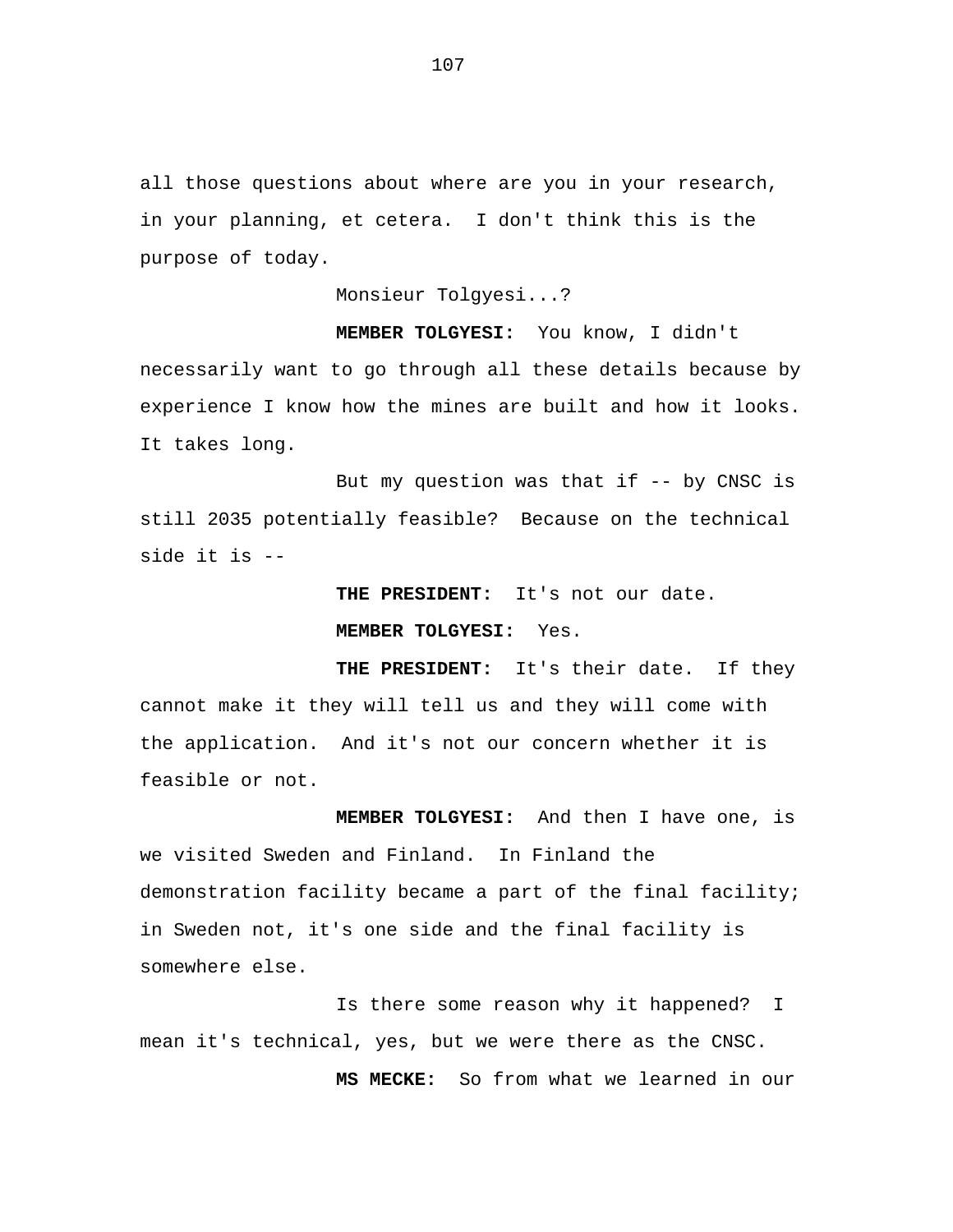visits to Sweden and Finland -- we understand from the Sweden experience that the community -- there were two kind of communities narrowed down and the one community where it was in kind of the running, I guess, wanted the research laboratory there. And it wasn't known when the final location would be. But, as Dr. Brown explained, you can still use a lot of information, demonstration from that research laboratory and apply it to Forsmark, to that facility.

In Finland, they have decided to go with an underground research lab. Their licence -- both licensing applications for an actual construction of a repository are still under review, but the idea in Finland is to use that underground research lab as part of the final repository. And I don't know if they just decided that simply if we are going to build an underground research lab, we are going to put this ramp in and do all this stuff. We might as well make it part of the final repository.

But then also what we learned from their is that as the regulator, if you are going to put the URL as part of the final repository, then you are probably going to have a lot of oversight. So the regulator there has oversight over the URL there. So they look at the construction of that and also really look at the post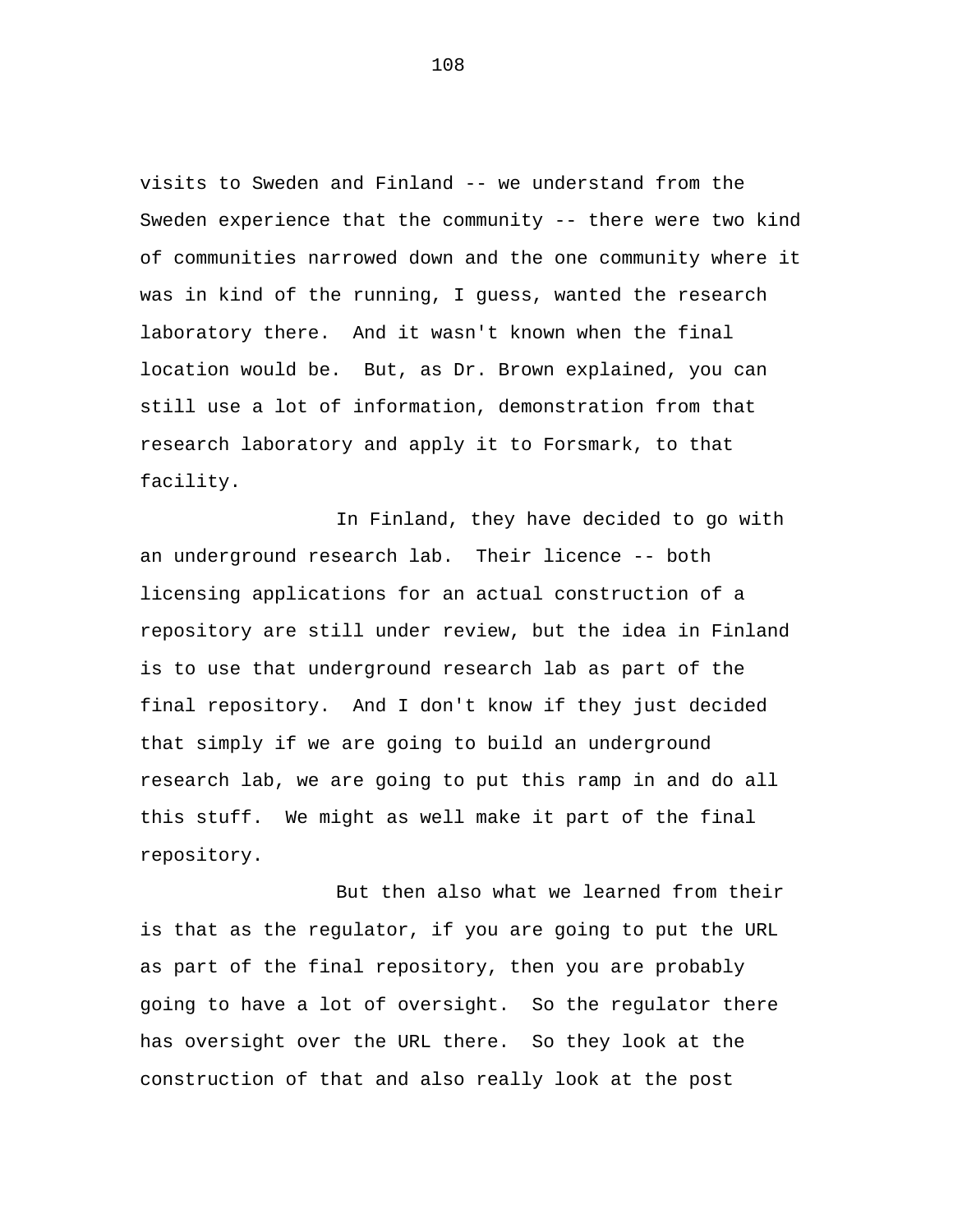closure.

So you may be just constructing an underground research lab, but if that becomes your ramp for your final repository, you really need to look at the post-closure scenarios too really early at that stage.

> **MEMBER TOLGYESI:** And my last one. **THE PRESIDENT:** (Off microphone). Monsieur Harvey...?

> **MEMBRE HARVEY :** Merci, Monsieur le

Président.

First I wanted to thank you for the presentation, which is quite complete. And there are so many answers in your presentation that I had difficulty finding questions. Despite that I have two questions. I will start by the second one, which is sort of a preamble to my first one.

Should I be a participant at one of your open houses or special meetings, my first question would be, what is the Commission's position vis-à-vis the radioactive waste disposal? Does the Commission support a deep repository solution?

**MS MECKE:** When members of the public ask me that question I say that as the regulator our role is to look after safety. So we kind of are more a non-prescriptive regulator and it's up to the licensee or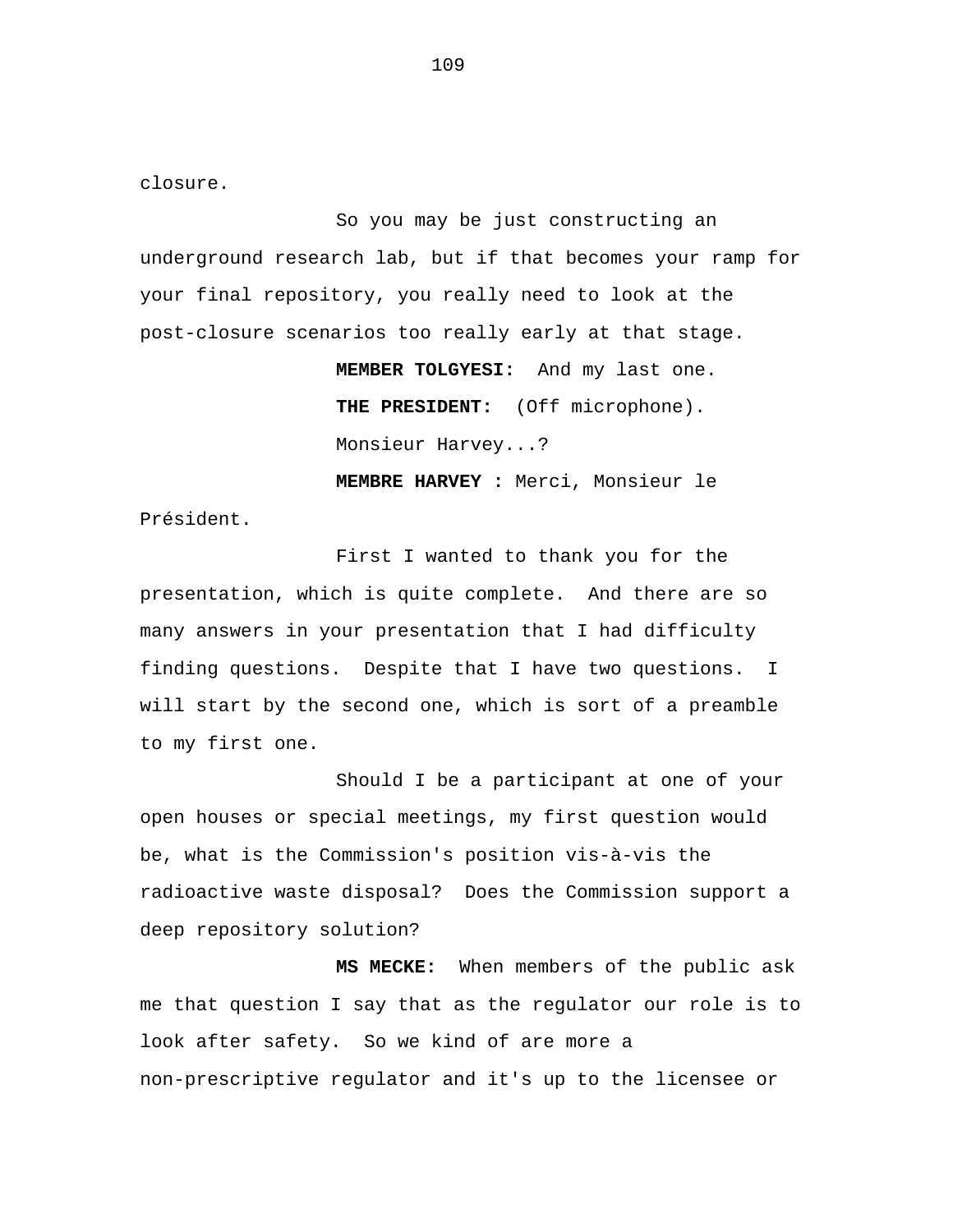the future applicant to propose how it will be safe. So if they want to go with the deep geological repository for the long-term isolation and containment of waste that is their choice and they will have to make the accompanied safety case to back that up with the safety behind it.

On the international front, from the International Atomic Energy Agency, they have in their waste classification system that most countries are going -- with nuclear power plants are going to a deep geological repository for the long-term management of used nuclear fuel.

We are also -- as Julie mentioned, you know, we met with Finland and Sweden. Also, France is going this way. The United Kingdom is also going this way. So we are -- just internationally other countries are going that way.

**MEMBER HARVEY:** A sub-question would be --it's not my second one or my first one. It's just a sub-question. Do you have any other means to manage the radioactive waste? Is this the only solution that appears currently -- I mean now?

**MS MECKE:** Julie Mecke, for the record.

In Canada we have an open fuel cycle so that's what we've been going with. I guess the policy is up to the provinces and the nuclear  $-$ - the government of  $-$ -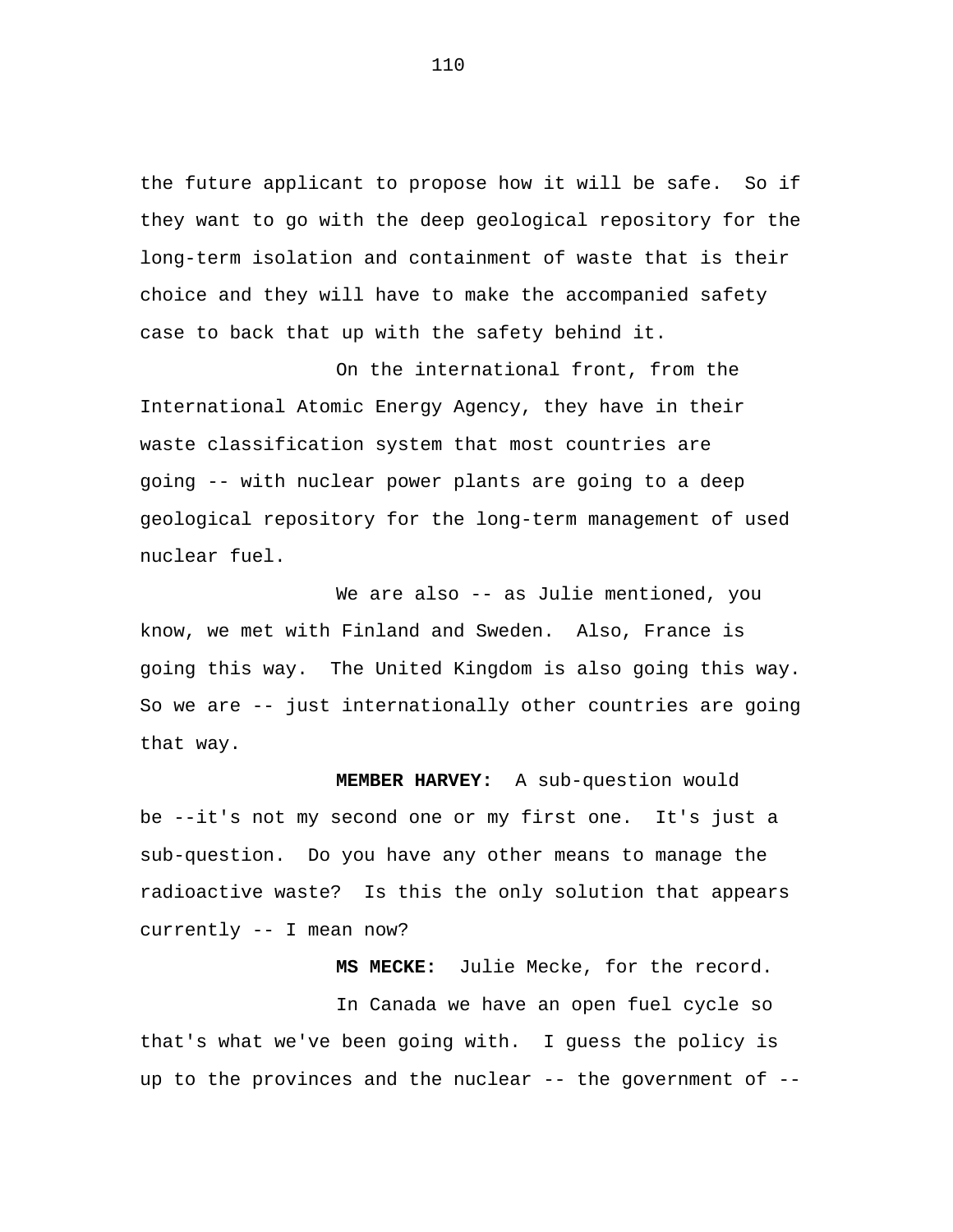going back a little bit, under the *Nuclear Fuel Waste Act*  which was enacted in 2002 and the Government of Canada enacted the *Act* for the utilities as the responsible owners and responsible for the long-term management of funding of the waste they produce, specifically the used fuel to come up with an organization that is going to implement a long-term management solution to the used nuclear fuel.

The NWMO made four recommendations to the Government of Canada. The Government of Canada chose the adaptive phase management approach, which at the end would result with a deep geological repository for used nuclear fuel.

**MEMBER HARVEY:** Okay. That's fine.

Now, my first question. During the next 20 years, 20 or 30 years, you already have an agreement with NWMO which will continue, I suppose, during all those years. You have had and you will have meetings with the liaison committee and you will have many other open houses and meetings on demand, et cetera, et cetera. You will have on the website of the Commission information about that process and you will continue to visit the experimental sites all over the world.

So during all those years, but at the end of the day doing all that and doing even some research, inside research and collaborating with other researchers,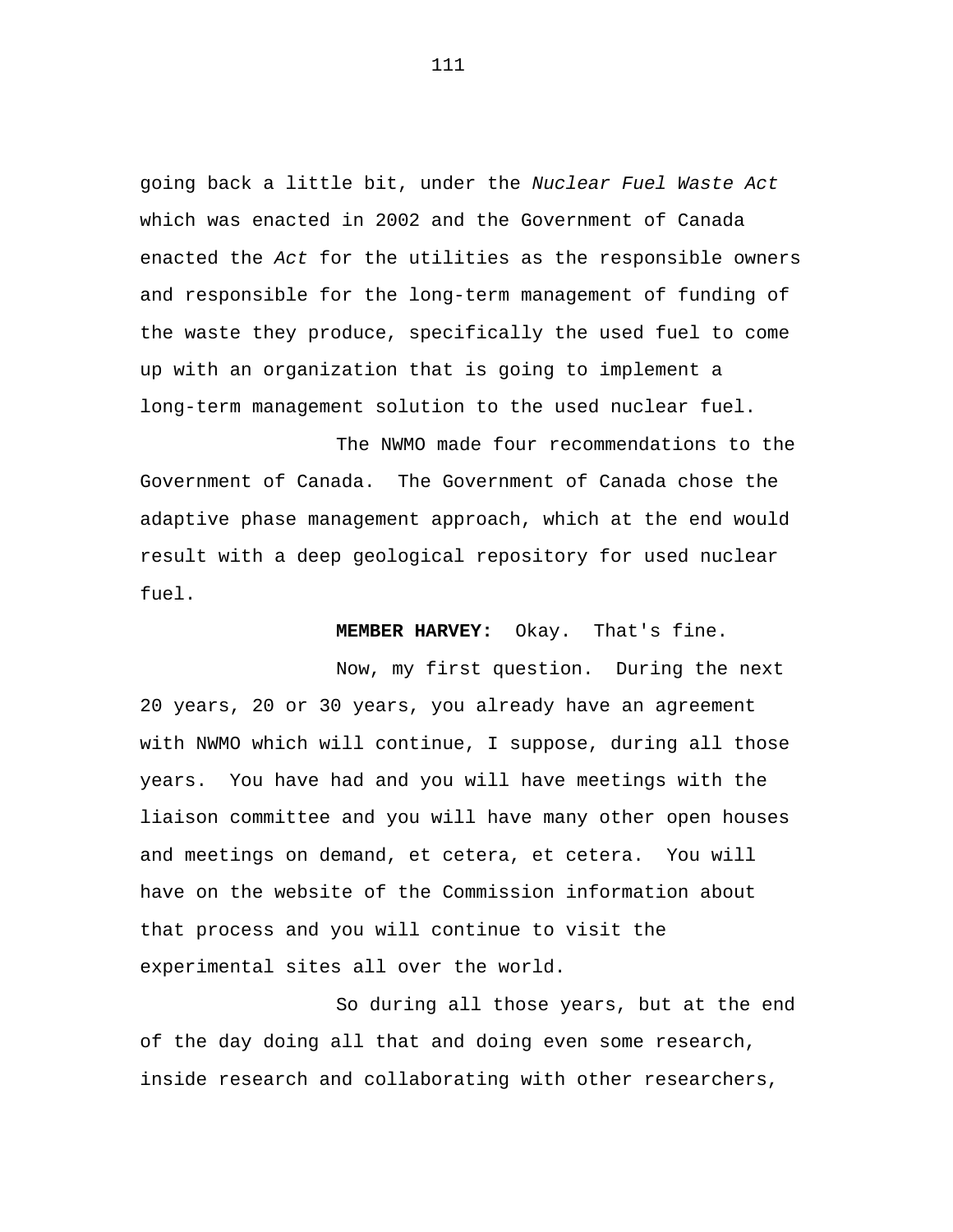at the end of the day how would it be possible for the Commission to claim that the Commission is completely independent of all that? And when will you receive the final solution of the project? You will say, okay, we are completely independent. We will do the environmental assessments and the license without any BA. This is the essence of my question, how?

**DR. NEWLAND:** Dave Newland, for the record.

**MEMBER HARVEY:** Well, I'm asking that question like being the public, seeing that and having that kind of collaboration and at the end we say, okay, we will receive the project and you say we are independent and you will repeat that the Commission is independent during 30 years. So what is your answer to that?

**DR. NEWLAND:** Dave Newland for the record.

So from time to time we enter into pre-licensing agreements with organizations like the NWMO, with designers for example for power reactors, with the purpose of, as Ms Mecke and others have explained, getting up to speed on the technologies, et cetera.

At the first time when an application is made, those agreements get set aside and we then go into the formal process of bringing forth to the Commission all the appropriate information at the time of licensing, at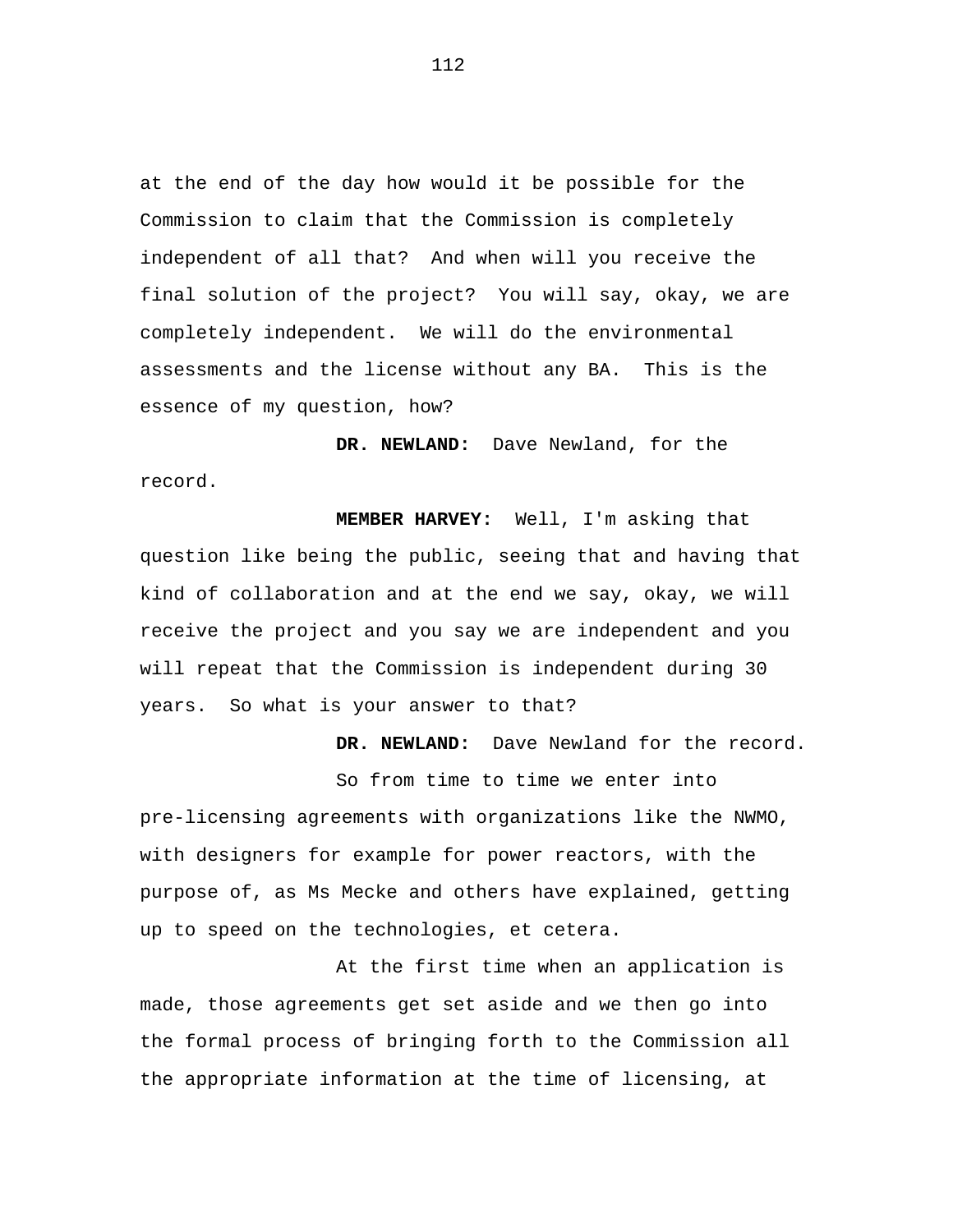the time of doing the environmental assessment. Does that answer your question?

**THE PRESIDENT:** Let me ask --

**MEMBER HARVEY:** Well, my point is, doing that those -- all those activities, aren't we participating -- is that sort of narrowing the solution, that bringing the people, wringing all the experts towards a specific -- because at the end it becomes with the project which is completely out of the range of our thinking, will we have to start again?

**MS MECKE:** Well, I guess that goes to -- Julie Mecke, for the record.

I will go back to the key messages that we give in outreach and that we are really clear upfront that we are not here to promote it. We are here to –- and the Commission as well is not here to promote the project. Our role is to ensure safety.

But we have also learned from other regulators as well. In Sweden and Finland, they were about 20 to 30 years before they received a license application as well so their, you know, advice to us was as a regulator make sure your role is clear, that people understand who you are and don't get you confused with the applicant.

But also our role is communicating to the public who we are as the watchdog, but we also have to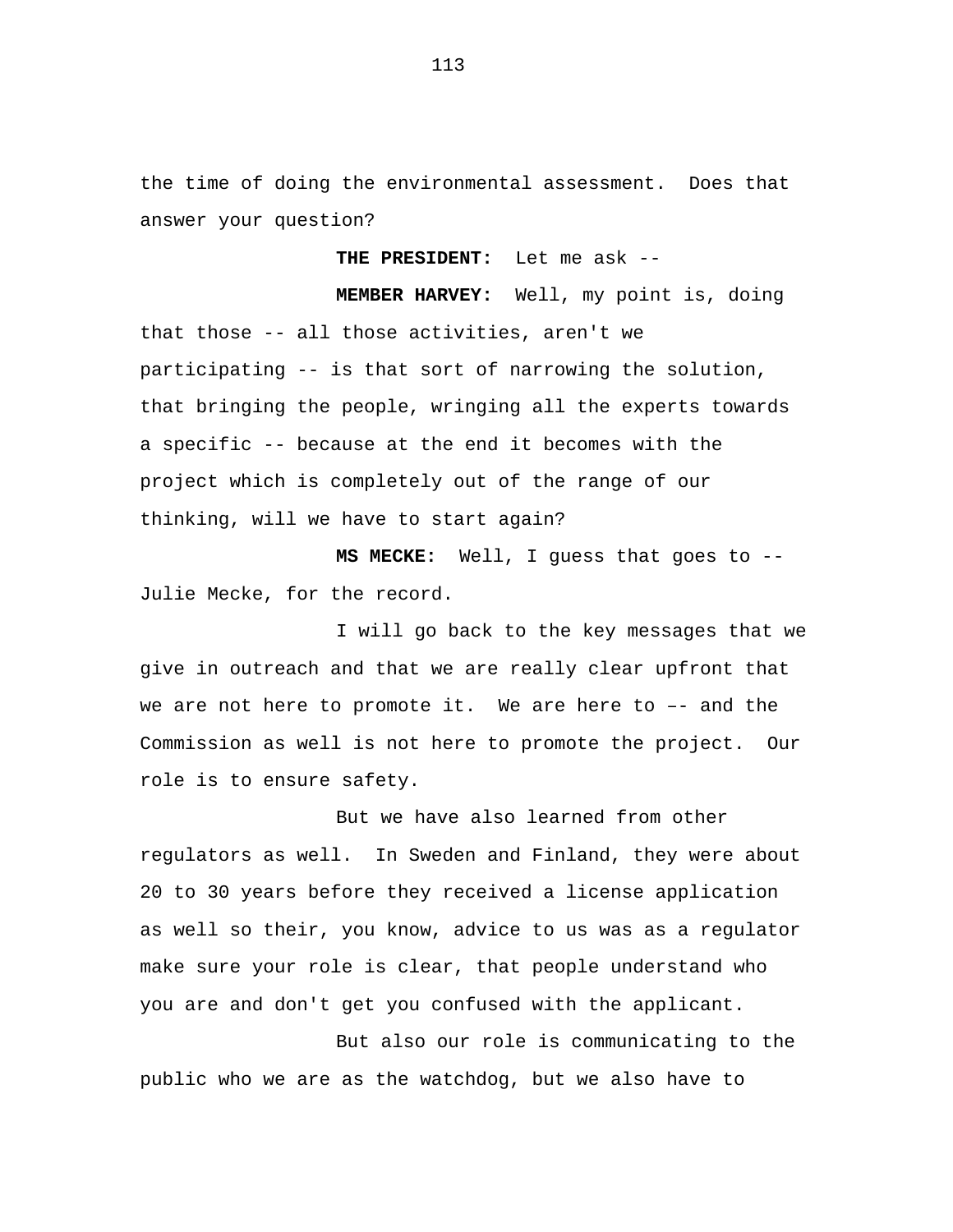guide the future license applicant. As Dr. Newland has explained, that we do this for new power reactors, possible new reactors, but also for deep geological repositories as well. It's important. It's important for us to explain our regulatory expectations.

Also just even for the Commission, just even updating the Commission on what is going on, because it could be, you know, decades before an application is received, so just keeping that going as well.

**THE PRESIDENT:** So let me piggyback on this. So it's not only the reality, but the perception, you know, that the regulators are working with the NWMO on an ongoing basis for so many years, how could a regulator when the final application comes in say no? Can we still say no?

And that's the message we absolutely have to make sure everybody understands that, yes, we can, and we will. We may all get fired, but we will say no if it doesn't meet our safety criteria.

The other thing is -- and that's a little bit more practical question, you are going to do this outreach over 20 years, the next 20 years if they are going to meet their 2035 target date. Some of the people that you are reaching out now, afraid of touching a computer means to me that they are old. They are not going to be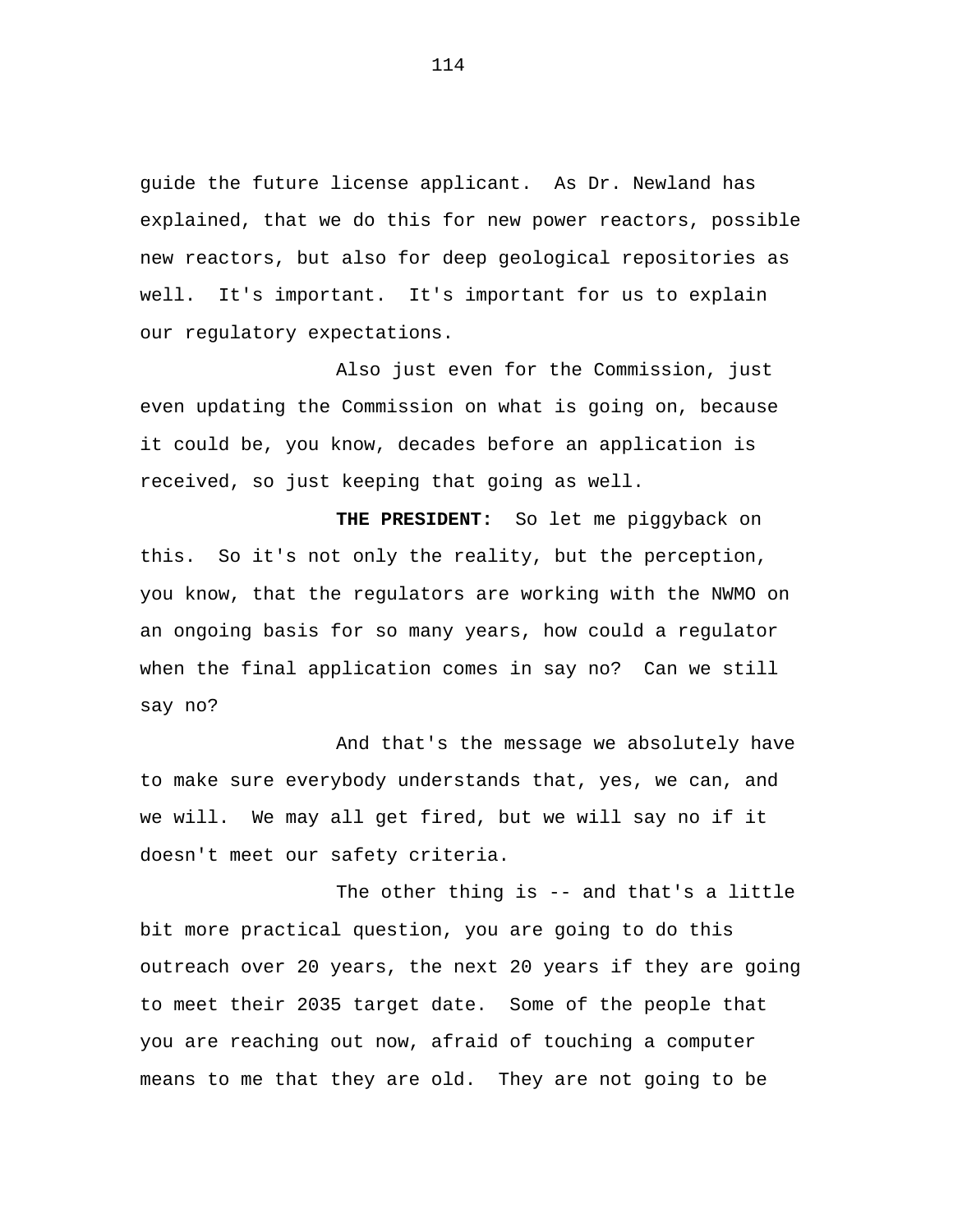around when this is going to come in front of us and we are not reaching the young kids who have no problem getting onto a computer and playing with CNSC online.

So really what it tells me is that we have to do some practical issue -- some practical milestones in this voyage to 2035 of getting a lot more public and periodic appearances in front of us. So rather than wait for the last one, this is my question, coming down to a question, should we summon them all to appear in front of us and say, "Tell us why the last five are okay, the last remaining five?" Tell me what -- because when you boil it down to five, then you have done some of the things Mr. Tolgyesi was talking about. You have done the geology. You have done al lot of -- you have the political support. You have all the support. So tell us that we are all onside moving forwards; these five are eligible.

We still haven't seen the safety case on construction and operation and all that, but at least the high-level regulatory requirements are okay. So what is that number? Is it five? Is it two, is it one?

Mr. Jammal wants to jump in.

**MR. JAMMAL:** It's Ramzi Jammal, for the record. I have to bail out my colleagues here.

Your question is --

**THE PRESIDENT:** You are not bailing out.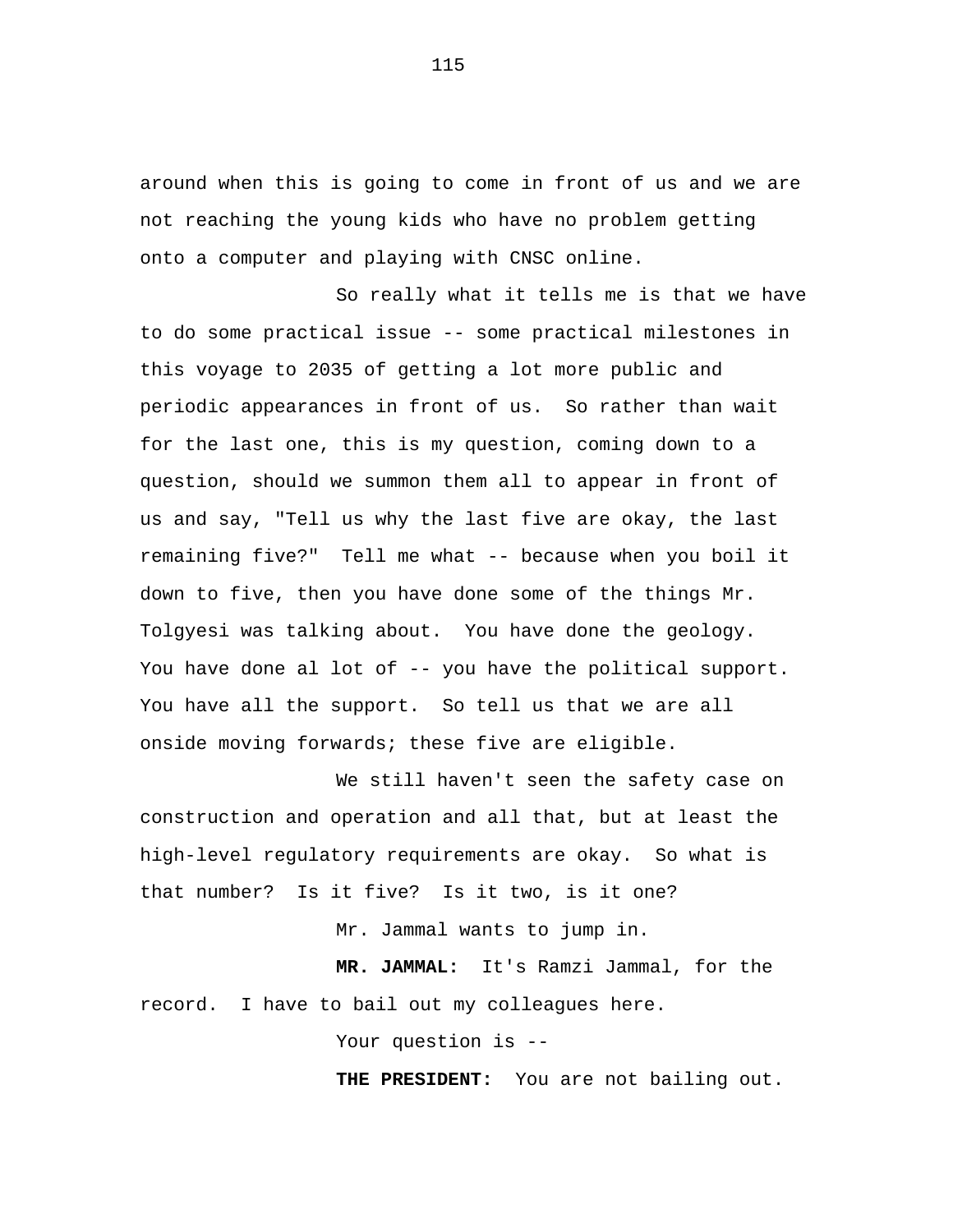--- Laughter / Rires

**MR. JAMMAL:** -- is very valid, Mr.

President.

In all seriousness, this is the -- to answer Mr. Harvey's question, an informed regulator is engaged with the research element on what is going on. So for us to be an informed regulator, as you mentioned, to establish the high-level requirements -- as we go closer and this is why -- this is one of the first public updates to the Commission that I have asked staff to present to the Commission, for us to show in a public domain what work is being done, because the final point is, as the President says, if the safety case does not meet our requirements we will not be recommending to the Commission to issue that license.

But to get there this is a very long process. And one of the elements in this process, so that the Commission is fully aware of -- as the communities become smaller in number, then my recommendation is to come before the Commission to say, here is the host community. Because the last thing you want us  $--$  not us  $--$  you want the industry to be in, NWMO and in regulatory to be in the bind right down to one site, one community. And then we say no. So now you go back and retract.

So we are informed and we have the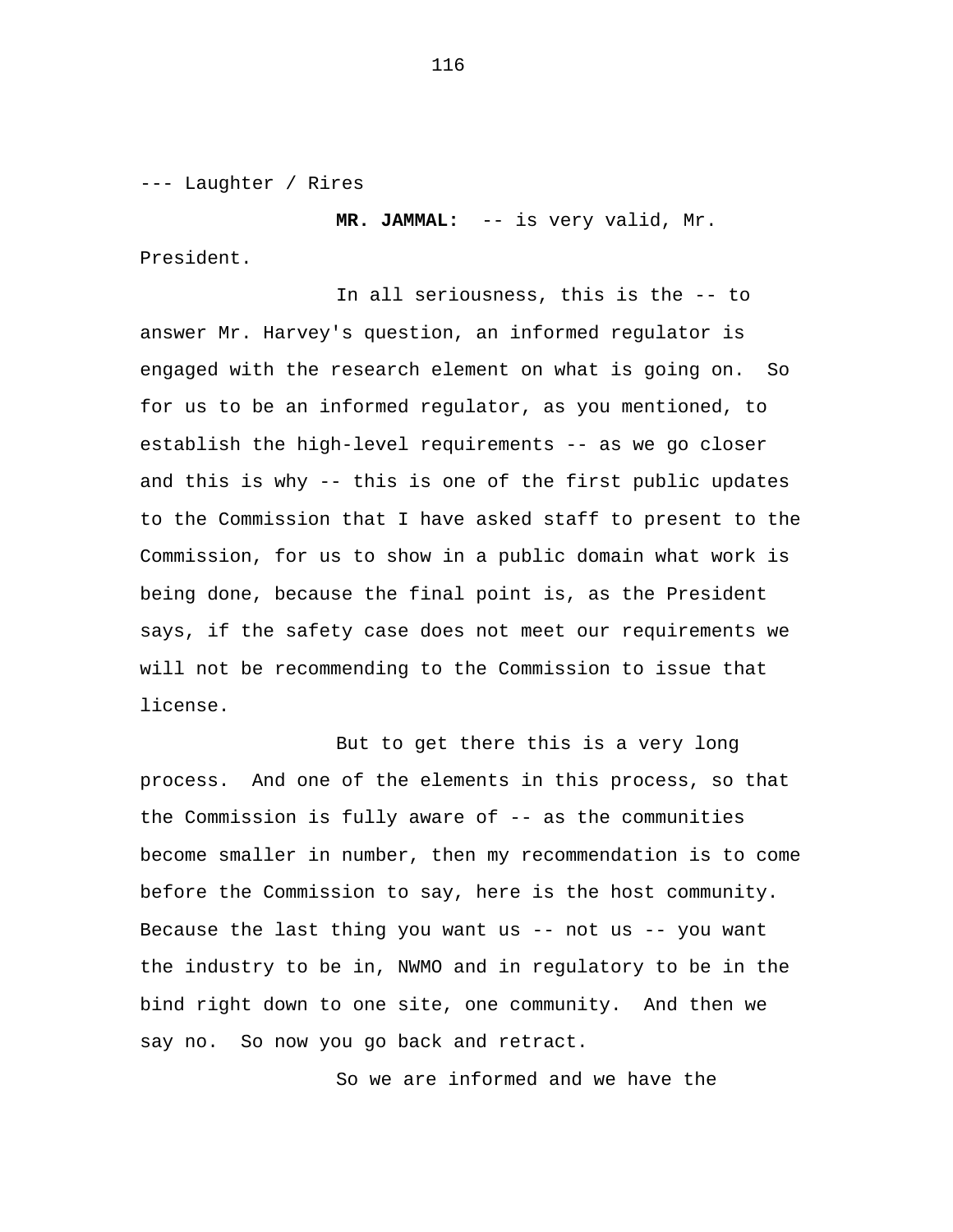independent advisory committees which are being established through contributions in order to develop the research requirement and advise staff on what needs to be done towards the future. So the key elements here, we are looking at the pre-licensing design, but we have to make the decision so that the Commission is able to determine and for us to give a recommendation on what is the safety case being proposed by the proponent and the applicant. As the President mentioned, the dates and the timelines are the proponent's timelines.

We ensure safety is being maintained, but at the same time we will have to make a decision with respect to what we present to the Commission, two or three potential sites so that we make recommendations based on the best available safety case for the short-term and the long-term.

What I would like to add to your question, Mr. Harvey, is, in addition to the research and the plans of the utilities, Canada is one of the very few countries in the world where the operator is putting out funds with respect to long-term management of the waste. So the impact to the future generation, the new computer generation, or whoever it is going to be, the funds are already accumulated over the years in order to provide a solution, ongoing solution.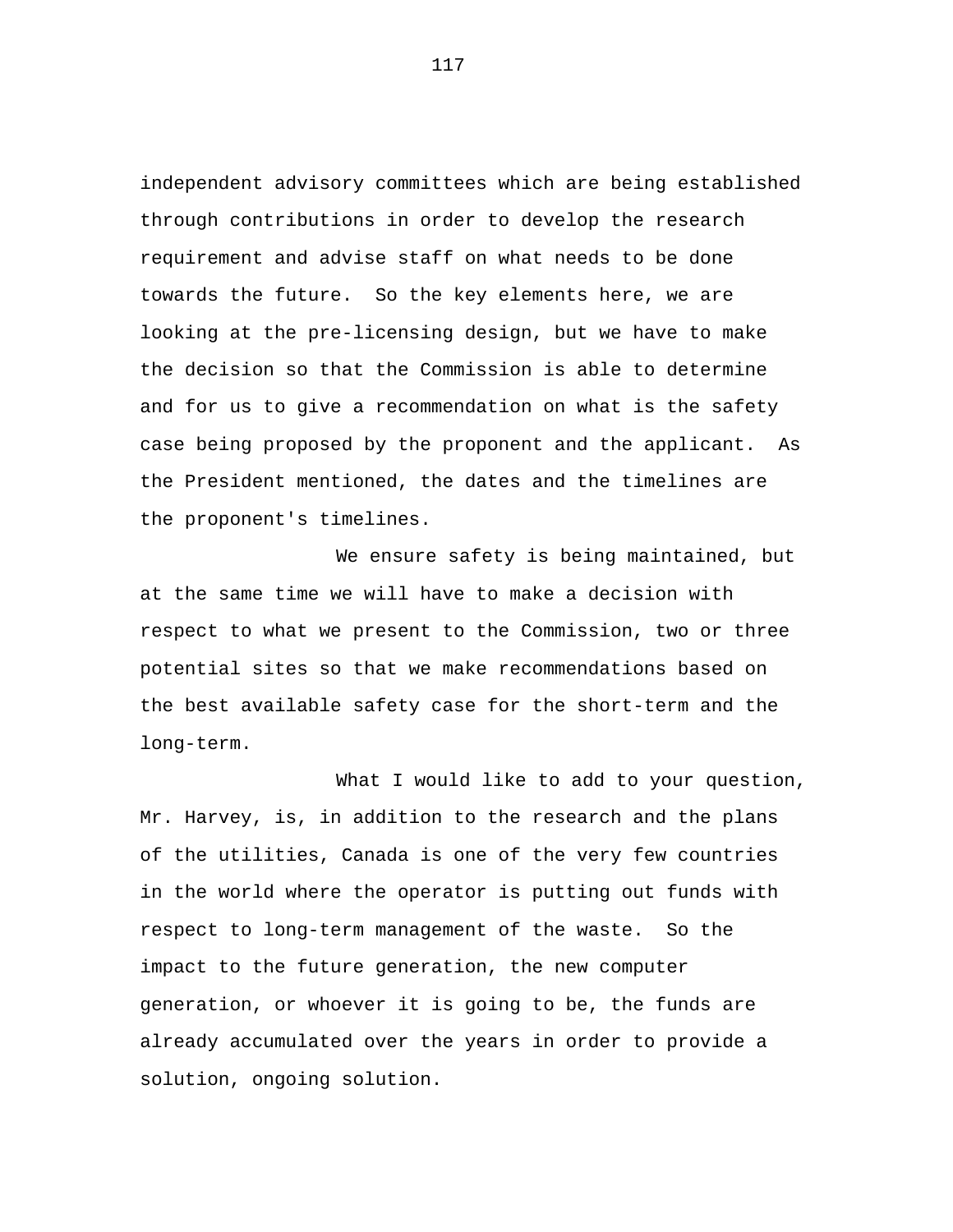So I want to go back to the fact that the funds and the requirements are being put in place. But in specific the funds, there will be no impact on the next generations with respect to the fuel management.

**THE PRESIDENT:** Ms Velshi...?

**MEMBER VELSHI:** I want to follow-up on a comment that the President made that when it comes to the target date of 2035, that is really not our date and we don't particularly care. So who really does care that there is a solution by a certain date? Is this something mandated by the federal government? Because the operators don't really care. The more they are delayed the less their financial burden is.

So where does that imperative for having a solution by a certain date really come from?

**MS MECKE:** Julie Mecke, for the record.

The 2035, just to be clear, that's their date for the funding formula. There is no mandated stage in legislation, like Finland has mandated dates in their legislation.

If I just go back maybe in time, this is kind of Canada's second attempt at finding a deep geological repository for used nuclear fuel. This started in the late '70s and in the '90s there were public hearings and the recommendations from the Seaborne Panel was that,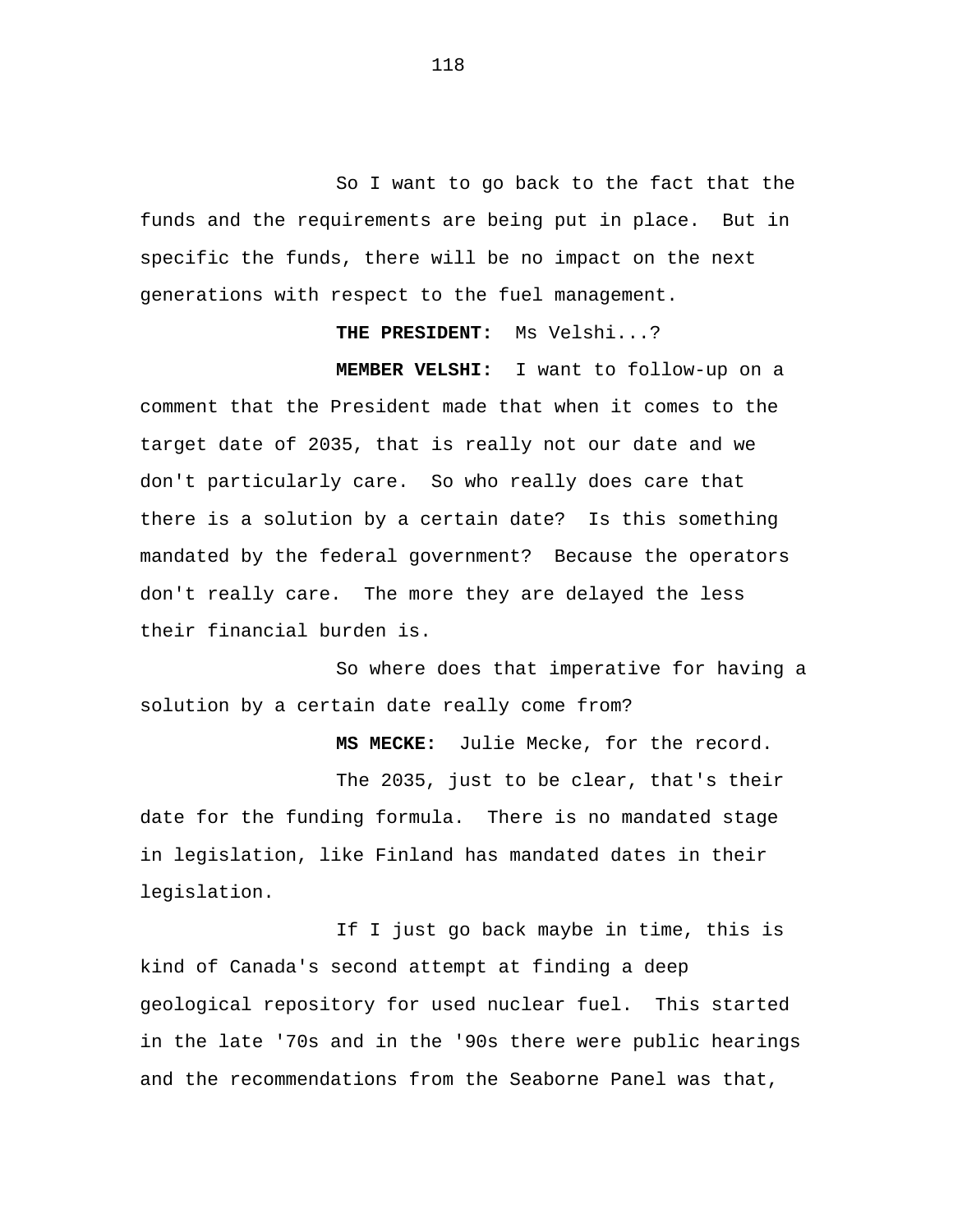you know, technically it could be feasible and they were looking at crystalline rock, but the social acceptability wasn't there. They went back to the Government of Canada who enacted the *Nuclear Fuel Waste Act* and my understanding is that there are no dates in that *Act* because it is really -- and what they have learned from other countries is you can't really put a date or you can't really force - you don't want to force the public into a date, so there are no timelines on the project.

I have asked the question, you know, what if it doesn't work? What if it doesn't move forward? Then I guess they go back to square one again, but this is the process that the Government of Canada has accepted under the *Nuclear Fuel Waste Act* and the NWMO is implementing the process now.

> **THE PRESIDENT:** Sorry, go ahead. **MR. NEWLAND:** Dave Newland, for the

record.

Just to broaden that question a little bit, I think there is a recognition that the longer that you leave waste as waste and you don't deal with it in a final repository, the price goes up. And that has been recognized in the U.S., the U.K., and European countries. Therefore, I think there is a broad incentive to deal with it as soon as you possibly can, rather than wait.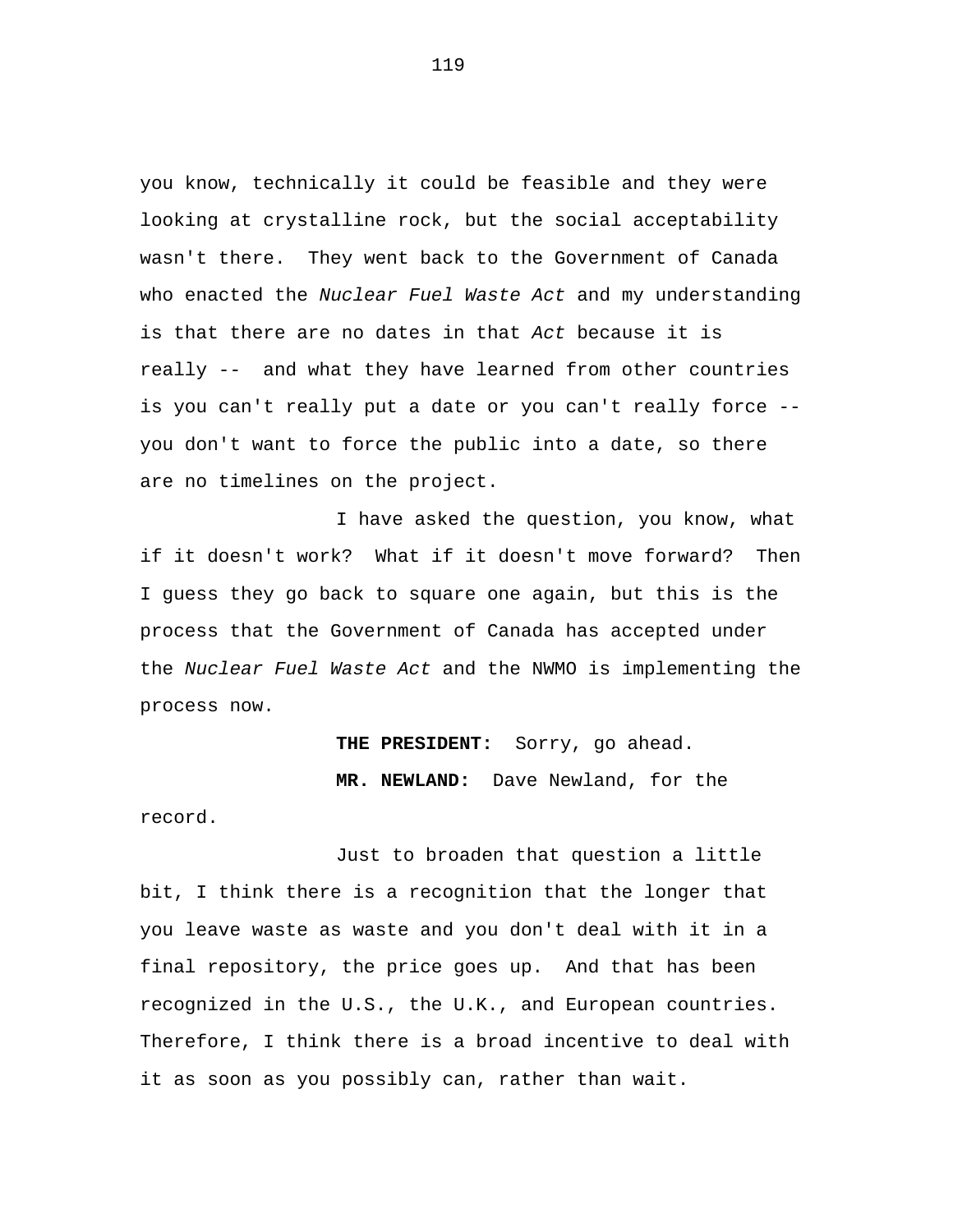So it may not be stated as a formal requirement, if you like, but I think there is a broad recognition the sooner you deal with it the better, just in terms of the financial costs.

**THE PRESIDENT:** Well, let me pose the question slightly different. I think we all do care that we find a solution, including us, and if DGI is not the solution right now the only other solution, you store your -- you maintain it on-site. We have not done -- we are not sure what the safety case -- or on-site storage forever. That is a big debate. In fact, in the States there are some who believe that it is a feasible solution to waste.

But again, it is up to this organization to come to us and say we found a safe solution. We hope they do, but the key from our perspective is the safe. So we do care. I think everybody should care about what is the and result of storage for waste. The question is what is the modality of doing it?

Did I get it right?

**DR. NEWLAND:** Dave Newland for the record. Yes. And I think the sooner the better. 2035 is there for planning purposes and it may be 2035, it

may be 2040, but -- I will leave it there.

**THE PRESIDENT:** Ms Velshi...?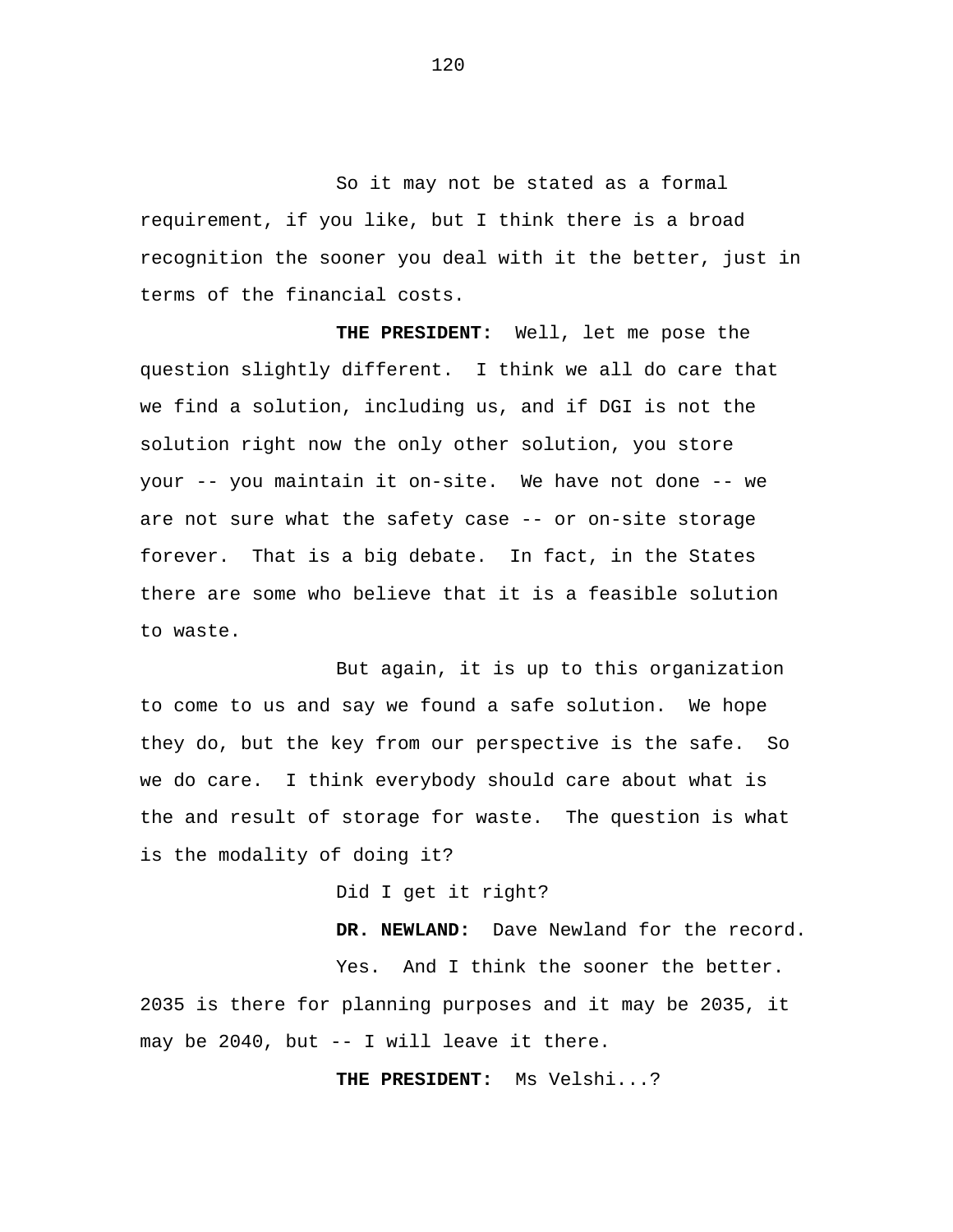**MEMBER VELSHI:** You have talked a fair bit about research and international collaboration and I suspect that there are regulatory requirements that the NWMO has to undertake research to demonstrate that they are coming up with some solution. I didn't see in your next steps your review of their research activities underway. Is that something you do on an ongoing basis already?

**DR. NEWLAND:** Dr. Brown, please.

**DR. BROWN:** Julie Brown, for the record.

So one of the activities of the Independent Advisory Group that has been established, their first activity will be to carry out a review of the NWMO's research program.

**MEMBER VELSHI:** And I noticed that your Independent Advisory Group, the membership is primarily or almost exclusively geoscientists or people with a geotechnical background. Is that appropriate? Does it need to be broader in expertise?

**DR. BROWN:** Julie Brown, for the record.

So there are five members of the group right now and they do have actually a variety of background in the geosciences and engineering. So there is a regional geologist who is an expert on the geology of the Canadian Shield for example. There is a hydrogeologist and there is a contaminant transport engineer. There is a geo-mechanics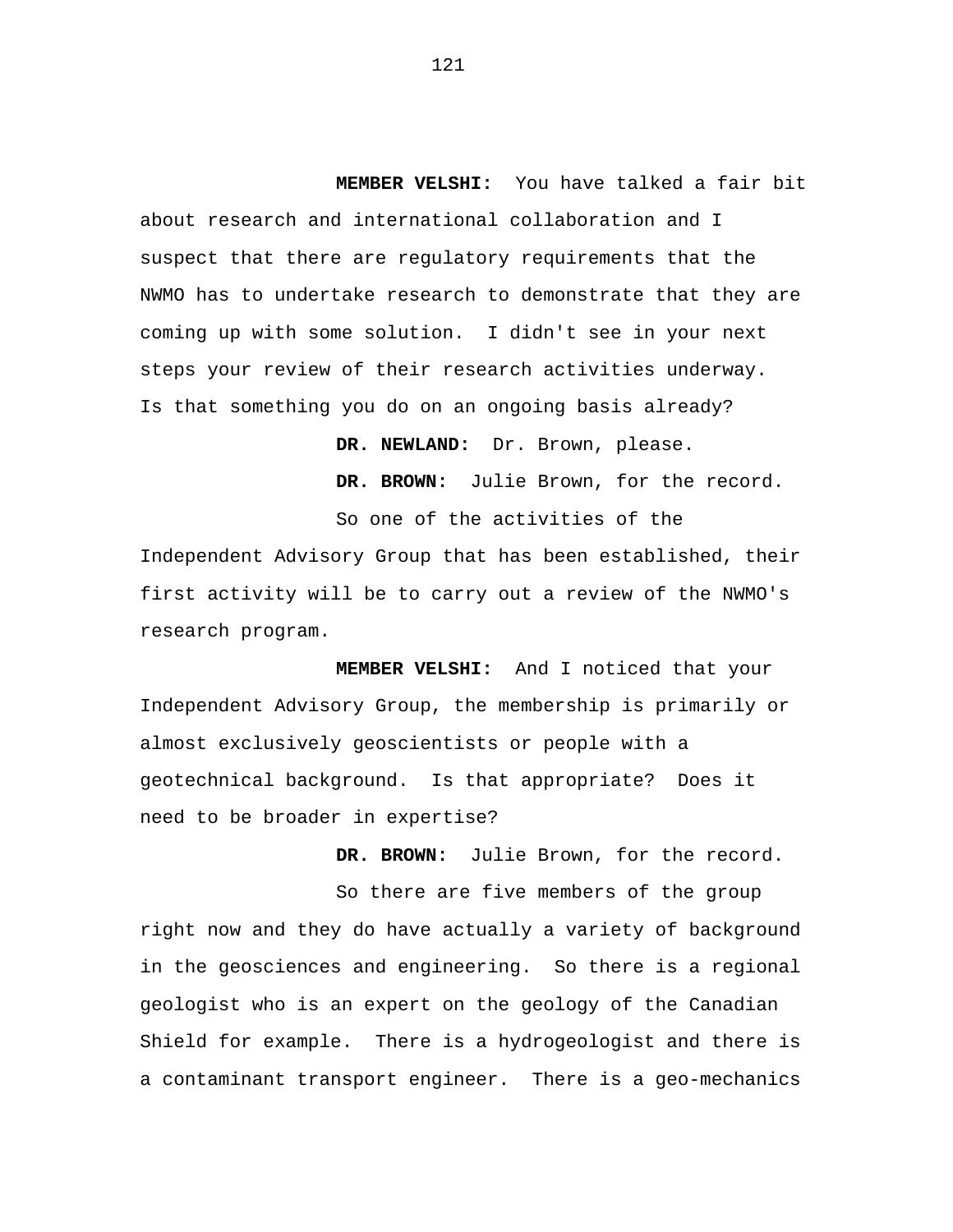expert who is an engineer and there is also an isotope geochemist who has experience working with on the Yucca Mountain Project. So there is a variety, but that isn't to say that in the future that we would need different experts, so the demographic of the group might evolve with time.

And also, if we need to at this time access different areas of expertise, we would hold workshops and make sure that that expertise was accessed as needed.

**THE PRESIDENT:** Just to piggyback on this one, I assume that you are not closing the door for getting -- if Finland and Sweden actually build some of those things, some of those experts from those countries might be a useful addition.

**DR. BROWN:** Julie Brown, for the record.

Absolutely. We would definitely want to continue those collaborations and, in fact, those are some of those people in that network, the International network. Those are the people that we have as point of contacts that we would reach out to and invite to come and work with members of the IAG.

> **THE PRESIDENT:** Okay, thank you. Mr. Tolgyesi...?

**MEMBER TOLGYESI:** You know, you met the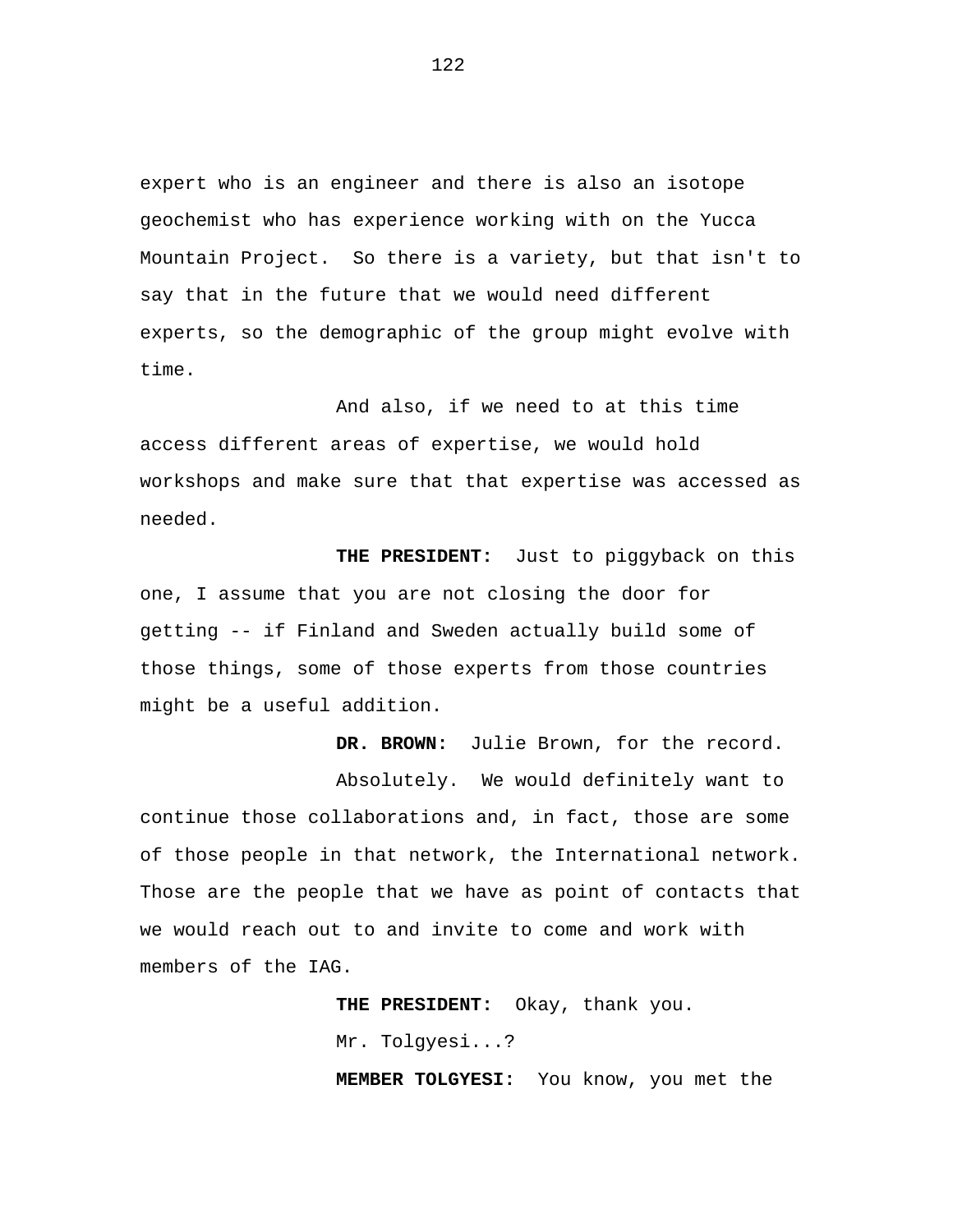Swedish and the Finnish regulators. You exchanged -- what was their advice to you, what you should -- what are constraints and challenges, where the regulators should pop in, where are the bells, which bells are ringing, you know, what you should watch or what you should push or from where you should stand?

**MS MECKE:** Okay, I will take the first step.

So one of the things that we learned when we went there, and we were actually in the initial phases of developing an Independent Advisory Group and then we found out that both regulators also have this. So it just gave us more backing that we were on the right track, so that they both have independent advisory groups.

It was also important to -- it's something that we will have to think about in the future but also keep in the back of our mind is the management change when you have kind of an organization doing research right now and then they are going to submit a license application. So that is something for us to keep on our mind as the regulator, but also as a possible future applicant that kind of shifts.

So they also really stressed the importance of really being clear about your role to the public, that you are the regulator and making sure that the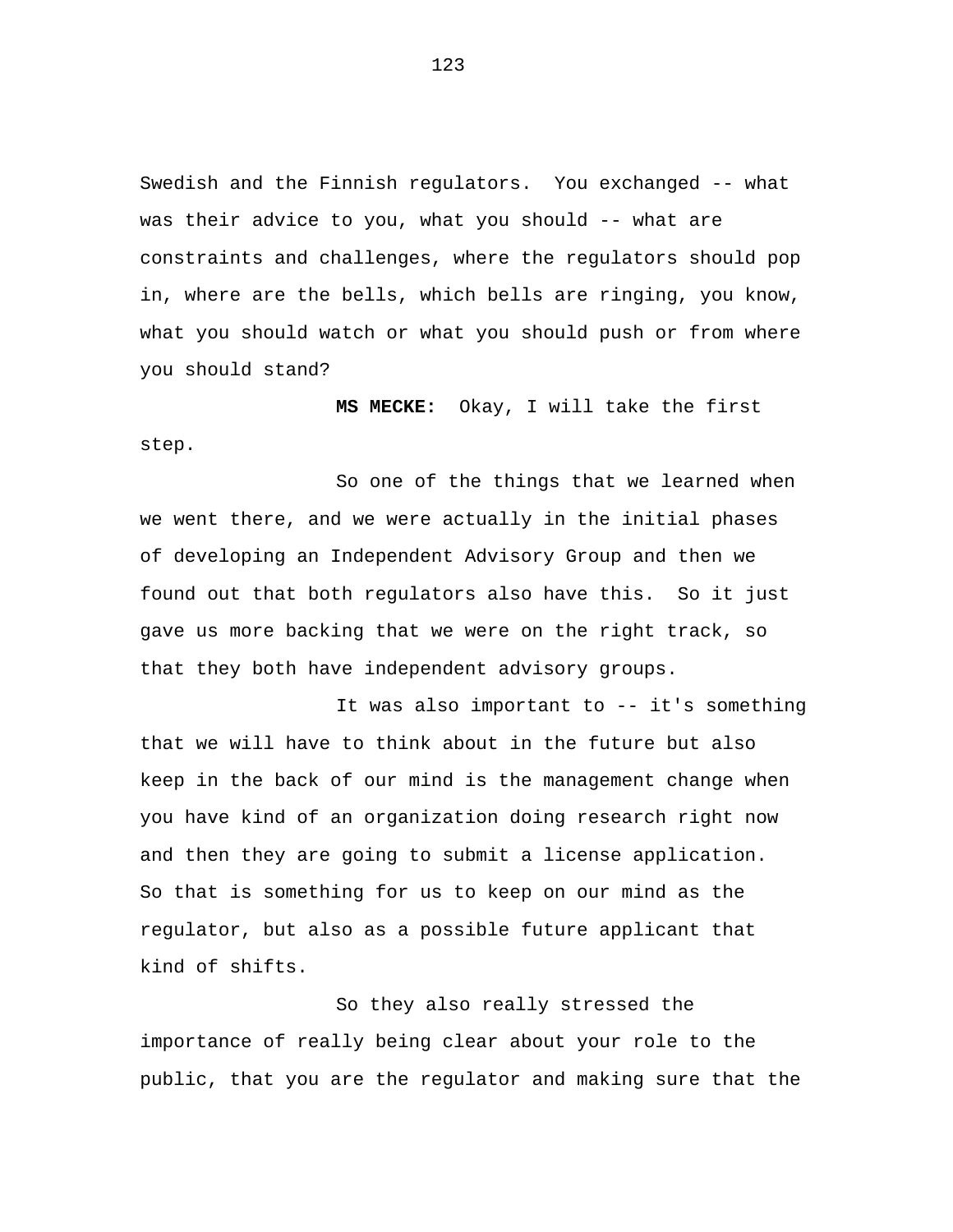public or communities understand that.

Again, the visits to the underground research laboratories were very crucial for CNSC staff, again, just training, knowledge building, developing networks. Another thing that we learned is more about the research program and we can apply that to our research program, that they did put a lot of funds towards research. Some of them actually contracted out expertise and in hindsight they were like, we wish we developed our own in-house staff to look at that over the long through, over the long time.

From our point of view, what we learned is that as a regulator, like we require a license at siting, which is different from other countries. So we are involved pretty early in the process and we also have, you know, a clear mandate on health and safety during the construction phase.

So we have that expertise and we also have the expertise in that we also regulate operating uranium mines and we have those people who can help us as well. So there was a good feedback to that.

Dr. Brown, did you want to add anything? **DR. BROWN:** No, I think you covered it. **MEMBER TOLGYESI:** You know, we have a kind of -- you meet the communities. There are lots of native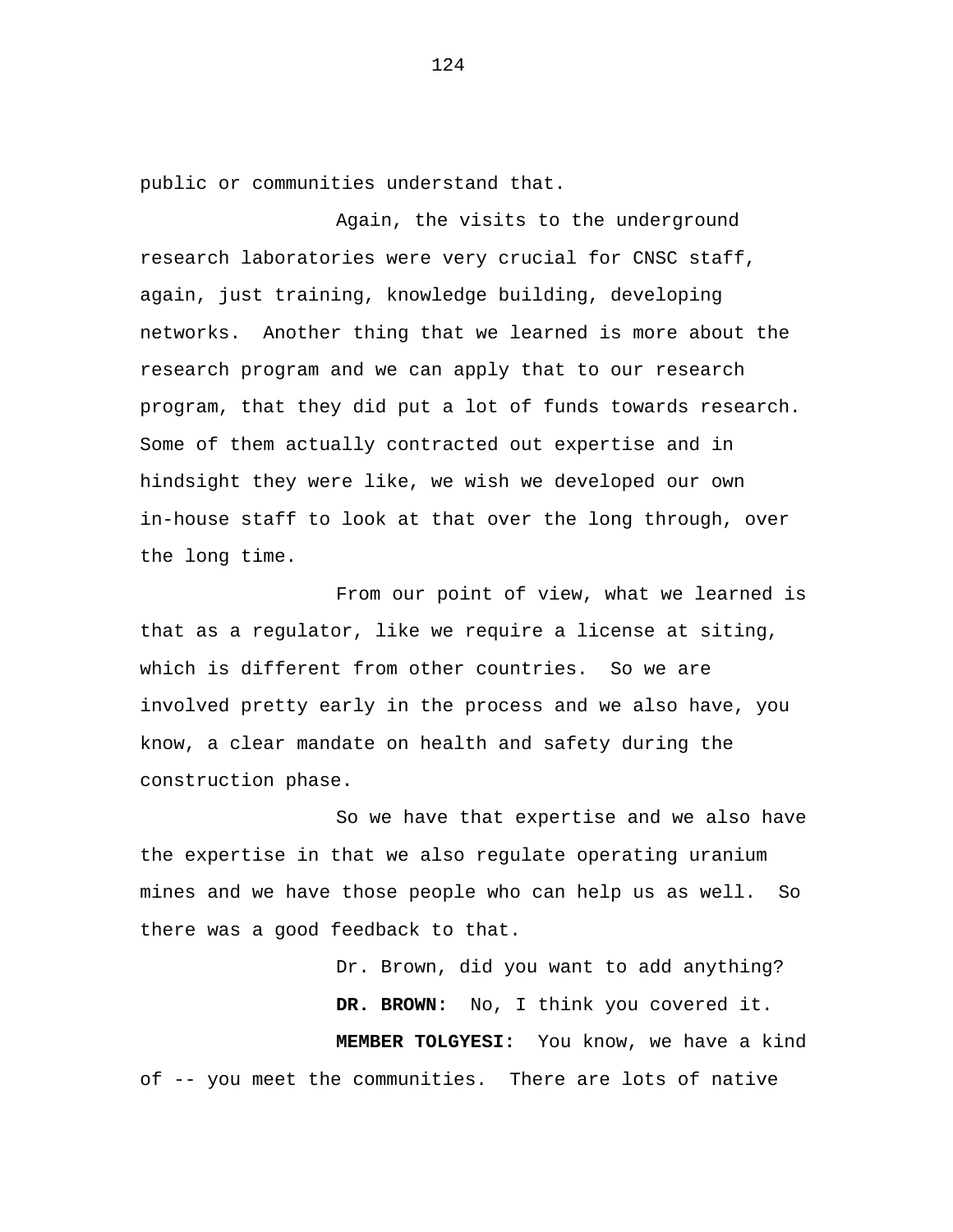populations also.

Did the Swedish and Finnish meet these kind of situations and how did they handle that and to what extent did they have the public involvement, the public promotion within the communities?

**MS MECKE:** Julie Mecke, for the record.

So in both countries the communities actually have a strong kind of power. They have the power to say no to the project. So just we focused a lot on what they kind of did after narrowing down the siting process, but they were really active in just focusing on the community and the surrounding communities as well.

STUK as a regulator is fairly well known in Finland, so they continued that knowledge and continued to talk to communities like we are doing right now. We have learned, but they were further away. Like they would attend, you know, community meetings or their CLC meetings in Canada, so continued to do that.

In Sweden again kind of the same process, really focusing on the community, maybe the surrounding communities. Further on in the process, again having a single point of contact, but really participating there to explain the role of the regulator and the licensing process and if an application were received, you know, what's the process that they could go through.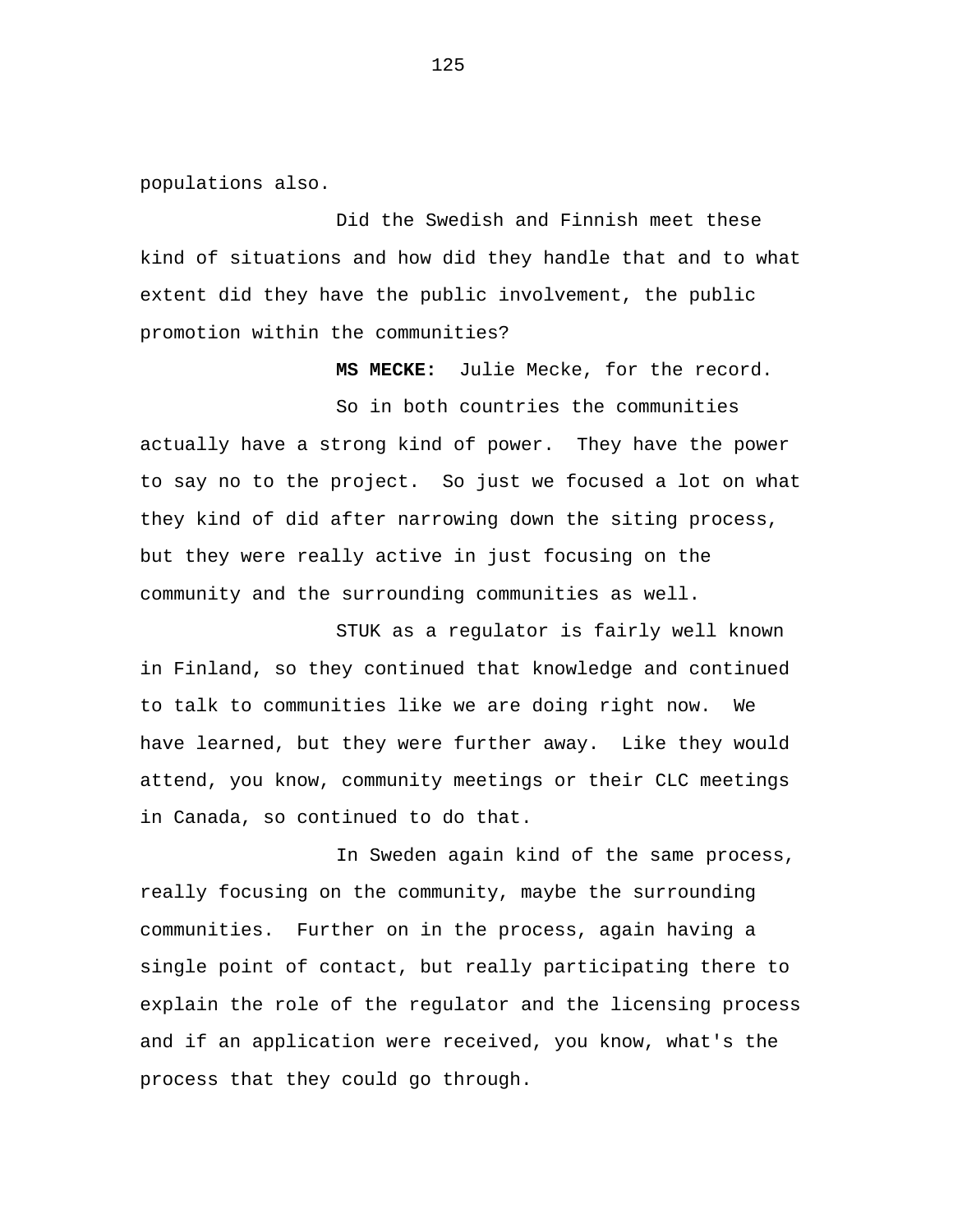**MEMBER TOLGYESI:** My last. You know, in Finland we were saying that there was an experimental facility which will be part of the final. Well it is not the case in Sweden.

How would the population in both cases accept this experimental facility, because it means that it is going forward? You know, it is not only that we are talking about, but it's there.

So while there are some different challenges, when was this experimental facility constructed?

**MS MECKE:** Julie Mecke, for the record.

I really can't comment on that. I didn't ask them about, you know, did the community support an underground research laboratory. I do know in both Finland and Sweden both of the final proposals are in communities with already nuclear facilities, so people were already, what they said, familiar with that aspect.

And in Sweden where the underground facility is located, and you are right, it is not the final location, again that's in a community that has a nuclear reactor in there. They also have the club facility as well where they store all the used fuel for the reactors in that facility now.

So each of the communities, I guess,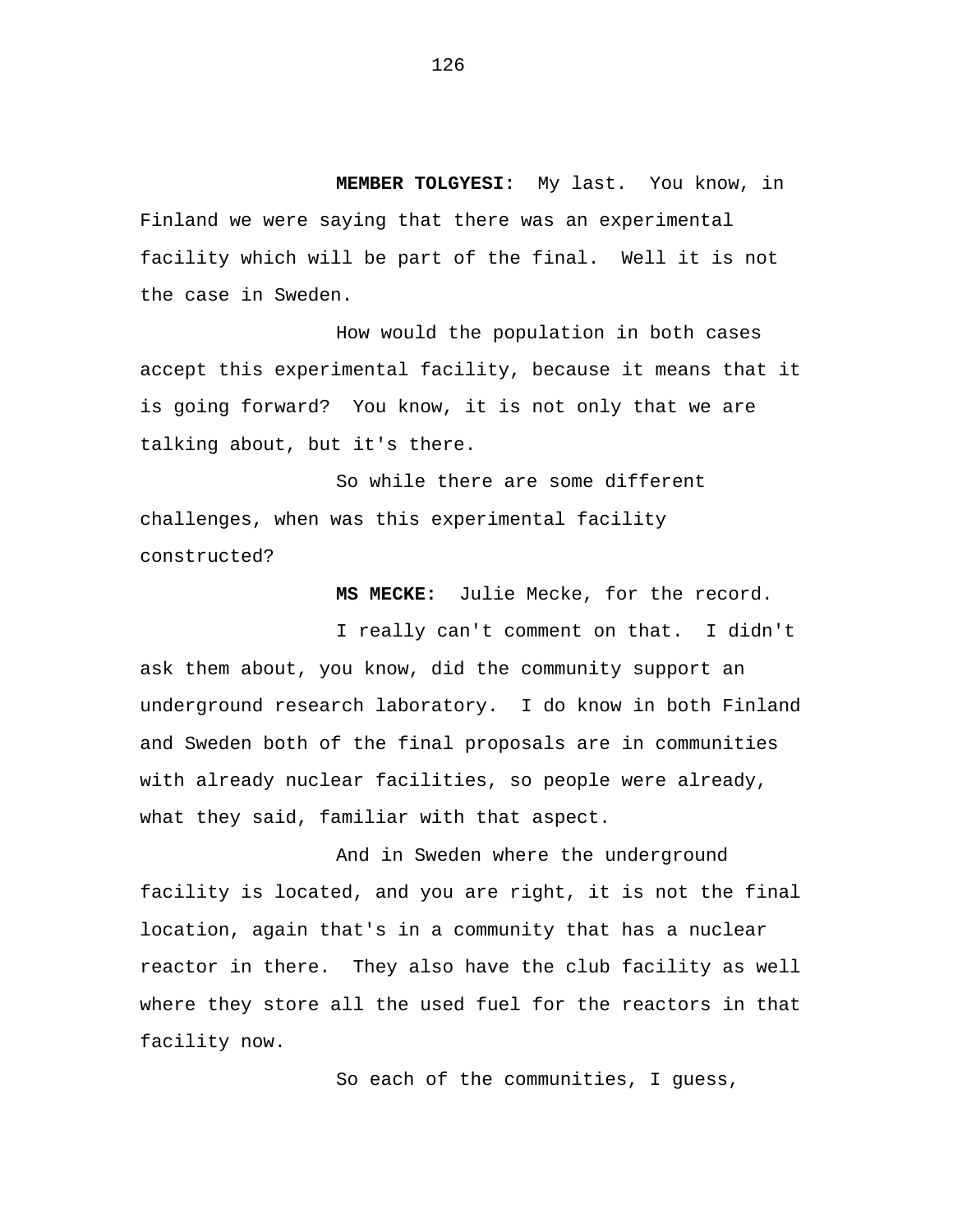already had a familiarity with the reactors being on-site, so the URL was not that, you know, different to them at all. But I can't comment on, you know, their feelings on the community on when they went ahead.

**THE PRESIDENT:** Thank you.

Monsieur Harvey...?

**MEMBRE HARVEY :** Merci. Just one question. On slide 15, which is the one with the map here, when you are talking of communities not identified for further study, is it not yet identified or they have been rejected and they are no more in the process?

**MS MECKE:** So again, according to NWMO's process, they are no longer in the process. So they have been, I guess, screened out or not asked to advance forward. I think that's how they say it.

## **MEMBER HARVEY:** Thank you.

**THE PRESIDENT:** Just while we are on slide 15, and I assume we are going to post this -- you are going to post this deck somewhere -- if you are, please change the colour. I know you were trying to be subtle, but the difference between light purple and middle purple and this purple, it's pretty hard on my eyes and I'm still not sure I have it right.

> You were going to say...? **DR. NEWLAND:** Dave Newland, for the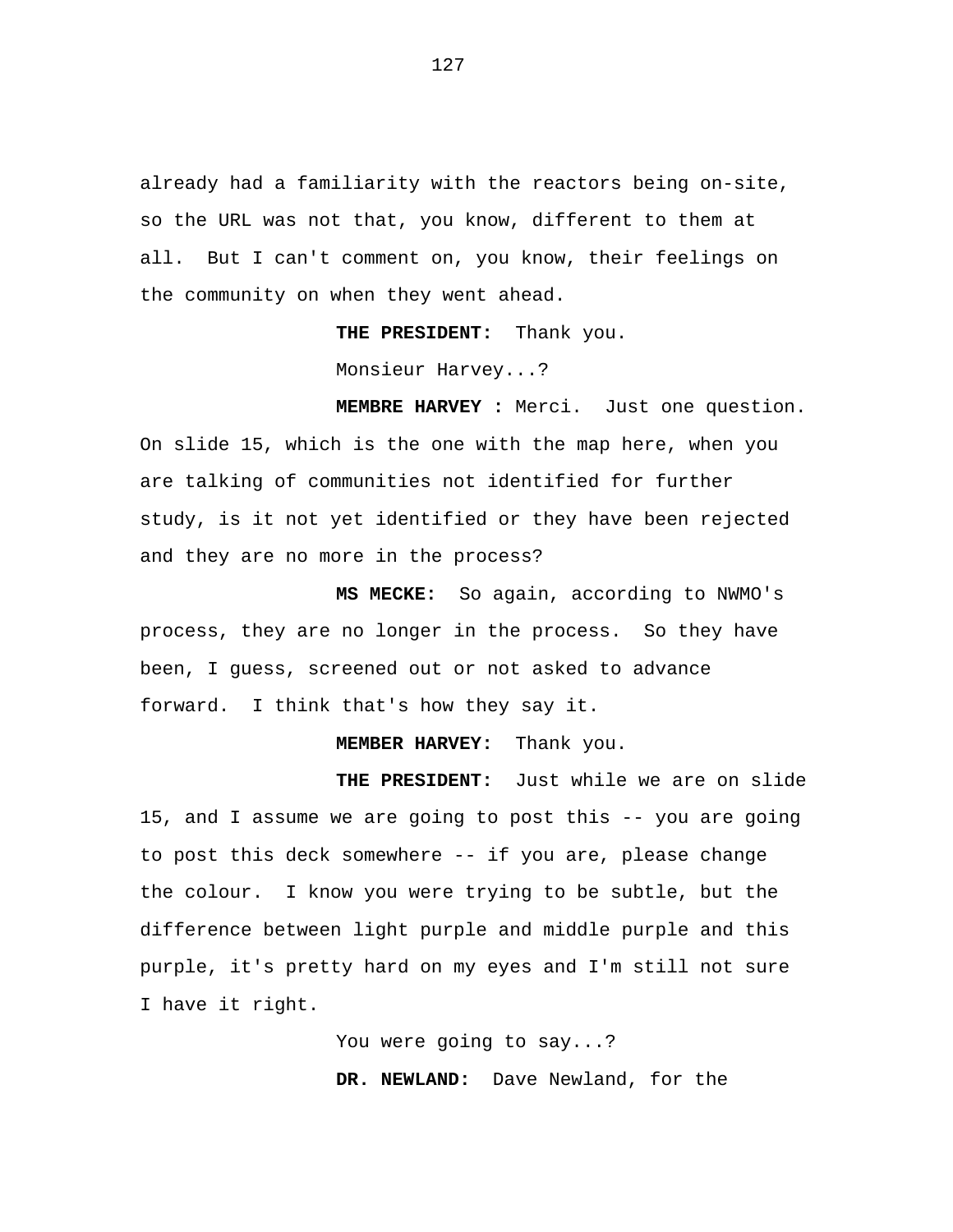record.

Yes, we do plan to post. **THE PRESIDENT:** Okay. **DR. NEWLAND:** And point noted. Thank you. **THE PRESIDENT:** Ms Velshi...? **MEMBER VELSHI:** What learnings from a

regulatory perspective have you had from the DGR for low and intermediate waste licensing process? Is it "oops" or is it premature?

**THE PRESIDENT:** It's a bit dangerous to get into lessons learned now while the panel is in there. **MEMBER VELSHI:** I understand, okay. **DR. NEWLAND:** Thank you.

**THE PRESIDENT:** But if you want to do a general --

**MEMBER VELSHI:** No, I understand, that's fine. I just wondered if there were any that you had already addressed.

So your primary focus in this phase is really to make sure that the communities understand the role of the regulator and its independence. How are you measuring how successful and effective are you at that?

**MS MECKE:** I think right now we are at the start. Each of the meetings that we have we do try to take note of the questions. We don't identify anyone, but we do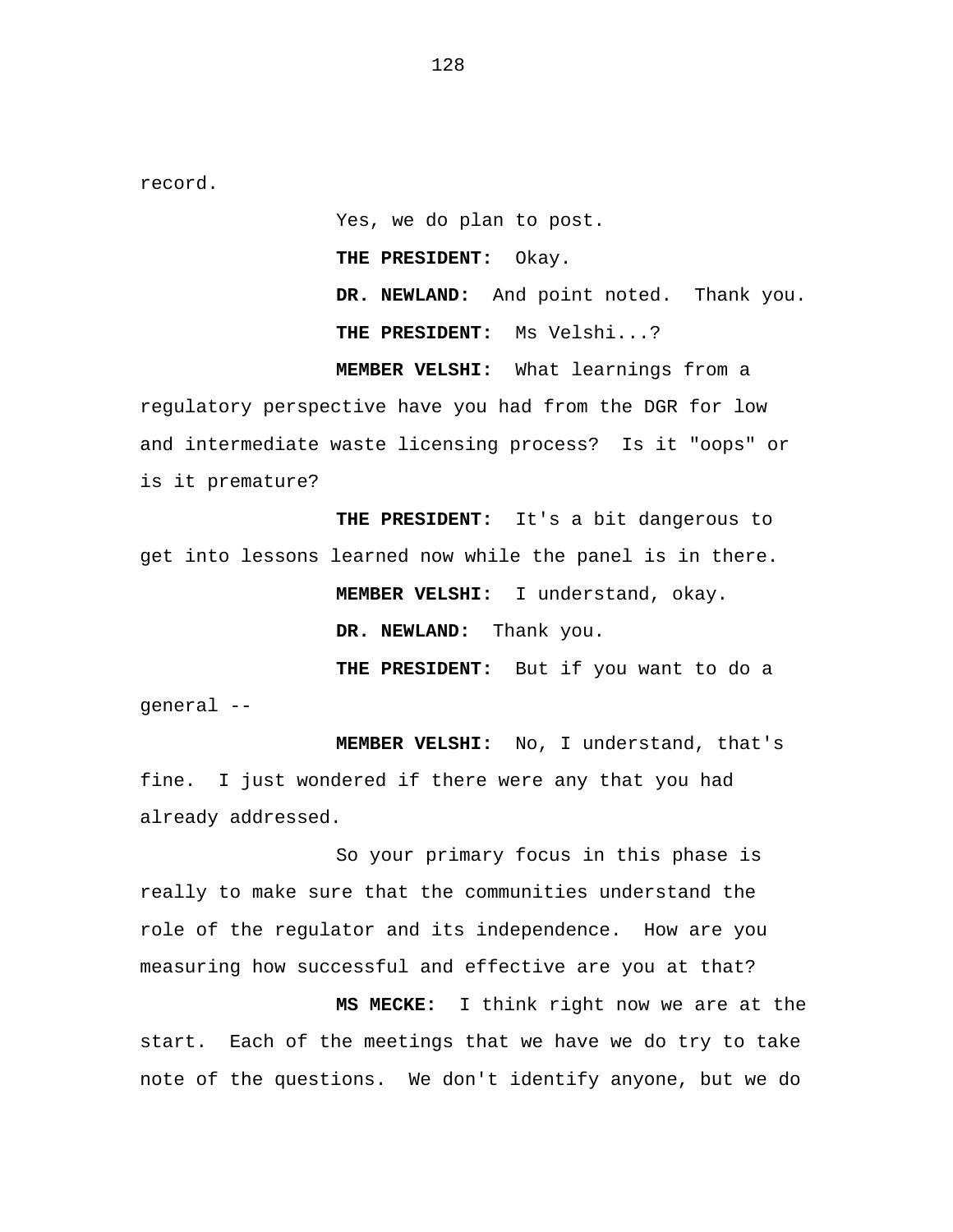take note of the questions that have been asked. I think we have about 540 questions right now kind of in a database and we use those to improve our outreach materials over time.

How we get feedback is again just talking to people at the open houses, talking to the CLC project administrator, talking to the CLCs and getting their feedback. Again, it is a work in progress. We will continue to -- you know, we think we know what the public wants to hear from us and at the end they will give us feedback.

And right now we are kind of looking at our communication assessment plan right now and taking in what we have done over the past five years and thinking about ideas on how to move forward.

But also we have these CLCs and also seeking feedback from the CLCs on, you know, what do you want to hear from the regulator? Like some of them for our open houses have said, "Can you come and do a demonstration on radiation protection?" So we can do that. Some of them have asked for a presentation during the open house. So we can do that as well. So it has really been a learning experience with actually each of the CLCs over the process and what has -- you know, their feedback from the community and what they feel that they would like to have a topic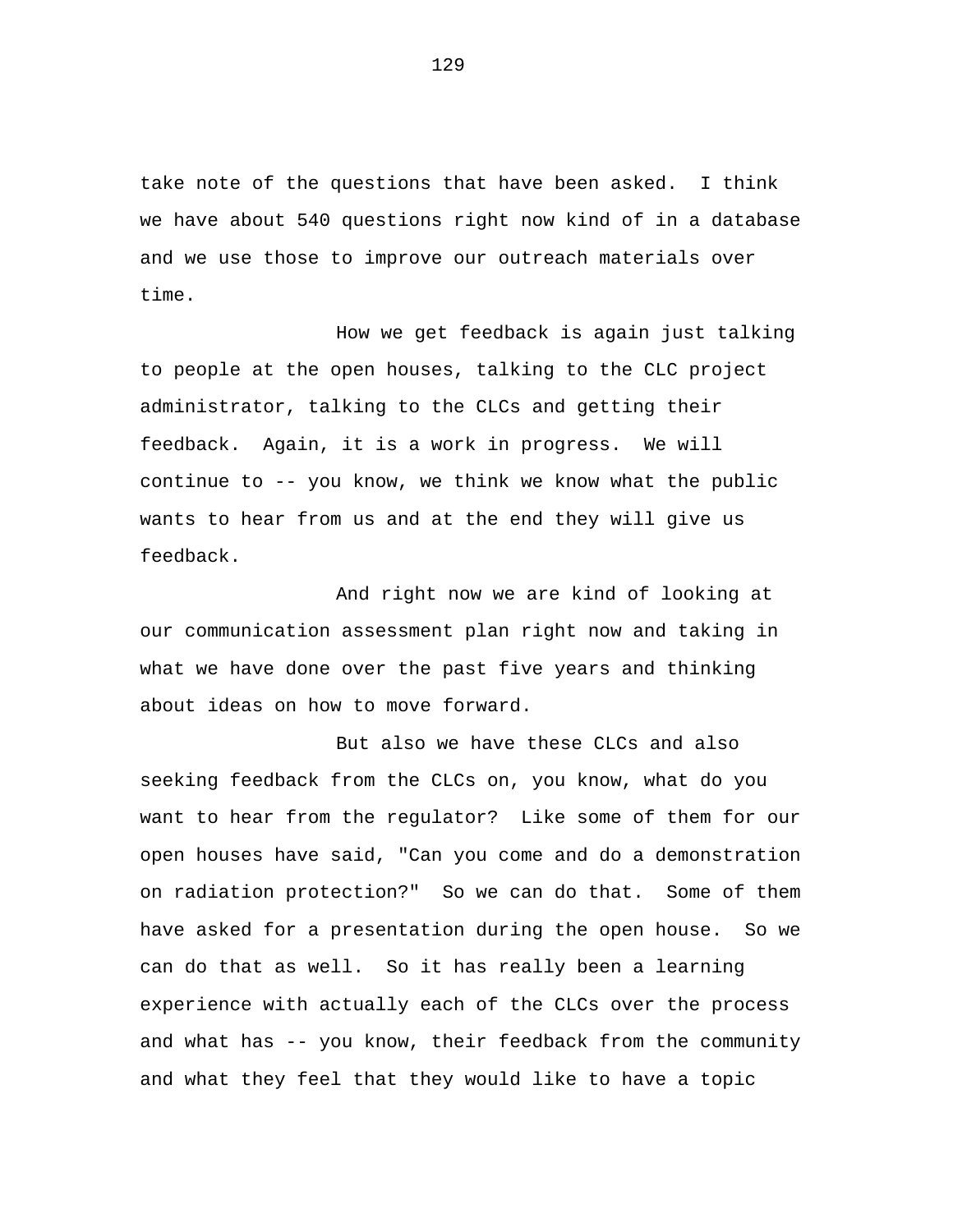from the CNSC.

But our first step, and I think just based on my experience over the past five years, it has been just to simply establish who we are as the CNSC and once we get that message in play then we can work on, you know, expending our outreach activities, getting feedback and expanding forward.

**MEMBER VELSHI:** What is the CNSC's budget, both as far as staffing and known labour dollars for this work?

**MS MECKE:** Just based on the planning that I did, last year I think we are at four fulltime employees. The team right now, it's mainly me fulltime and probably Dr. Brown half the time, but we have a team of about 20 to 30 experts from different disciplines, so about four FTEs total.

The budget, I think I budgeted for outreach activities maybe \$75,000. So we do look at that and then Dave, Dr. Newland can talk to the management perspective on how we look at, you know, the funding and staffing as the project unfolds.

**MS VELSHI:** Yes. No, I was just more interested in getting a sense of the quantum of the level of effort and this is great. Thank you.

**THE PRESIDENT:** But I'm going to make sure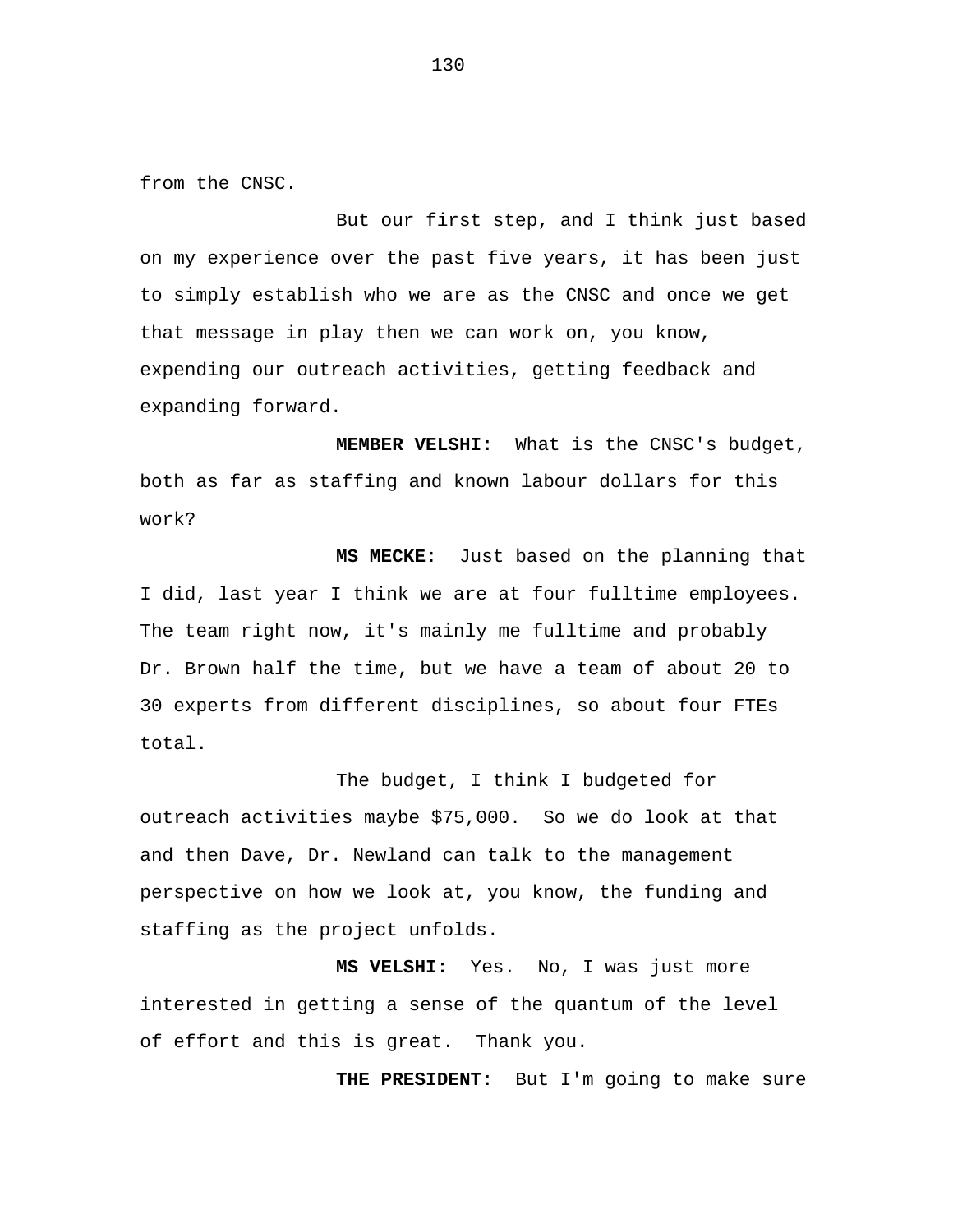that there is no budgetary constraint and this is going to be high priority for this and it will increase in intensity as it becomes more and more real in a sense. So I'm not sure we were getting the full capability that you have in house to do the outreach.

**MEMBER VELSHI:** Well, it's more than outreach, too, I mean if you are doing your own independent research and technical work as well. So that's -- yes.

**THE PRESIDENT:** So that is the whole shot then, the whole nuclear waste division in there, so it's a lot more than the four FTEs.

**DR. NEWLAND:** Dave Newland, for the record.

So if you look across our total FTEs within the division, that would be around -- plus including specialist expertise, it would be 20 to 25 across all of the activities.

> **THE PRESIDENT:** Right. Ms Glenn...? **MS GLENN:** This is Karine Glenn, for the

record.

I just want to emphasize that actually the activities the CNSC conducts are actually cost recovered so NWMO is actually providing the funding. So whatever the amount of effort that we need to put out is ultimately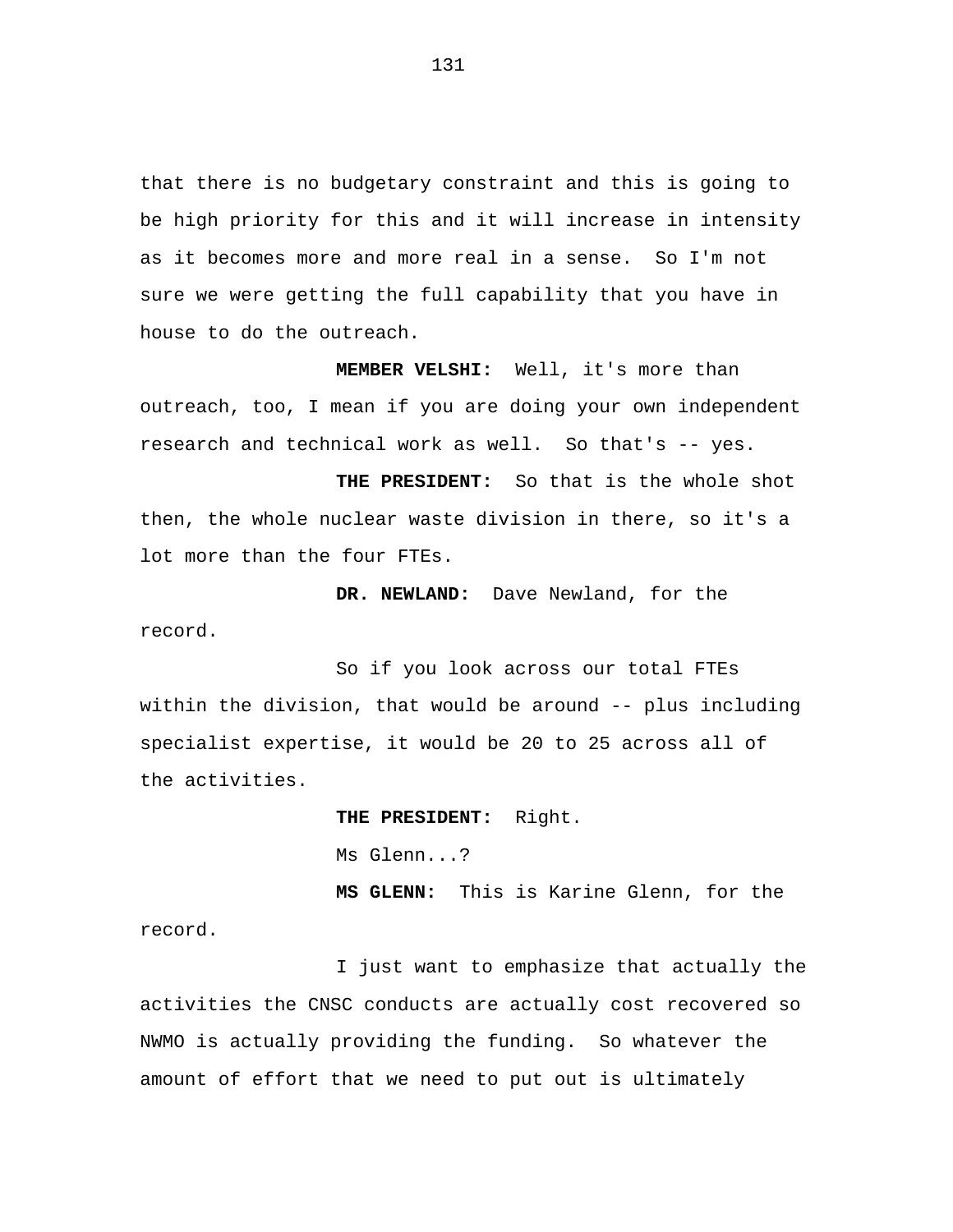funded through cost recovery by NWMO and we plan accordingly on an annual basis in order to provide the outreach necessary for the phase and the demand that we receive and we can readjust as required.

**THE PRESIDENT:** Okay. Question? Some more questions?

I have a couple of quickies here. First of all, you know in Appendix A, it came before. The word "CNSC" is not mentioned. You know, it is a sore point, particularly when they talk about the regulatory approval and they actually mention the *Act*. Well, who is managing the *Act*? So this is for future reference.

I'm glad to hear that we are thinking about posting the deck, because some of the research activities that are outlined here, it will be really nice if it comes into our website in one place and continuously updated as more and more interesting research and experiences are being shared and posted, because there is a lot of material in there that really does not get in one place, the easy read about what is being done in all of this. So we have to find a way to actually post some of this, share the information.

I have only one question that I really would like somewhere an answer sometime. So what is the period of appearing in front of us on this subject?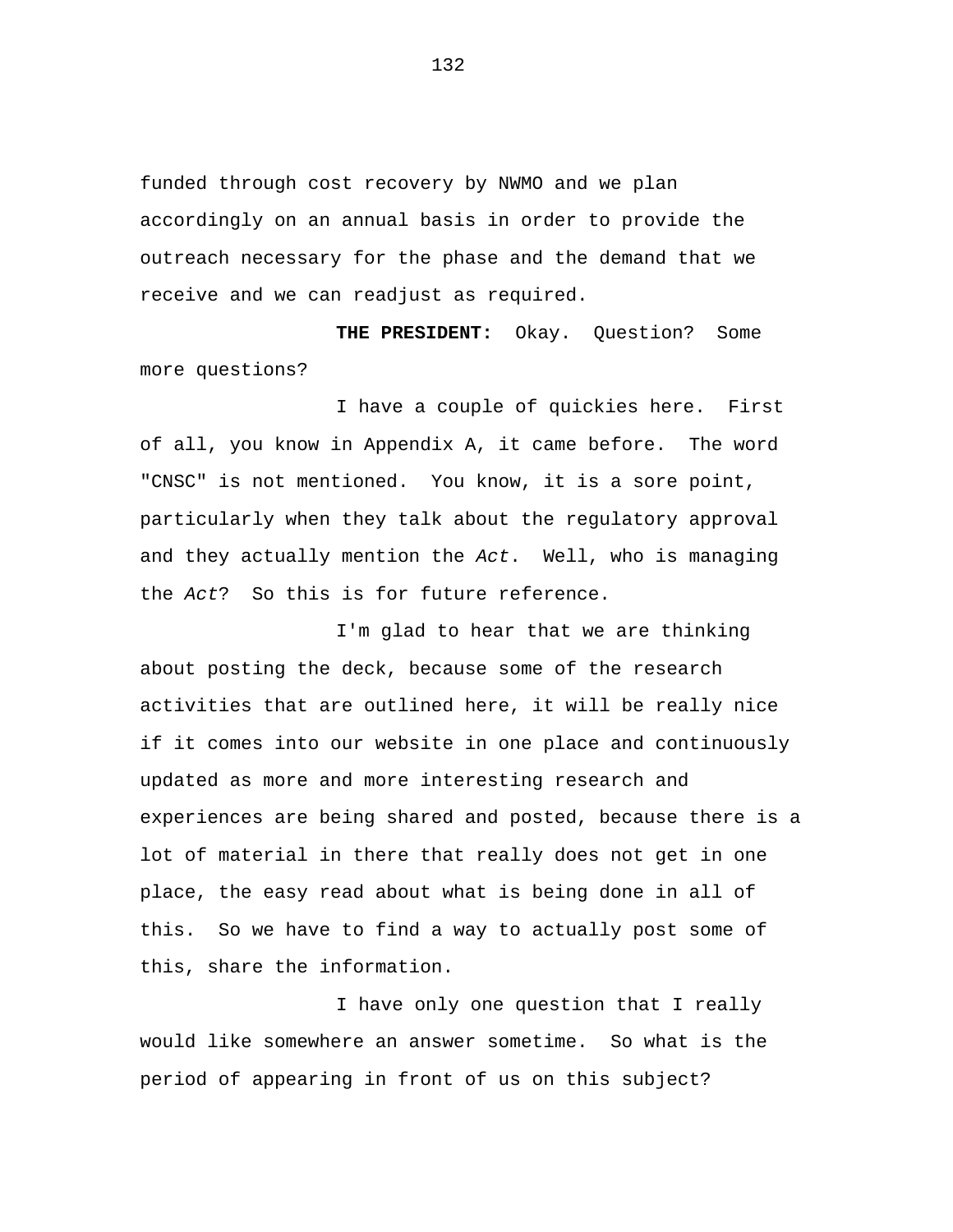When is the next time CNSC should do an

When is the next time NWMO should come

here?

update?

And when is the next time -- when are you going to start doing the pre-licensing generic studies, the two studies on the two different types of structures?

Does anybody want to give some dates?

**MS MECKE:** So I will start with the

pre-licensing project reviews. We have already started to review those and we are actually -- I'm getting ready to submit the final comments on the sedimentary case study. So we reviewed both -- so those are conceptual design and post closure safety assessments for the two hypothetical sites.

What NWMO is going to do next is, they have dispositioned our comments, but they are going to create two additional studies; again, one on crystalline rock and one on sedimentary rock. And they will update those studies with our comments in them, but they will also update the studies based on, you know, the research that they have been doing since they have originally submitted those reports. They are doing a lot of international collaboration and their own research. So they will update those two reports. So those are kind of an ongoing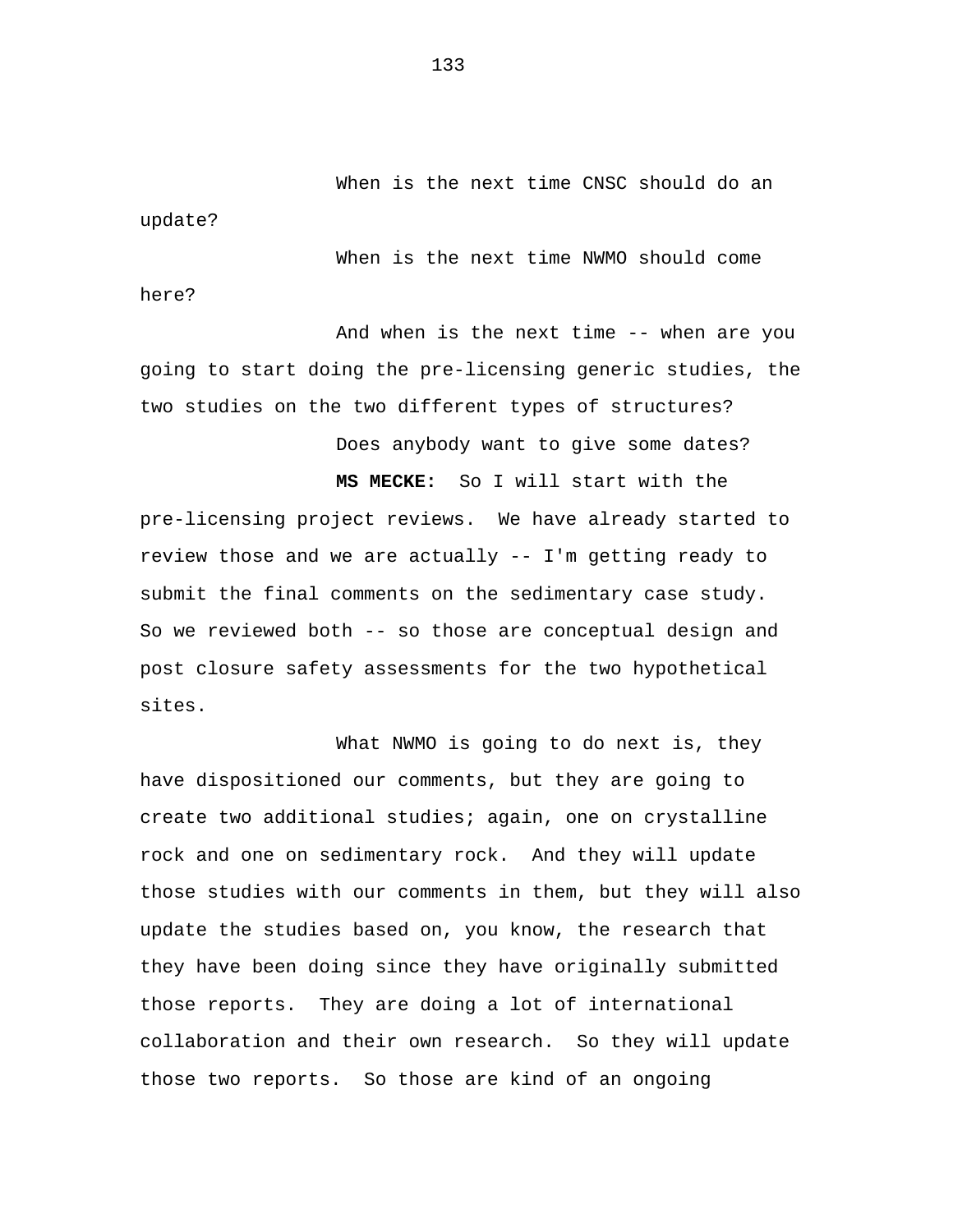technical basis that we are looking at.

In terms of NWMO appearing before you, the last time they appeared was I think in December 2010. Staff have told them, you know, it is probably a good practice to come and talk to people who may be making the future licensing decisions. So it has been suggested on an annual basis that they come to talk to you and I believe that they will be coming to talk to you shortly. I unfortunately cannot give you any dates, but I can  $-$ - Dr. Newland can communicate that message to the NWMO.

In terms of staff appearing in front of the Commission again, we did offer if you would like to hear more about our independent research program that we are doing and we are more than happy to come and update you at a frequency that you would like.

**THE PRESIDENT:** Presumably in the annual report there will be some updates on an annual basis about some interesting new research activities, et cetera.

Mr. Jammal...?

**MR. JAMMAL:** It's Ramzi Jammal for the record. It's as Ms Mecke has indicated, we will be updating the Commission on a frequent basis.

Definitely the annual report with respect to the Directorate of Nuclear Facility, DNCFR itself, we will be indicating to you as an ongoing basis when we are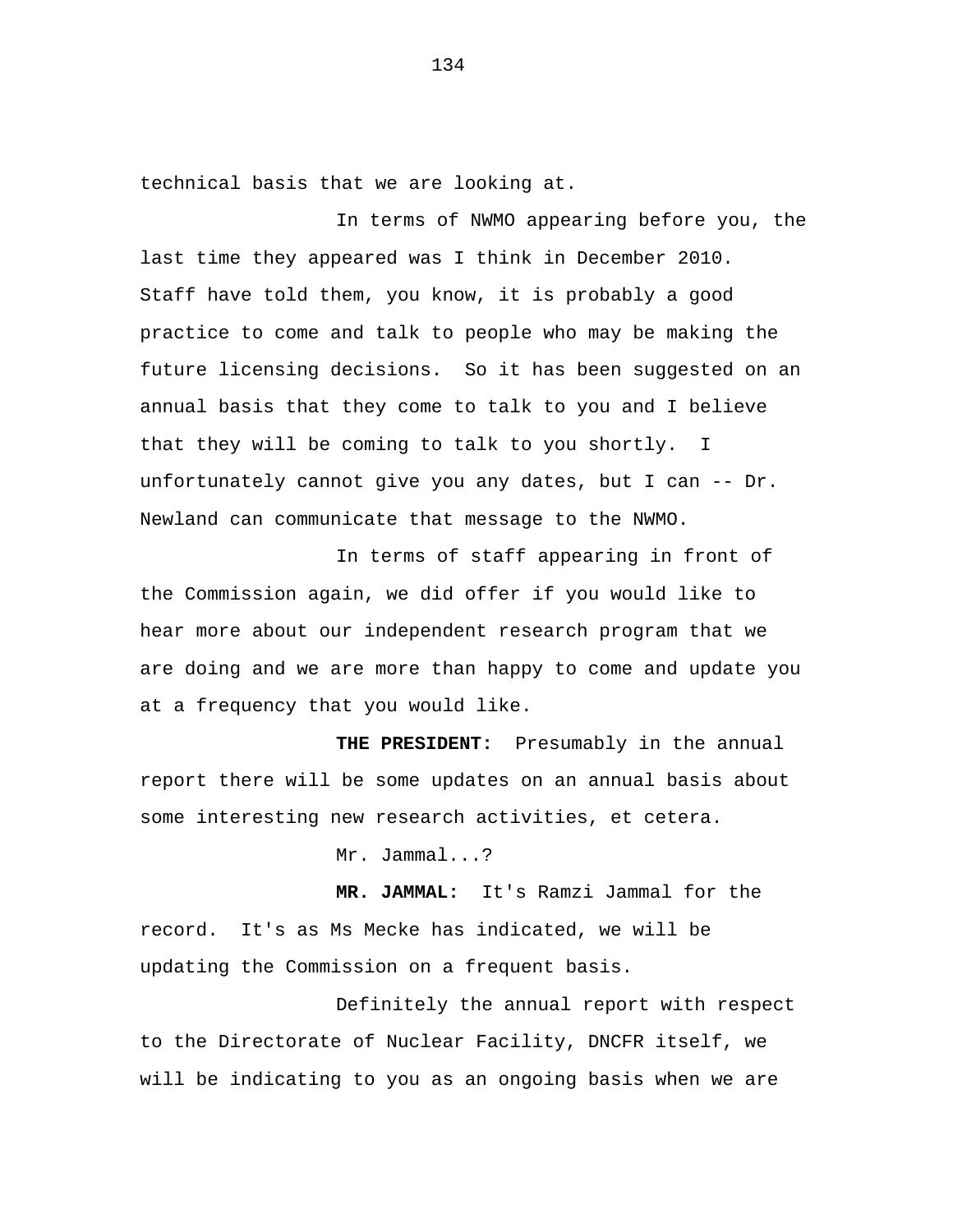going to appear before you in order to provide you with a regulatory update or even provide the Commission and the public a dedicated technical session, as Ms Mecke mentioned, as a result of the research.

So in addition to the posting of the presentation there is going to be more engagement with the Commission and the public as a result of the research from our year two perspective and in the annual report we will be indicating to you on the next steps for us to come before you and provide you an update.

And there is a magnificent amount of information from us able to provide the information from the field itself. Some of the elements that NWMO is using, using those sites that our colleagues visited to perform an actual testing of the shielding, the containers themselves, so we are able to get the proper information. So all this information we will be updating to the Commission as we go along with this project to ensure two things, knowledge management is preserved and transparency with the public.

**THE PRESIDENT:** Okay, thank you. Anything else?

> Okay, thank you. Thank you very much. **DR. NEWLAND:** Thank you. **THE PRESIDENT:** You wanted to say a

final...?